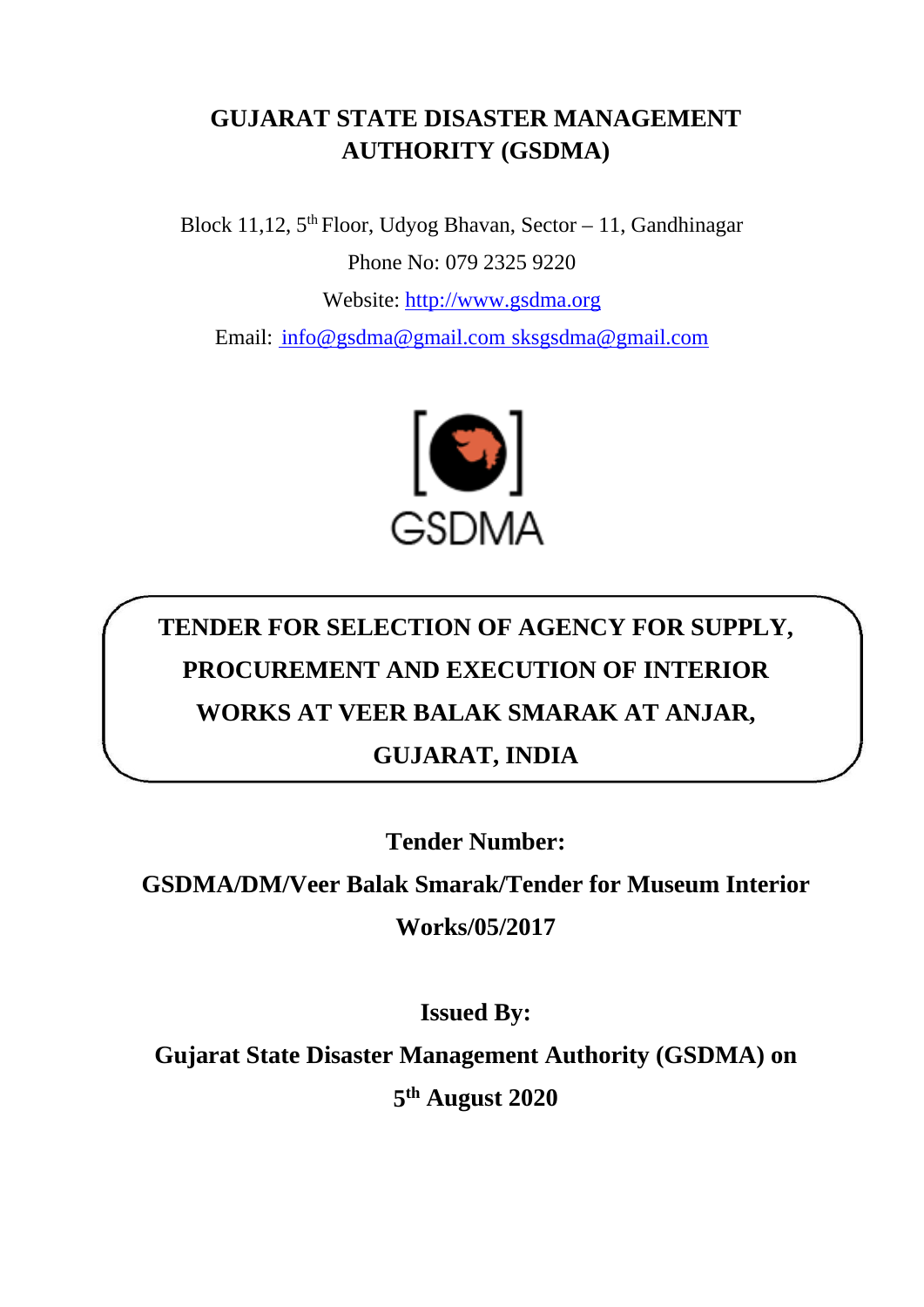

#### **Notice Inviting E-Tender**

**Subject: Tender for selection of Agency for Supply, Procurement and Execution of Interior Works at Veer Balak Smarak at Anjar, Gujarat, India**"

Gujarat State Disaster Management Authority (GSDMA) invites interested parties to participate in this Request for Proposal for bidding and selection process for the appointment of Contractor for **"Supply, Procurement and Interior Execution Works at Veer Balak Smarak, Anjar in the State of Gujarat" ("the Project")**

Tender Documents may be downloaded from [https://gsdma.nprocure.com](https://gsdma.nprocure.com/) OR [www.gsdma.org](http://www.gsdma.org/)

For view download and any other updates regarding this Tender, kindly check [www.gsdma.org](http://www.gsdma.org/) or N-procure website. Tender Fee & EMD shall be paid along with online submission of Tender Documents. EMD shall be submitted before the due date along with the original documents. All the relevant documents of the Tender shall also be submitted physically by Registered Post A.D. or Speed Post only which shall be addressed to: **Chief Executive Office, Gujarat State Disaster Management Authority (GSDMA)** super scribing the envelope with Tender No. and Description. "NO COURIER SERVICE OR HAND DELIVERY" shall be considered for submission of tenders.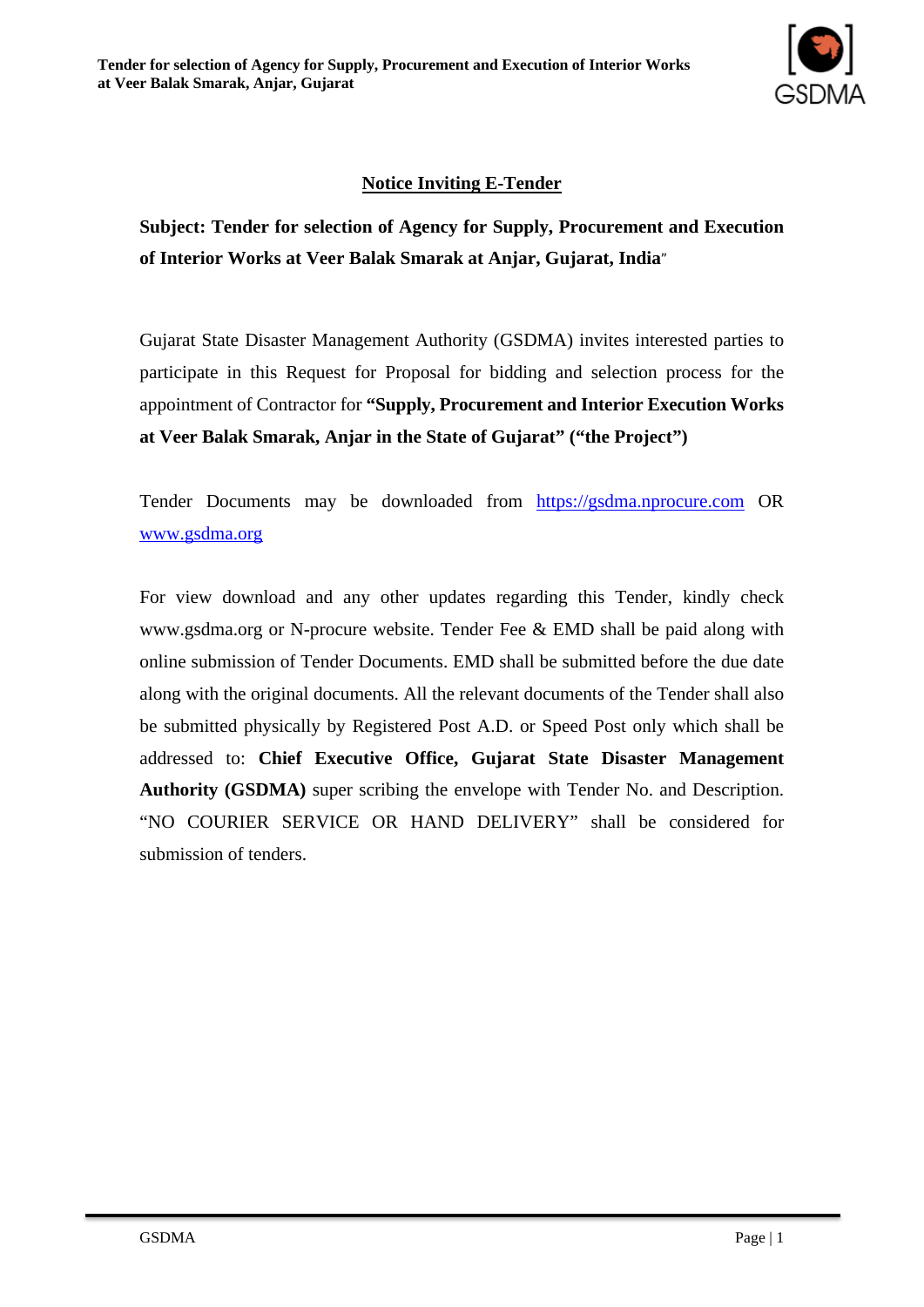| <b>Department Name</b>                |                | Gujarat State Disaster Management Authority (GSDMA)                                                                                 |
|---------------------------------------|----------------|-------------------------------------------------------------------------------------------------------------------------------------|
|                                       |                | Chief Executive Officer (CEO)                                                                                                       |
| Inviting Bid/Bid Opening Authority    | $\ddot{\cdot}$ | Gujarat State Disaster Management Authority (GSDMA), Udyog                                                                          |
|                                       |                | Bhavan, Sector-11, Gandhinagar. Gujarat                                                                                             |
| Name of Work                          |                | Supply, Procurement and Interior Execution Works at Veer Balak                                                                      |
| Period of Contract / Project Timeline | $\ddot{\cdot}$ | Smarak, Anjar in the State of Gujarat<br>125 days from Contract Signing                                                             |
| Tender Currency Type                  | $\ddot{\cdot}$ | Single                                                                                                                              |
| <b>Tender Currency Settings</b>       |                | Indian Rupee (INR)                                                                                                                  |
| Joint Venture \ Consortium            | $\ddot{\cdot}$ | Allowed                                                                                                                             |
|                                       |                |                                                                                                                                     |
| <b>Amount Details</b>                 |                |                                                                                                                                     |
|                                       |                | Rs. $15,000/ - 18\%$ GST = Rs 17,700/-                                                                                              |
|                                       |                | (Rupees Seventeen Thousand Seven Hundred only) in form                                                                              |
| Tender Fee (INR)                      | $\ddot{\cdot}$ | of Demand draft/ Bank Guarantee from any Scheduled bank                                                                             |
|                                       |                | (except Co-operative Bank)                                                                                                          |
|                                       |                | Nonrefundable by Demand Draft in favor of                                                                                           |
| Tender Fee payable to                 | $\ddot{\cdot}$ |                                                                                                                                     |
|                                       |                | "Gujarat State Disaster Management Authority (GSDMA)"                                                                               |
| EMD (INR)                             | $\ddot{\cdot}$ | Rs. 23,00,000 (INR 23 lacs)<br>(Rupees Twenty-Three Lacs Only) by DD in favor of "Gujarat"                                          |
| EMD in favour of                      |                | State Disaster Management Authority (GSDMA)" from any                                                                               |
|                                       |                | Nationalized Bank                                                                                                                   |
|                                       |                |                                                                                                                                     |
| <b>Tender Dates</b>                   |                |                                                                                                                                     |
| <b>Bid Document Downloading Start</b> | $\ddot{\cdot}$ | 05 <sup>th</sup> August, 2020                                                                                                       |
| Date                                  |                |                                                                                                                                     |
| Bid Document Downloading and end      |                | 26 <sup>th</sup> August 2020 till 1300 hours                                                                                        |
| of online submission Date             |                |                                                                                                                                     |
|                                       |                | At 14:00 Hours on 13 <sup>th</sup> August 2020 on a virtual meeting                                                                 |
| Online Pre-Bid Meeting                |                | (link will be shared later on email)                                                                                                |
|                                       |                | Any Queries should be sent before pre-bid meeting on email                                                                          |
|                                       |                | address – sksgsdma@gmail.com on or before $11th$ August 2020                                                                        |
| Last Date & Time for Receipt          |                |                                                                                                                                     |
| (Submission) of Technical Bid         | $\ddot{\cdot}$ | 26 <sup>th</sup> August 2020 at 1300 hours                                                                                          |
| (Along with EMD, Tender Fee, Bid      |                |                                                                                                                                     |
| documents)                            |                |                                                                                                                                     |
| Date of Tender opening (Technical     | $\ddot{\cdot}$ | $26th$ August 2020 at 1400 hours                                                                                                    |
| Bid)                                  |                |                                                                                                                                     |
| <b>Online Date of Presentation</b>    | $\ddot{\cdot}$ | To be informed to Qualified Bidder                                                                                                  |
|                                       |                | Expected date – $26^{\text{th}}$ August & $27^{\text{th}}$ August 2020                                                              |
| <b>Financial Bid Opening</b>          | $\ddot{\cdot}$ | To be informed to the technically qualified bidder                                                                                  |
| Submission of certain documents,      |                | Submission of EMD, Tender fee, Technical Bid and other                                                                              |
| etc.                                  | $\ddot{\cdot}$ | Documents till 26 <sup>th</sup> August 2020 at 1300 hrs. in the office of CEO<br>GSDMA, Gujarat State Disaster Management Authority |
|                                       |                | (GSDMA), Udyog Bhavan, Sector-11, Gandhinagar. Gujarat                                                                              |
| Phone                                 | $\ddot{\cdot}$ | 079 2325 9220                                                                                                                       |
|                                       |                |                                                                                                                                     |

#### **Table A: Important Dates & Information**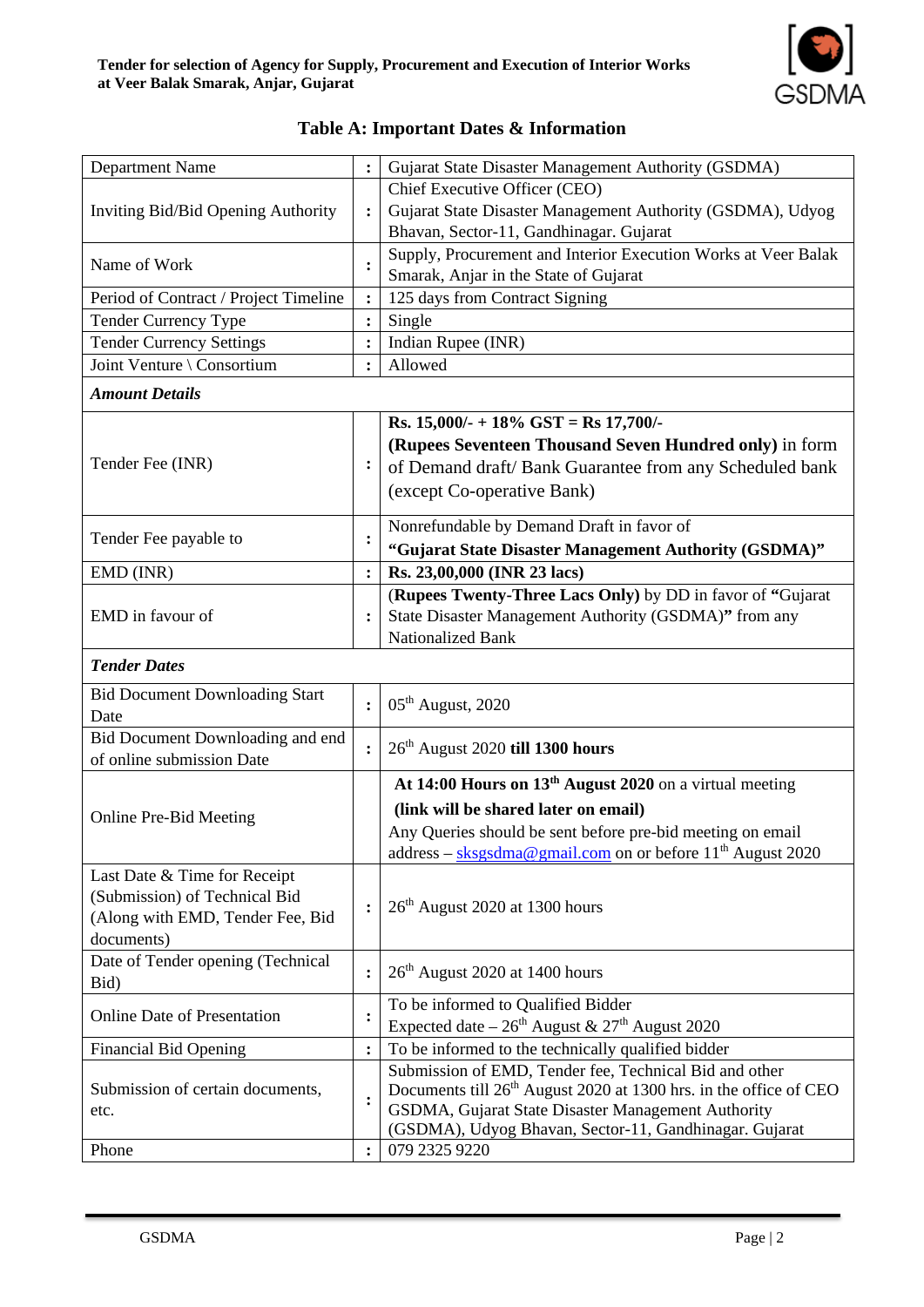

*Note: The abovementioned dates are subject to amendment, in which case the amendments shall be notified through web only*

#### **General Terms and Conditions**

- (1) Bidders can download the tender document free of cost from the website.
	- (2) Bidders must submit Price bid in Electronic form only on n-procure website before the last date & time for submission.
	- (3) Price bid offers in physical form will not be accepted in any case and the bid will be disqualified

Bidders who wish to participate in online tenders will have to procure/ should have legally valid Digital Certificate as per Information Technology Act-2000 using which they can sign their electronic bids. Bidders can procure the same from any of license certifying Authority of India or can contact (n) Code Solutions – A division of GNFC Ltd., who are licensed Certifying Authority by Govt. of India.

All bids should be digitally signed. The bidder should contact the below mentioned address for Free vendor training camps which is organized every Saturday between 4.00 to 5.00 PM at (n) Code Solutions – A Division of GNFC Ltd. Bidders are requested to take benefit of the same.

#### **(n) Code Solutions**

**A Division of GNFC** 

**301, GNFC Info tower, Bodakdev, Ahmedabad –380 054 (India), Tel: +91 26857316/ 17/ 18, Fax: +91 79 26857321, E-mail: nprocure@gnvfc.net**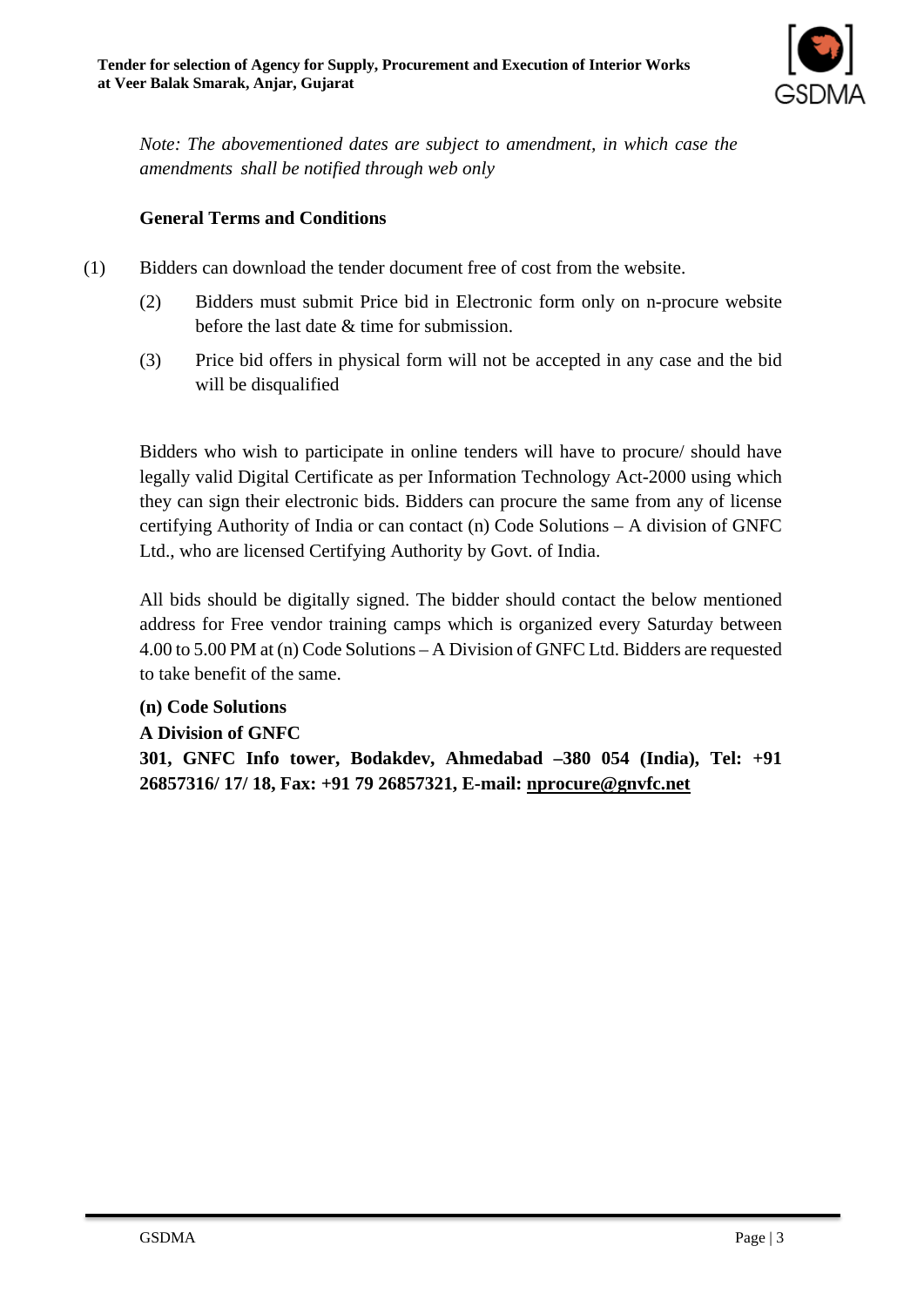

#### **IMPORTANT NOTE TO BIDDERS:**

**Timely Submission of offer to GSDMA:** In addition to bid submitted online**,** all the relevant documents as per the tender requirement should also be submitted physically along with the original Tender Fee and EMD in sealed cover at GSDMA office on or before the due date and time. All such documents should be strictly submitted by RPAD / speed post only. Otherwise the offer will not be considered and no further communication in the matter will be entertained.

No tender shall be accepted in any case after due date and time of receipt of the Tender, irrespective of delay due to postal services or any other reasons and GSDMA does not assume any responsibility for late receipt of the Tender.

- 1. All interested parties are requested to understand this Tender in detail in order to comply with GSDMA's requirements including but not limited to the fees and deadlines, selection criteria, selection methodology, scope of work, and minimum technical standards, etc. The bidders shall strictly abide by All the terms and conditions prescribed in this Tender and provide accurate information to GSDMA
- 2. Bid in TWO (2) copies **(1 Original + 1 Copy)** shall be sent in Sealed Envelopes to GSDMA
- 3. All the envelopes should be addressed to: Chief Executive Officer-GSDMA Gujarat. Complete postal address of the bidder should appear on all the envelopes so that it is possible to find out whose bid it is without opening the envelope.
- 4. Tender Fee and EMD shall be submitted in 2 separate envelopes.
- 5. Tender fee (non-refundable) will be accepted by DD drawn in favour of the **Gujarat State Disaster Management Authority** payable at Gandhinagar. Tenders submitted without tender fee will not be accepted. The envelope for tender fee should be super scribed as "Tender Fee". EMD (refundable) will be accepted by DD drawn in favour of the **Gujarat State Disaster Management Authority** payable at Gandhinagar. Tenders submitted without EMD will not be accepted. The envelope for tender fee should be super scribed as "EMD".
- 6. **It is mandatory for all bidders to submit their PRICE-BID only through online (etendering).** Price bid submitted in physical form will not be considered for its opening and only online submitted price bid will be considered for evaluation. Bidders to note that Price Bid of those bidders shall be opened (Online/e-tendering) who are technically qualified
- 7. All the Bidders should fulfil the pre-qualification criteria as stipulated in RFP Document in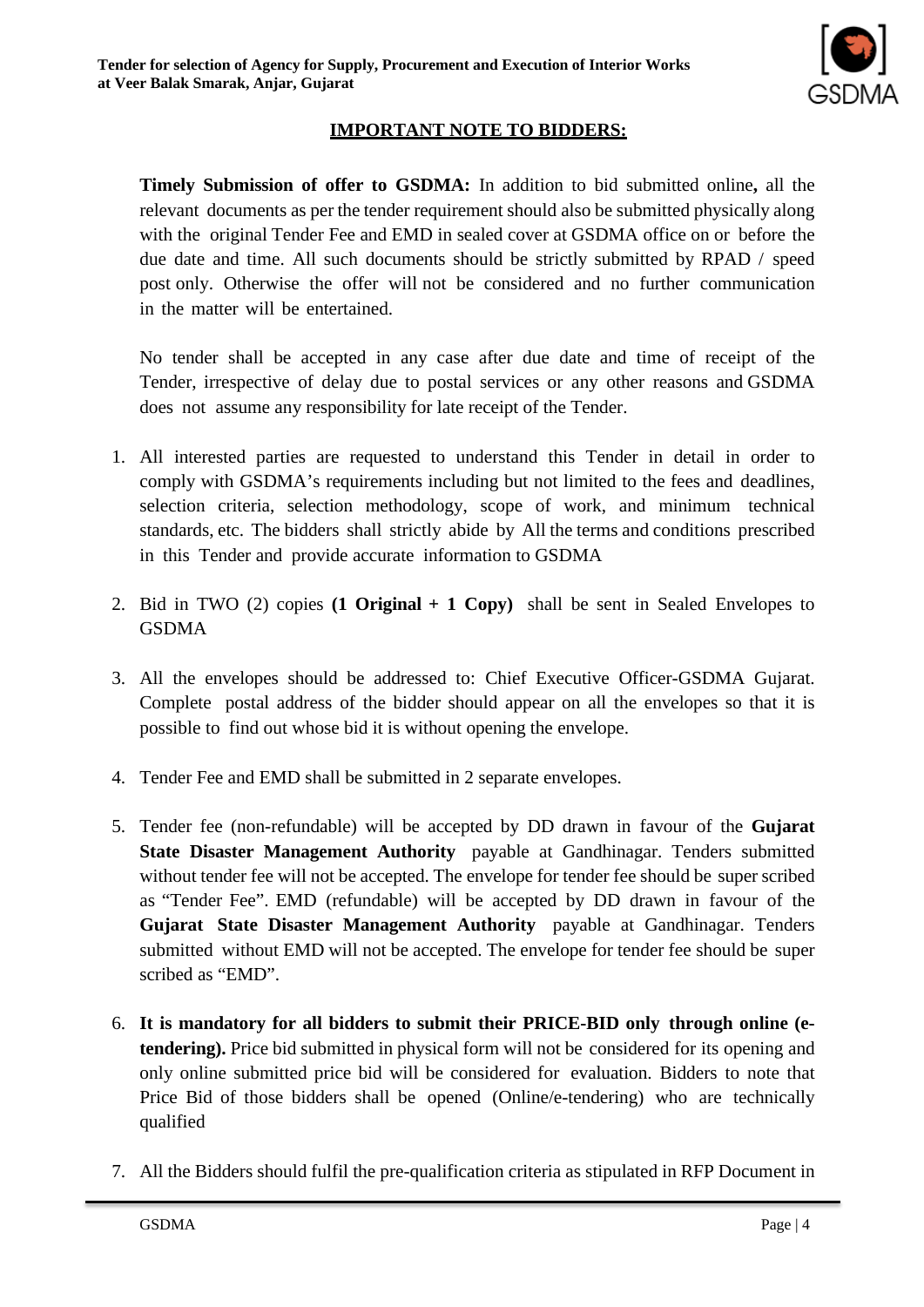

order to be evaluated on technical grounds

- 8. Any technical/commercial query pertaining to this Tender should be referred to: sksgsdma@gmail.com
- 9. **Tender Documents (PDF Format) can be downloaded from Website:**

[https://gsdma.nprocure.com](https://gsdma.nprocure.com/) OR [www.gsdma.org.](http://www.gsdma.org/)

10. GSDMA reserves the rights to accept/ reject any or all tenders without assigning any reasons thereof. Bidders are requested to be in touch with the above-mentioned websites till opening of the price bid to know the latest status.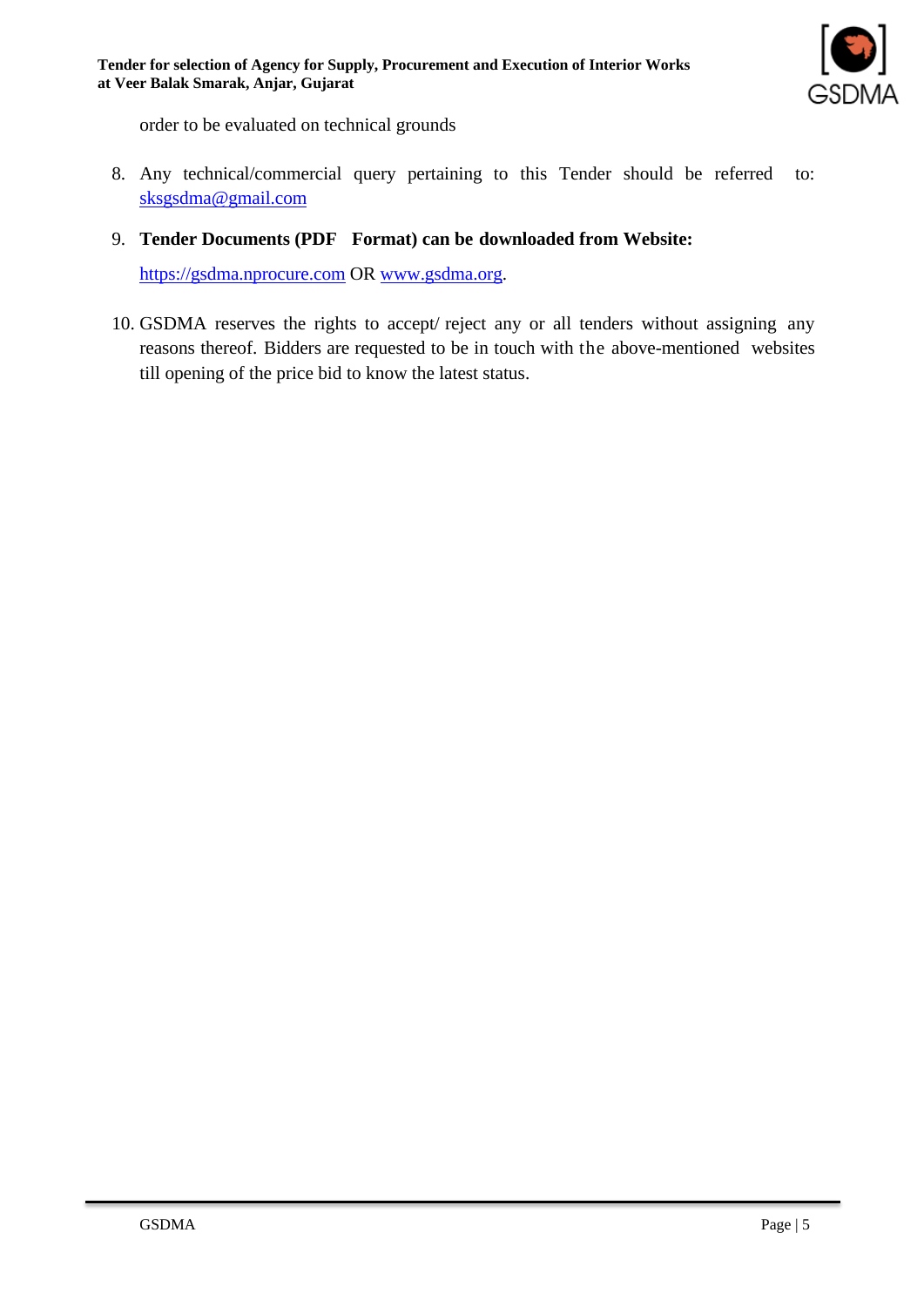

## **CONTENTS OF THE BID DOCUMENT**

| <b>CHAPTER</b><br>NO. | <b>PARTICULARS</b>                                               |
|-----------------------|------------------------------------------------------------------|
| I                     | Invitation for Bids (IFB)                                        |
| $\mathbf{I}$          | Instructions to The Bidder                                       |
| III                   | Scope / Conditions of Contract / General Terms and<br>Conditions |
| IV                    | <b>BOQ For Rates</b>                                             |
|                       | Annexures                                                        |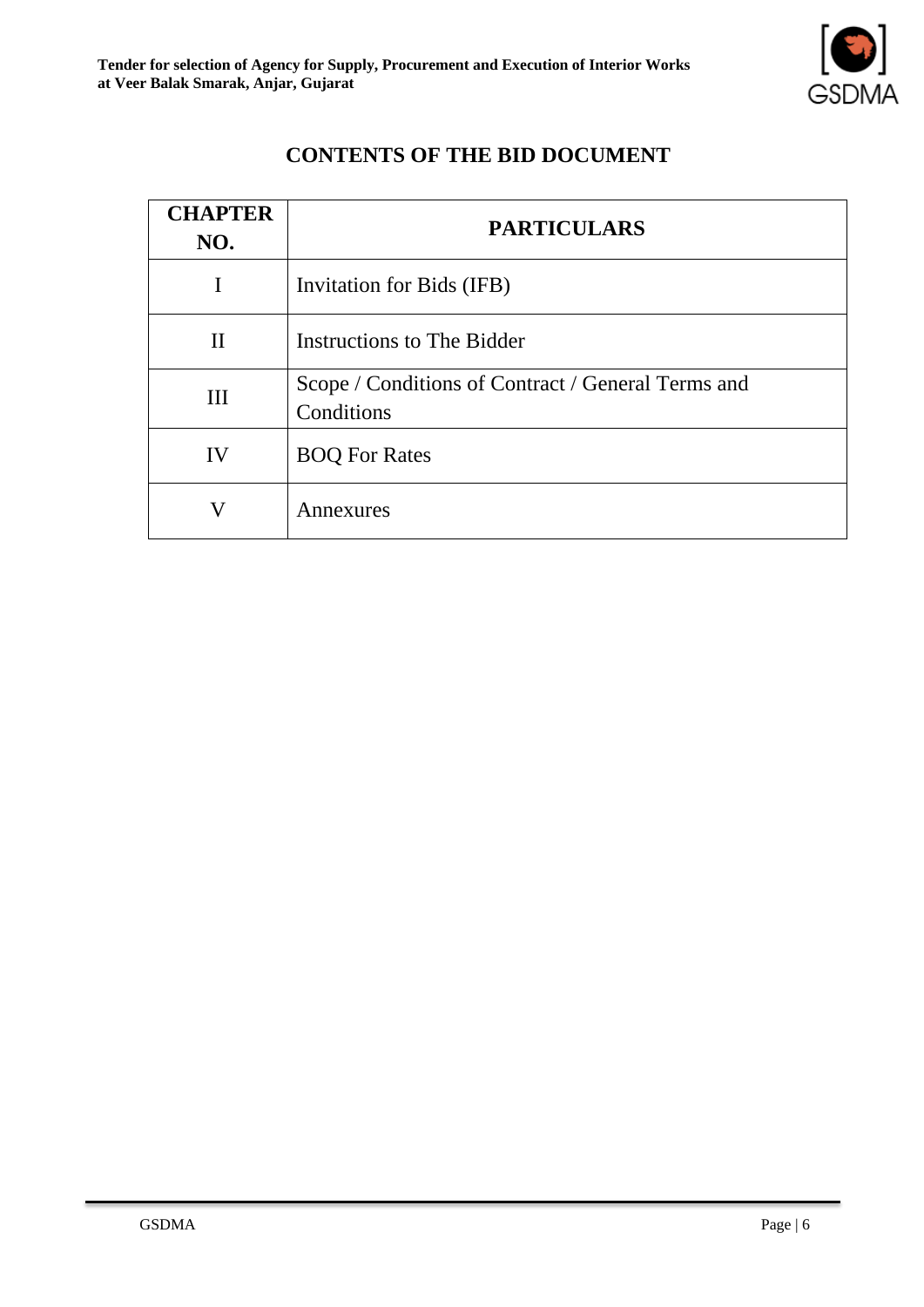

## **Chapter I: Invitation for Bids (IFB)**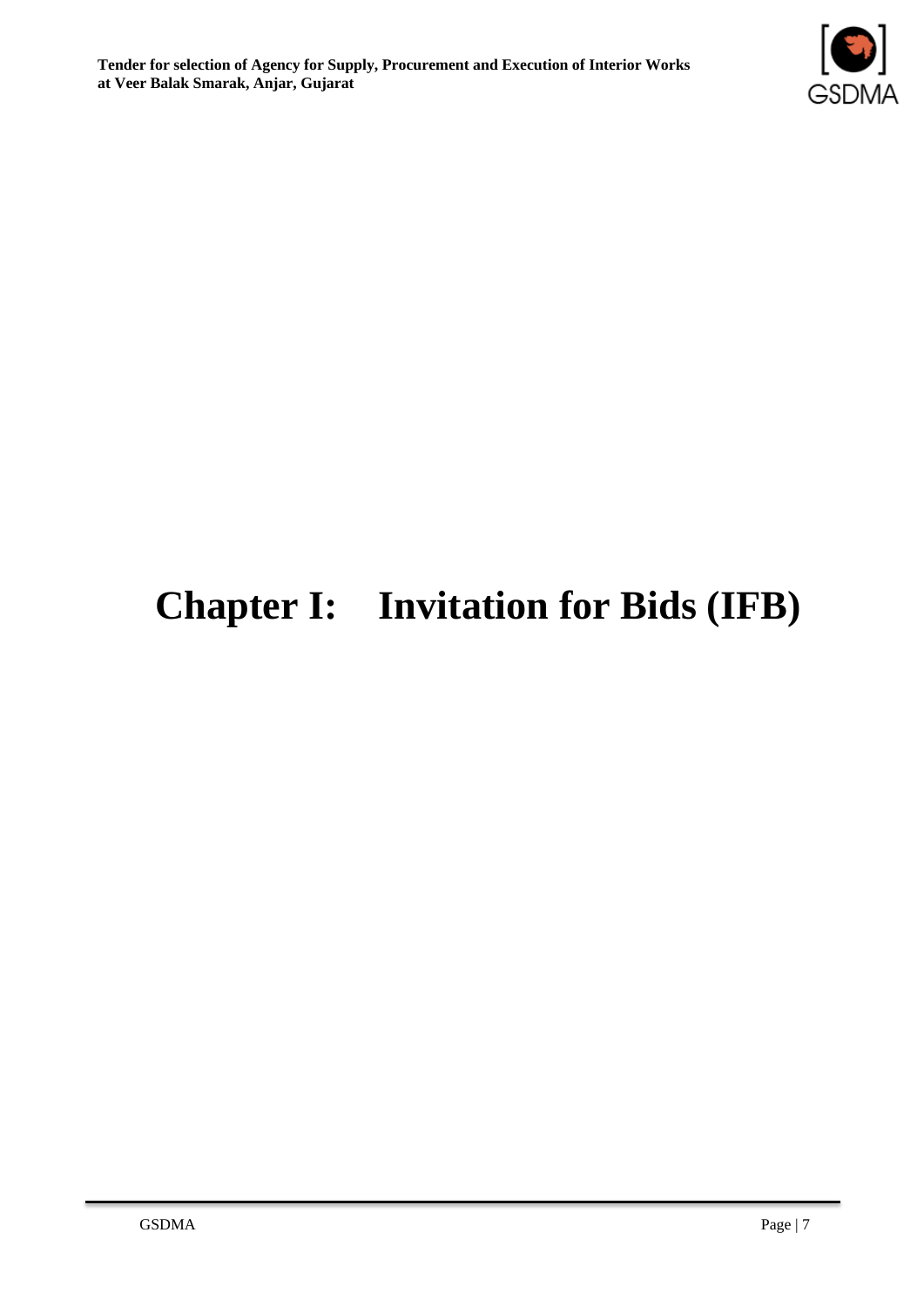

## **Gujarat State Disaster Management Authority (GSDMA)**

## **INVITATION TO BID**

1. GSDMA has received a grant from Government of Gujarat for development of a Veer Balak Smarak at Anjar to commemorate the loss of lives of 183 children and 22 teachers in 2001 Gujarat Earthquake.

2. GSDMA invites e-tender from experienced agency in similar field for providing supply, procurement & execution service for development of **"Veer Balak Smarak"** at Anjar at Gujarat vide Tender no. GSDMA/DM/Veer Balak Smarak/Tender for Museum Interior Works/05/2017

3. Bidders may obtain further information regarding the tender from:

Mr. Saurabh Singh, Deputy Director – GSDMA Email address: [sksgsdma@gmail.com](mailto:sksgsdma@gmail.com)

A complete set of bidding documents may be downloaded by interested bidders from https://gsdma.nprocure.com OR www.gsdma.org

4. All bids must be accompanied by a non–refundable Tender Fee (Rs. 15000 /- + 18% GST= Rs 17,7000/-) ((Rupees Seventeen Thousand Seven Hundred only) & EMD of Rs. 23,00,000/- (INR Twenty-Three Lacs) in form of Demand draft/ Bank Guarantee from any Scheduled bank (except Co-operative Bank) in India in favour of Gujarat State Disaster Management Authority, Gujarat.

#### **ADDRESS: -**

**Gujarat State Disaster Management Authority (GSDMA) Block No.11, 12, 5th Floor, Udyog Bhavan, Sector-11, Gandhinagar, Gujarat.**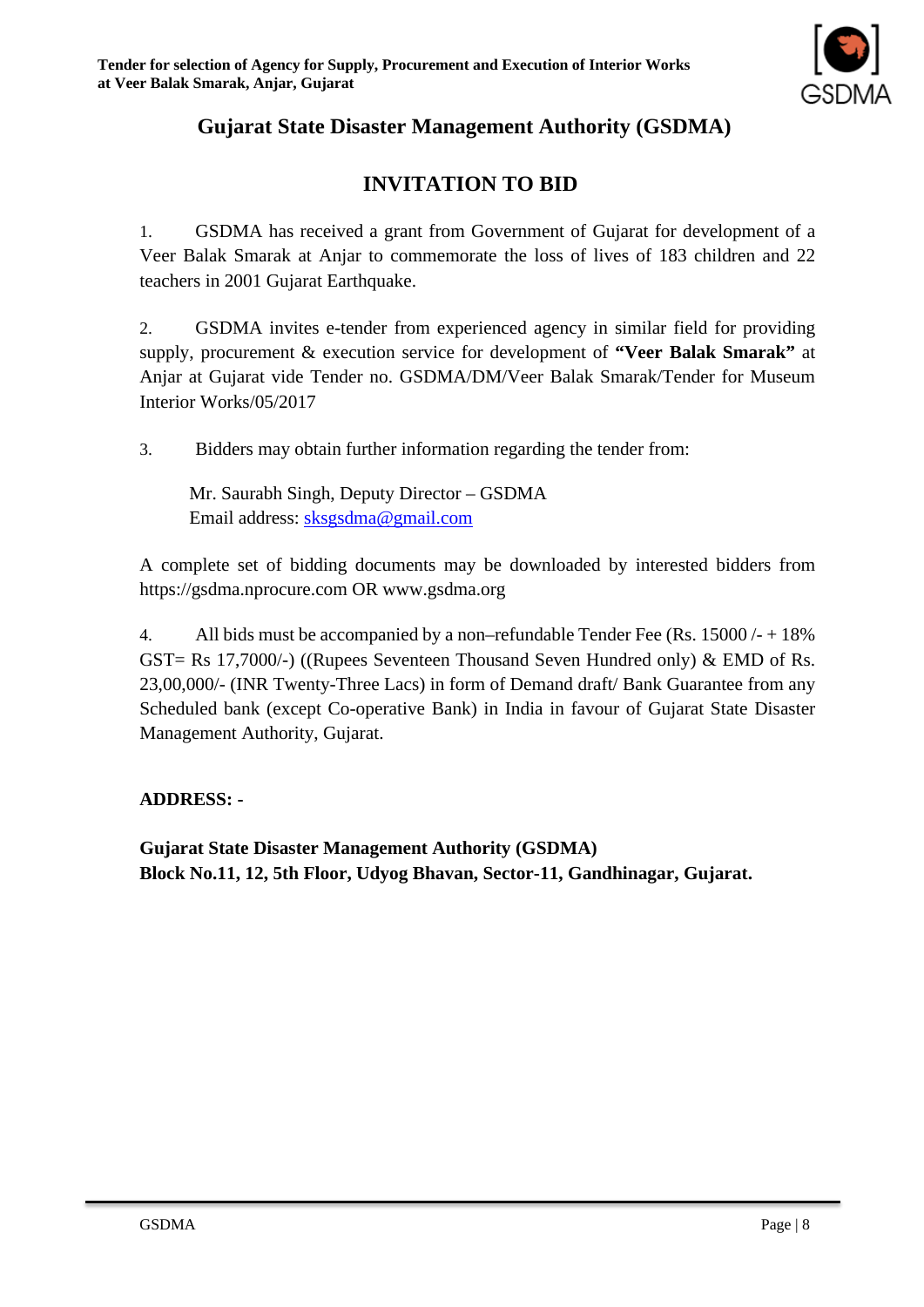

5. The detail timeline for Tender procedure are as follows:

| <b>Tender Dates</b>                  |                      |                                                                         |  |
|--------------------------------------|----------------------|-------------------------------------------------------------------------|--|
| <b>Bid Document Downloading</b>      | $\ddot{\cdot}$       | $05th$ August, 2020                                                     |  |
| <b>Start Date</b>                    |                      |                                                                         |  |
| <b>Bid Document Downloading till</b> |                      |                                                                         |  |
| and end of online submission         | $\ddot{\phantom{a}}$ | 26 <sup>th</sup> August 2020 till 1300 hours                            |  |
| Date                                 |                      |                                                                         |  |
|                                      |                      | At 14:00 Hours on 13 <sup>th</sup> August 2020 on a virtual             |  |
|                                      |                      | meeting                                                                 |  |
| <b>Online Pre-Bid Meeting</b>        |                      | (link will be shared on email)                                          |  |
|                                      |                      | Any Queries should be sent before pre-bid meeting on                    |  |
|                                      |                      | email address – sksgsdma@gmail.com on or before 11 <sup>th</sup>        |  |
|                                      |                      | August 2020                                                             |  |
| Last Date & Time for Receipt         |                      |                                                                         |  |
| (Submission) of Technical Bid        |                      | 26 <sup>th</sup> August 2020 at 1300 hours                              |  |
| (Along with EMD, Tender Fee,         |                      |                                                                         |  |
| Bid documents)                       |                      |                                                                         |  |
| Date of Tender opening               | $\ddot{\phantom{a}}$ | $26th$ August 2020 at 1400 hours                                        |  |
| (Technical Bid)                      |                      |                                                                         |  |
| <b>Online Date of Presentation</b>   |                      | To be informed to Qualified Bidder                                      |  |
|                                      |                      | Expected date $-26$ <sup>th</sup> August & 27 <sup>th</sup> August 2020 |  |
| <b>Financial Bid Opening</b>         | $\ddot{\cdot}$       | To be informed to the technically qualified bidder                      |  |
| Project Completion Time period       | $\ddot{\cdot}$       | $125$ days                                                              |  |
| Project Value                        | $\ddot{\phantom{a}}$ | Approximate Value Rs. 7.5 Cr including GST and                          |  |
|                                      |                      | excluding Operation and Maintenance                                     |  |

6 The price bid / proposals will be opened in the presence of the bidder's representatives who choose to attend at the time and date and at the address to be advised by the GSDMA after approval of the evaluation of the technical proposals.

#### 7 **Qualification criteria of the bidder will be as under:**

The bidder should be an individual (s) / company/ firm with sound experience in performing the required job work as mentioned in the tender documents.

Joint Venture (JV) / Consortium is allowed

The bidder must submit the following documents for fulfilling the eligibility for appointment of Agency:

7.1. Proof of average annual financial turnover of the firm/s 3 (Three) years should not be less than Rs. 6.00 Crore.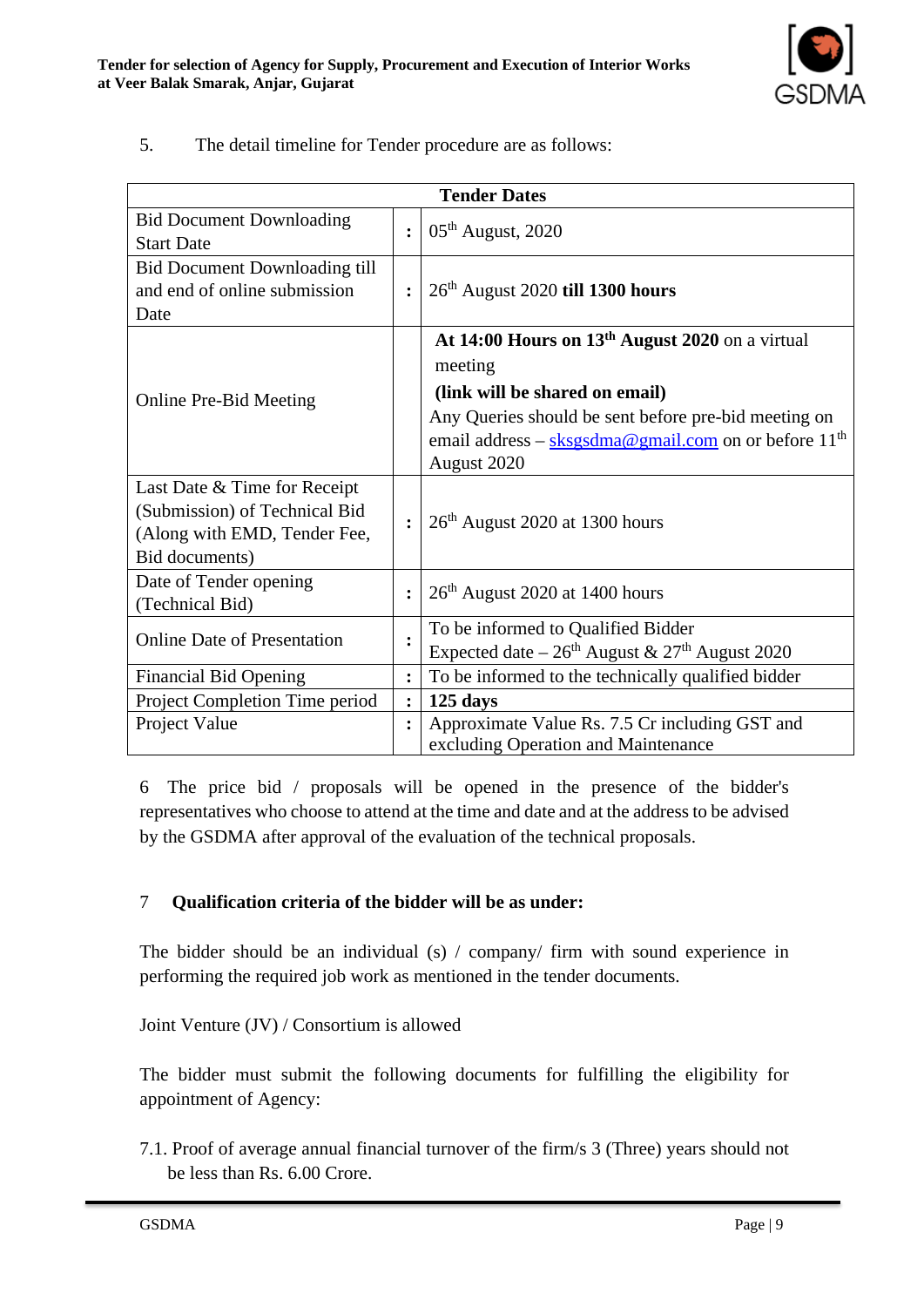

| <b>Financial Year</b> | <b>Turnover</b> |
|-----------------------|-----------------|
| 2016-17               |                 |
| 2017-18               |                 |
| 2018-19               |                 |

- 7.2.Bidder should have experience in similar field at least for last 05 years for design and executing projects related to similar nature of work.
- 7.3.Proof of having works in the field of Similar type of work Development projects (Government/private) during last five (05) years ending of March 2020:

Three similar projects costing each not less than Rs.3.00 Crore. OR Two similar projects costing each not less than Rs. 4.50 Crore. OR One similar completed project costing each not less than Rs. 6 Crore

- 7.4.Certificates/letter from the employers (clients)/ Agreement Copy/ Work Order and Proof of 50% payment received (to be provided mandatorily) bank attested for said project shall be attached as documentary proof of experience.
- 7.5.The bidder must have positive net worth.
- 7.6.Firms/ Companies registered with NSIC/MSME/SSI authorities for tendered service/ items are exempted from payment of EMD on production of attested copy of certificate issued by NSIC/MSME/SSI

#### **Similar works:**

Interior work of museums/ heritage redevelopment/ experience centre/ lighting for projects of national importance done for State/ Central Govt. This should include working on Audio/ Visuals/ holographic projections/ projection mapping/ sculptures/ signage/ outdoor installations/ interior works/ graphic panels/ installation / artwork/ script writing/ narration / architectural lighting/ integration of projection systems.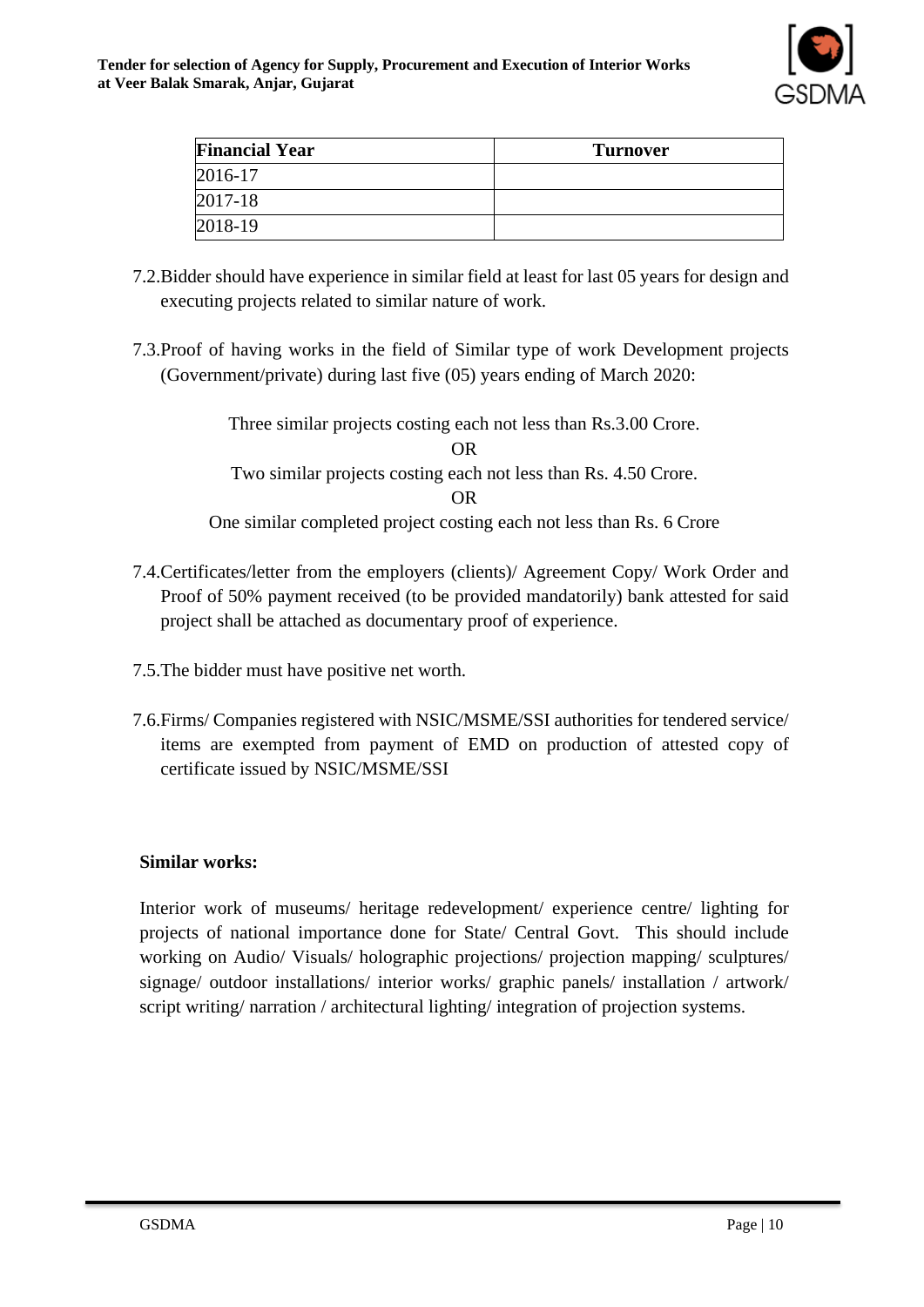

#### **Marking system**

#### **TABLE: 1**

| # | <b>Component</b>                                 | <b>Maximum marks</b> |  |
|---|--------------------------------------------------|----------------------|--|
| A | Manpower and human resources to be deployed      | 25                   |  |
|   | for the said project.                            |                      |  |
| B | Experiences in similar works during the last 05  | 25                   |  |
|   | years.                                           |                      |  |
|   | Presentation showcasing how this project will    |                      |  |
|   | be executed in terms of management, timeline,    |                      |  |
|   | shop drawing capabilities, execution             | 50                   |  |
|   | capabilities, film making capabilities, interior |                      |  |
|   | execution capability, technology and lighting    |                      |  |
|   | capability.                                      |                      |  |
|   | Total                                            | 100                  |  |

#### **TABLE A. Key Professional Staff /Consultant and qualification required are as under:**

| $\#$ | <b>Designation</b>                                              | No. of<br><b>Resources</b> | <b>Minimum</b> years of<br><b>Experience</b>                                 | <b>Minimum</b><br>qualifications                                                           | <b>Marks</b>   | <b>Remarks</b>            |
|------|-----------------------------------------------------------------|----------------------------|------------------------------------------------------------------------------|--------------------------------------------------------------------------------------------|----------------|---------------------------|
| 01   | Project<br><b>Manager</b><br>(On roll)                          | $\mathbf{1}$               | 10 years<br>(Experience in<br>leading projects of<br>National<br>importance) | B.E/B.Tech                                                                                 | 5              | Office/Site<br>Deployment |
| 02   | <b>Creative Dir.</b><br>For AV<br>content, Art<br>works, Panels | 1                          | $10$ yrs. Of<br>Experience in<br>similar works                               | Postgraduate (Design /<br>Arch) from a reputed<br>institute like IIT / SPA /<br><b>NID</b> | 5              | Office Deployment         |
| 03   | <b>Architect</b>                                                | 1                          | 8 yrs. Of Experience<br>in similar works                                     | B.Arch.<br>(Should have graduated<br>from reputed college.)                                | $\overline{2}$ | Office Deployment         |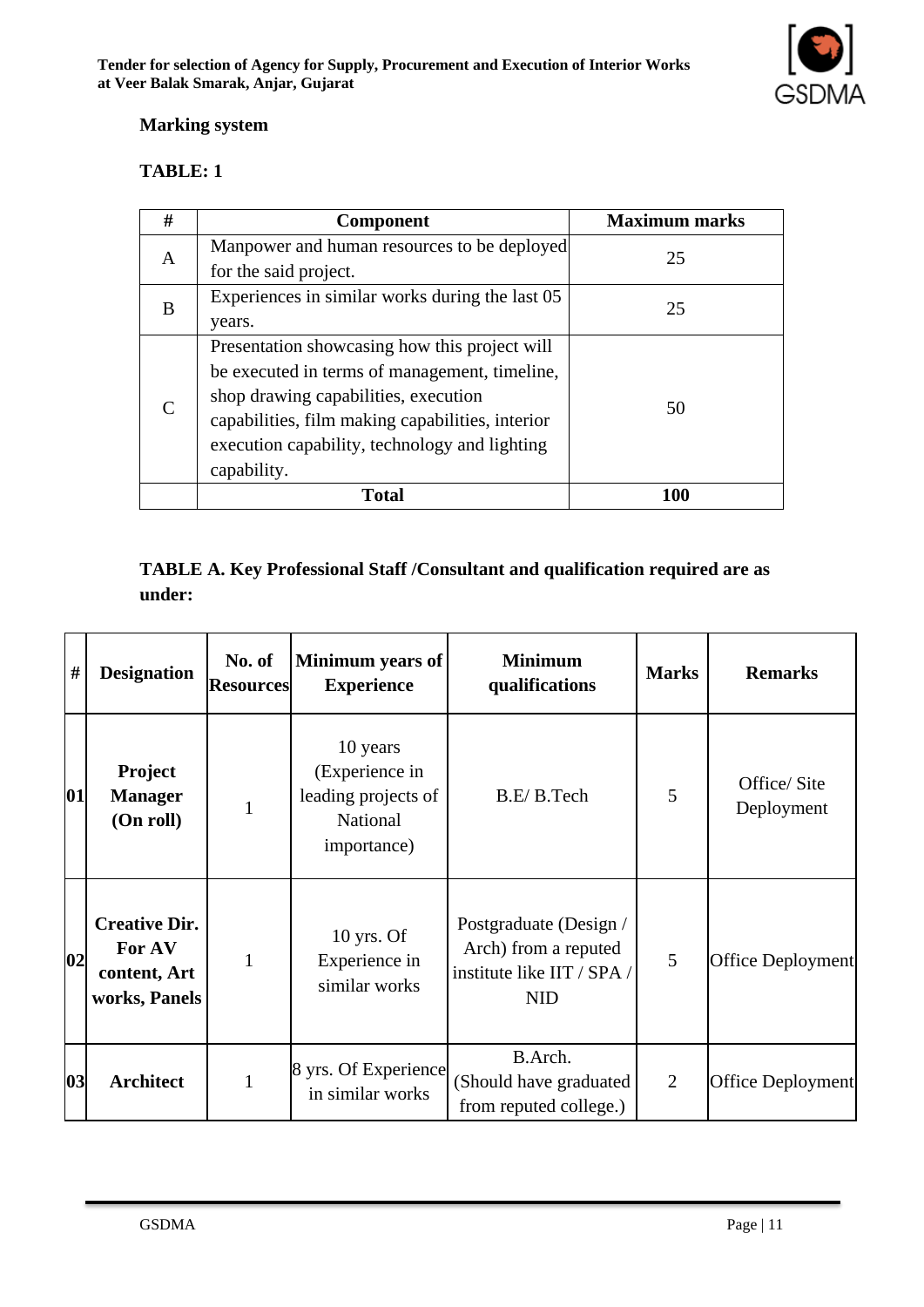**Tender for selection of Agency for Supply, Procurement and Execution of Interior Works at Veer Balak Smarak, Anjar, Gujarat**



| $\#$ | <b>Designation</b>                    | No. of<br><b>Resources</b> | Minimum years of<br><b>Experience</b>        | <b>Minimum</b><br>qualifications                                | <b>Marks</b>   | <b>Remarks</b>            |
|------|---------------------------------------|----------------------------|----------------------------------------------|-----------------------------------------------------------------|----------------|---------------------------|
| 04   | Graphic<br><b>Designer</b>            | $\overline{2}$             | 8 yrs. of Experience<br>in similar works     | B.F.A/B.Des<br>(Should have graduated<br>from reputed college.) | $\overline{2}$ | Office Deployment         |
| 05   | Researcher &<br><b>Script writer</b>  | $\overline{2}$             | 8 yrs. Of Experience<br>in similar works     | Relevant qualification                                          | $\overline{4}$ | Office Deployment         |
| 06   | AV expert                             | $\mathbf{1}$               | 8 yrs. Of Experience<br>in similar works     | Relevant qualification                                          | $\overline{2}$ | Office/Site<br>Deployment |
| 07   | <b>Civil Engineer</b><br>(On roll)    | $\mathbf{1}$               | 8 yrs. Of Experience<br>in similar works     | B. E/B. Tech                                                    | $\overline{2}$ | Office/Site<br>Deployment |
| 08   | <b>Lighting</b><br>engineer           | $\mathbf{1}$               | 08 years<br>(Experience in<br>similar works) | B.E/B.Tech (Electrical)                                         | $\overline{2}$ | Office/Site<br>Deployment |
| 09   | <b>Asst. Civil</b><br><b>Engineer</b> | $\mathbf{1}$               | 05 years<br>(Experience in<br>similar works) | <b>B.Tech</b><br>(Civil)                                        | $\mathbf{1}$   | Site Deployment           |
|      |                                       |                            |                                              | <b>TOTAL MARKS</b>                                              | 25             |                           |

#### **TABLE B: Experience of Firms (Maximum marks: 25)**

| Sr.<br>No.     | Qualification Criteria                                                                                  | <b>Marks</b>                                                                                 | <b>Marks</b> | <b>Maximum Supporting</b><br><b>Documents</b> |
|----------------|---------------------------------------------------------------------------------------------------------|----------------------------------------------------------------------------------------------|--------------|-----------------------------------------------|
|                | Number of similar type of<br>works in the past 05 years of<br>value INR $>$ 3.0 Cr and $\le$<br>4.5 Cr. | 1 Project = $4$ Marks<br>2 Projects = $8$ Marks<br>3 or more than 3 Projects<br>$= 12$ Marks | 12           | To be<br>attached                             |
| $\overline{2}$ | Number of similar type of<br>works in the past 05 years of<br>value INR $> 4.5$ Cr and $\leq 6$<br>Cr.  | 1 Project = $10$ Marks<br>2 or more than 2 projects $=$<br>20 Marks                          | 20           | To be<br>attached                             |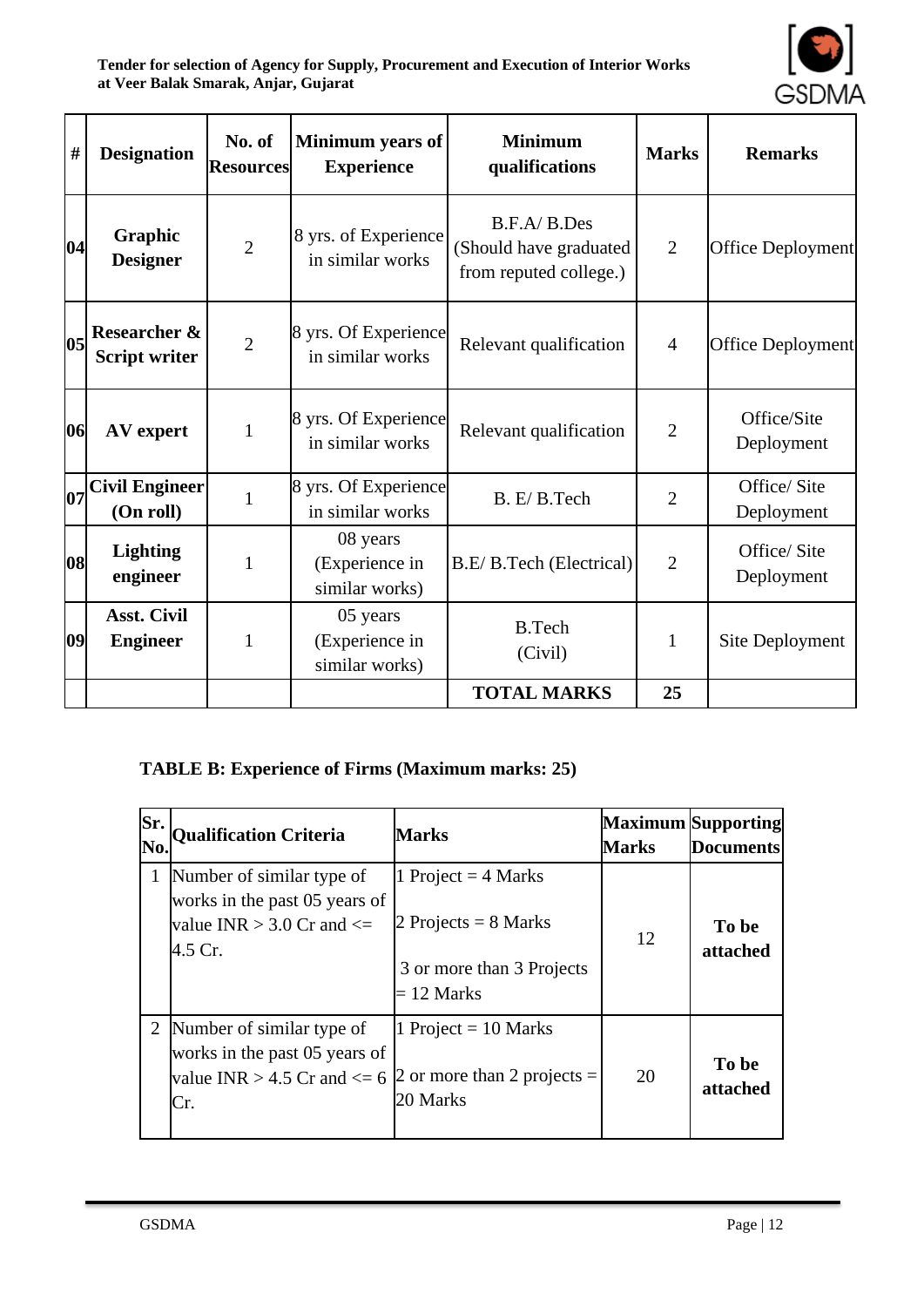

| Sr.<br>No. | <b>Qualification Criteria</b>                                                 | <b>Marks</b>                                                    | <b>Marks</b> | Maximum Supporting<br><b>Documents</b> |
|------------|-------------------------------------------------------------------------------|-----------------------------------------------------------------|--------------|----------------------------------------|
|            | Number of similar type of<br>works in the past 05 years<br>above INR $> 6 Cr$ | 1 project = $12.5$<br>2 or more than 2 projects $=$<br>25 Marks | 25           | To be<br>attached                      |
|            | Maximum marks with all the project experience                                 |                                                                 | 25           |                                        |

## **TABLE C: Presentation(50marks)**

Presentation (to be conducted online on an online platform) showcasing how this project will be executed in terms of management, timeline, shop drawing capabilities, execution capabilities, film making capabilities, interior execution capability, technology and lighting capability

| <b>Presentation description</b>                                                                                                                                                                                           | Marks |
|---------------------------------------------------------------------------------------------------------------------------------------------------------------------------------------------------------------------------|-------|
| Approach and methodology (include understanding of concept, best<br>practices, detailed design of artwork, sculptures, panels, script<br>writing, films, potential artists; and Project management Plan)                  | 20    |
| Presentation of Past works executed (including the know-how of<br>Tech., like projection mapping / hologram, AV films, script writing,<br>interiors, narration, artwork, graphic design, lighting, kinetic<br>sculptures) | 20    |
| Material assessment & Technical production                                                                                                                                                                                | 10    |
| <b>TOTAL MARKS</b>                                                                                                                                                                                                        |       |

- The bidder or its official representative is invited to showcase his presentation & proposal on an informed date. This presentation will be held online on a virtual platform (Zoom or MS Teams)
- The presentation is expected to be scheduled on  $26<sup>th</sup>$  August 2020 &  $27<sup>th</sup>$  August 2020
- Details regarding this will be communicated to bidders
- Non-attendance at the technical meeting will disqualify the bidder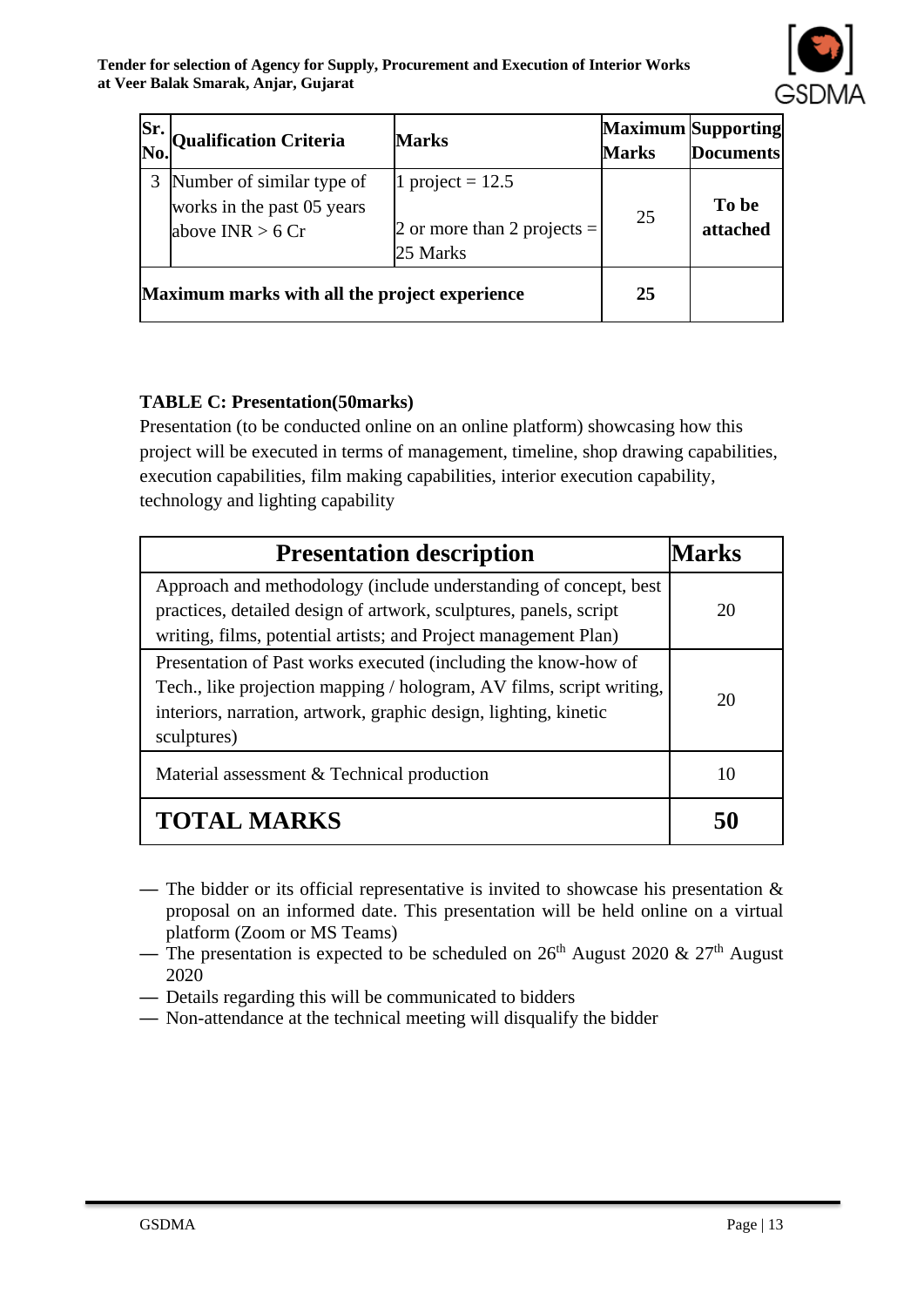

#### **8. Evaluation of the BIDS**

#### 8.1 **The evaluation of the bids would be carried out as under:**

8.1.1 The bidder will be selected as per Quality and Cost based selection (QCBS).

8.1.2 Weightage of **technical score to financial score** will be **80:20.**

8.1.3 Financial Bid will not be opened until evaluation of technical qualification bid has been completed and the result been approved by the competent authority. The Financial Bid shall be opened online only for technically qualified bidder.

8.1.4 Minimum qualification for opening of Financial bid would be **70 marks** including technical and concept presentation score.

8.1.5 The weightage of technical qualification (including presentation) and Financial bid would be 80 per cent and 20 per cent respectively. For this purpose, the highest technical qualification would be awarded 80 marks and the lowest financial bid would be given 20 marks.

> $I.$  Financial Bid: The financial bid would be awarded marks out of maximum 20 based on following formula:

Marks (Max 20) on Fin. Bid  $(F) = 20x$  Lowest Financial Bid

> Financial Bid under evaluation

**Total Marks = Technical (80) +Financial (20)**

8.1.6 The bidder scoring **maximum total marks** would be recommended for selection and may be called for negotiations.

#### **NOTE:**

- I. Approach and Methodology for the proposed project must be submitted with Technical bid. If bidder fails to submit the same, the offer will be considered as non-responsive and rejected out rightly.
- II. The bidder must provide necessary all supporting documents showing his financial and technical capabilities and experiences.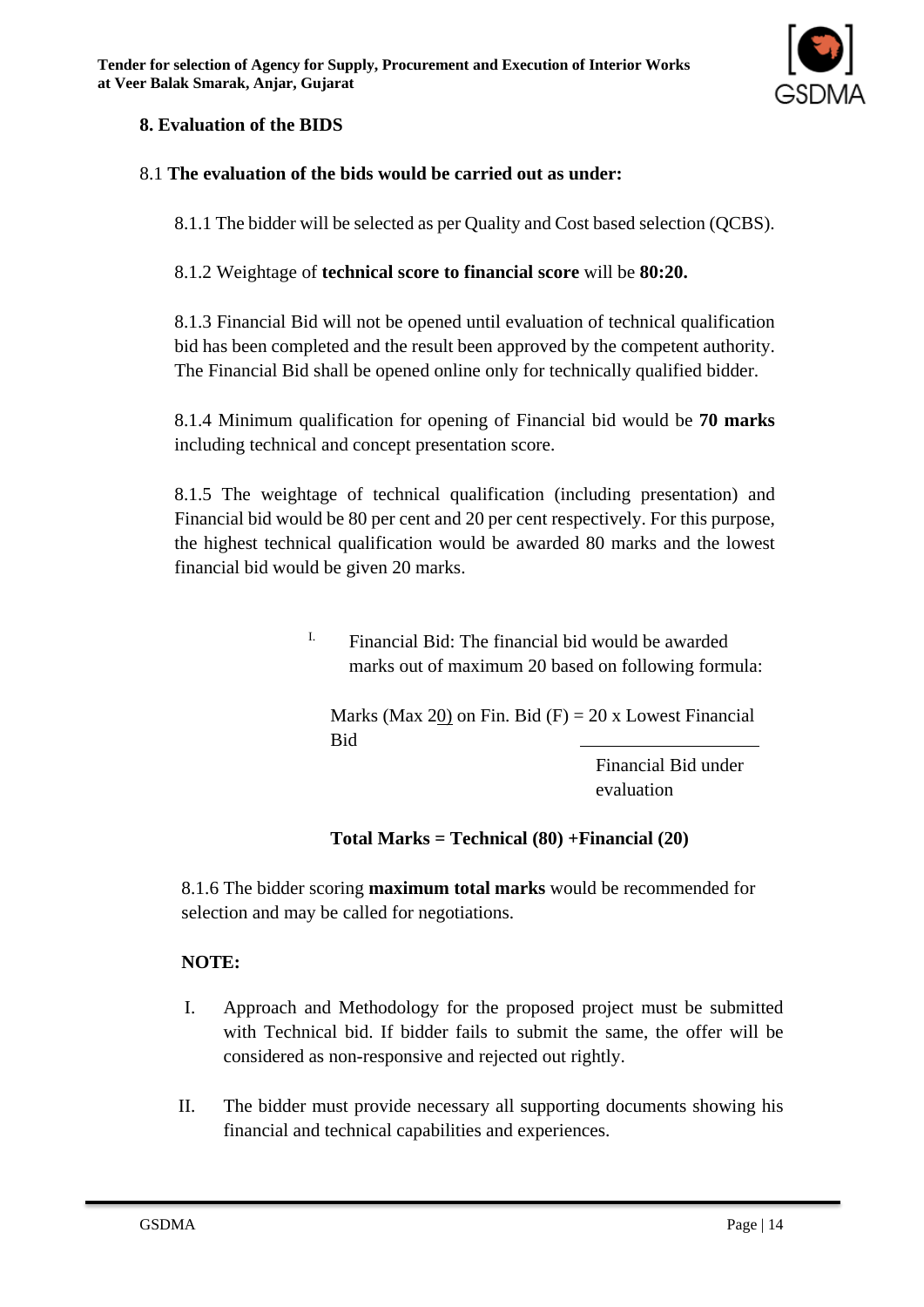

- 9 **Right to Reject any Bid:** CEO, GSDMA reserves the right to reject any or all the bids without assigning any reason Government rules and regulations issued from time to time will be binding to the bidder.
- 10 **Validity of the Proposals:** The Proposals submitted by the bidder must be valid for 180 days from the date of opening of technical bid without changing the personnel proposed for the assignment and the proposed financial quotes. The GSDMA will make its best efforts to select an Agency / contractor within this Period.
- 11 **Cost of preparing the Proposal:** Cost of preparing a proposal and of negotiating a contract including any visit to site, if any, is not reimbursable as direct cost of the assignment.
- 12 **Commencement of the Assignment:** If the contract can be satisfactorily concluded in one week after finalizing the bidder, it is expected that the works shall commence within one week.
- 13 **Conflict of Interest:** In case a manufacturing of construction/production firm is associated with a bidder, it will not be eligible for award of any works at a later point of time.
- 14 **Taxes and Duties:** The rates quoted by the bidders shall be exclusive of all taxes and duties.

#### 15 **FORCE MAJEURE:**

#### **15.1 Force Majeure Event**

Force Majeure shall mean any event or circumstance or combination of events or circumstances set out below that materially and adversely affects by any agency in the performance then the affected agency reasonable control, and/or the effects of which the affected agency including through the expenditure of reasonable sums of money; Earthquake, flood, inundation and landslide Storm, tempest, hurricane, cyclone, lightning, thunder or other extreme. Atmospheric disturbances. Fire caused by reasons not attributable to the Lessee or any of the employees of the Lessee for purposes of the Project; Acts of terrorism Strikes, labour disruptions or any other industrial disturbances not arising on account of the acts or omissions of the Lessee War, hostilities (whether declared or not), invasion, act of foreign enemy, rebellion, riots, weapon conflict or military actions, civil war, ionizing radiation, contamination by radioactivity from nuclear fuel, any nuclear waste, radioactive toxic explosion, volcanic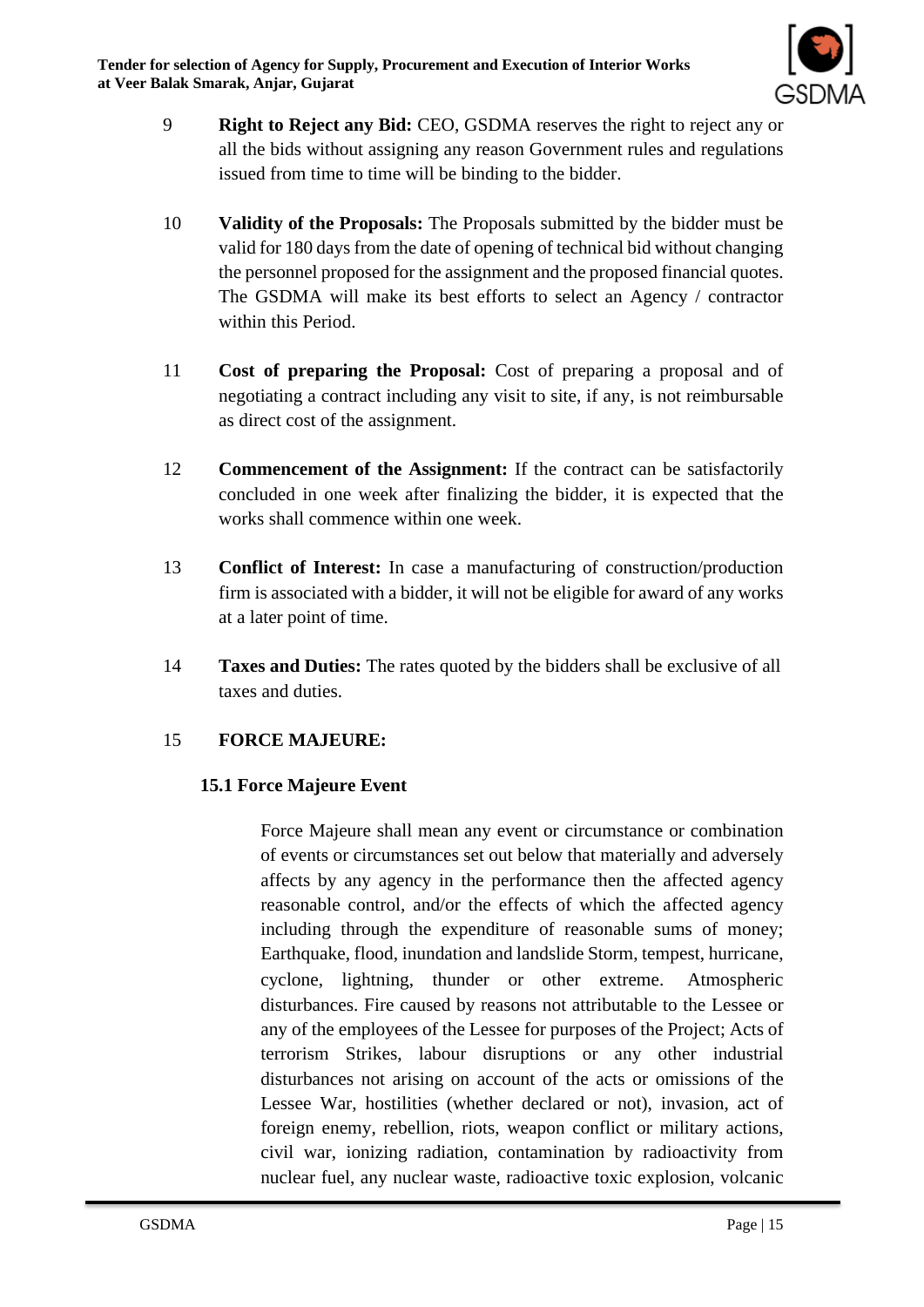

eruptions, any failure or delay caused by the events mentioned in this sub article for which no offsetting compensation is payable Early determination of this Deed by Authority for reasons of national emergency or national security.

#### **15.2 Exclusions from Force Majeure Event**

Force Majeure shall expressly not include the following conditions, except to the extent resulting from a Force Majeure:

- a. Unavailability, late delivery or changes in input costs;
- b. A delay in the performance of any service provider or supplier;
- c. Non-performance resulting from normal wear and tear typically experienced in a project of this kind; and non- performance caused by, or connected with, the non-confirming agency's Negligent or intentional acts, errors or omission Failure to comply with any of the Laws of India, or Breach of, or default under this deed.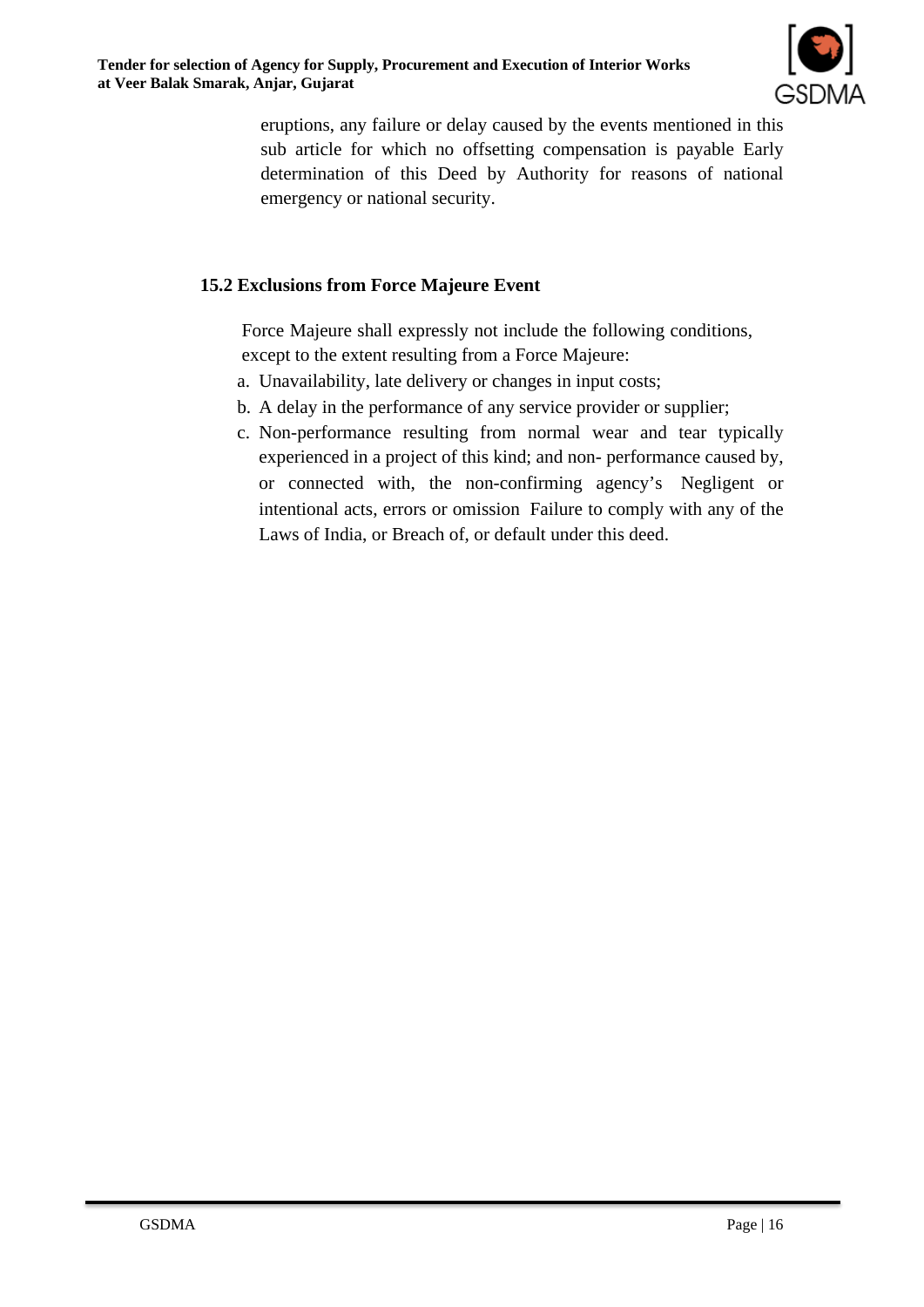

# **Chapter II: INSTRUCTIONS TO BIDDERS**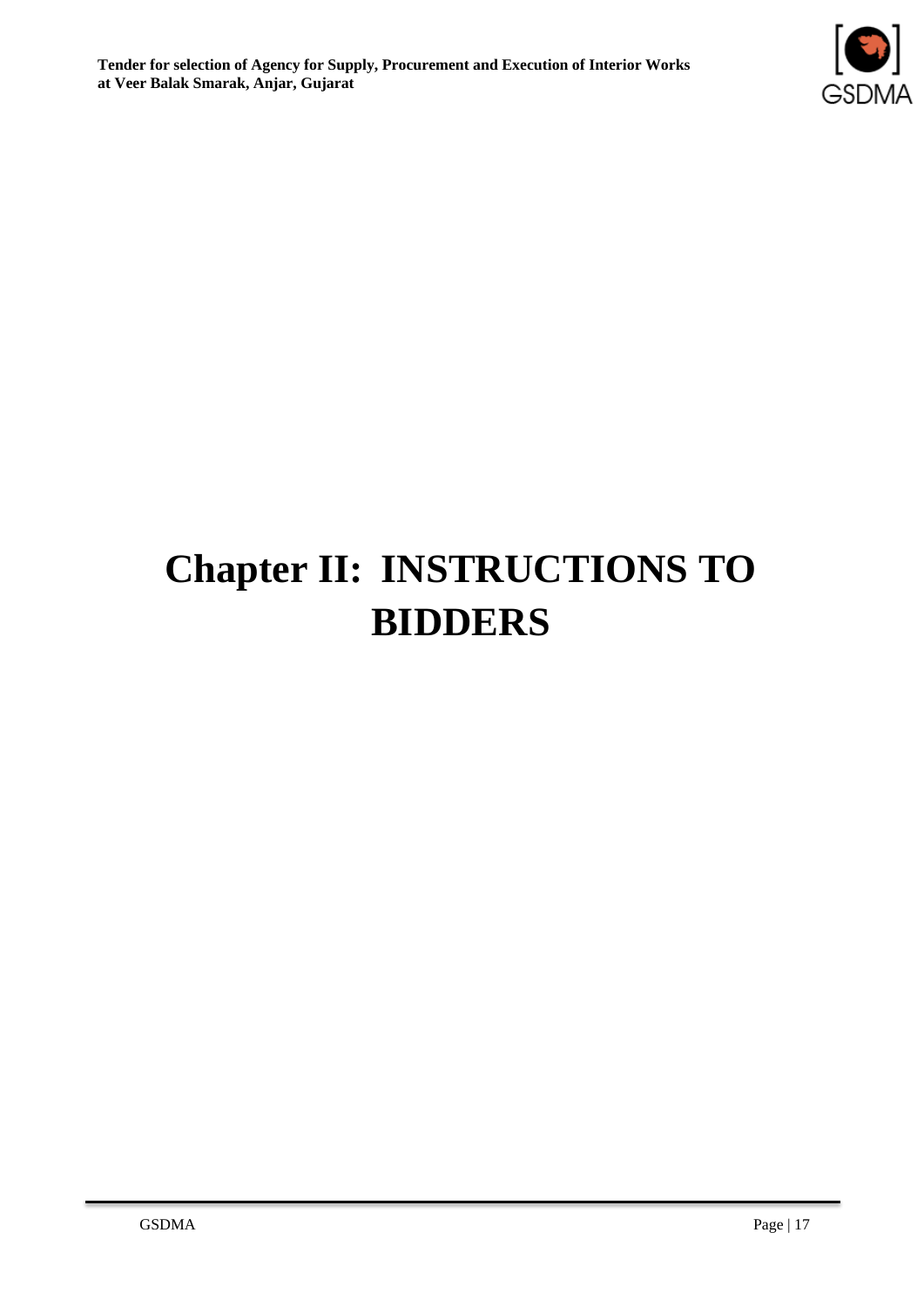

## **1 Scope of Work**

During a Program dated 28<sup>th</sup> August 2008 on 'Swarnim Sankalp Jyot Rath' the then Hon'ble Chief Minister of Gujarat had announced the construction of "Veer Balak Smarak" in Anjar as a memorial for the 183 children and 22 teachers who lost their lives in the 26<sup>th</sup>January 2001 Bhuj Earthquake.

The Veer Balak Smarak (VBS) will be a memorial consisting of an experiential and interactive space dedicated to the innocent souls who lost their lives in the 2001 Gujarat Earthquake. The memorial will have open landscape to learn about the incident that affected school going children's and teacher's life, there will be Museum to learn about the past and prepare for the future and a Memorial space to pay homage to the lost souls. The entire Smarak will be an engaging community space for the local community and tourists.

GSDMA has shared a preliminary concept presentation for the Veer Balak Smarak (attached separately). The interior works are to be done as per the concept presentation. Also, there are 3 concept drawings shared with Tender Documents namely:

- 1. Veer Balak Smarak Master Layout
- 2. Veer Balak Smarak Layout\_ Museum and Audi Block
- 3. Veer Balak Smarak Museum Lighting Plan

The scope of works (this RFP) includes the following:

- I. Execution of interior and installation works as per the drawings provided by the consultant.
- II. Provision of as-built drawings after the execution is done.
- III. Preparation of shop drawings for execution.
- IV. Co-ordination with GSDMA/Design consultant as per requirement.
- V. Preparation of artworks, installations, sculptures as per design brief references.
- VI. Sourcing relevant data in the form of products, artifacts, etc. from various institutions and organizations.
- VII. Scanning/ photography/ cleaning/ modification of the artifacts as per the condition of the artifacts received.
- VIII. Operation & Maintenance: Annual Maintenance for all the items mentioned in scope of work for five years after the inauguration/ handover of Museum. This annual maintenance also includes the maintenance of the items from manufacturer/vendor but excluding the creative content development which is one-time delivery. Refer to clause 48 for more details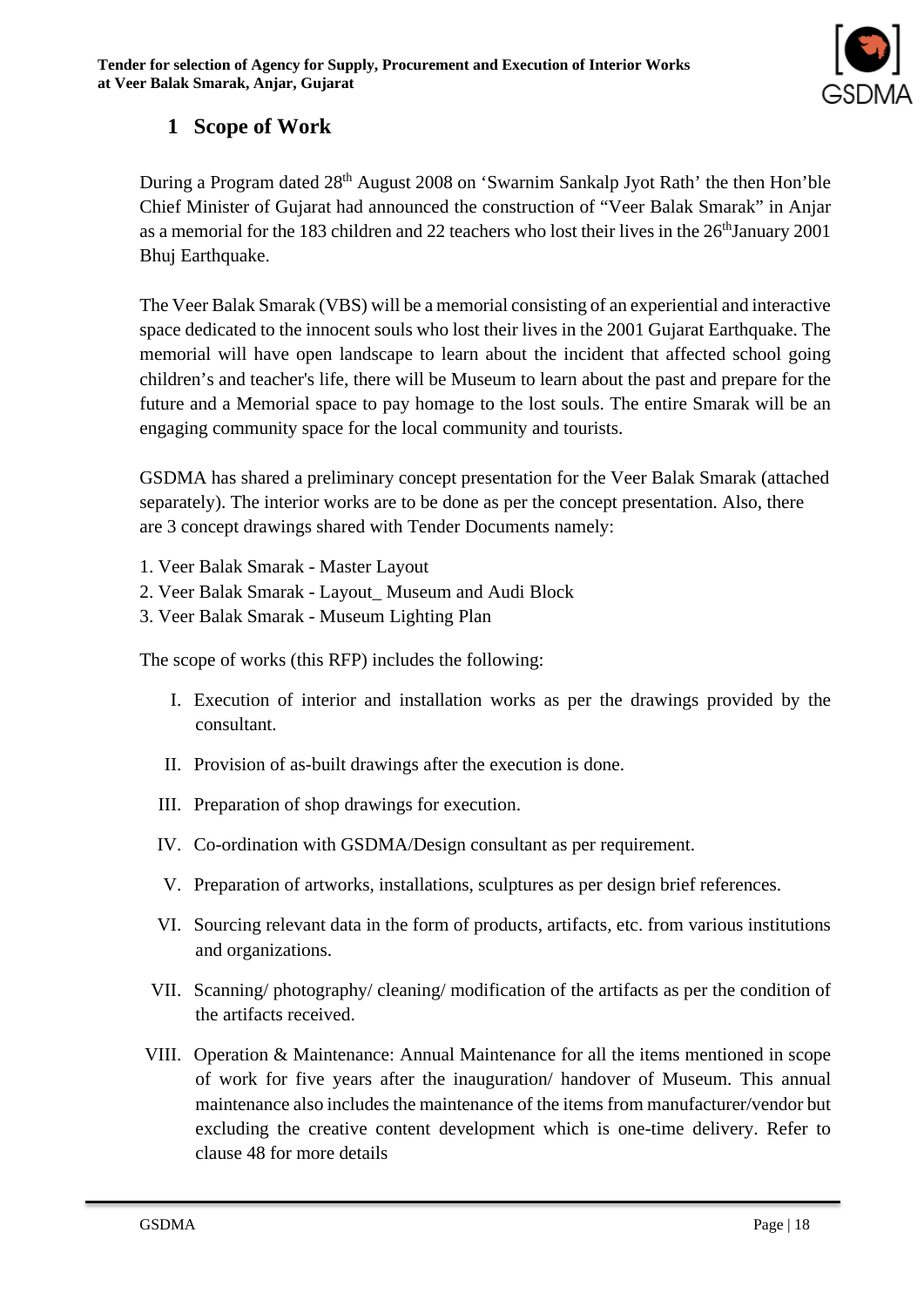

## **1.1 CONTENT REFERENCE**

## **1.1.1 Introduction about GSDMA**

Immediately after the 26th January 2001 earthquake, Gujarat State Disaster Management Authority (GSDMA) was established and registered as a "Society" under the provisions of the Societies Registration Act and the Bombay Public Trust Act on 8 February 2001. GSDMA was initially mandated to implement the gigantic task of rehabilitation and reconstruction programme in the earthquake affected areas of the State and simultaneously act as a nodal agency to plan and implement pre-disaster preparedness and mitigation activities including training and capacity building of all the stakeholders involved in disaster management. After the passage of Gujarat State Disaster Management Act – 2003, the Society constituted earlier as GSDMA was dissolved under Section 49 of the Act, and the Statutory Authority under Sub-Section 1 of the Section (6) came to an existence with effect from 1st September 2003.

## **2 General terms and conditions**

- I. The applicant must have capability of latex printing, visual artist for detail design and printing design.
- II. The applicant must have experts with specific material knowledge, for example fabric, technology, integration, interiors, mechanics, for panels.
- III. The applicant must have past experience of Museums, exhibitions, films, installations and Audio/Visual Work.
- IV. All shop drawings need to be approved by the GSDMA/Design consultant for execution.
- V. All shop drawings to be submitted to GSDMA in printed format at a readable scale.

## **3 Shop Drawing /Layout and Perspectives**

Preparation of Shop drawings as required, explaining the planning and nature of work with basic dimensions and keeping in view the functional requirement as well as the guidelines for such Veer Balak Smarak is the scope of work for the prospective Agency.

- I. Visiting the site and discussing the details with the GSDMA and attending necessary meetings.
- II. Undertaking condition assessment of the site including undertaking the potential and constraints for development and stress factors.
- III. Preparing concept plan for the designing for supply, installation, testing and commissioning of Veer Balak Smarak for subject work.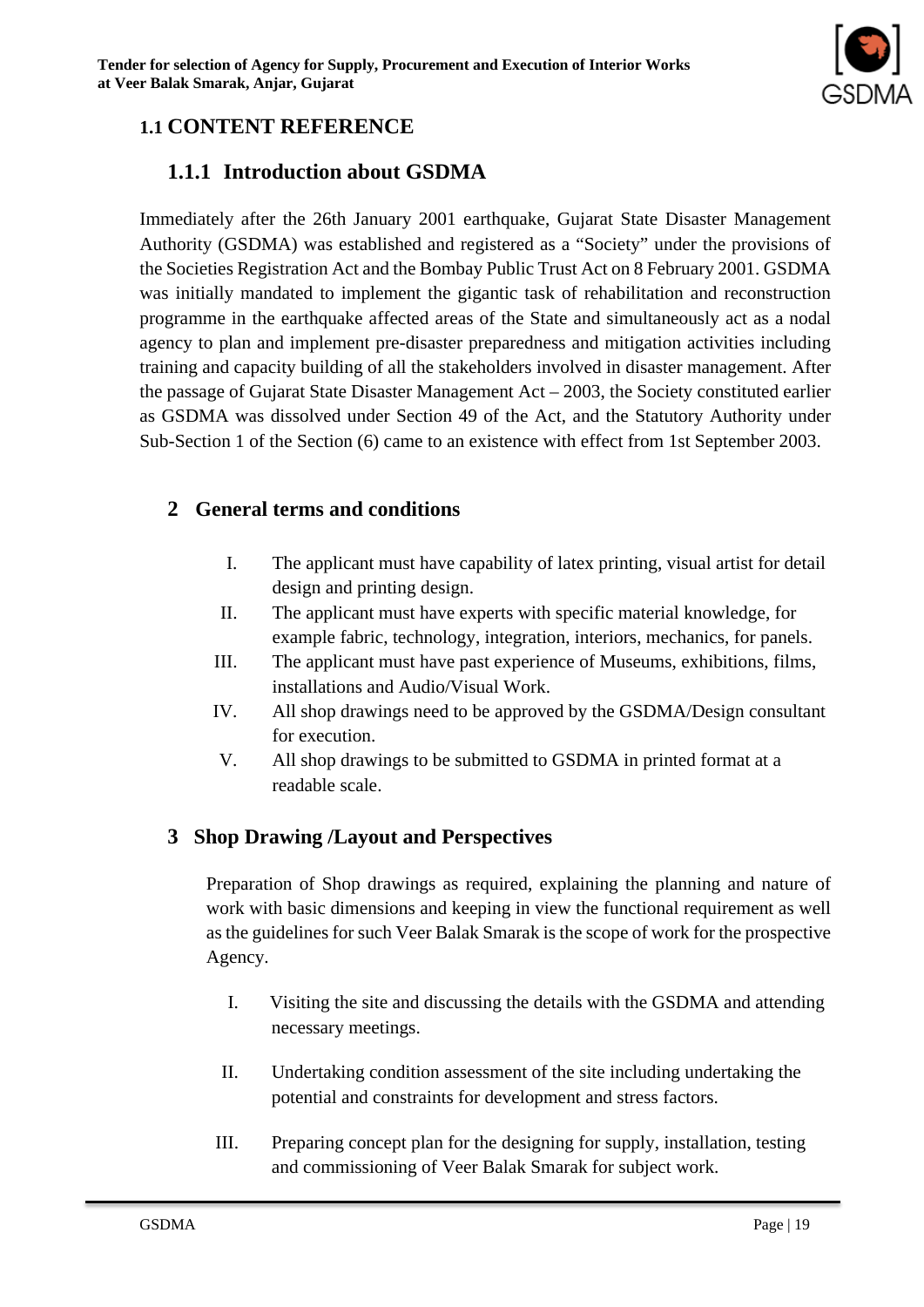

## **4 Technology Installation details**

- I. Detailed drawing and technical specification including concept to be prepared.
- II. Since the proposed location is expecting regional  $\&$  international visitors, it is fundamental requirement to deliver Hindi, Gujarati and English language content.

#### **5 Exclusions**

- I. List of works related to all Civil, HVAC, Fire safety, MEP works, Landscape works, outdoor flooring and paving.
- II. Entry & exit gates, parking, ticketing counters, toilets, Emergency, fire safety etc.
- III. Fire alarm system, emergency lighting and escape route.
- IV. Internal and outdoor electrification.
- V. Auditorium projectors, speaker and seating.
- VI. Auditorium lighting fixtures and electrification, HVAC, fire system, CCTV.
- VII. Cafeteria kitchen equipment's, light fixtures and electrification, HVAC, Fire system, MEP works.
- VIII. Museum block, HVAC works, Fire sprinkler, Toilet fitting, MEP works, CCTV, Fire alarm, PA system, Internal electrification Computer systems for reception, Frisking equipment, Cloak room facility, Office storage furniture, Stationary, UPS backup.
	- IX. Auditorium Library books, UPS backup
	- X. Generic landscape lighting
	- XI. Vinyl flooring for museum block and kids play area and library has been considered only.
- XII. Lighting for specific outdoor installations, museum and indoor kids play area and library has been considered only
- XIII. No outdoor P.A. system has been considered.

## **6 Deliverables during Execution**

The bidder should submit list of activities with timelines for the project execution items as below:

I. Procure, supply and execution on site the approved design in the timelines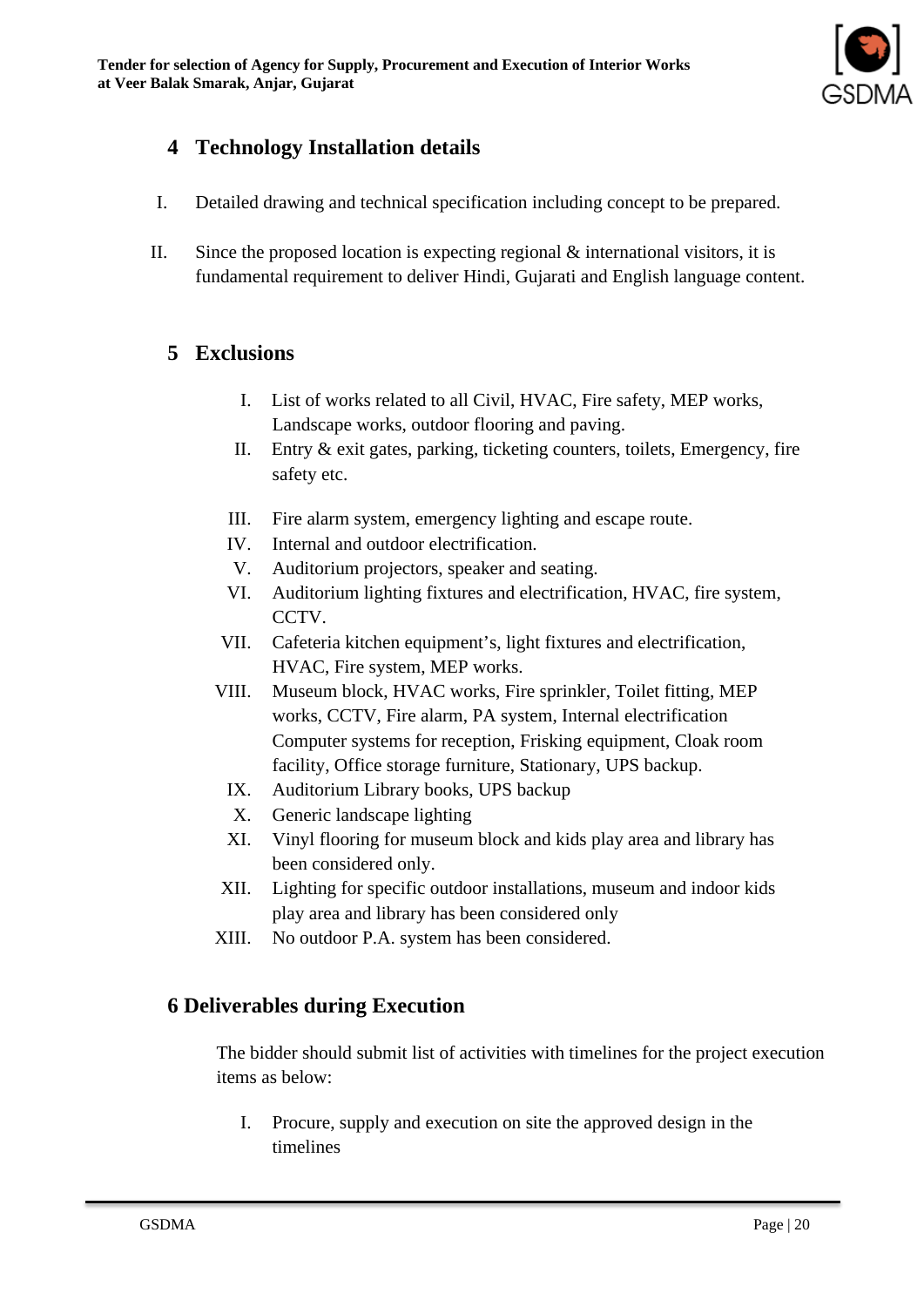

- II. Work to proceed on site only after necessary approval availed from GSDMA.
- III. A weekly report to be sent directly to GSDMA on every Saturday
- IV. A monthly progress report before  $10<sup>th</sup>$  of every month

## **7 Bill of Quantities for installations**

**1.** Successful bidder to submit bill of quantities as per the concept attached in the Annexure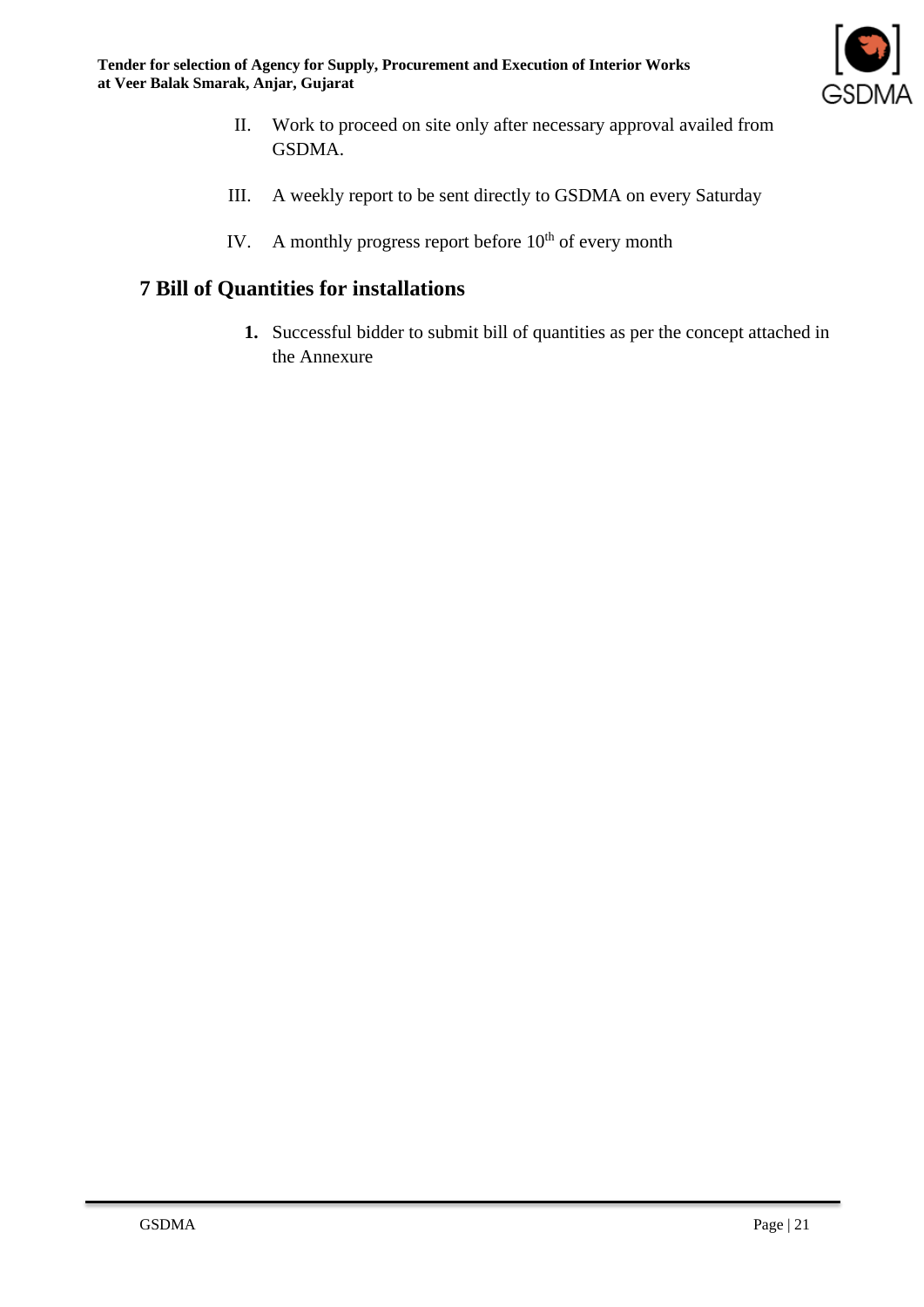

# **Chapter III: Scope / Conditions of Contract / General Terms and Conditions**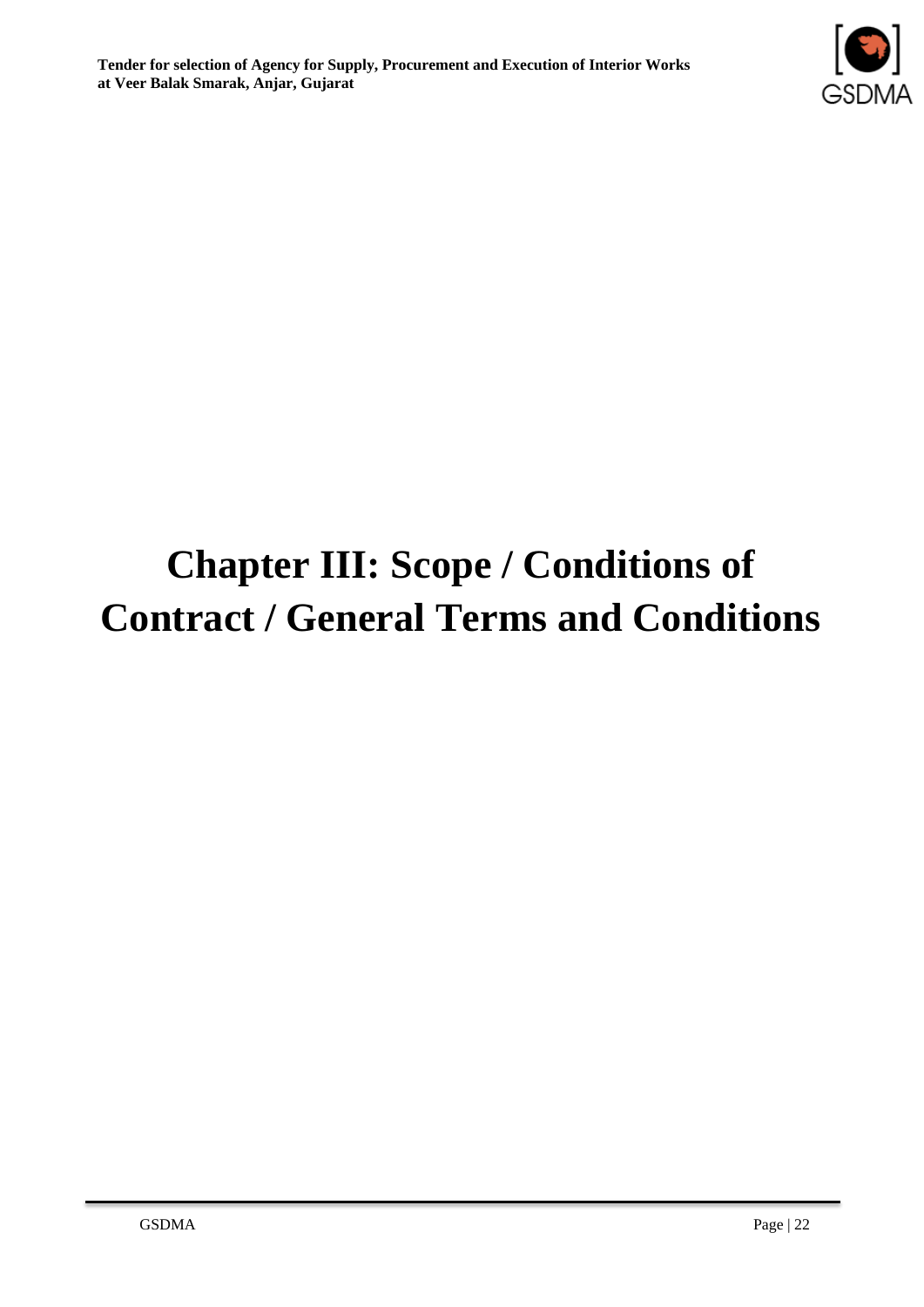## **BIDDING DOCUMENTS**

## **8 Content of bidding documents**

The details of works, bidding procedure, contract terms and technical requirements are prescribed in the bidding documents. The Bidding Documents include the following chapters, ether with any Amendments/Addenda:

#### **8.1 CONTENT**S **OF THE BID DOCUMENT**

|              | Invitation for Bids (IFB)                                        |
|--------------|------------------------------------------------------------------|
| $\mathbf{H}$ | Instructions to The Bidder                                       |
| III          | Scope / Conditions of Contract / General Terms and<br>Conditions |
| IV           | <b>BOQ For Rates</b>                                             |
|              | Annexures                                                        |

The bidder is expected to examine carefully the contents of the Bidding documents. Failure to comply with the requirements of bid submission will be at the bidder's own risk. Pursuant to Clause as mentioned, bids, which are not substantially responsive to the requirements of the bidding documents, will be rejected.

## **9 Clarification of bidding document:**

A prospective bidder requiring any clarification of the bidding documents may notify the Employer in writing or mail or by fax (hereinafter the term "fax" is deemed to include electronic transmission such as facsimile, cable and telex) at the Employer's address indicated in the Invitation for Bids. The Employer will respond to any request for clarification, which is received latest on day of pre bid meeting. Copies of the Employer's response, including a description of the inquiry, will be forwarded to all purchasers of the bidding documents.

## **10 Amendments of bidding documents:**

10.1 At any time prior to the deadline for submission of bids, the Employer may, for any reason, whether at its own initiative or in response to a clarification requested by a prospective bidder modify the bidding documents by issuing addenda.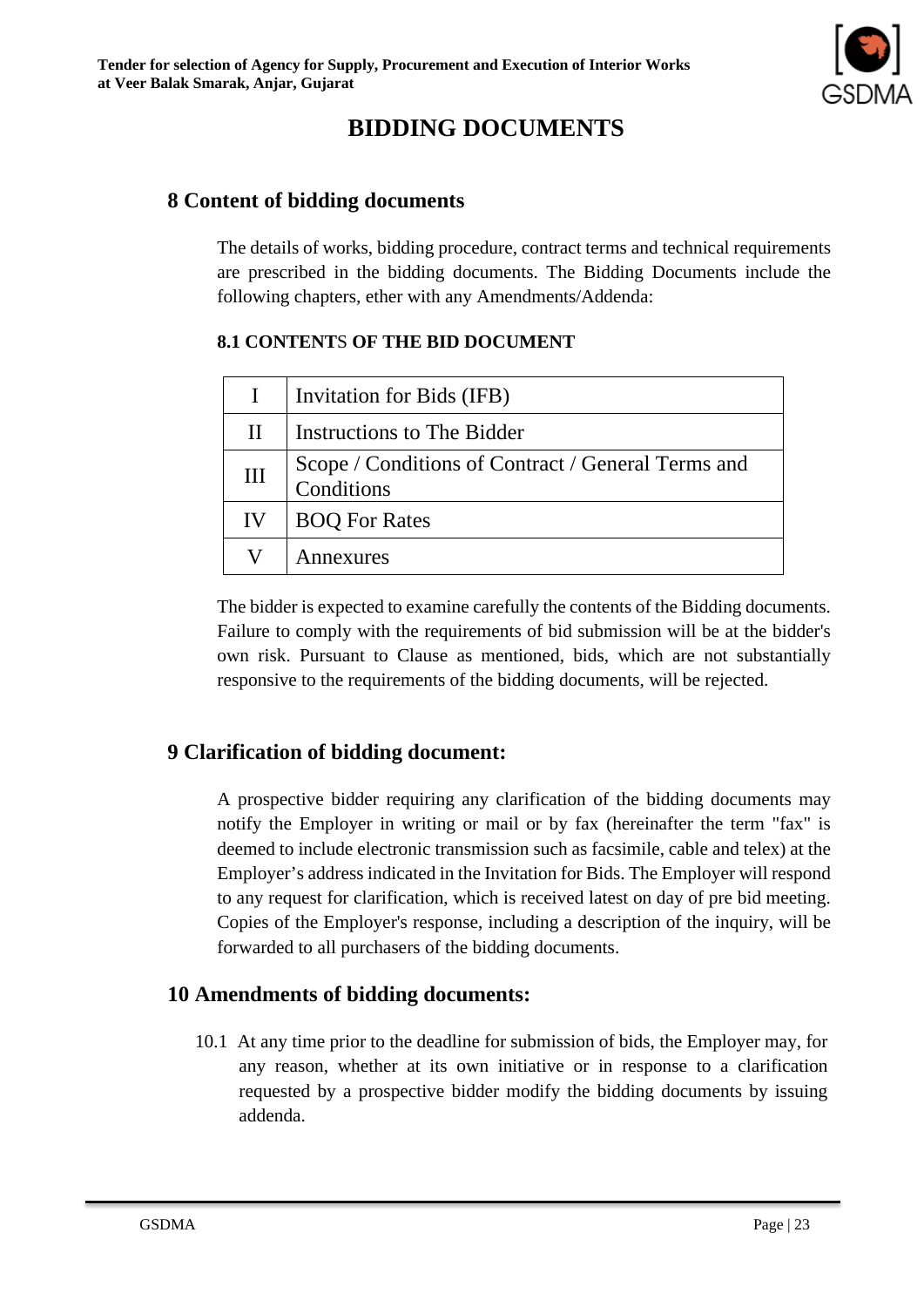**Tender for selection of Agency for Supply, Procurement and Execution of Interior Works at Veer Balak Smarak, Anjar, Gujarat**



10.2 Any addendum thus issued shall be part of the bidding documents and shall be communicated in writing or by fax to all purchasers of the bidding documents. Prospective bidders shall acknowledge receipt of each addendum by fax to the Employer.

## **11 Preparation of bids**

## **11.1 Language of bid:**

The bid, and all correspondence and documents, related to the bid, exchanged between the bidder and the Employer shall be written in the English language only. Supporting documents and printed literature furnished by the bidder may be in another language provided they are accompanied by an accurate translation of the relevant passages in the Guajarati, Hindi & English language, in which case, for purposes of interpretation of the bid the English translation shall prevail.

## **11.2Documents comprising the bid:**

#### **1. The technical proposal shall contain the following:**

- Bid Form for Technical Proposal and Annexures to Technical Proposal;
- Power of Attorney
- Information on Qualification
- Confirmation of Eligibility
- Schedule of Key Personnel along With CVs and educational qualification
- Schedule of compliance with the bidding documents
- Any other material required to be completed and submitted by bidders in accordance with these instructions to bidders
- Form of Bid Security
- And all other information applicable and asked for in the bid forms and schedules furnished in the bidding document.

## **2. Price proposal shall contain the following: (to be submitted online only)**

Bidder should submit his offer as per BOQ including all applicable taxes except GST. Rates should be quoted for each line item specified in the BOQ (given in section 49 - Bill of Quantities)

Bidder should also submit his offer for O&M period of 5 years as per section 48 – Operations & Maintenance

The combined total of cost of execution works & cost of O&M works will be considered as Financial bid of the bidder, which will be used for evaluation. If GSDMA intends, O&M contract may be not awarded even if execution contract is awarded. The decision of this evaluation rests solely with GSDMA. The price bid (as per Annexure to be submitted online only)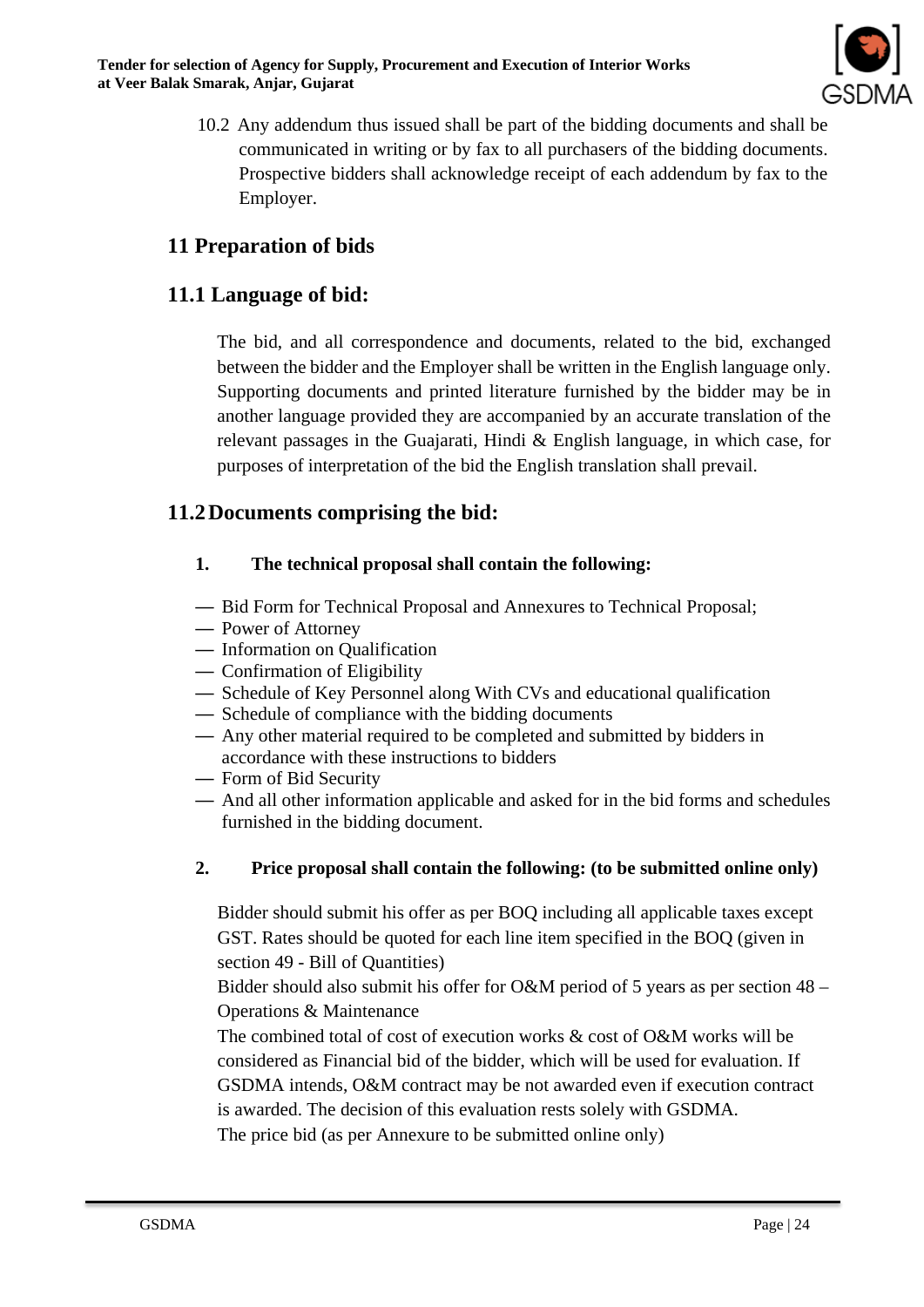

## **12 Bid form & price schedules:**

The Bidder shall complete the Bid Forms and schedules furnished in the bidding documents in the manner and detail indicated therein, following the requirements of Clauses 11.

## **13 Bid prices:**

- 13.1 Unless specified otherwise in Employer's Requirements, Bidders shall quote for the entire facilities on a "single responsibility" basis such that the total bid price covers all the obligations mentioned in or to be reasonably inferred from the bidding documents in respect of the design, development, including procurement and subcontracting (if any), delivery, construction, installation and completion of the facilities. This includes all requirements under the bidder's responsibilities for submission and where so required by the bidding documents, the acquisition of all permits, approvals and licenses, etc. and such other items and services as may be specified in the bidding documents, all in accordance with the requirements of the Conditions of Contract.
- 13.2 Bidders shall submit all including necessary drawings and documentation for the Work

## **14 Bid currencies:**

14.1 Prices shall be quoted in INR only.

## **15 Bid validity:**

Bids shall remain valid for a period of **180 days** after the date of opening of technical proposals specified in Sub-Clause mentioned in the tender.

In exceptional circumstances, prior to expiry of the original bid validity period, the Employer may request that the bidders extend the period of validity for a specified additional period. The request and the responses thereto shall be made in writing or by cable. A bidder may refuse the request without forfeiting its bid security. A bidder agreeing to the request will not be required or permitted to modify its bid but will be required to extend the validity of its bid security for the period of the extension, and in compliance with Clause 16 in all respects.

## **16 Defects Liability Period:**

Defects Liability Period - 6 months from date of inauguration/ handover of the Service up to the successful completion of the Veer Balak Smarak, during which the Bidder shall undertake the responsibilities, and have the liability for the installations.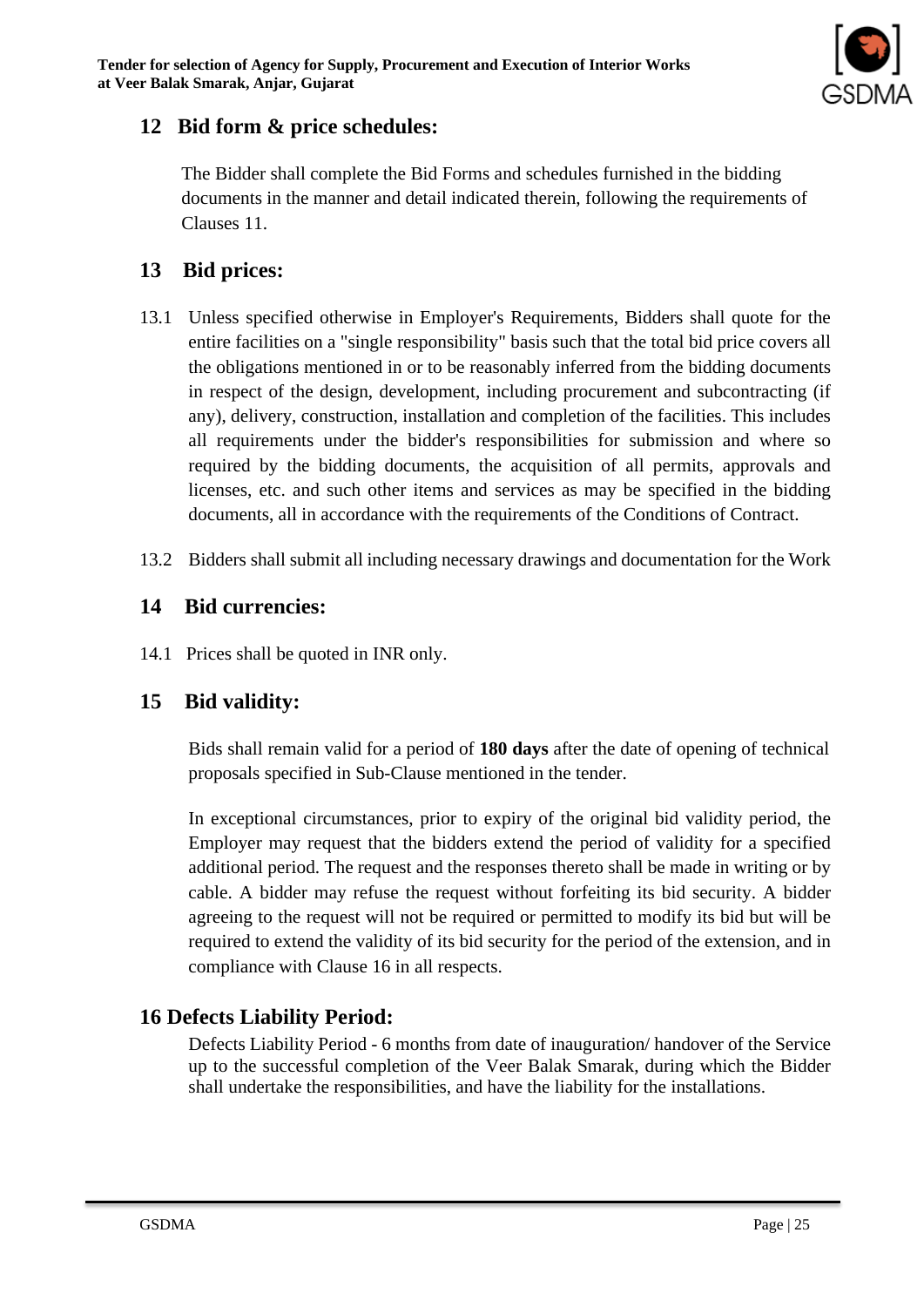

## **17 Bid security:**

- 17.1 The bidder shall furnish, as part of its bid with the Technical proposal, an EMD in the amount of Rs. 23,00,000/- (Rupees Twenty-Three lacs only)
- 17.2 The EMD shall, at the bidder's option, be in the form of Demand Draft/Bank Guarantee and it shall be in favour of Gujarat State Disaster Management Authority (GSDMA)
- 17.3 Employer will reject any bid not accompanied by an acceptable bid security as non-responsive.
- 17.4 The bid securities of unsuccessful bidders will be returned as promptly as possible, after the expiration of the period of bid validity.
- 17.5 The bid security of the successful bidder will be returned when the bidder has signed the Contract Agreement and furnished the required performance security.
- 17.6 The bid security may be forfeited:

17.6.1 If the bidder withdraws its bid.

- 17.6.2 If the bidder does not accept the correction of its bid price; or
- 17.6.3 In the case of a successful bidder, if it fails within the specified time limit to sign the Contract Agreement, and furnish the required performance security

In such case the bidder will be debarred and blacklisted for three years for work in GSDMA.

## **18 Alternative proposals by bidders:**

18.1 No alternative offer will be accepted.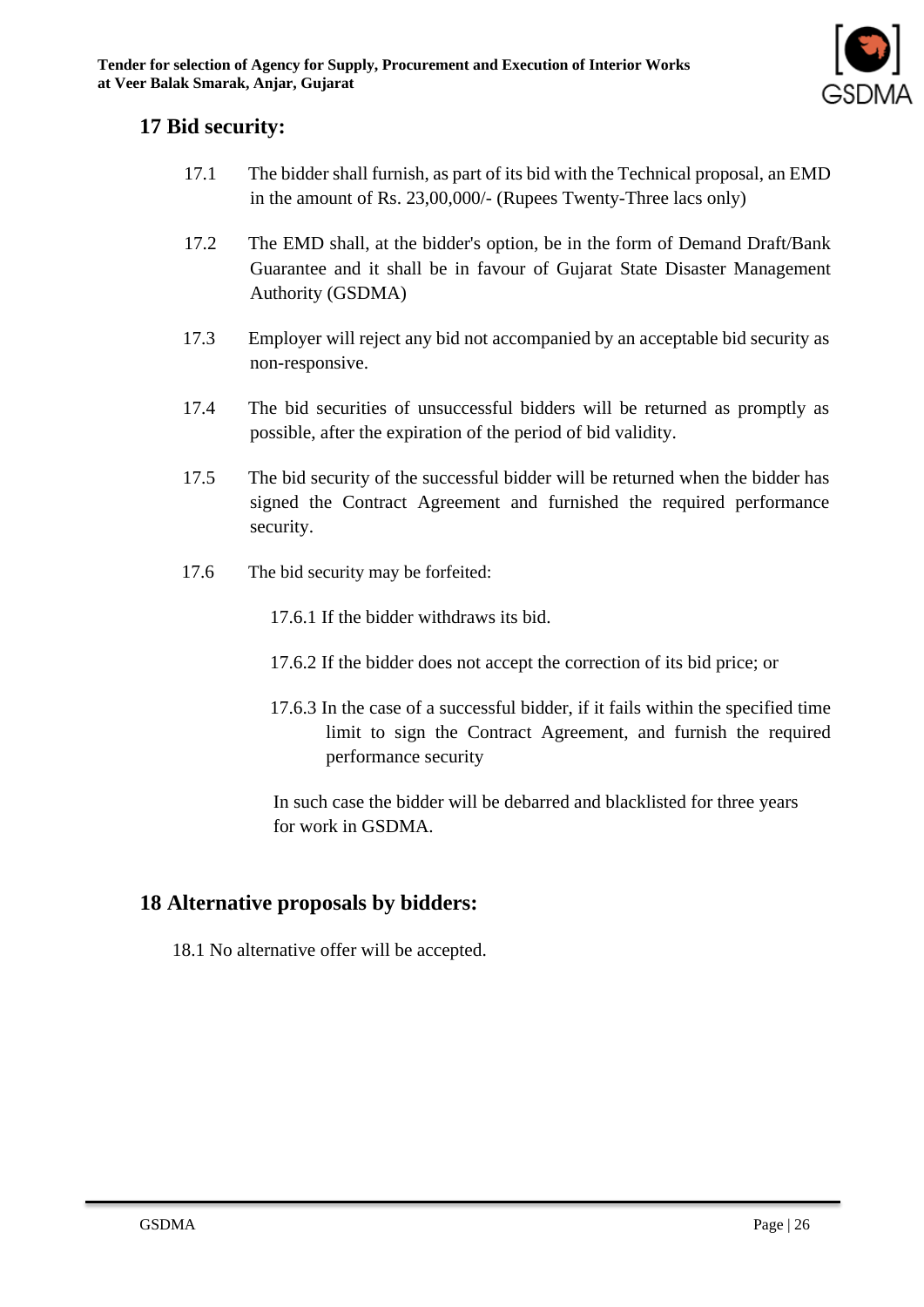

## **19 Pre-bid meeting (to be conducted online)**

- The bidder or its official representative is invited to attend a pre-bid meeting on  $13<sup>th</sup>$ August 2020 at 2 pm, which will be held online on a virtual platform (Zoom or MS Teams)
- Details regarding this will be communicated to bidders
- The purpose of the meeting will be to clarify issues and to answer questions on any matter that may be raised at that stage.
- Minutes of the meeting, including the text of the questions raised and the responses given, will be uploaded without delay. The minutes of the pre-bid meeting will be forming a part of agreement.
- Non-attendance at the pre-bid meeting will not be a cause for disqualification of a bidder.

## **20 Format and signing of bid:**

The bidder shall prepare one original hard copy of the technical proposal clearly marked as: "ORIGINAL COPY -TECHNICAL PROPOSAL",

The original copy of the bid shall be typed or written in indelible ink (in the case of copies, Photostats are also, acceptable and shall be signed by a person or persons duly authorized to sign on behalf of the bidder, as the case may be. In the Bid all pages, where the entries or amendments have been made shall be initialled by the person or persons signing the bid.

The bid shall contain no alterations, omissions or additions, except those to comply with instructions issued by the Employer, or as necessary to correct errors made by the bidder, in which case such corrections shall be initialled by the person or persons signing the bid.

The bidder shall furnish information in "Form of Price Proposal" stipulated in "Price Bid" as per format in Annexure, on commission or gratuities if any, paid or to be paid relating to this Bid, and to execute the contract as given in "Form of Contract Agreement"

## **SUBMISSION OF BIDS**

## **21 Sealing and marking of bids:**

(a) The bidder must submit his proposal under e-tender by e-document as per the time and schedule of online submission. Also, the bidder shall seal the original copy of the technical proposal along with Tender fee and EMD in Separate envelopes clearly marking each one as: ORIGINAL COPY -TECHNICAL PROPOSAL", by  $26<sup>th</sup>$  August 2020 up to 13:00 hrs.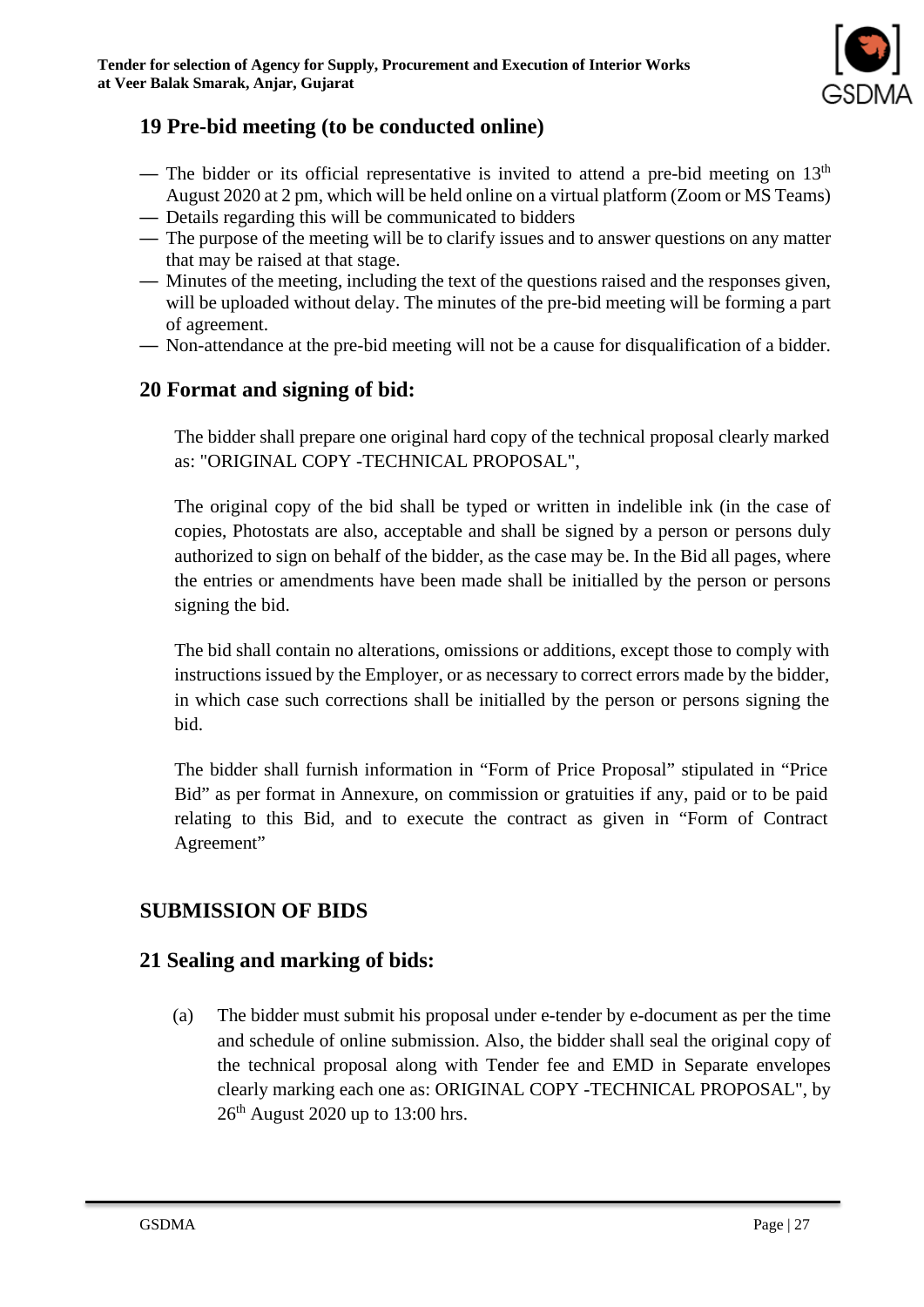**Tender for selection of Agency for Supply, Procurement and Execution of Interior Works at Veer Balak Smarak, Anjar, Gujarat**



- (b) The bidder shall seal the original bids in an inner and outer envelope showing the name of the work and; duly marking the envelopes as "ORIGINAL"
- (c) The inner and outer envelopes shall be addressed to the employer at the following address:

#### **Gujarat State Disaster Management Authority (GSDMA) Block No. 11, 5th Floor, Udyog Bhavan, Sector-11, Gandhinagar, Gujarat.**

In addition to the identification required in Sub-Clause, the inner envelope shall indicate the name and address of the bidder to enable the bid to be returned, unopened in case it is declared "late" pursuant to mentioned clause.

If the outer envelope is not sealed and marked as above, the Employer will assume no responsibility for the misplacement or premature opening of the bid.

## **22 Deadline for submission of bids:**

- 22.1 Technical bid must be received by the Employer at the address specified above not later than 26th August 2020 up to 1300 Hrs. through registered post/ speed post only.
- 22.2 The Employer may, at its discretion, extend the deadline for submission of bids by issuing an addendum in accordance with Clause mentioned thereof, in which case all rights and obligations of the Employer and the bidders previously subject to the original deadline will thereafter be subject to the deadline as extended.

#### **23 Late bids:**

23.1 Any bid physically received by the Employer after the deadline for submission of bids prescribed in Clause will be rejected and returned unopened to the bidder.

## **24 Modification & withdrawal of bids:**

24. 1 The bidder will not modify bid after the deadline for submission of bids, except in accordance with clause mentioned thereof.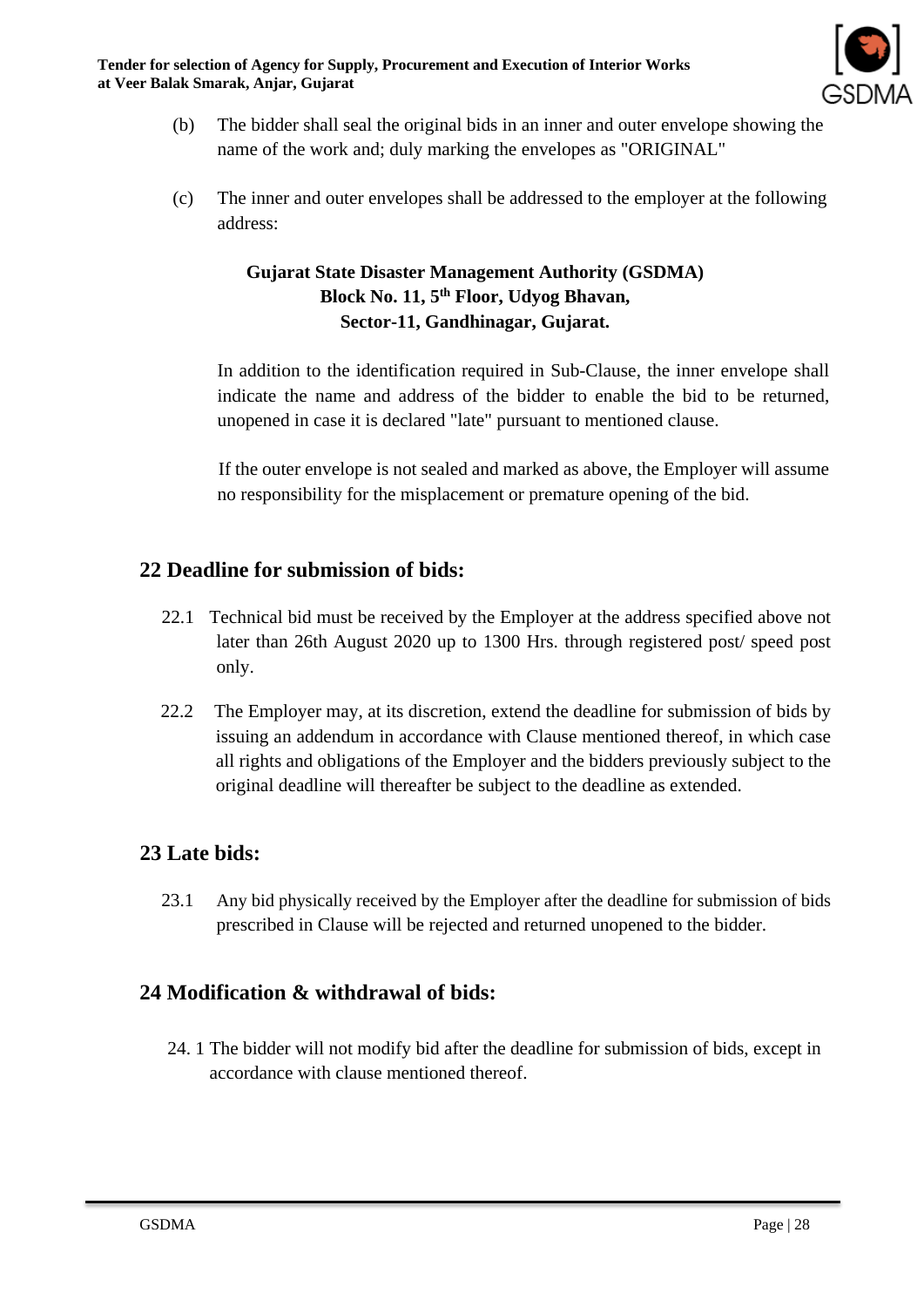

## **25 Opening & evaluation of technical proposal**

- The Employer (GSDMA) will open the technical proposals, including modifications made pursuant to Clause mentioned, in the presence of bidders' representatives who choose to attend; on 26th August 2020 at 1400 hours
- The bidders' representatives who are present shall sign a register evidencing their attendance.
- The price proposals will remain unopened and will be held in the custody of the Employer until the time of bid opening of the price proposals. The price bid only for technically qualified bidders will be opened later after technical presentation
- The bidders' names bid modifications and withdrawals, such other details, as the Employer may consider appropriate, will be announced and recorded by the Employer at the opening. The bidders' representatives will be required to sign this record.
- The Employer shall prepare minutes of the bid opening, including the information disclosed to those present.

## **26 Process to be confidential:**

Information relating to the examination, clarification, evaluation and comparison of bids and recommendations for the award of a contract shall not be disclosed to bidders or any other persons not officially concerned with such process. Any effort by a bidder to influence the Employer's processing of bids or award decisions may result in the rejection of the bidder's bid.

## **27 Preliminary examination of technical proposal:**

The Employer will examine the bids to determine whether they are complete, whether the documents have been properly signed, whether-the required security is included, and whether the bids are generally in order. Any bids found to be non-responsive for any reason or not meeting the minimum levels of the performance or other criteria specified in the bidding documents will be rejected by the Employer and not included for further consideration.

## **28 Evaluation & comparison of technical proposal**

The Employer will carry out a detailed evaluation of the bids in order to determine whether the technical aspects are substantially responsive to the requirements set forth in the bidding documents. In order to reach such a determination, the employer will examine the information supplied by the bidders and other requirements in the bidding documents, considering the factors mentioned in clause mentioned, on a pass or fail basis: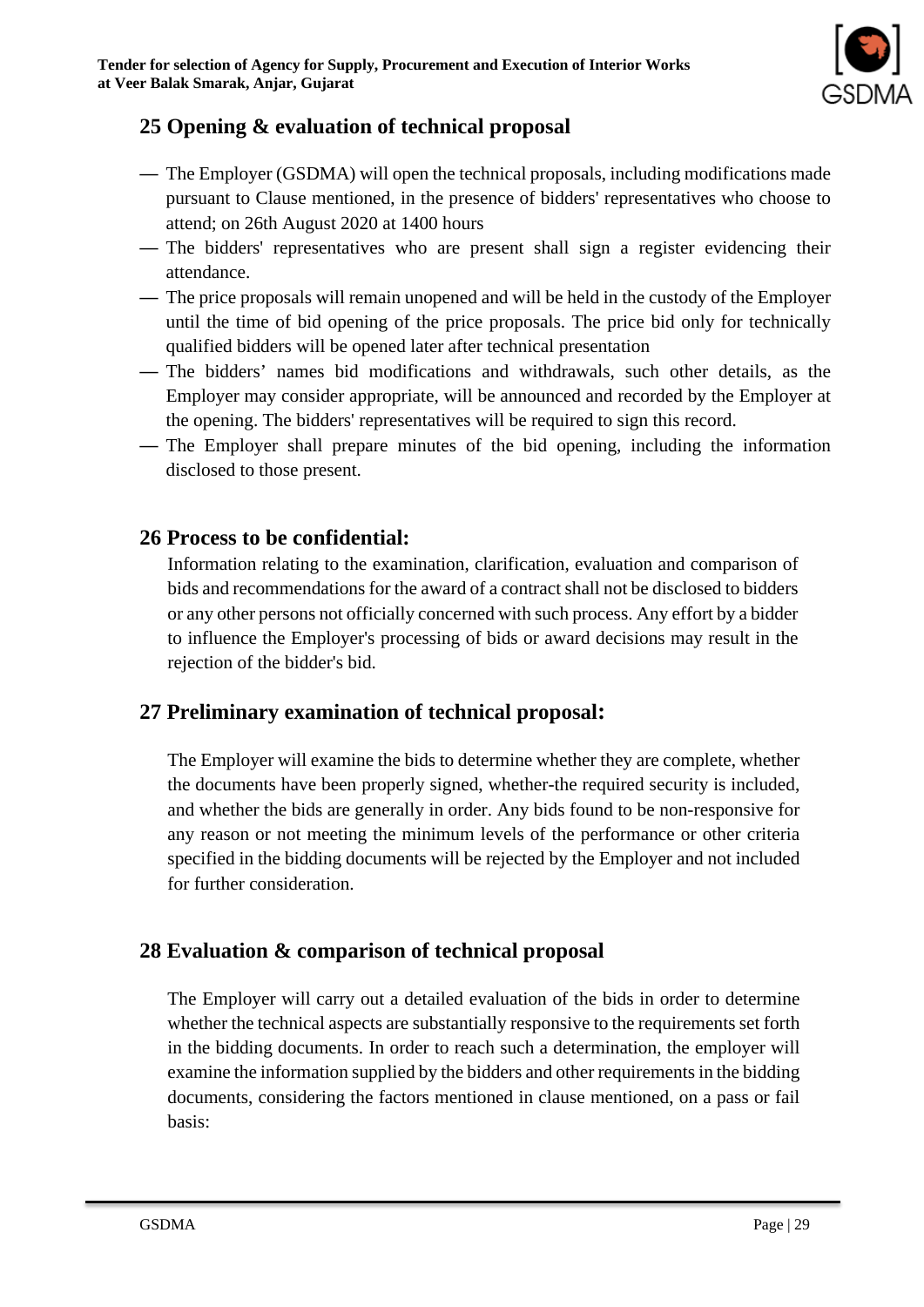

## **29 Technical Bid Evaluation**

The objective of the technical evaluation shall be to assess the technical competence of the bidder. After completion of Technical evaluation, marks shall be awarded to the qualified bidders as per marking system.

## **30 Clarification of technical proposals and contacting the employer:**

Any effort by the bidder to influence the employer in the Employer's evaluation of technical proposals, bid comparison or the Employer's decisions on acceptance or rejection of bids may result in the rejection of the bidder's bid.

## **31 Invitation to attend opening of price proposals:**

At the end of the evaluation of the technical proposals and after receiving the approval from competent authority, the Employer will invite bidders who have submitted substantially responsive technical proposals and requisite technical score to attend the bid opening of the price proposals. Bidders shall be given reasonable notice of the price proposal bid opening. Financial Bid will be opened online.

After receiving the approval of competent authority, the Employer will notify Bidders that have been rejected on the grounds of being substantially non-responsive to the requirements of the bidding documents in writing and return the unopened price proposal.

## **Opening and Evaluation of Price Proposals**

## **32 Opening of price proposals:**

- The Employer will open the price proposals of all technically qualified bidders after presentation and evaluation who submitted substantially responsive technical proposals the time and date of the price bid opening will be communicated to all technically qualified bidders. The bidder's representatives who are present shall sign a register evidencing their attendance.
- Process to be confidential**.**
- Information relating to the examination, clarification, evaluation and comparison of bids and recommendation for the award of a contract shall not be disclosed to bidders or any other persons not officially concerned with such process until the award to the successful bidder has been announced. Any effort by a bidder to influence the Employer's, processing of bids or award decisions may result in the rejection of the bidder's bid.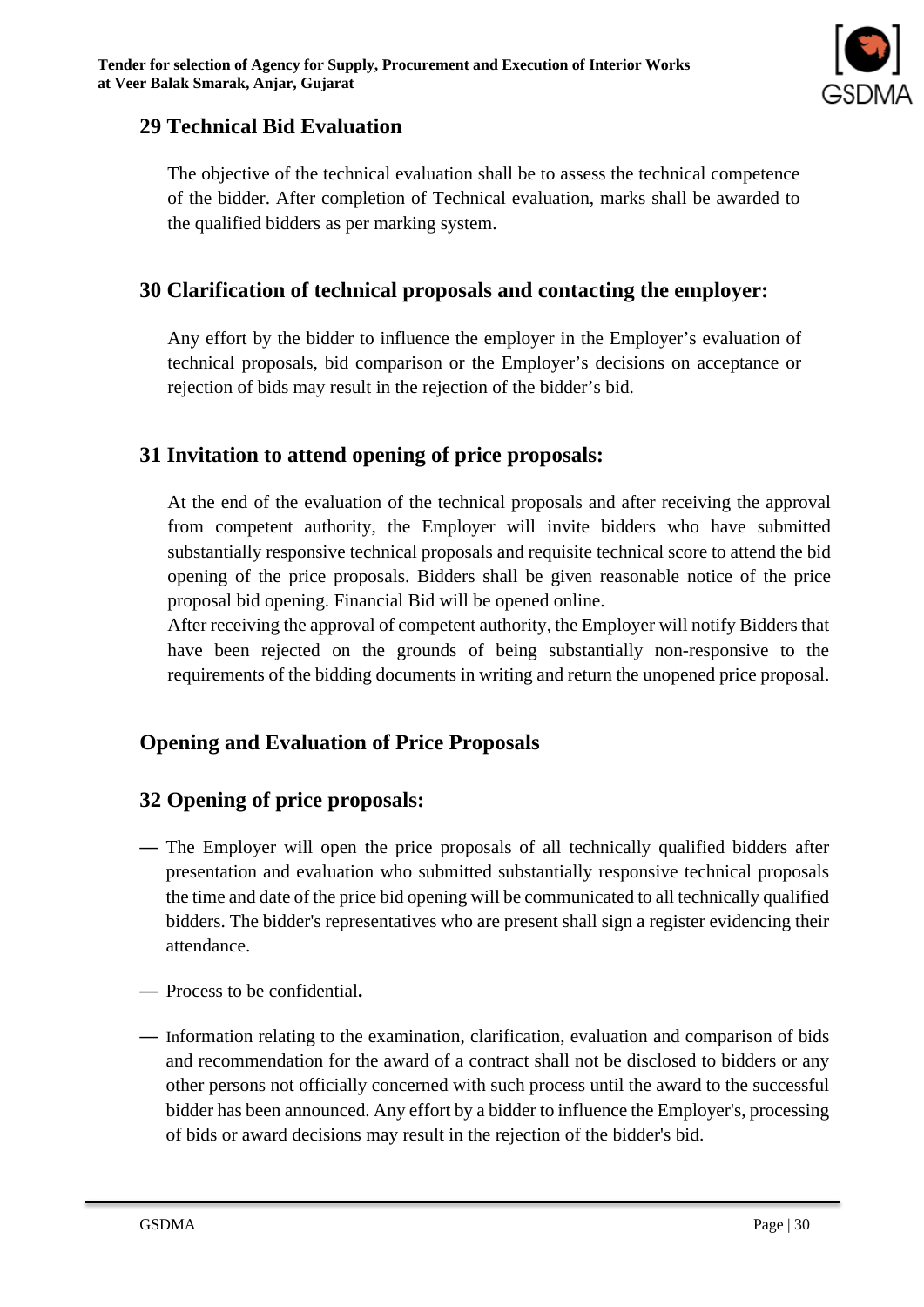

## **33 Clarification of price proposals and contacting the employer:**

- To assist in the examination, evaluation and comparison of price proposals, the Employer may, at its discretion, ask any bidder for clarification of its bid. The request for clarification and the response shall be in writing or by cable, but no change in the price or substance of the bid shall be sought, offered or permitted except as required to confirm the correction of arithmetic errors discovered by the Employer in the evaluation of the bids in accordance with Clause mentioned.
- Subject to Sub-clause mentioned, no bidder shall contact the employer on any matter relating to its bid from the time of opening of price proposals to the time the contract is awarded. If the bidder wishes to bring additional information to the notice of the Employer, it should do so in writing.
- Any effort by the bidder to influence the Employer in the Employer's evaluation of price proposals, bid comparison or contract award decisions may result in the rejection of the bidder's bid.

## **34 Preliminary examination of price proposals and determination of responsiveness:**

- The Employer will examine the bids to determine whether they are complete, whether the documents have been properly signed, whether the required security is included, whether the bids are substantially responsive to the requirements of the bidding documents; and whether the bids provide any clarification and/or substantiation that the Employer may require pursuant to clause mentioned.
- A substantially responsive bid is one which conforms to all the terms, conditions and requirements of the bidding documents, without material deviation or reservation and includes the amendments and changes, if any, requested by the Employer during the evaluation of the bidder's technical proposal.
- If a price proposal is not substantially responsive, it will be rejected by the Employer, and may not subsequently be made responsive by correction or withdrawal of the nonconforming deviation or reservation.

## **35 Correction of errors:**

— Price Proposals determined to be substantially responsive will be checked by the Employer for any arithmetic errors. Arithmetic errors will be rectified on the following basis. If there is a discrepancy between the unit rate and the total cost that is obtained by multiplying the unit rate and quantity, the unit rate shall prevail and the total cost will be corrected unless in the opinion of the Employer there is an obvious misplacement of the decimal point in the unit rate, in which case the total cost as quoted will govern and the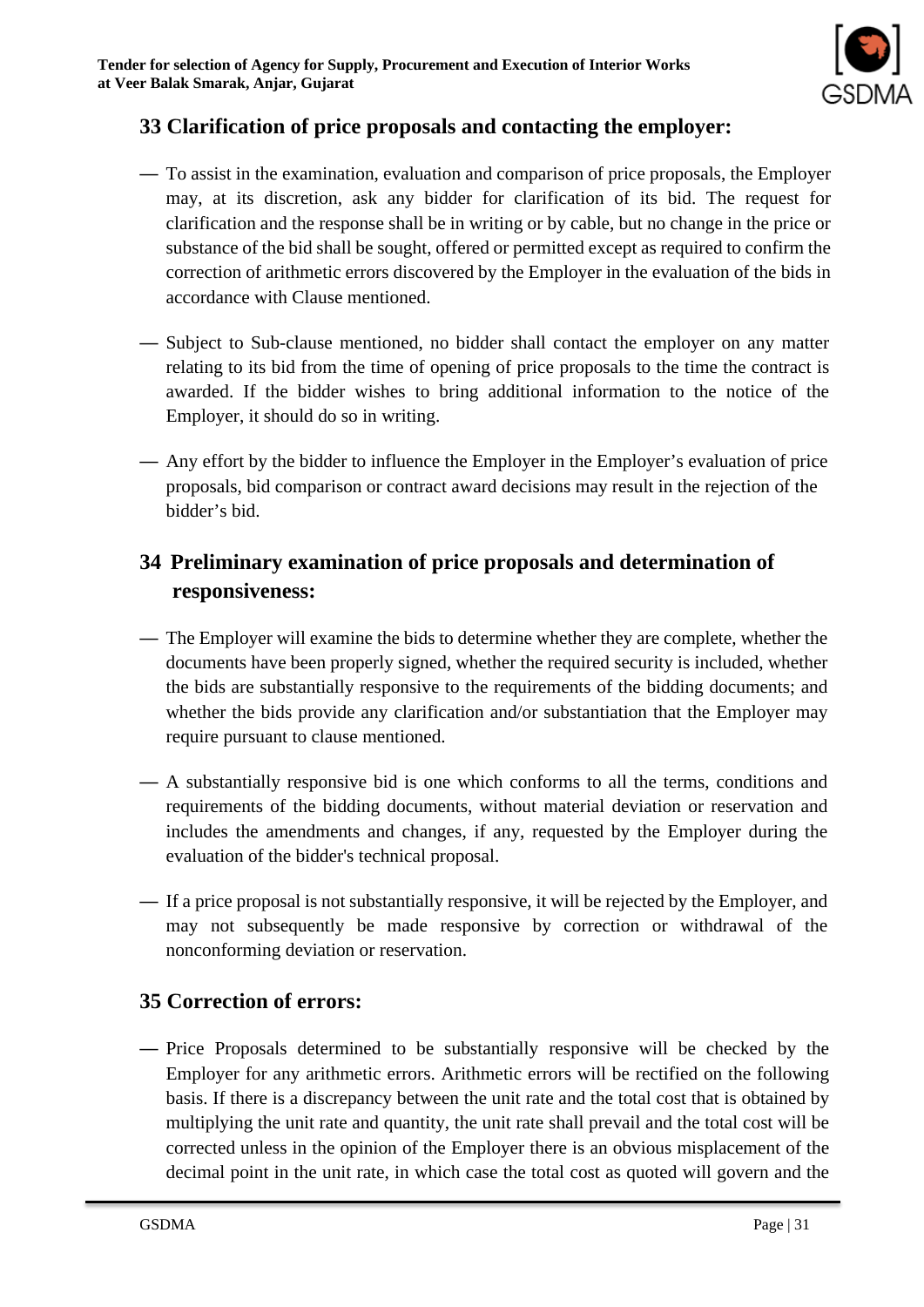

unit rate corrected. If there is a discrepancy between the total bid amount and the sum of total costs, the sum of the total costs shall prevail, and the total bid amount will be corrected.

- The amount stated in the Form of Bid for Price Proposal will be adjusted by the Employer in accordance with the above procedure for the correction of errors and, shall be considered as binding upon the bidder. If the bidder does not accept the corrected amount of bid, its bid will be rejected, and the bid security may be forfeited in accordance with Sub-Clause mentioned.
- Conversion to single currency: not applicable:

## **36 Evaluation and comparison of proposal:**

- a. The Employer will evaluate and compare only the bids determined to be substantially responsive in accordance with Clause mentioned.
- b. Evaluation will be done on the total bid price inclusive of all taxes and duties.
- c. Pursuant to Sub-Clause mentioned, the following evaluation methods will be followed:

## **36.1 The evaluation of the bids would be carried out as under:**

- The bidder will be selected as per Quality and Cost based selection (QCBS) procedure.
- Weighting of concept presentation score to financial score will be 80:20
- Financial Bid will not be opened until evaluation of technical qualification bid has been completed and the result approved by the competent authority. The Financial Bid shall be opened online.
- Minimum qualification for opening of Financial bid would be 70 marks including technical and concept presentation score.
- The weightage to technical qualification (including presentation) and Financial bid would be 80 per cent and 20 per cent respectively. For this purpose, the highest technical qualification would be awarded 80 marks and the lowest financial bid would be given 20 marks.

Financial Bid: The financial bid would be awarded marks out of maximum 20 based on following formula:

> Marks (Max 20) on Fin. Bid  $(F) = 20$  x Lowest Financial Bid Financial Bid under evaluation

#### **Total Marks = Technical (80) +Financial (20)**

The bidder scoring Maximum Total Marks would be recommended for selection and may be called for negotiations.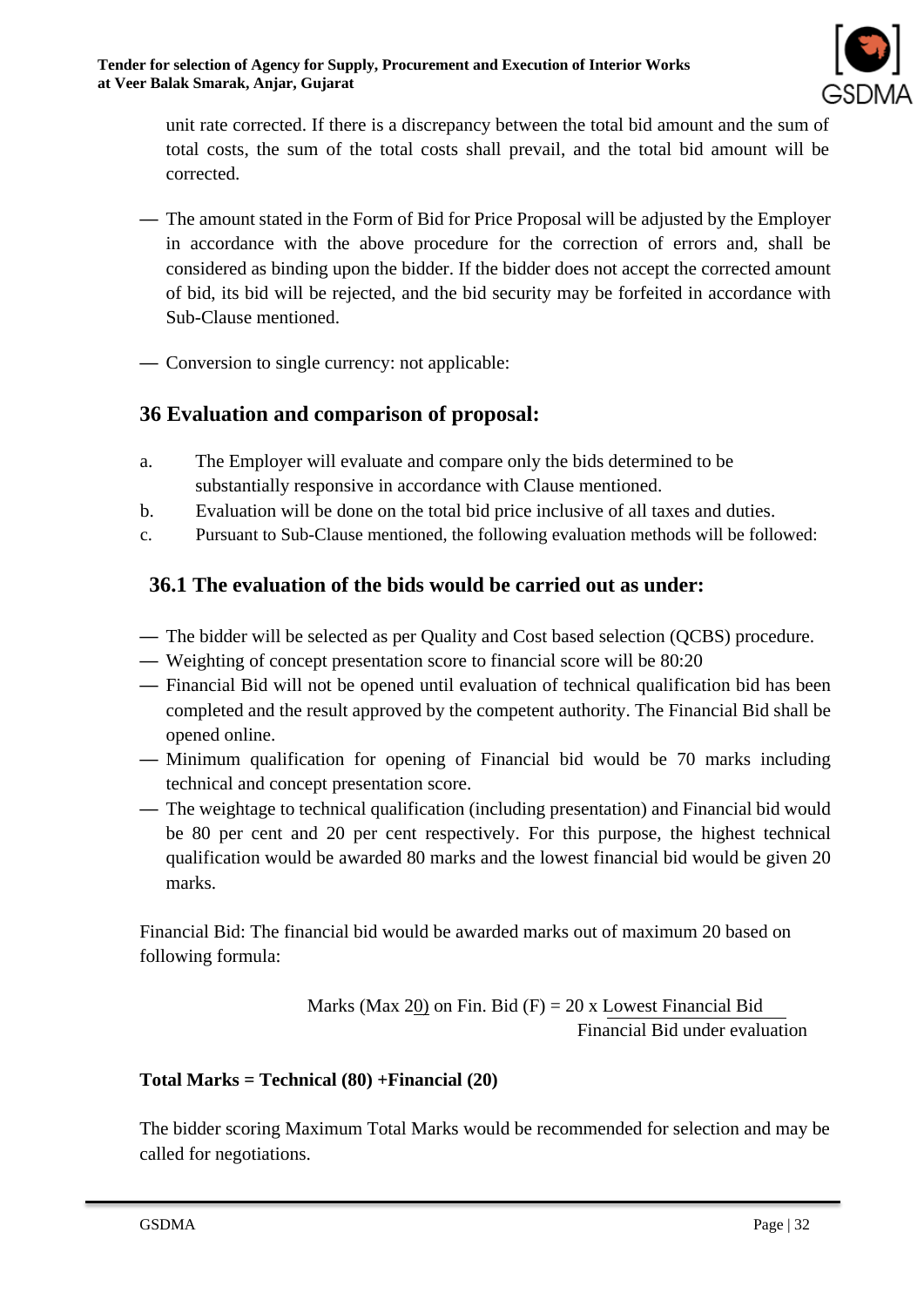

## **37 Technical Proposal**.

Bidders submitting bids that deviate from the time schedule specified will be rejected.

## **38 Functional Guarantee of the facilities**:

Bidders shall state the functional guarantees (e.g. performance, efficiency, consumption) of the proposed facilities in response to the Employer's Requirements. Plant and equipment offered shall have a minimum (or a maximum, as the case may be) level of functional guarantees specified in the Employer's Requirements to be considered responsive. Bids offering plant and equipment with functional guarantees less (or more) than the minimum (or maximum), specified shall be rejected.

## **39 Work, services, facilities etc., to be provided by the Employer**:

Where bids include for the undertaking of work or the provision of services or facilities by the Employer in excess of the provisions allowed for in the bidding documents, the Employer shall assess the costs of such additional work, services and/or facilities during the duration of the contract. Such costs shall be added to the bid price for evaluation; and

- 39.1 Any adjustments in price that result from the above procedures shall be added, for purposes of comparative evaluation only, to arrive at an "Evaluated Bid Price." Bid prices quoted by Bidders shall remain unaltered.
- 39.2 The Employer reserves the right to accept or reject any variation or deviation. Variations, deviations, and other factors which are in excess of the requirements of the bidding documents or otherwise result in the accrual of unsolicited benefits to the Employer shall not be considered in bid evaluation.
- 39.3 The estimated effect of the price adjustment provisions of the Conditions of Particular Application, applied over the period of execution of the Contract, shall not be taken into account in bid evaluation.
- 39.4 If the bid of the technically qualified bidder is substantially below the Employer's estimate for the contract, the Employer may require the bidder to produce detailed price analyses to demonstrate the internal consistency of those prices. After evaluation of the price analysis, the Employer may require that the amount of the performance security set forth in Clause as mentioned should be increased at the expense of the successful bidder to a level sufficient to protect the Employer against financial loss in the event of default of the successful bidder under the Contract. However, if employer feels that with substantially lower quotation, the desired quality of work is not possible, than it is at the discretion and right of employer to reject or to consider such price offer. Under such circumstances, the second lowest bidder shall be called for negotiation.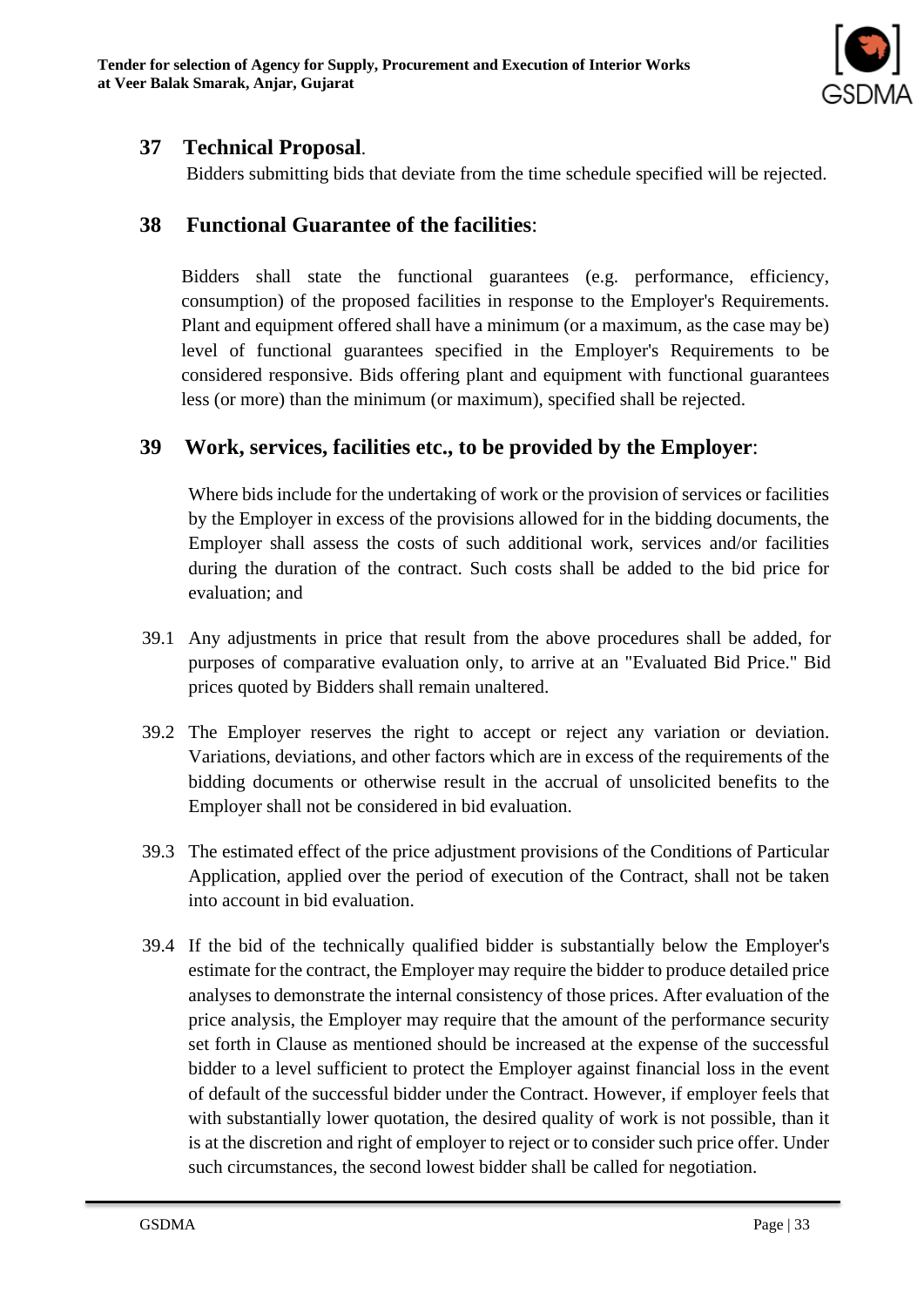

## **AWARD OF CONTRACT**

## **40 Award:**

Subject to Clause mentioned, the Employer will award the Contract to the bidder whose bid has been determined to be substantially responsive to the bidding documents and who has offered the Quality and Cost based selection (QCBS) clause.

## **41 Employer's right to accept any bid or to reject any or all bids:**

Notwithstanding Clause 40, the Employer reserves the right to accept or reject any bid, and to annul the bidding process and reject all bids, at any time prior to award of Contract, without thereby incurring any liability to the affected bidder or bidders or any obligation to inform the affected bidder or bidders of the grounds for the Employer's action.

#### **42 Notification of award:**

Prior to expiration of the period of bid validity prescribed by the Employer, the Employer will notify the successful bidder by fax, confirmed by registered letter, that its bid has been accepted. This letter {hereinafter and in the Conditions of Contract called the "Letter of Intent") shall name the sum which the Employer will pay the Contractor in consideration of the execution, completion and maintenance of the Works by the Contractor as prescribed by the Contract (hereinafter and in the Conditions of Contract called "the Contract Price").

The notification of award will constitute the formation of the Contract.

Upon the furnishing by the successful bidder of a performance security, the Employer will promptly notify the other bidders that their bids have been unsuccessful and issue

## **Notice to proceed to successful bidder**

#### **43 Signing of contract agreement:**

While he notifies the successful bidder that its bid has been accepted, the successful bidder must enter in the Contract Agreement as per Annexure D provided in the bidding documents, incorporating all agreements between the parties. Within 7 days of receipt of the LOA, the successful bidder must sign the contract agreement.

The successful bidder must sign the contract agreement on stamp paper of value required as per Gujarat stamp act 1958 and its revision if any.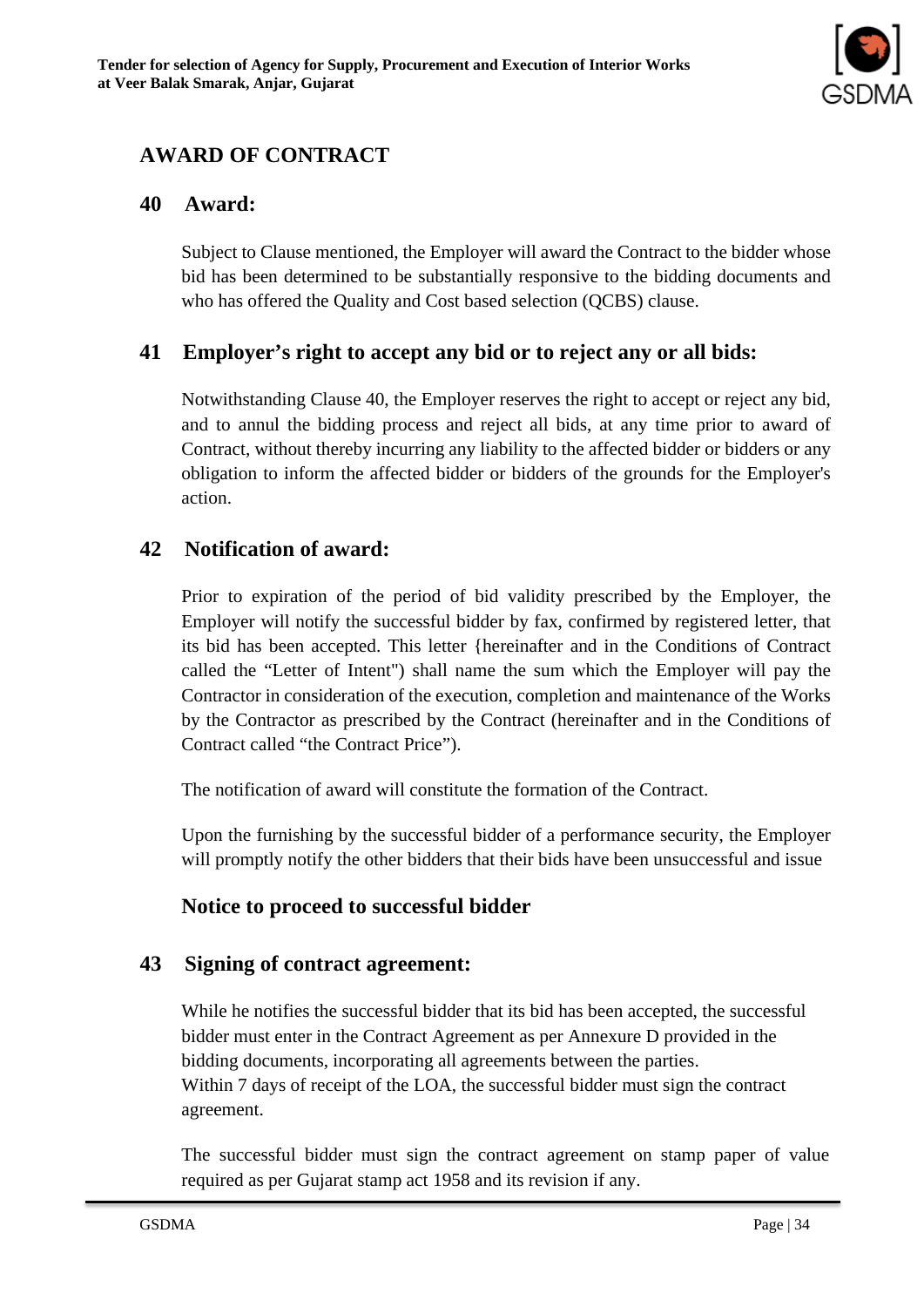

## **44 Performance security:**

Within 21 working days of receipt of the notification of award from the Employer, the successful bidder shall furnish to the Employer a performance security in an amount of Rs. 30,00,000 (Rupees Thirty Lakhs only). The form of performance security should be fix deposited receipt in the name of GSDMA for Bank Guarantee valid till contract period.

Failure of the successful bidder to comply with the requirements of Clauses shall constitute enough grounds for the annulment of the award and forfeiture of the bid security. Also, the bidder will be put in Blacklist for Three years for any works in GSDMA.

## **45 Corrupt or fraudulent practices:**

The GSDMA requires that bidders, observe the highest standard of ethics during the procurement and execution of such contracts. In pursuance of this policy:

Defines for the purposes of this provision, the terms set forth below as follows:

"corrupt practices" means behaviour on the part of officials in the public or private sectors by which they improperly and unlawfully enrich themselves and/or those close to them, or induce others to do so, by misusing the position in which they are placed, and it includes the offering, giving, receiving, or soliciting of anything of value to influence the action of any such official in the procurement process or in contract execution;

"Fraudulent practice" means a misrepresentation of facts in order to influence a procurement process or the execution of a contract to the detriment of the Borrower, and includes collusive practice among bidders (prior to or after bid submission) designed to establish bid prices at artificial non-competitive levels and to deprive the borrower of the benefits of free and open competition; will

reject a proposal for award if it determines that the bidder recommended for award has engaged in corrupt or fraudulent practices in competing for the contract in question; Will declare a firm ineligible, either indefinitely or for a stated period of time, to be awarded if at any time determines that the firm has engaged in corrupt and fraudulent practices in competing for, or in executing the contract.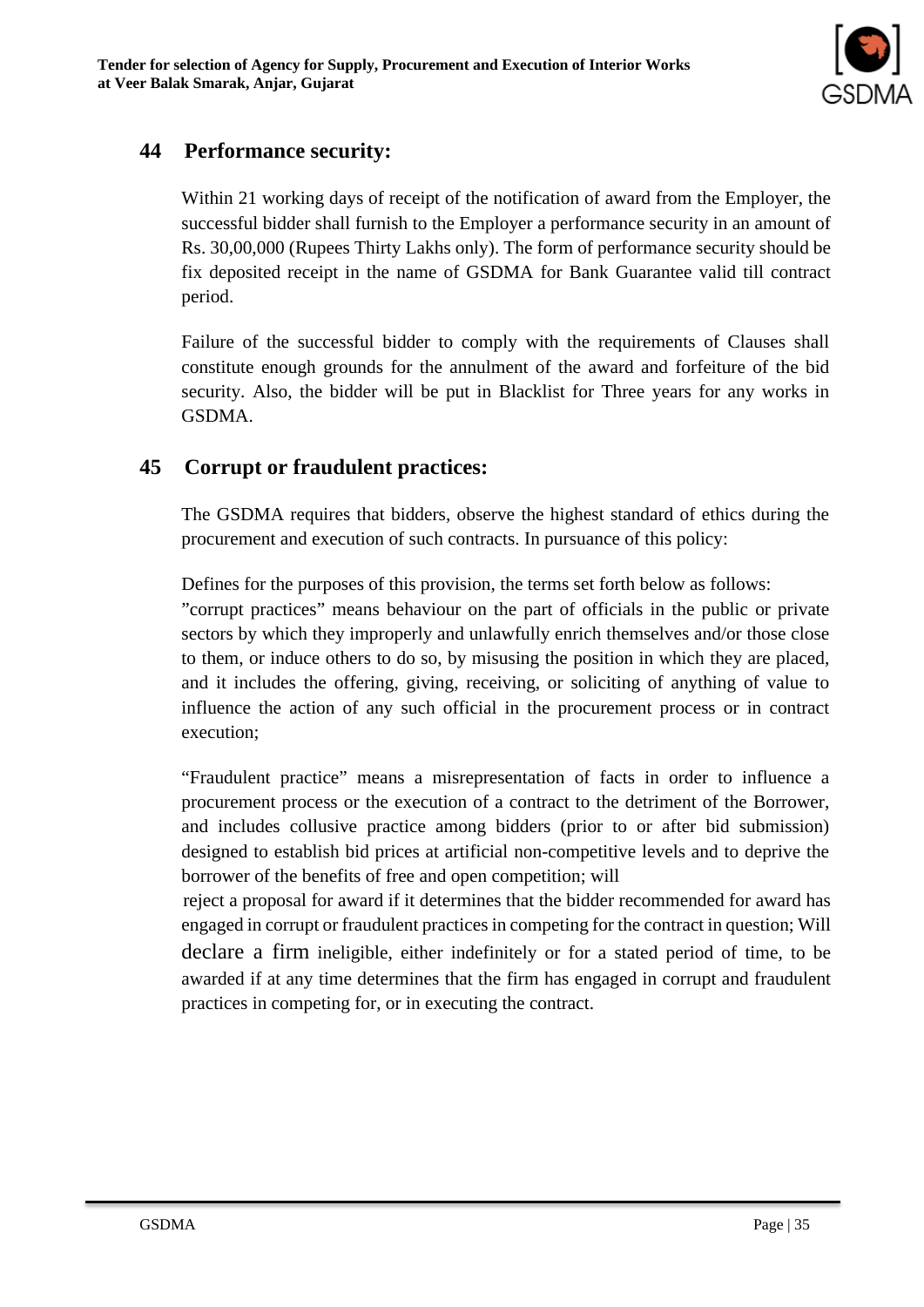## **46 Timeline for submission:**

| Sr. No. | <b>Stages</b>                                                     | <b>Duration</b> |
|---------|-------------------------------------------------------------------|-----------------|
|         | Submission of Inception Report                                    | 15 days         |
|         | Submission of details design, draft script, text, story<br>board. | 20 days         |
| 3.      | Execution of work on site                                         | 90 days         |
|         | Total                                                             | $125$ days      |

## **47 Mode of payment:**

| Sr. no.        | <b>Stage as per schedule of Services</b>                                                                                           | Percentage of payable<br>fees at the completion<br>of each stages |
|----------------|------------------------------------------------------------------------------------------------------------------------------------|-------------------------------------------------------------------|
| 1              | Submission of Inception Report                                                                                                     | 10%                                                               |
| 2              | Submission of shop drawings, draft script,<br>text, story board and draft film. On actual<br>satisfactory progress of work at site | 40%                                                               |
| 3              | Pro data basis for 75% of the physical<br>progress                                                                                 | 30%                                                               |
| $\overline{4}$ | Pro data basis for 25% remaining physical<br>progress of the works value approved<br>qty/item as per BOQ certified                 | 15%                                                               |
| 5              | On the handover of work to the satisfaction<br>of GSDMA and start of O&M                                                           | 5%                                                                |

## **48 Operation and Maintenance**

a) Annual Maintenance for all the items mentioned in scope of work for five years after the inauguration/ handover of Museum. This annual maintenance also includes the maintenance of the items from manufacturer/vendor but excluding the creative content development which is one-time delivery.

b) The bidder shall mobilize required number of staff to operate the venue effectively daily for five years. Before deployment of the person the agency shall submit the details of the persons to the appropriate authority for further approval.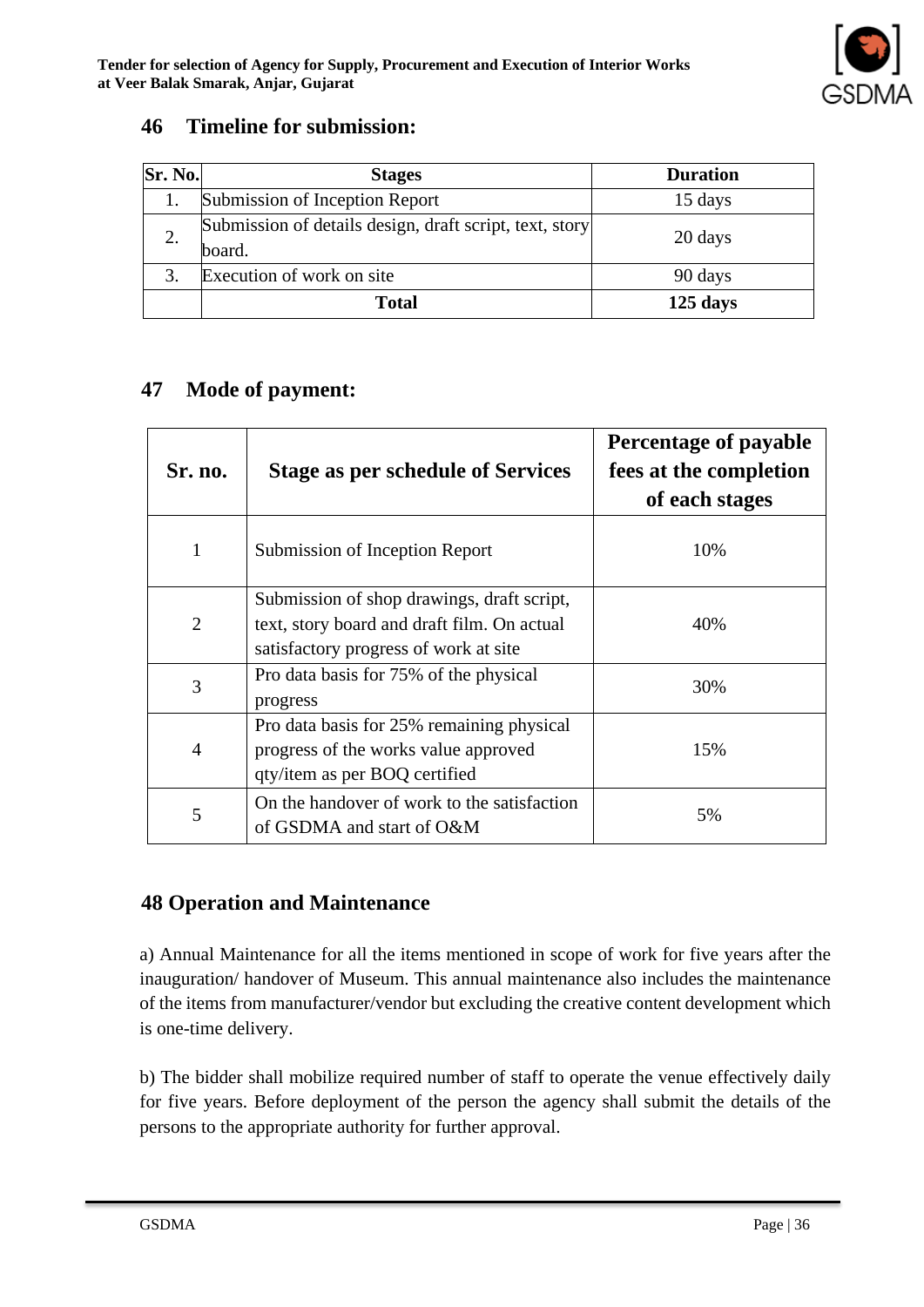

The required manpower will include technical staff etc. Technical staff should be available to handle simulator and projection systems. Following manpower is required for Operation and Maintenance:

- 1 no. of technical staff to operate simulator.
- 2 no. of guide / usher
- 1 no. of technical staff to operate electronic museum equipment under the scope of vendor

c) The vendor needs to take annual maintenance cost for the simulator and electronic items under his scope of current tender. Any maintenance required for interior, furniture, vinyl repair will be paid on actual after the defect liability period.

d) The Bidder shall quote lumpsum annual cost for operation & maintenance for each of the 5 years of the O&M period. The lumpsum total cost submitted by bidder for O&M will form part of financial bid. The combined total of cost of execution works & cost of O&M works will be considered as Financial bid of the bidder, which will be used for evaluation.

e) GSDMA has a right to hire the vendor for O&M or not. Vendor can be only hired for the execution works. If the vendor is hired for O&M, GSDMA has the rights to terminate the work order for O&M with a prior notice of 3 months.

f) O&M Bank Guarantee: The bidder should furnish a BG of 10% value of the Total O&M Contract Price for 5 (Five) years, to be submitted two months before the expiry of Performance BG valid up to an aggregate period of 5 (five) years from the initiation of O&M period. {E.g. O&M BG with validity of one (1) year can be submitted, and can be renewed every year for the 5 (five) years}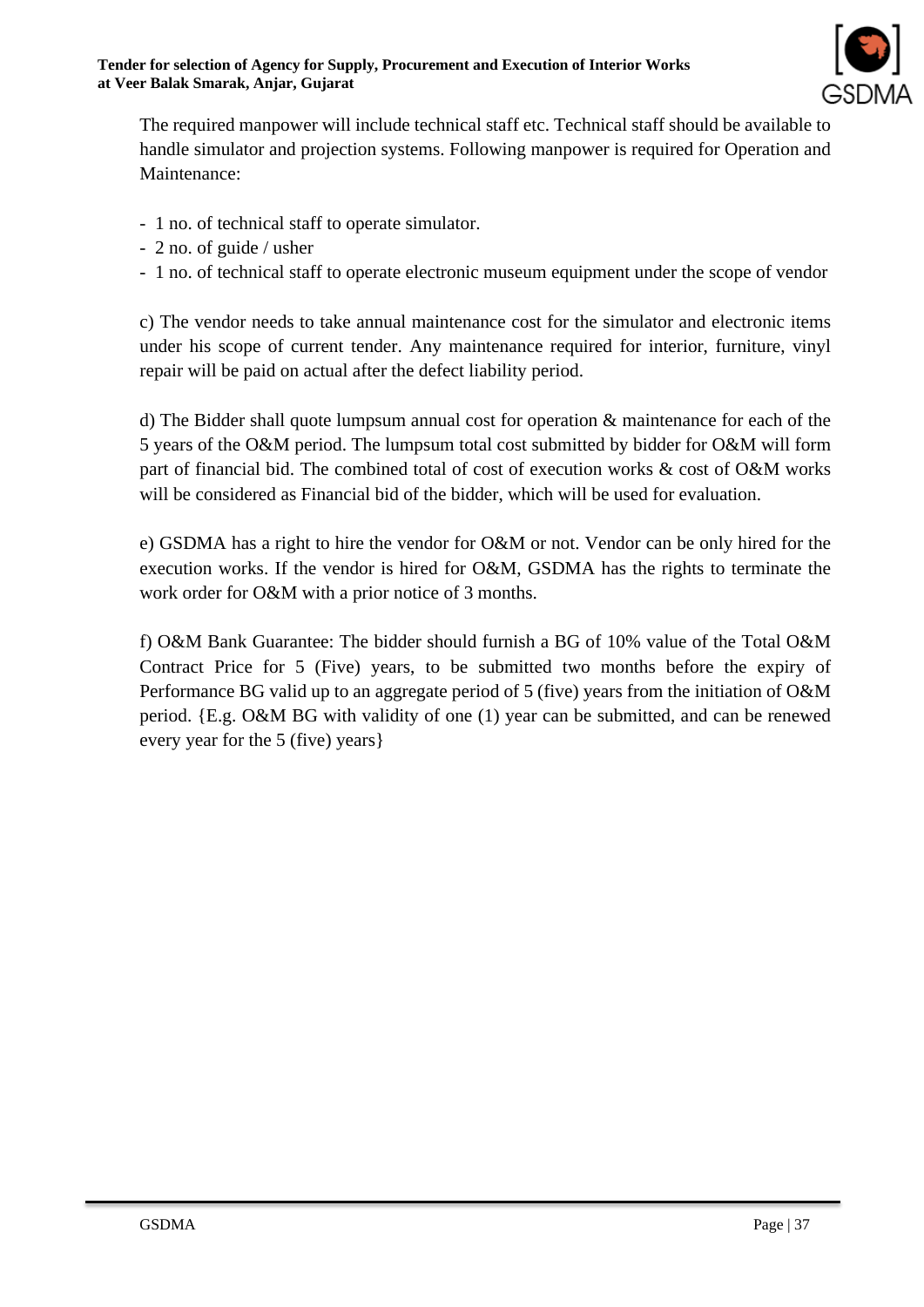

## **Chapter IV BOQ For Rates**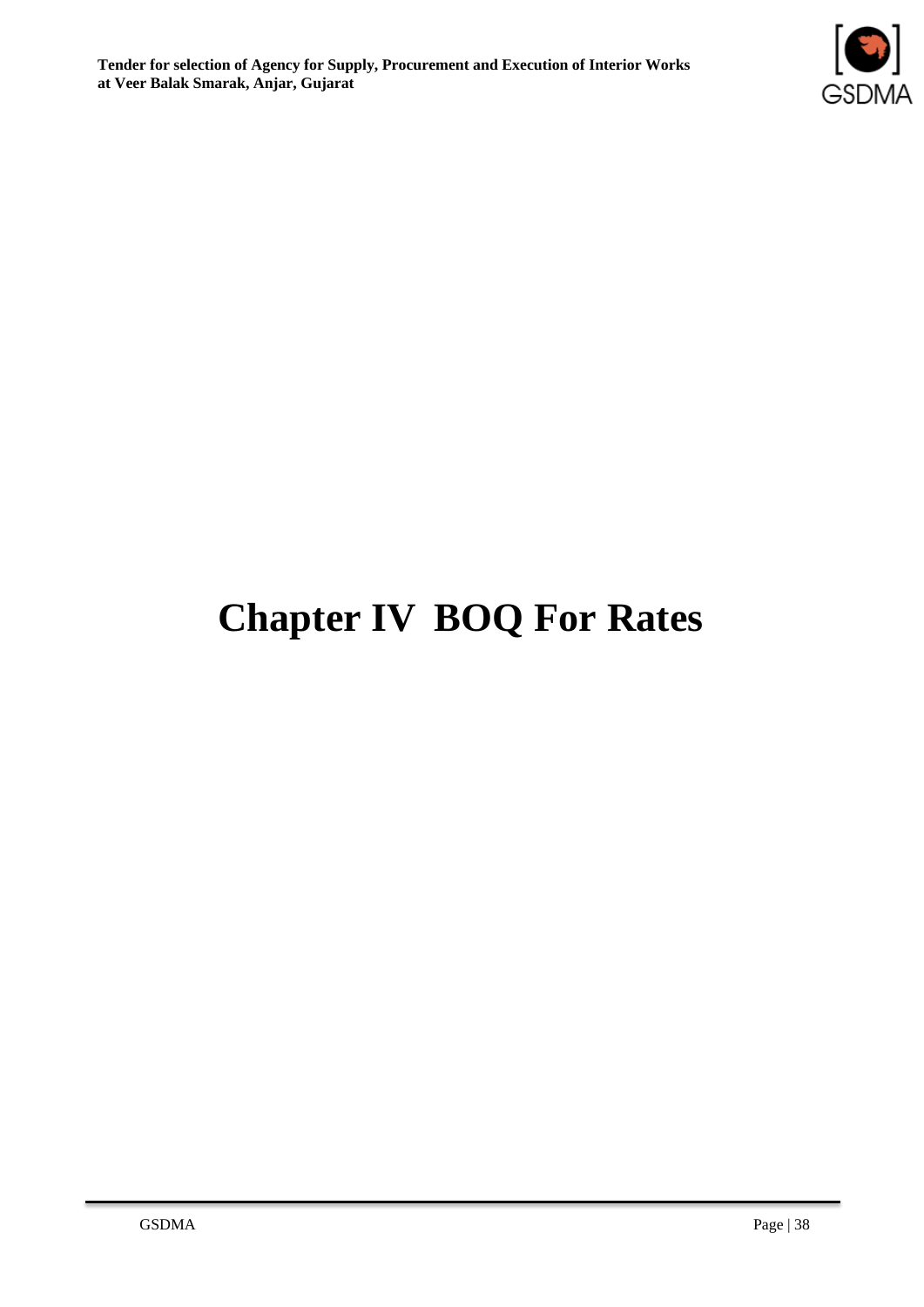

## **49 Bill of Quantities:**

Bidder should submit his offer as per below BOQ including all applicable taxes except GST. Rates should be quoted for each line item specified in the BOQ in **online Price Bid only.** Bidders are requested not to submit any rates in the physical copy of the bid.

| DETAILED ESTIMATE-VEER BALAK SMARAK, ANJAR, GUJARAT |                                                                                |                                                                                                                                                                                                                                                                                                                                                                                                                                     |       |              |  |  |
|-----------------------------------------------------|--------------------------------------------------------------------------------|-------------------------------------------------------------------------------------------------------------------------------------------------------------------------------------------------------------------------------------------------------------------------------------------------------------------------------------------------------------------------------------------------------------------------------------|-------|--------------|--|--|
| S. NO.                                              | Ref. page<br>as per<br>presentation<br>attached<br>with Bid<br><b>Document</b> | <b>DESCRIPTION OF ITEMS</b>                                                                                                                                                                                                                                                                                                                                                                                                         | QTY.  | <b>UNITS</b> |  |  |
| $\mathbf{1}$                                        |                                                                                | <b>MUSEUM WORKS</b>                                                                                                                                                                                                                                                                                                                                                                                                                 |       |              |  |  |
| 1.01                                                |                                                                                | Providing and fixing SINGLE SIDED full height<br>paneling on wall (up to the height of 3500mm).<br>Framing shall consist of WOOD 50 mm x 40 mm (Wall<br>Thickness 2 mm) @ 2'0" C/C. horizontally and<br>vertically on the wall. This framing would be covered<br>by 12mm thick. Ply with joint filled by putty and single<br>coat paint as per design with desired shape cutting and<br>curvature.                                  | 3410  | sqft         |  |  |
| 1.02                                                |                                                                                | Providing and fixing double side full height partition<br>(upto the height 3500mm) made up of wood from<br>Greenply/Century Ply on 100x50mm WOOD framing<br>at 600mm c/c both ways and 12mm thick B.W.R. grade<br>plywood of Greenply /Century ply or similar makes<br>with edge profiles, beadings and with cutouts for<br>electrical sockets/switches and conduits etc as per<br>design with desired shape cutting and curvature. | 968.4 | sqft         |  |  |
| 1.03                                                |                                                                                | Providing & applying Oil based distemper paint on<br>walls, columns and ceilings of Asian/ Nerolac Berger/<br>equivalent with wall putty wherever necessary before<br>paint. The rate shall include scrapping, leveling&<br>preparing the surface.                                                                                                                                                                                  | 5928  | sqft         |  |  |
| 1.04                                                |                                                                                | Providing and fixing of vinyl flooring with anti-skid,<br>excellent sound insulation, shock absorbent, ease of<br>maintenance with sub leveling compound of grey<br>color with thickness of 2 - 3.25 mm.                                                                                                                                                                                                                            | 3077  | sqft         |  |  |
| 1.05                                                |                                                                                | Providing and applying of self-leveling compound for<br>the foam based Vinyl flooring as per company<br>specifications.                                                                                                                                                                                                                                                                                                             | 3077  | sqft         |  |  |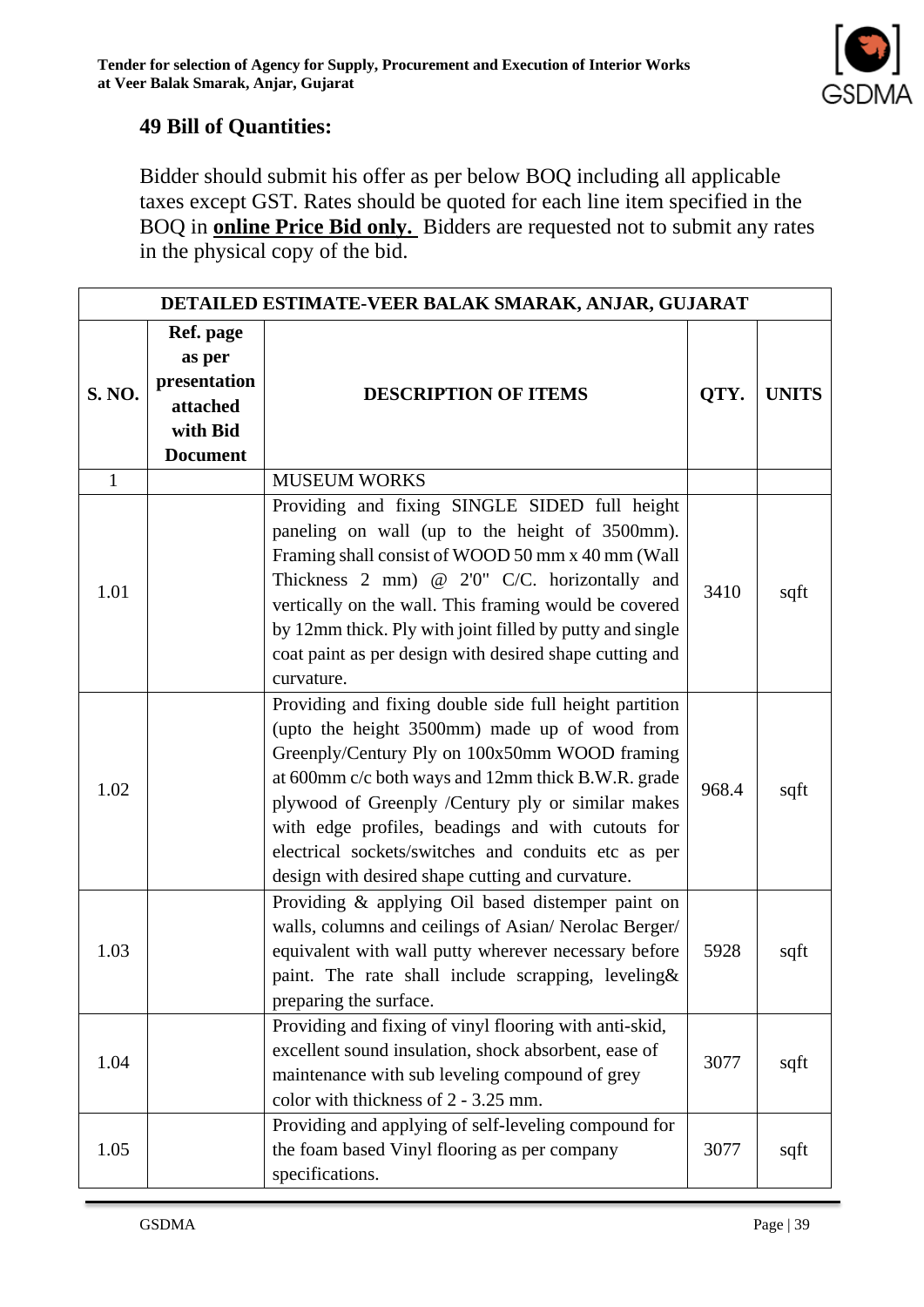

| DETAILED ESTIMATE-VEER BALAK SMARAK, ANJAR, GUJARAT |                                                                                |                                                                                                                                                                                                                                                                                                                                                                                                                                                                                                                                                                      |      |              |  |  |
|-----------------------------------------------------|--------------------------------------------------------------------------------|----------------------------------------------------------------------------------------------------------------------------------------------------------------------------------------------------------------------------------------------------------------------------------------------------------------------------------------------------------------------------------------------------------------------------------------------------------------------------------------------------------------------------------------------------------------------|------|--------------|--|--|
| S. NO.                                              | Ref. page<br>as per<br>presentation<br>attached<br>with Bid<br><b>Document</b> | <b>DESCRIPTION OF ITEMS</b>                                                                                                                                                                                                                                                                                                                                                                                                                                                                                                                                          | QTY. | <b>UNITS</b> |  |  |
| 1.06                                                |                                                                                | Providing and fixing of Country cut teak wood single<br>leaf door shutter of size 2100mm x 750mm x 32mm<br>with teak wood style and rail of 32 mm thick with<br>desired shape cutting and curvature with artworks/<br>names of kids printed.                                                                                                                                                                                                                                                                                                                         | 2    | nos          |  |  |
| 1.07                                                |                                                                                | Providing and applying at all floors, heights and<br>locations primer base for vinyl film work. The base has<br>to be smooth sand faced cement plaster with a base coat<br>of water proof primer as per shade required after duly<br>clearing off any unwanted scratches and undulations by<br>sand papering or using a wire brush before actual<br>application begin complete including cost of all<br>material, labor, machinery, T&P, curing, all leads, lifts<br>sampling, testing and water arrangements<br>and<br>complete as per requirements, specification. | 3500 | sqft         |  |  |
| 1.08                                                |                                                                                | Providing and fixing of Graphic Vinyl film on the<br>designed location.                                                                                                                                                                                                                                                                                                                                                                                                                                                                                              | 3500 | sqft         |  |  |
| 1.09                                                | 29                                                                             | Providing and fixing of backlit panels of wood from<br>Green ply/Century Ply on 100x50mm WOOD framing<br>at 600mm c/c both ways and 12mm thick BWR grade<br>plywood of Green ply/Century ply or similar makes<br>with edge profiles, beadings and with cutouts for<br>electrical sockets/switches and conduits etc with<br>printed glass on frontside and led strip modules inside<br>as per design with desired shape cutting and curvature.                                                                                                                        | 517  | sqft         |  |  |
| 1.1                                                 |                                                                                | Providing glass printing on 6mm glass panels as per<br>graphics/ artworks/ illustration/ design                                                                                                                                                                                                                                                                                                                                                                                                                                                                      | 50   | sqft         |  |  |
| 1.11                                                |                                                                                | Providing and fixing of Single sided Artwork signage<br>of size 3' x 4' made up of combination of MS / Glass<br>and laser cutting/ CNC etched Alucobond/ Ionized<br>Aluminum sheet/ Stainless steel sheet fixed over M.S.<br>structure through Gas welding/ Chemical adhesive and<br>installed with chemical Hilti fastener over wall surface.                                                                                                                                                                                                                       | 10   | nos          |  |  |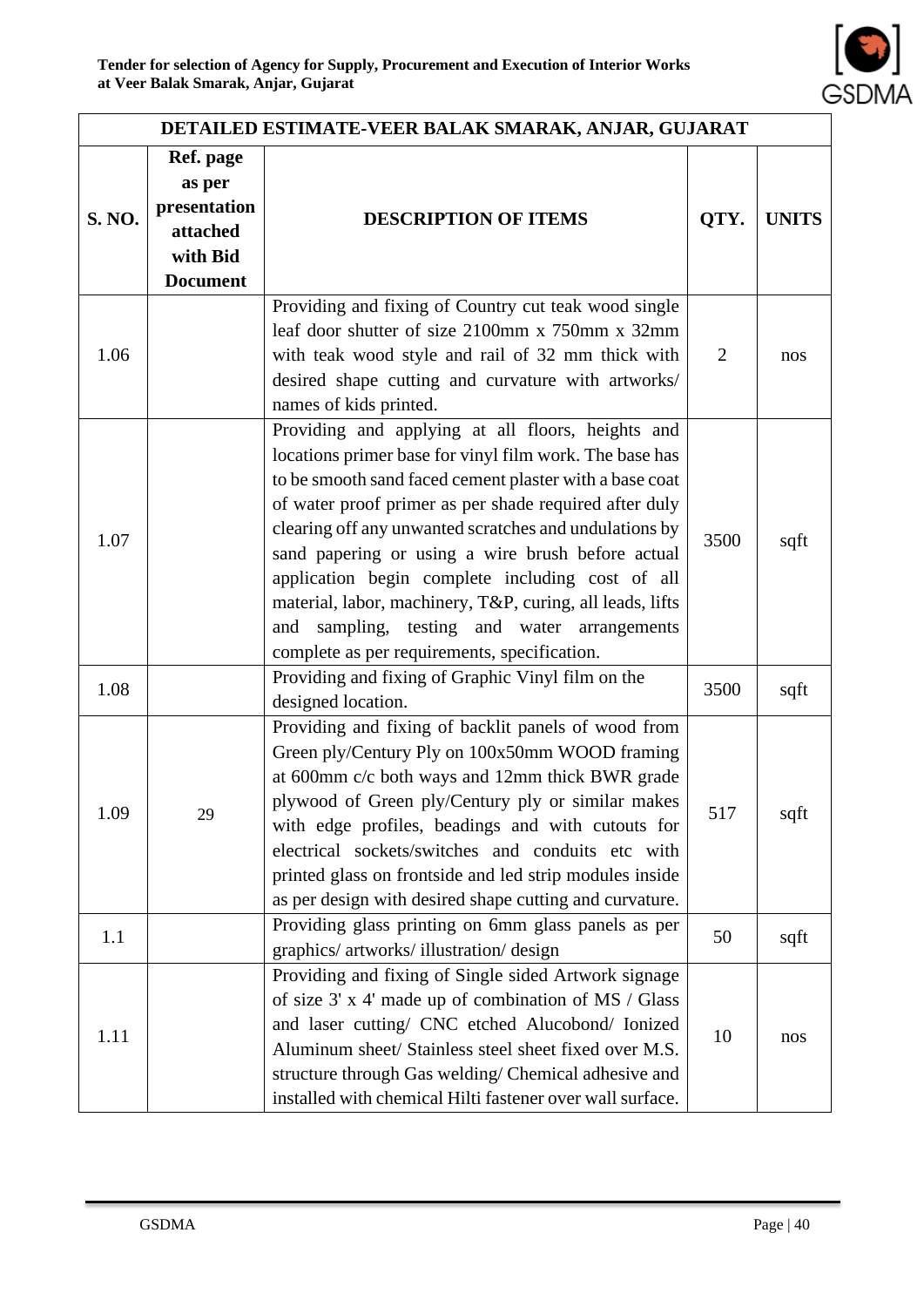

|        | DETAILED ESTIMATE-VEER BALAK SMARAK, ANJAR, GUJARAT                            |                                                                                                                                                                                                                                                                                                                                                                                                                                                                                                                                                                                                   |              |              |  |  |  |  |
|--------|--------------------------------------------------------------------------------|---------------------------------------------------------------------------------------------------------------------------------------------------------------------------------------------------------------------------------------------------------------------------------------------------------------------------------------------------------------------------------------------------------------------------------------------------------------------------------------------------------------------------------------------------------------------------------------------------|--------------|--------------|--|--|--|--|
| S. NO. | Ref. page<br>as per<br>presentation<br>attached<br>with Bid<br><b>Document</b> | <b>DESCRIPTION OF ITEMS</b>                                                                                                                                                                                                                                                                                                                                                                                                                                                                                                                                                                       | QTY.         | <b>UNITS</b> |  |  |  |  |
| 1.12   |                                                                                | Supply Installation Testing and Commissioning of<br>Documentary room Installation with 43" TV of<br>approved make and quality with Vision glass screen at<br>front of size 4' x 4' with artwork, Speaker of Apart/<br>equivalent of approved quality and make with double<br>sided Partition of thickness 300mm made out of wood<br>from Greenply/ Century Ply on 100x50mm WOOD<br>framing at 600mm c/c both ways and 12mm thick<br>BWR grade plywood of Greenply/ Century ply or<br>similar makes with cutouts for electrical sockets/<br>switches and conduits, etc. with complete Integration. | $\mathbf{1}$ | job          |  |  |  |  |
| 1.13   | 19                                                                             | Designing<br>developing<br>and<br>the<br>montage<br>film/documentary using existing images of 4-5 minutes<br>duration which includes audio/video script and pre-<br>production, music design, audio narration (regular<br>artist).                                                                                                                                                                                                                                                                                                                                                                | $\mathbf{1}$ | job          |  |  |  |  |
| 1.14   | 21                                                                             | Providing and fixing of Inclined and Tapered panel<br>installation with MS frame structure made from 50mm<br>x 25mm MS sections with 12mm thick Ply on both<br>sides, cladded with vinyl film work of floor to ceiling<br>height each of minimum width 600 mm tapering to a<br>maximum width of 1200 mm over ply.                                                                                                                                                                                                                                                                                 | $\mathbf{1}$ | job          |  |  |  |  |
| 1.15   | 22                                                                             | Providing and fixing of Debris installation of size<br>6000mm x 1200mm made out of construction debris<br>placed on a wooden base platform of height 150 mm<br>with Artifact replica boxes of size 450mm x 600mm x<br>300mm made up of FRP/wood with glass at front side<br>and LED lights inside showing daily life objects like<br>clock, diary, newspaper, utensils, etc (8 objects).                                                                                                                                                                                                          | $\mathbf{1}$ | job          |  |  |  |  |
| 1.16   | 23                                                                             | Supply Installation Testing and Commissioning of<br>Simulator Installation of size 2m x 2m of Simulator<br>assembly of earthquakes, controller, railings, single<br>projection screen of size 3m x 1.5m, equipped with<br>Server, software, Audio system of apart/ equivalent<br>with complete integration.                                                                                                                                                                                                                                                                                       | $\mathbf{1}$ | job          |  |  |  |  |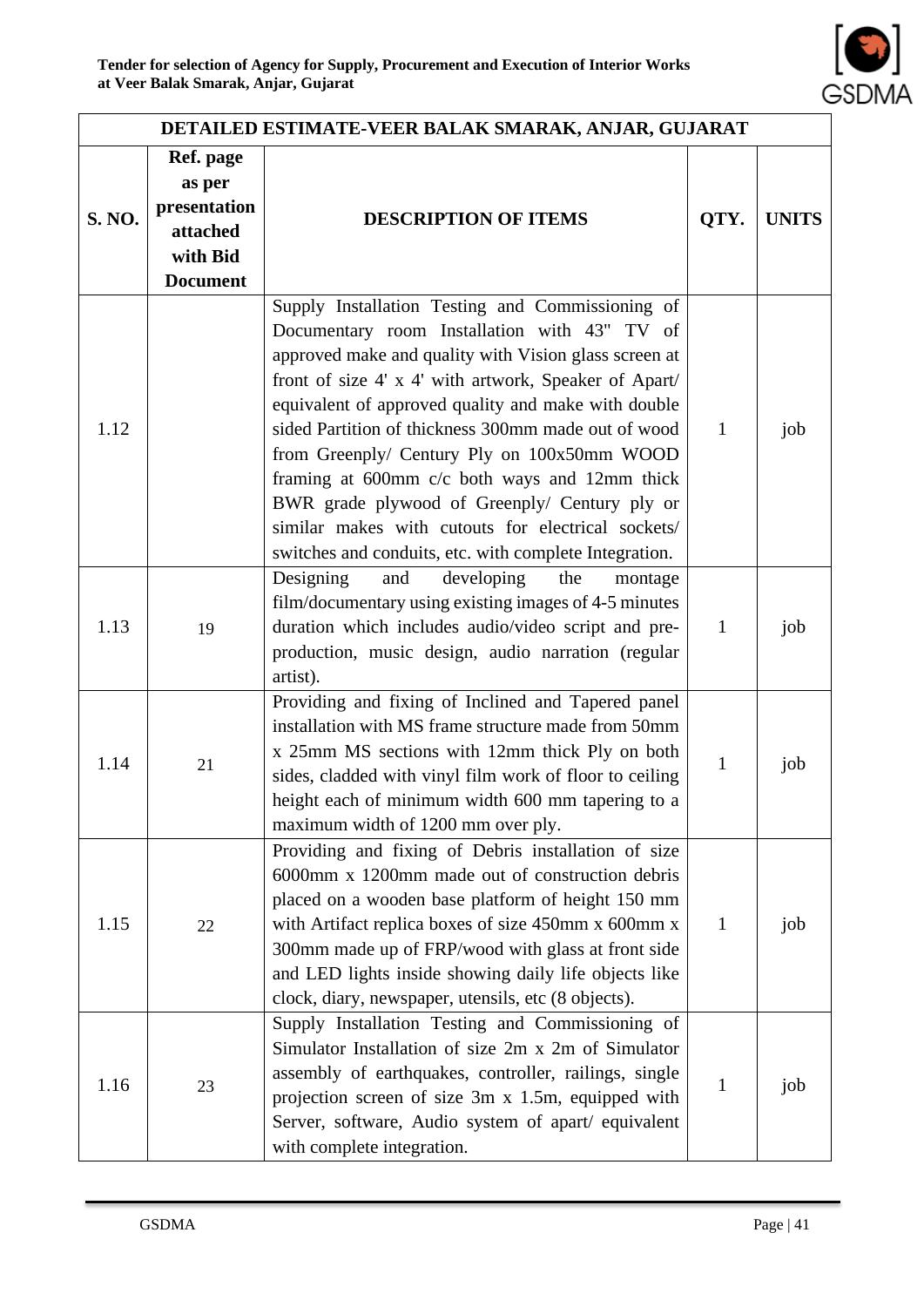

|        | DETAILED ESTIMATE-VEER BALAK SMARAK, ANJAR, GUJARAT                                                                                                          |                                                                                                                                                                                                                                                                                                                     |                |              |  |  |  |
|--------|--------------------------------------------------------------------------------------------------------------------------------------------------------------|---------------------------------------------------------------------------------------------------------------------------------------------------------------------------------------------------------------------------------------------------------------------------------------------------------------------|----------------|--------------|--|--|--|
| S. NO. | Ref. page<br>as per<br>presentation<br>attached<br>with Bid<br><b>Document</b>                                                                               | <b>DESCRIPTION OF ITEMS</b>                                                                                                                                                                                                                                                                                         | QTY.           | <b>UNITS</b> |  |  |  |
| 1.17   | 23                                                                                                                                                           | Designing and developing montage film of 3-4 minutes<br>with existing video and images duration depicting the<br>scenario of Earthquake for simulation experience<br>which includes audio/video script, postproduction and<br>pre-production, music design, audio narration (regular<br>artist).                    | 1              | job          |  |  |  |
| 1.18   | 27                                                                                                                                                           | Providing and fixing of Interactive F.R.P. Models of<br>600mm diameter explaining layers of Earth core<br>mounted on a raised platform of 300mm height made<br>out of MS structure frame consisting of 40mm x 40mm<br>MS sections.                                                                                  |                |              |  |  |  |
| 1.19   | 27                                                                                                                                                           | Providing and fixing of Interactive model of 600mm<br>diameter made in FRP with sliding wooden map<br>showing the Tectonic plates and their movement to<br>depict the Earthquake mechanism mounted on a raised<br>platform of 300mm height made out of MS structure<br>frame consisting of 40mm x 40mm MS sections. | $\mathbf{1}$   | job          |  |  |  |
| 1.2    | 28                                                                                                                                                           | Providing and fixing table of 600mm diameter and<br>750mm height made up of wood and 12mm thick<br>equipped with a 32" LED TV of Sony/ Equivalent and<br>media player with complete integration                                                                                                                     |                | job          |  |  |  |
| 1.21   | Designing and developing Montage style film of 2-3<br>minutes duration which includes subtitle explaining the<br>28<br>continental drifts and seismic belts. |                                                                                                                                                                                                                                                                                                                     | $\mathbf{1}$   | job          |  |  |  |
| 1.22   |                                                                                                                                                              | Providing and fixing of Rectangular table of size<br>1500mm x 750mm x 750mm, 4 in number made up of<br>wood with artwork.                                                                                                                                                                                           | $\mathbf{1}$   | job          |  |  |  |
| 1.23   | 32                                                                                                                                                           | Providing and fixing of Interactive models of size<br>500mm x 450mm x 250mm made up of FRP/MDF to<br>explain the different 3-4 types of earthquakes and the<br>science behind Earthquakes                                                                                                                           | $\overline{4}$ | nos          |  |  |  |
|        |                                                                                                                                                              | <b>FURNITURE</b><br>Providing and fixing of Rectangular reception table of                                                                                                                                                                                                                                          |                |              |  |  |  |
| 1.24   |                                                                                                                                                              | size 2m x 0.6m x 1.05m made up of wood with artwork.                                                                                                                                                                                                                                                                | $\mathbf{1}$   | nos          |  |  |  |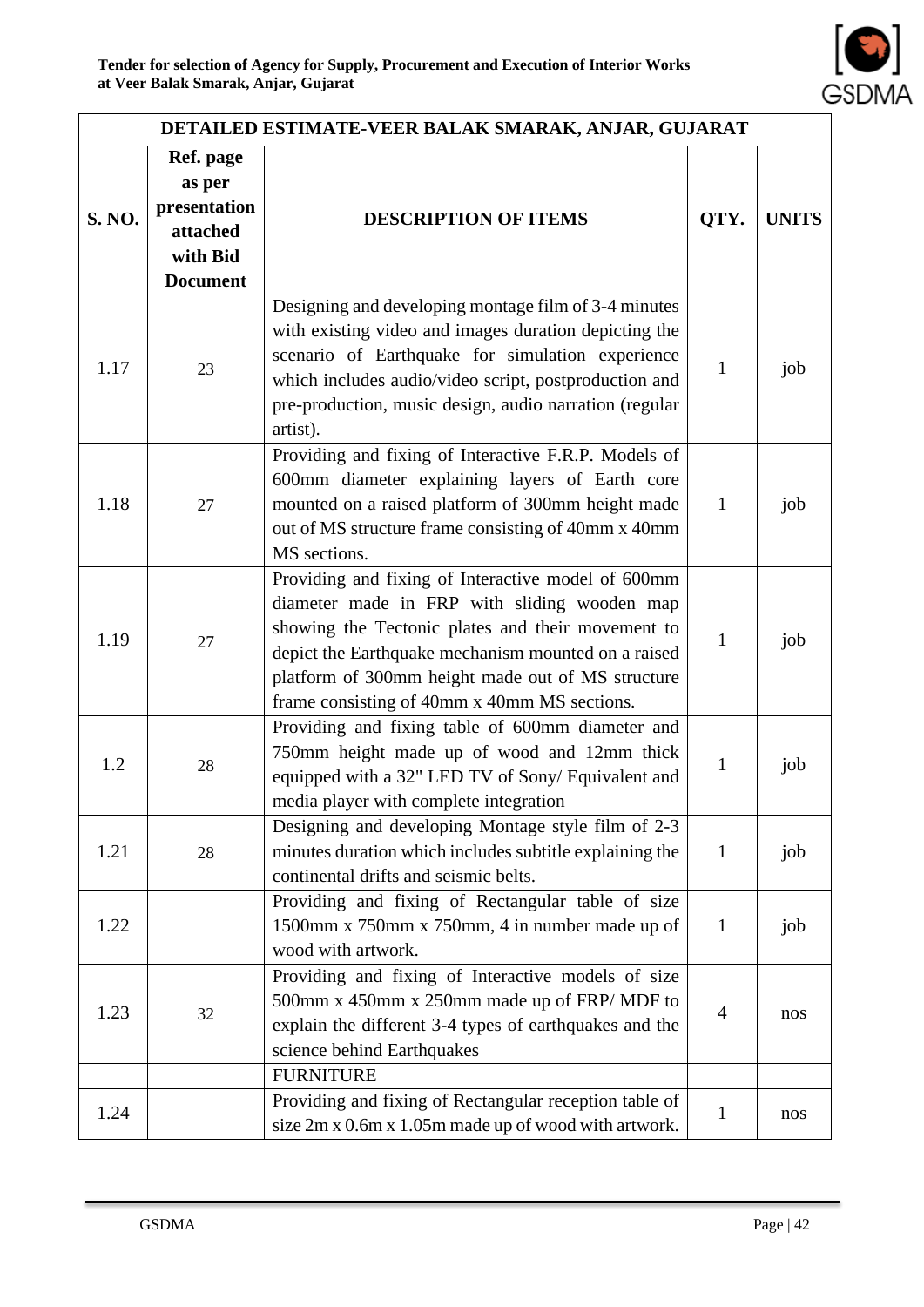

| DETAILED ESTIMATE-VEER BALAK SMARAK, ANJAR, GUJARAT |                                                                                |                                                                                                                                                                                                                                                                                                                                                                                                                       |                |              |  |  |  |
|-----------------------------------------------------|--------------------------------------------------------------------------------|-----------------------------------------------------------------------------------------------------------------------------------------------------------------------------------------------------------------------------------------------------------------------------------------------------------------------------------------------------------------------------------------------------------------------|----------------|--------------|--|--|--|
| S. NO.                                              | Ref. page<br>as per<br>presentation<br>attached<br>with Bid<br><b>Document</b> | <b>DESCRIPTION OF ITEMS</b>                                                                                                                                                                                                                                                                                                                                                                                           | QTY.           | <b>UNITS</b> |  |  |  |
| 1.25                                                |                                                                                | Providing of Office table of size 2100mm x 600mm x<br>750mm - of approved make/ brand and quality as per<br>company specifications with artworks                                                                                                                                                                                                                                                                      | $\overline{2}$ | nos          |  |  |  |
| 1.26                                                |                                                                                | Providing of Server room table of size 2600mm x<br>600mm x 750mm of approved make/brand and quality<br>as per company specifications                                                                                                                                                                                                                                                                                  | $\mathbf{1}$   | nos          |  |  |  |
| 1.27                                                |                                                                                | Providing of Office chair with upholstered seat 7 Nos<br>with back with injection shaping-foam & cotton on<br>steel frame .Reference model no.-GV 606,FOG DC<br>7A, GC<br>919,<br>GC<br>952, GV<br>606, ICE, MAGNA, MULTI, GS-302. GC<br>975, GC<br>976, GC 995, staq, slatz, 5D12X or higher model with<br>these specifications. Make: (Geeken, feather lite, godrej<br>or equivalent) as per company specifications | 7              | nos          |  |  |  |
| 1.28                                                |                                                                                | Providing of Stools of size 500mm x 500mmx 450mm<br>made in MS and wood of approved brand make and<br>quality as per company specifications with artworks/<br>names of kids printed                                                                                                                                                                                                                                   |                |              |  |  |  |
| 1.29                                                |                                                                                | SITC of 10w/m, IP20 LED strip in AL profile, 3k, put<br>inside cove as per design                                                                                                                                                                                                                                                                                                                                     | 90             | rm           |  |  |  |
| 1.3                                                 |                                                                                | SITC of 26 w LED Track spot, 3k                                                                                                                                                                                                                                                                                                                                                                                       | 50             | nos          |  |  |  |
| 1.31                                                |                                                                                | SITC of surface Recessed and mounted 1 meter track                                                                                                                                                                                                                                                                                                                                                                    | $\overline{3}$ | nos          |  |  |  |
| 1.32                                                |                                                                                | SITC of surface Recessed and mounted 2 meter track                                                                                                                                                                                                                                                                                                                                                                    | 11             | nos          |  |  |  |
| 1.33                                                |                                                                                | SITC of 12-watt surface mounted lights                                                                                                                                                                                                                                                                                                                                                                                | 13             | nos          |  |  |  |
| 1.34                                                |                                                                                | SITC of tube light                                                                                                                                                                                                                                                                                                                                                                                                    | $\overline{2}$ | nos          |  |  |  |
| 1.35                                                |                                                                                | SITC of Suspended tube light                                                                                                                                                                                                                                                                                                                                                                                          | $\mathbf{1}$   | nos          |  |  |  |
| 1.36                                                |                                                                                | Installation of lights with Wiring, Conduiting, Fixtures,<br>electrical<br>and<br>external<br>internal<br>connections,<br>scaffolding, etc. with complete integration                                                                                                                                                                                                                                                 | $\mathbf{1}$   | job          |  |  |  |
| 1.37                                                | 31                                                                             | Providing and fixing of Map installation made up of<br>printed vinyl of size 1500mm x 1500mm.                                                                                                                                                                                                                                                                                                                         | $\mathbf{1}$   | job          |  |  |  |
| 1.38                                                |                                                                                | Providing research, content writing, copywriting, proof<br>reading for overall content, procurement of images<br>from various photographers and various resources                                                                                                                                                                                                                                                     | $\mathbf{1}$   | job          |  |  |  |
| 1.39                                                |                                                                                | Designing of artworks/ graphics/ illustrations for<br>various graphical vinyl and glass panels                                                                                                                                                                                                                                                                                                                        | $\mathbf{1}$   | job          |  |  |  |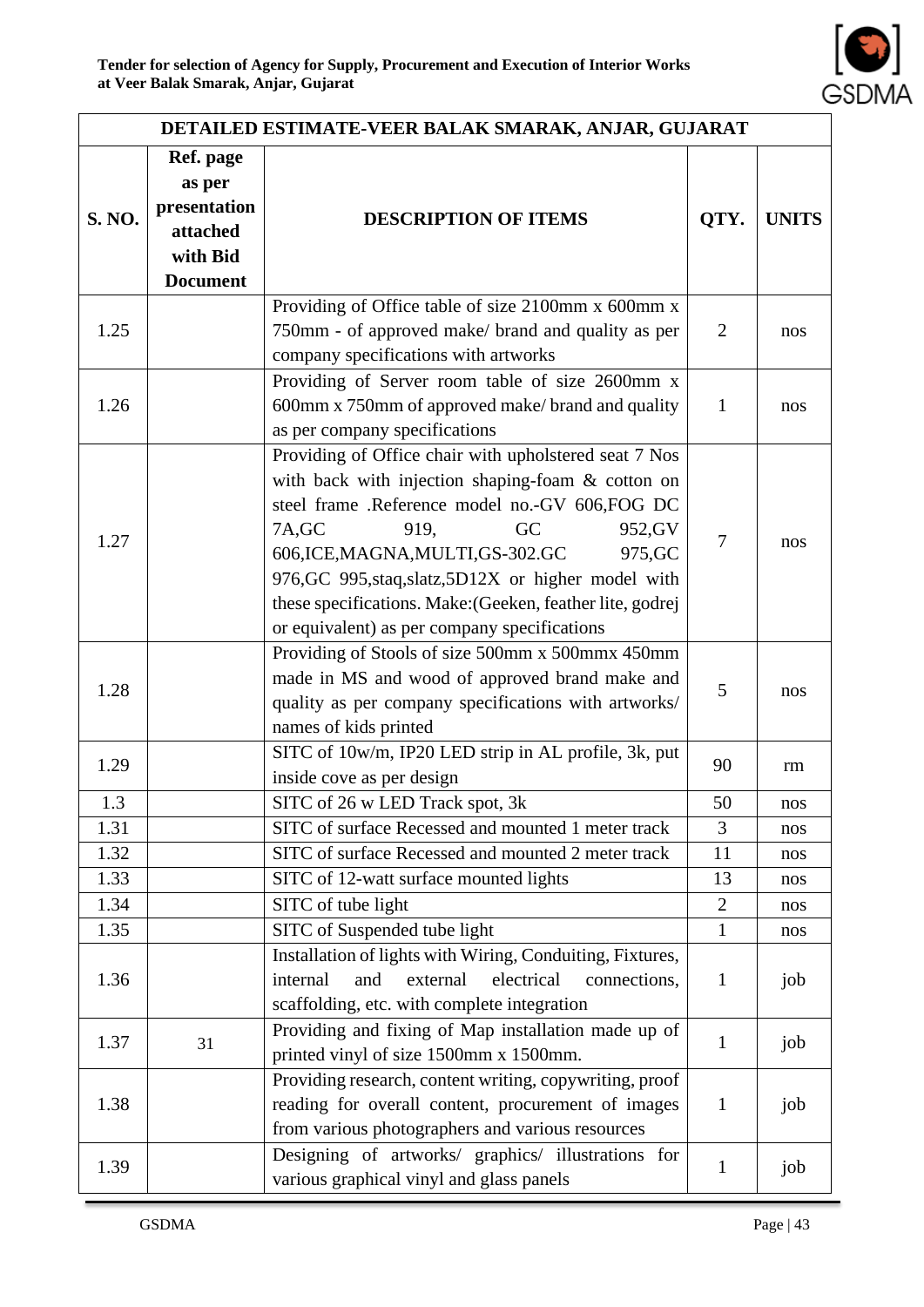

|                | DETAILED ESTIMATE-VEER BALAK SMARAK, ANJAR, GUJARAT                            |                                                                                                                                                                                                                                     |              |              |  |  |
|----------------|--------------------------------------------------------------------------------|-------------------------------------------------------------------------------------------------------------------------------------------------------------------------------------------------------------------------------------|--------------|--------------|--|--|
| S. NO.         | Ref. page<br>as per<br>presentation<br>attached<br>with Bid<br><b>Document</b> | <b>DESCRIPTION OF ITEMS</b>                                                                                                                                                                                                         | QTY.         | <b>UNITS</b> |  |  |
| 1.4            |                                                                                | Providing artifact / content procurement of belongings<br>and memoirs of earthquake remains                                                                                                                                         | $\mathbf{1}$ | job          |  |  |
| 1.41           |                                                                                | Providing the archival images, audio and video from<br>various resources editing, narration (regular voice<br>artist), sound design in Hindi/ English/ Gujarati                                                                     | $\mathbf{1}$ | job          |  |  |
|                |                                                                                | MUSEUM WORKS TOTAL                                                                                                                                                                                                                  |              |              |  |  |
|                |                                                                                |                                                                                                                                                                                                                                     |              |              |  |  |
| $\overline{2}$ |                                                                                | <b>AUDITORIUM BLOCK</b>                                                                                                                                                                                                             |              |              |  |  |
| 2.01           |                                                                                | Providing and fixing of False floor of size 7.5m x 3m<br>made up of M.S. frame structure of 40mm x 40mm MS<br>sections with 12 mm thick ply.                                                                                        | 242          | sqft         |  |  |
| 2.02           | 41                                                                             | Providing and fixing of Wooden Shelves on the wall of<br>size 1200mm x 1800mm x 300mm with 2-4 number of<br>shelves.                                                                                                                | 232          | sqft         |  |  |
| 2.03           |                                                                                | Providing & Laying approved shade of stain resistant<br>Carpet Tiles/ flooring of 4-5 mm thickness with<br>waterproof backing, installed as per<br>company<br>specifications Make : (Gerflor/ CCIL/ Flotex/ Forbo or<br>equivalent) | 242          | sqft         |  |  |
| 2.04           |                                                                                | Supply of stools of approved brand and make as per<br>company specifications with artworks/ names of kids<br>printed                                                                                                                | 5            | nos          |  |  |
| 2.05           | 42                                                                             | Providing of 300mmx 900mmx 150mm coated foam<br>blocks for the human size play game of Jenga heap up<br>of rows                                                                                                                     | 30           | nos          |  |  |
| 2.06           | 43                                                                             | Providing and fixing of Pin press Display game of size<br>2000mm x 1200mm x 450mm made in metal/FRP/<br>Wood having around 750 movable circular head pins<br>to create different shapes/forms/figures                               | $\mathbf{1}$ | job          |  |  |
| 2.07           | 44                                                                             | Providing and fixing of low height customized table of<br>size 8000mm x 600mm x 450mm made up of wood<br>with 12mm thick Corian top with niches/ pockets for<br>keeping crayons/ stationery                                         | 1            | nos          |  |  |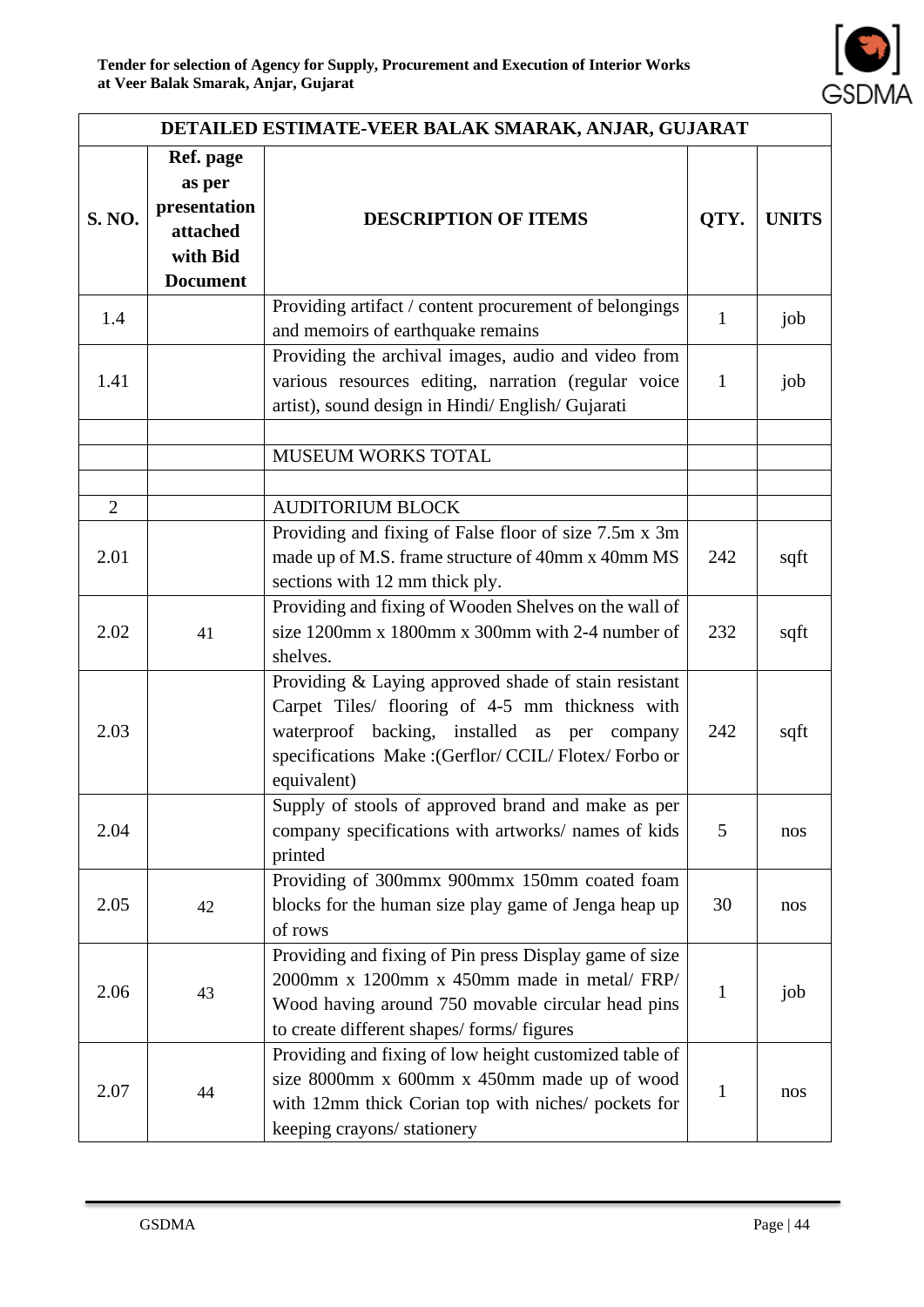

|        | DETAILED ESTIMATE-VEER BALAK SMARAK, ANJAR, GUJARAT                            |                                                                                                                                                                                                                                                                                                                                                                                                                                                                                                                                                         |              |              |  |  |
|--------|--------------------------------------------------------------------------------|---------------------------------------------------------------------------------------------------------------------------------------------------------------------------------------------------------------------------------------------------------------------------------------------------------------------------------------------------------------------------------------------------------------------------------------------------------------------------------------------------------------------------------------------------------|--------------|--------------|--|--|
| S. NO. | Ref. page<br>as per<br>presentation<br>attached<br>with Bid<br><b>Document</b> | <b>DESCRIPTION OF ITEMS</b>                                                                                                                                                                                                                                                                                                                                                                                                                                                                                                                             | QTY.         | <b>UNITS</b> |  |  |
| 2.08   |                                                                                | Supply and applying of Black board paint on wall to be<br>used for writing. The base has to be smooth sand faced<br>cement plaster with a base coat of water proof primer<br>as per shade required after duly clearing off any<br>unwanted scratches and undulations by sand papering<br>or using a wire brush before actual application begin<br>complete including cost of all material, labor,<br>machinery, T&P, curing, all leads, lifts and sampling,<br>testing and water arrangements complete as per<br>drawings, requirements, specification. | 1076         | sqft         |  |  |
| 2.09   |                                                                                | Providing and fixing of Tag board of size 8' x 10' made<br>up of Chip board and felt fabric pasted over the surface<br>of approved brand and make as per company<br>specifications and design with desired shape cutting<br>and curvature.                                                                                                                                                                                                                                                                                                              | 80           | sqft         |  |  |
| 2.1    |                                                                                | SITC of 26w LED track spotlights, 3k                                                                                                                                                                                                                                                                                                                                                                                                                                                                                                                    | 21           | nos          |  |  |
| 2.11   |                                                                                | SITC of surface and recessed mounted track of length<br>2 <sub>m</sub>                                                                                                                                                                                                                                                                                                                                                                                                                                                                                  | 5            | nos          |  |  |
| 2.12   |                                                                                | Installation of lights with Wiring, Conduiting, Fixtures,<br>electrical<br>internal<br>and<br>external<br>connections,<br>scaffolding, etc with complete integration                                                                                                                                                                                                                                                                                                                                                                                    | $\mathbf{1}$ | job          |  |  |
|        |                                                                                |                                                                                                                                                                                                                                                                                                                                                                                                                                                                                                                                                         |              |              |  |  |
|        |                                                                                | AUDITORIUM BLOCK TOTAL                                                                                                                                                                                                                                                                                                                                                                                                                                                                                                                                  |              |              |  |  |
| 3      |                                                                                | <b>OUTDOOR EXPERIENCE</b>                                                                                                                                                                                                                                                                                                                                                                                                                                                                                                                               |              |              |  |  |
| 3.01   | 16                                                                             | Providing and fixing of Silhouettes Installation of size<br>1.8m x 0.9m made up of 10mm thick Corten Steel sheet<br>with life size-kid's height-human shapes cut through<br>laser cutting/ etching technique and installed with<br>grouting on floor and fastened with chemical Hilti<br>fastener.                                                                                                                                                                                                                                                      | 8            | nos          |  |  |
| 3.02   | 13                                                                             | Providing and fixing of Anjar map Installation on scale<br>of 1:2000 of size 4.5m x 6.5m made in 5mm thick<br>Corten Steel/ MS sheet with illustrations and artwork<br>laser cut and CNC etched on the surface, installed over<br>P.C.C. bed.                                                                                                                                                                                                                                                                                                           | $\mathbf{1}$ | job          |  |  |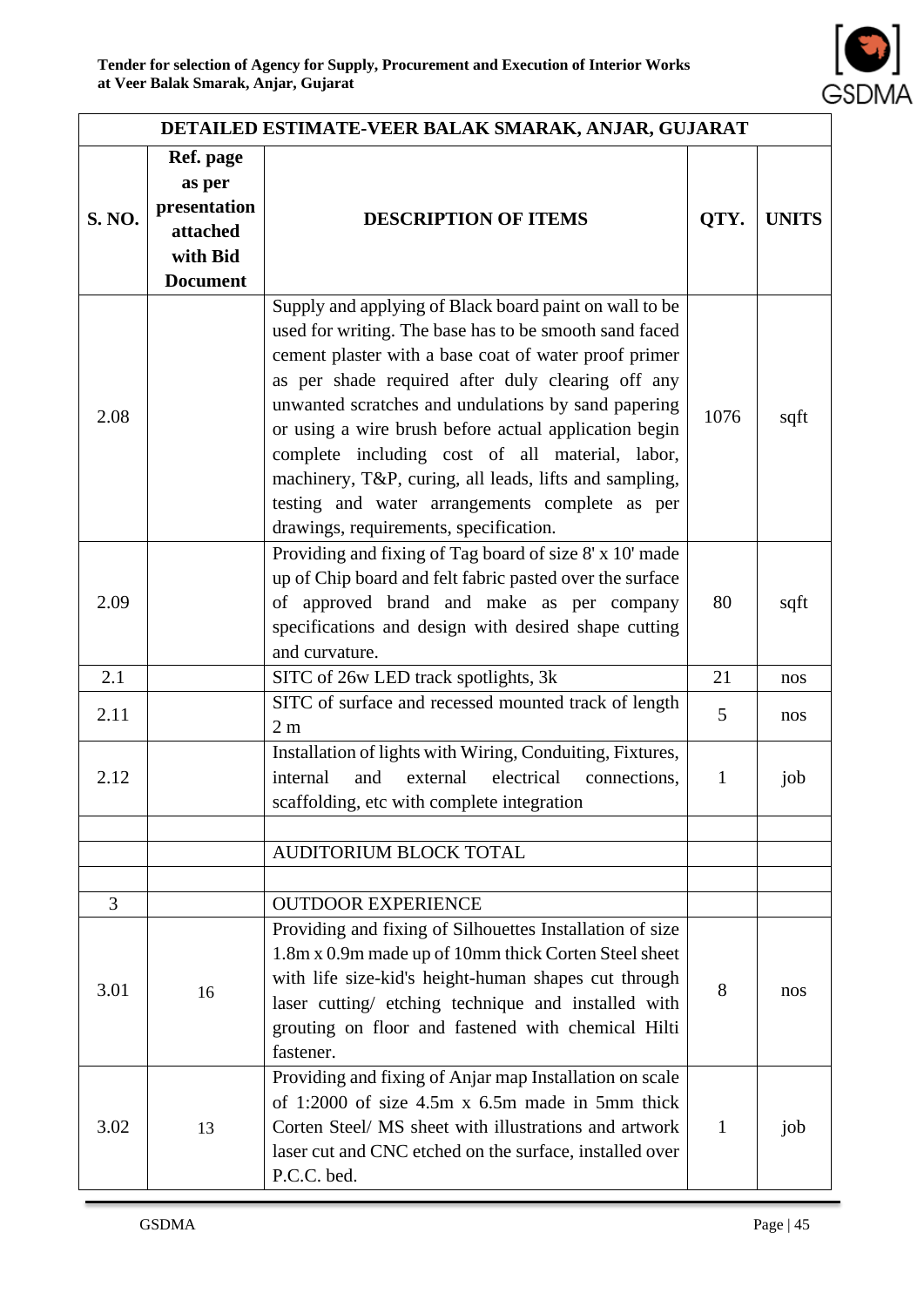

|        | DETAILED ESTIMATE-VEER BALAK SMARAK, ANJAR, GUJARAT                            |                                                                                                                                                                                                                                                                                                                                                                                                                                                                                                                                    |              |              |  |  |  |
|--------|--------------------------------------------------------------------------------|------------------------------------------------------------------------------------------------------------------------------------------------------------------------------------------------------------------------------------------------------------------------------------------------------------------------------------------------------------------------------------------------------------------------------------------------------------------------------------------------------------------------------------|--------------|--------------|--|--|--|
| S. NO. | Ref. page<br>as per<br>presentation<br>attached<br>with Bid<br><b>Document</b> | QTY.<br><b>DESCRIPTION OF ITEMS</b>                                                                                                                                                                                                                                                                                                                                                                                                                                                                                                |              | <b>UNITS</b> |  |  |  |
| 3.03   | 12                                                                             | Providing and fixing of Concrete etched/ printed<br>Gujarat map in form of Concrete tiles on floor with no<br>relief/height of size 8000mm x 5000mm                                                                                                                                                                                                                                                                                                                                                                                | $\mathbf{1}$ | job          |  |  |  |
| 3.04   | 14                                                                             | Providing and fixing of Single sided Information<br>signage of size 1200mm x 900mm made up of<br>combination of Corten Steel/ MS and laser cutting/<br>CNC etched Alucobond/ Ionized Aluminum sheet/<br>Stainless steel sheet fixed over Corten steel/ MS<br>structure through Gas welding/Chemical adhesive and<br>installed with chemical Hilti fastener over wall surface                                                                                                                                                       | 3            | nos          |  |  |  |
| 3.05   | 45                                                                             | Providing of Cafeteria table of size 1800mm x<br>1200mm x 750mm - of approved make/ brand and<br>quality as per company specifications with artworks/<br>names of kids printed.                                                                                                                                                                                                                                                                                                                                                    | 16           | nos          |  |  |  |
| 3.06   | 45                                                                             | Supply of stools of approved brand and make as per<br>company specifications with artworks/ names of kids<br>printed for Cafeteria                                                                                                                                                                                                                                                                                                                                                                                                 | 64           | nos          |  |  |  |
| 3.07   | 36                                                                             | Providing and fixing of Convex sculpture of 2m<br>diameter made from SS/ MS and SS/MS/CS framed<br>structure inside giving shape of convex mirror with<br>high reflective finish installed on MS structure frame<br>done by specialist installed with grouting on floor and<br>fastened with Chemical Hilti fastener                                                                                                                                                                                                               | $\mathbf{1}$ | job          |  |  |  |
| 3.08   | 37                                                                             | Providing and fixing of Corten steel/ MS Panels of<br>2mm thick of size of 400mm x 400mm along the length<br>of 60m with laser cutting/ CNC etched Alucobond/<br>Ionized Aluminum sheet/ Stainless steel sheet or photo<br>frames with photos/ artworks/ graphics printed on high<br>quality vinyl considering outside use fixed over Corten<br>steel structure through Gas welding/ Chemical<br>adhesive fixed with structural steel frame or with the<br>help of clamps and pins etc. sealing the joint with<br>approved sealant | 774.72       | sqft         |  |  |  |
| 3.09   | 15                                                                             | Providing and fixing of Corten Steel/MS pavers of size<br>300mm x 600mm and thickness 5mm with CNC                                                                                                                                                                                                                                                                                                                                                                                                                                 | 120          | nos          |  |  |  |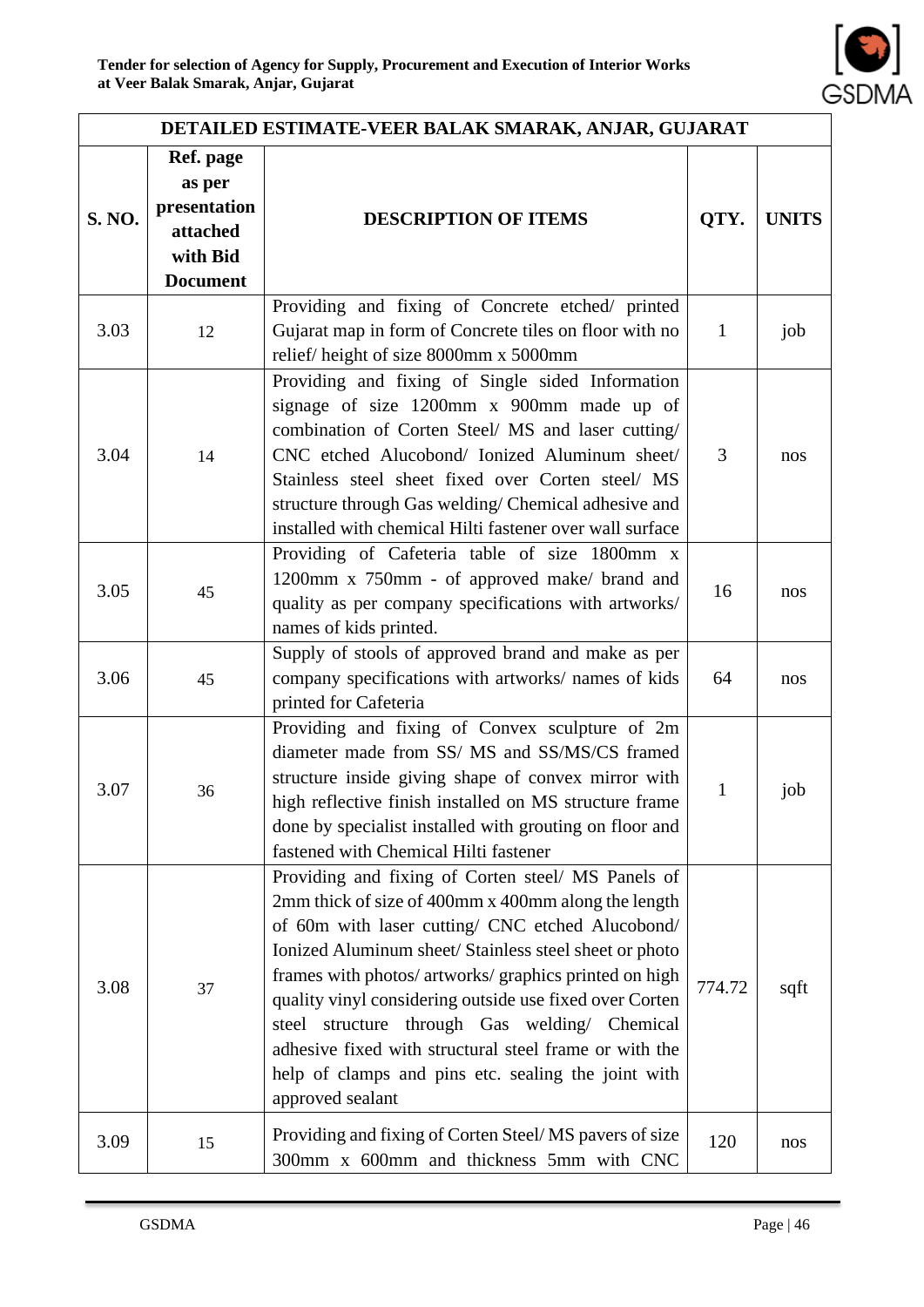

|               | DETAILED ESTIMATE-VEER BALAK SMARAK, ANJAR, GUJARAT                            |                                                                                                                                                                      |      |              |  |  |  |  |
|---------------|--------------------------------------------------------------------------------|----------------------------------------------------------------------------------------------------------------------------------------------------------------------|------|--------------|--|--|--|--|
| <b>S. NO.</b> | Ref. page<br>as per<br>presentation<br>attached<br>with Bid<br><b>Document</b> | <b>DESCRIPTION OF ITEMS</b>                                                                                                                                          | QTY. | <b>UNITS</b> |  |  |  |  |
|               |                                                                                | cutting/ laser etching fixed on ground with required                                                                                                                 |      |              |  |  |  |  |
|               |                                                                                | PCC bed as per design                                                                                                                                                |      |              |  |  |  |  |
| 3.1           |                                                                                | SITC of 10w/m, IP65 LED strip in AL profile, 3k, put<br>inside cove as per design                                                                                    | 200  | rm           |  |  |  |  |
| 3.11          |                                                                                | Installation of lights with Wiring, Conduiting, Fixtures,<br>internal<br>external<br>electrical<br>and<br>connections,<br>scaffolding, etc with complete integration | 1    | job          |  |  |  |  |
|               |                                                                                |                                                                                                                                                                      |      |              |  |  |  |  |
|               |                                                                                | <b>OUTDOOR EXPERIENCE TOTAL</b>                                                                                                                                      |      |              |  |  |  |  |
|               |                                                                                |                                                                                                                                                                      |      |              |  |  |  |  |
|               |                                                                                | <b>TOTAL</b>                                                                                                                                                         |      |              |  |  |  |  |
|               |                                                                                | GST (18%) EXTRA                                                                                                                                                      |      |              |  |  |  |  |
|               |                                                                                | <b>TOTAL AMOUNT</b>                                                                                                                                                  |      |              |  |  |  |  |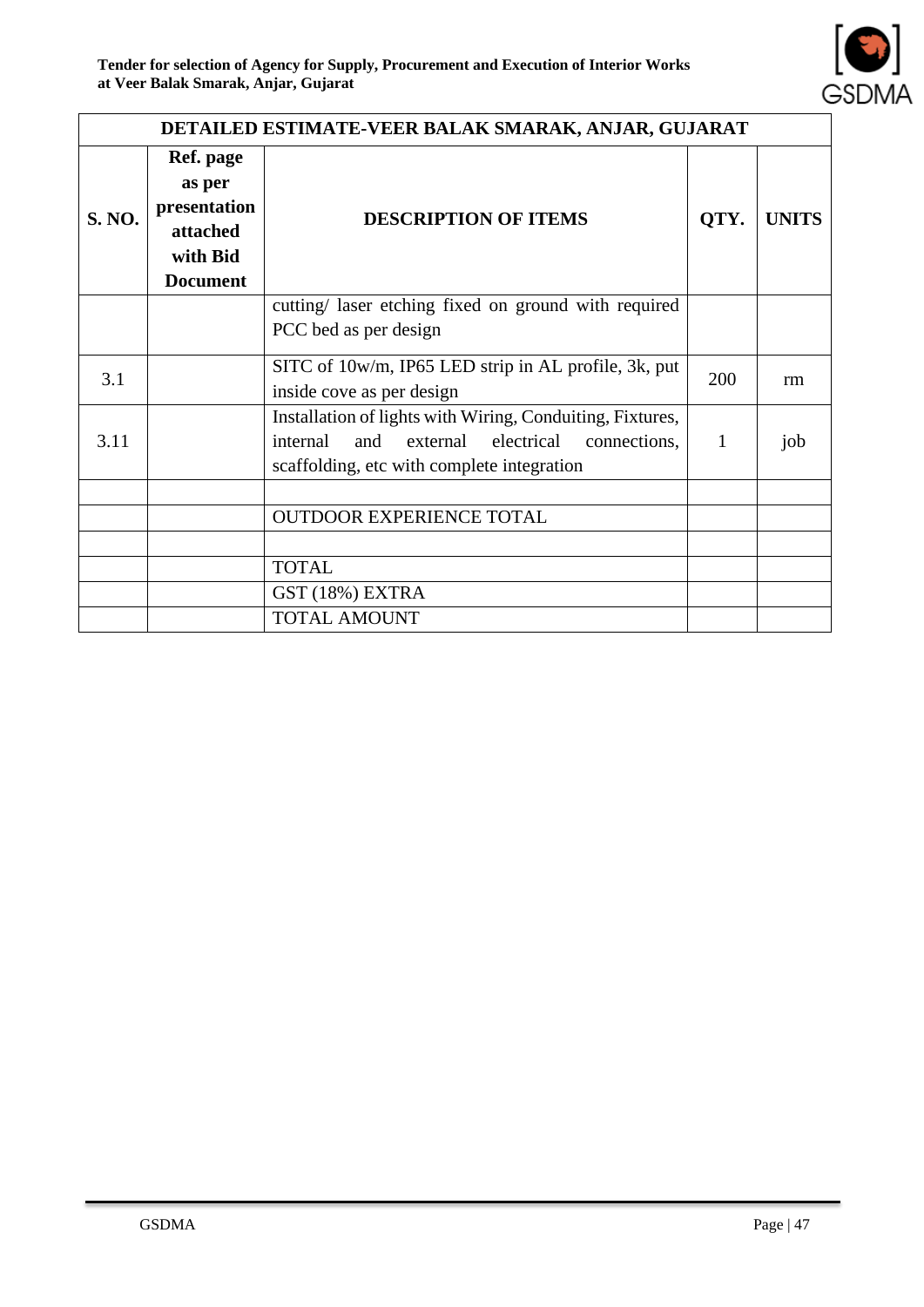

# **Chapter V Annexures**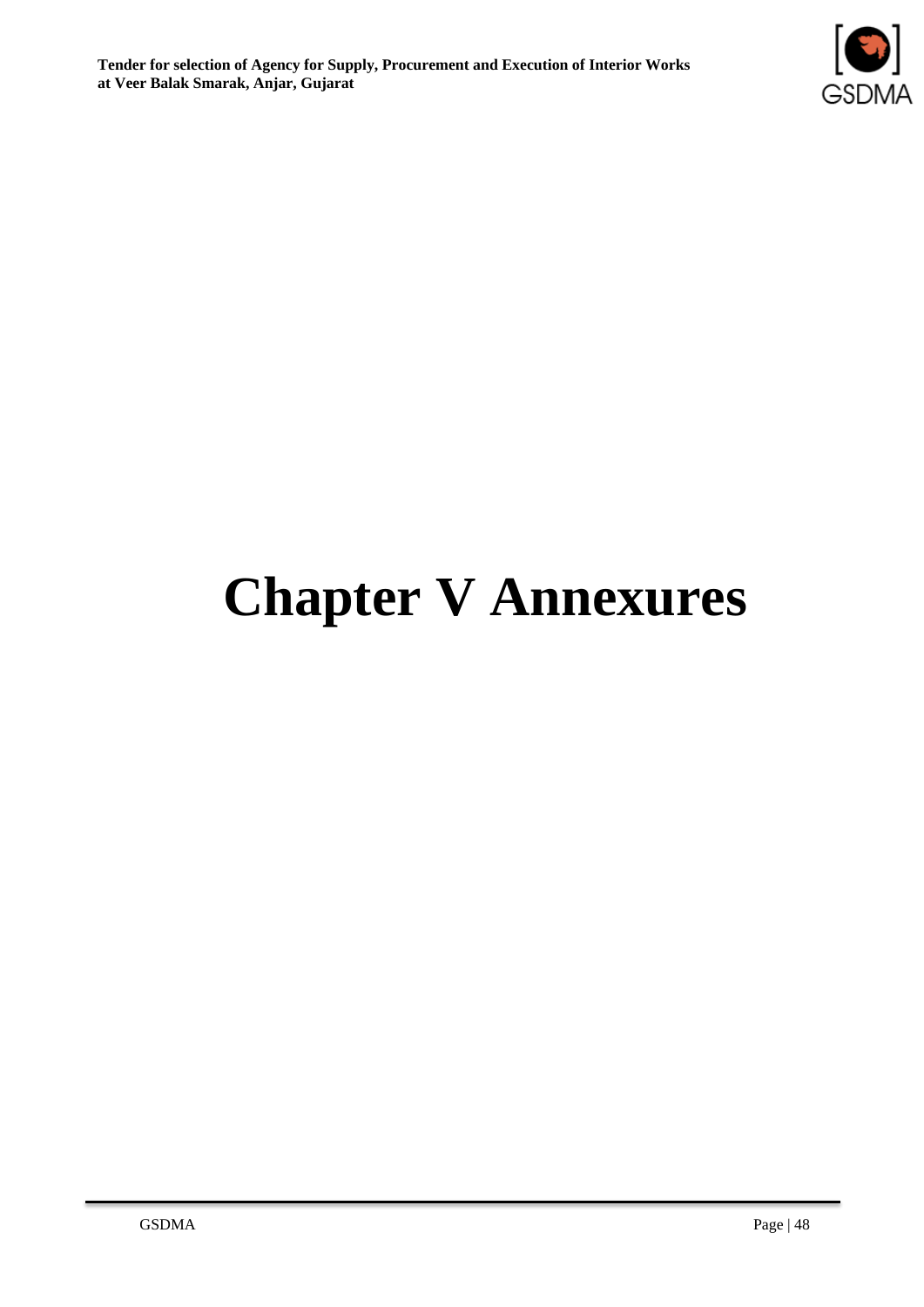

## **Annexure A**

## **AFFIDAVIT**

To be submitted on Non-Judicial Stamp paper of Rs. 100.00 duly signed by authorized Notary Signed by an authorized PERSON of the Firm/agency

I/we undersigned, do here by certify that all the statements made in the required attachments are true and correct.

The under signed also here by certifies that neither our firm / agency M/s………………………………… nor any of its constitute partners have abandoned any work or any contract awarded to us for such works have been rescinded, during last Seven years prior to the date of this application.

The undersigned here by authorized(s) and request(s) any bank, person, firm or Authority to furnish pertinent information deemed necessary and request by the Department to verify this statement or regarding my (our) competence and general reputation.

The undersigned understands and agrees that, further qualifying information may be requested, and agrees to furnish any such information at the request of the client.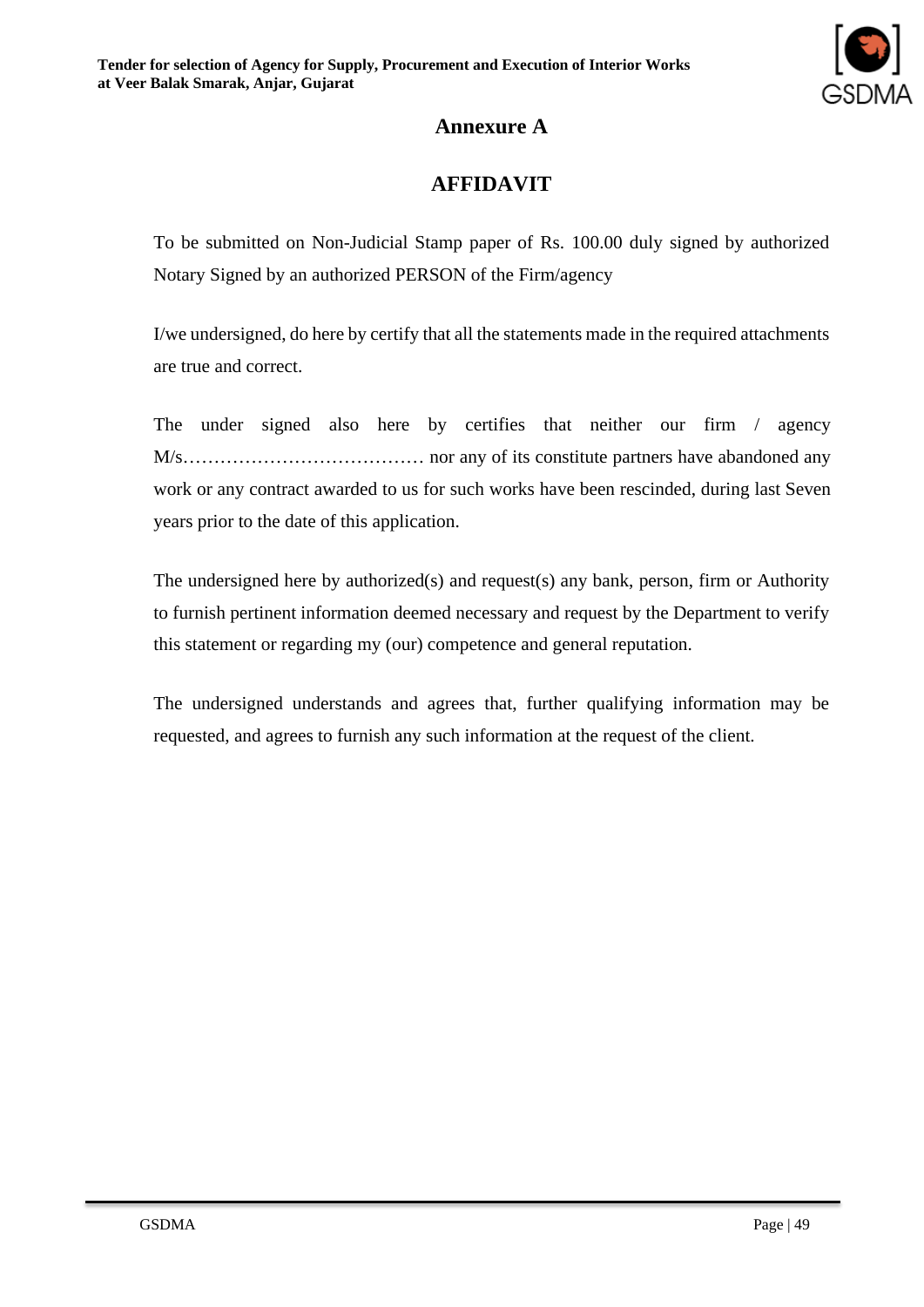

#### **Annexure B**

#### **DECLARATION:**

To be submitted on Non-Judicial Stamp paper of Rs. 100.00 duly signed by authorized Notary Signed by an authorized PERSON of the Firm/agency

I/we agree that, the decision of the GSDMA in qualification / selection of applicants will be final and binding to me/us.

All the information and data furnished herewith correct to my/our best of knowledge

I/we agree that, we have no objection, if inquiries are made about our works, its related areas and any other inquiry regarding all details, projects and works listed by us in the post qualification documents at any stage.

I/we undersigned on behalf of our firm M/s…………………………………………. hereby given undertaking that I/we am/are jointly and severally responsible to meet the liabilities over and above the business of the firm and make good the above financial loss sustained by the Authority as a result of my/our abandoning the work entrusted to me/us/this firm.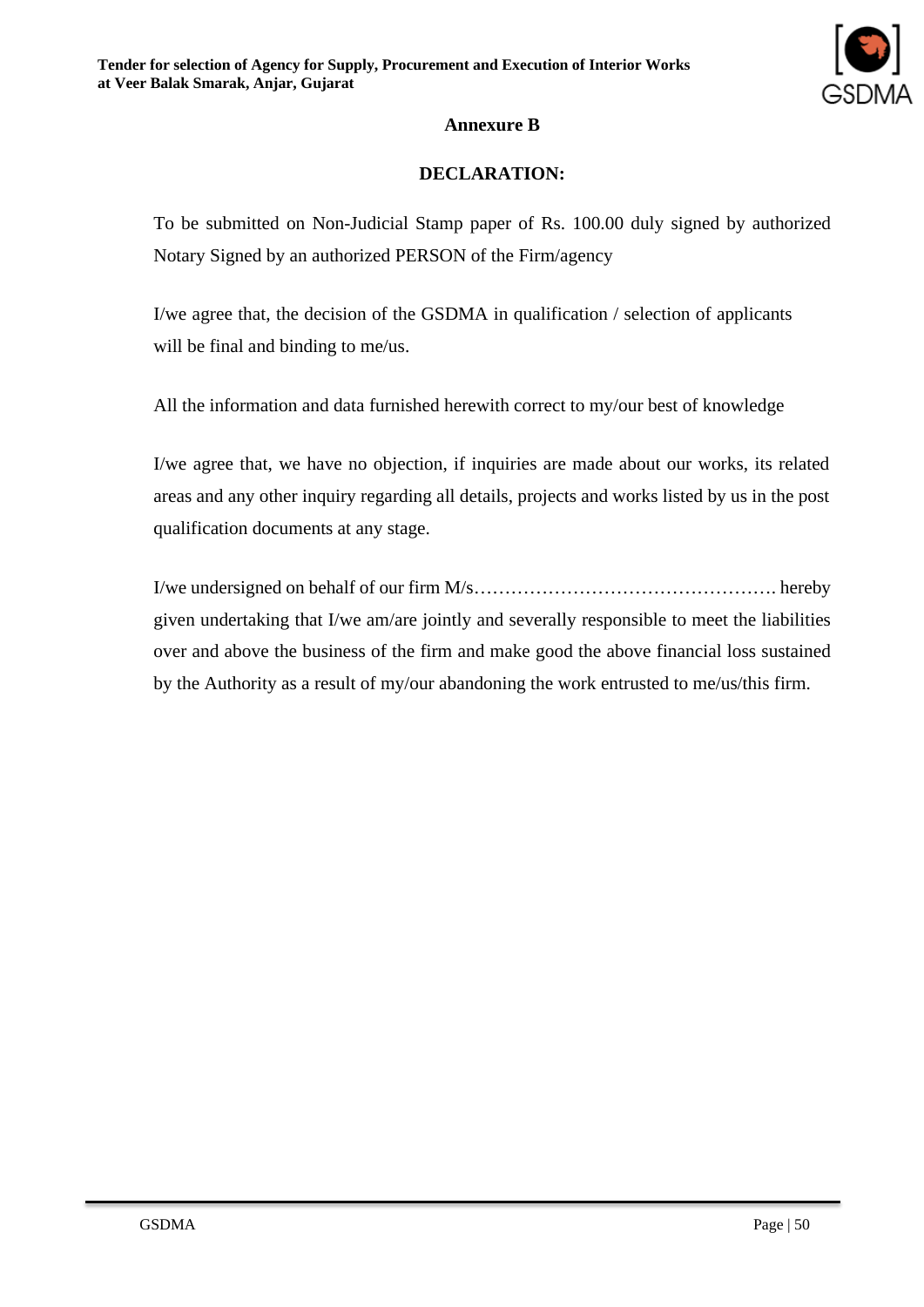

## **Annexure C**

Qualification and Experience and Employment status of all key personal who are proposed for Administrator & execution of this Contract.

- a) Name of the Applicant
- b) Address of the Registered Office
- c) Phone No.
- d) Fax No.
- e) Email address:
- f) Cell No
- g) Website, if any
- h) If main Office is o/s Gandhinagar: Please furnish office address of Office

Establishment in Gandhinagar

- i) No. of years of experience in the Relevant field (Minimum experience Required is 5 years in relevant field
- j) Type of the Organization (Whether: Proprietorship, Partnership, Private Ltd, Consort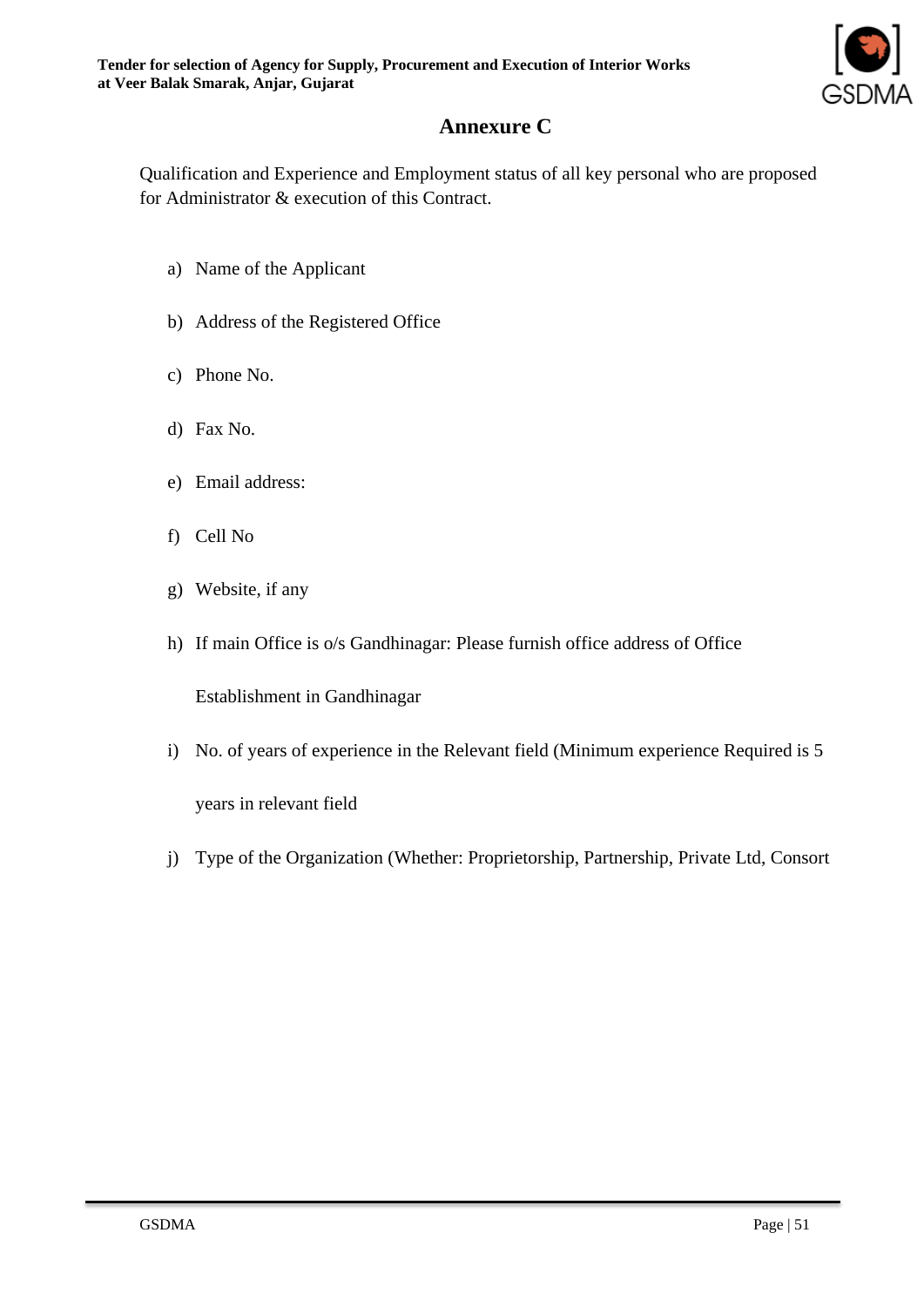

## **Annexure D**

Name of the Proprietor/Consortium Partners/Directors of the Applicant with addresses & Phone Numbers

1. \_\_\_\_\_\_\_\_\_\_\_\_\_\_\_\_\_\_\_\_\_\_\_\_\_\_\_\_\_\_

2.\_\_\_\_\_\_\_\_\_\_\_\_\_\_\_\_\_\_\_\_\_\_\_\_\_\_\_\_\_\_

- $3.$
- a) Details of Registration–Whether: Partnership firm, Company, etc.:

b) Name of Registering Authority, Date & Registration Number:

- c) Whether an assesses of Income Tax:
	- a. If so, mention Permanent Account No. (Enclose document evidence):
- d) Please mention Service Tax Registration (Encl. Documentary evidence):
- e) Details of registration, if any:
- f) Furnish details of office infrastructure: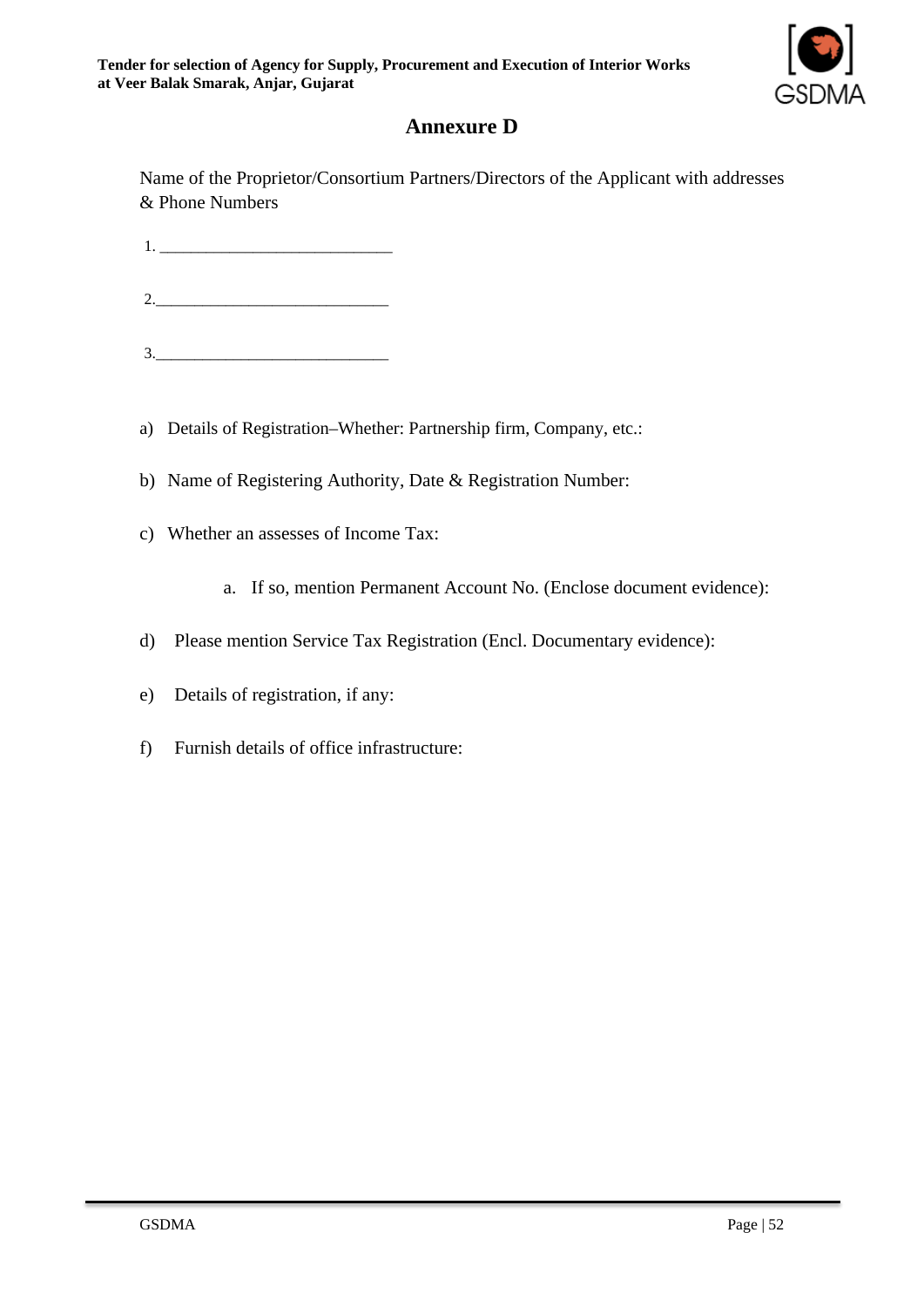

## **Annexure E**

#### **Details of relevant project / works carried out in Last 5 years.**

List of important Projects executed by the Applicant during last 5 years as per tender requirements

| <b>Sr</b>    | Name of        | Name           | Total          | Completion     |         | Nature of service |       | Any<br>important | Whether     |
|--------------|----------------|----------------|----------------|----------------|---------|-------------------|-------|------------------|-------------|
| No           | The Project    | $\&$ full      | final          | period         |         | Rendered          |       | feature          | docum-      |
|              | mentioning     | postal         | value          | Total          | Date of |                   |       | of the work      | entary      |
|              | all features,  | address        | of             | Duratio        | actual  |                   |       | worth menti-     | evidence    |
|              | scope of       | Of the         | work           | $\mathbf n$ of | comple- |                   |       | oning or         | enclosed in |
|              | services and   | owner.         | (Rs)           | work           | tion    |                   |       | reference        | support of  |
|              | Location       | Also           |                |                |         |                   |       |                  | experience  |
|              |                | indicate       |                |                |         |                   |       |                  |             |
|              |                | whether        |                |                |         |                   |       |                  |             |
|              |                | Govt. or       |                |                |         |                   |       |                  |             |
|              |                | private        |                |                |         |                   |       |                  |             |
|              |                | body           |                |                |         |                   |       |                  |             |
|              |                | with           |                |                |         |                   |       |                  |             |
|              |                | full           |                |                |         |                   |       |                  |             |
|              |                | postal         |                |                |         |                   |       |                  |             |
|              |                | address        |                |                |         |                   |       |                  |             |
|              |                | and            |                |                |         |                   |       |                  |             |
|              |                | Phone          |                |                |         |                   |       |                  |             |
|              |                | No.            |                |                |         |                   |       |                  |             |
| $\mathbf{1}$ | $\overline{2}$ | $\overline{3}$ | $\overline{4}$ | 5              | $6\,$   | $\overline{7}$    | $8\,$ | 9                | 10          |
|              |                |                |                |                |         |                   |       |                  |             |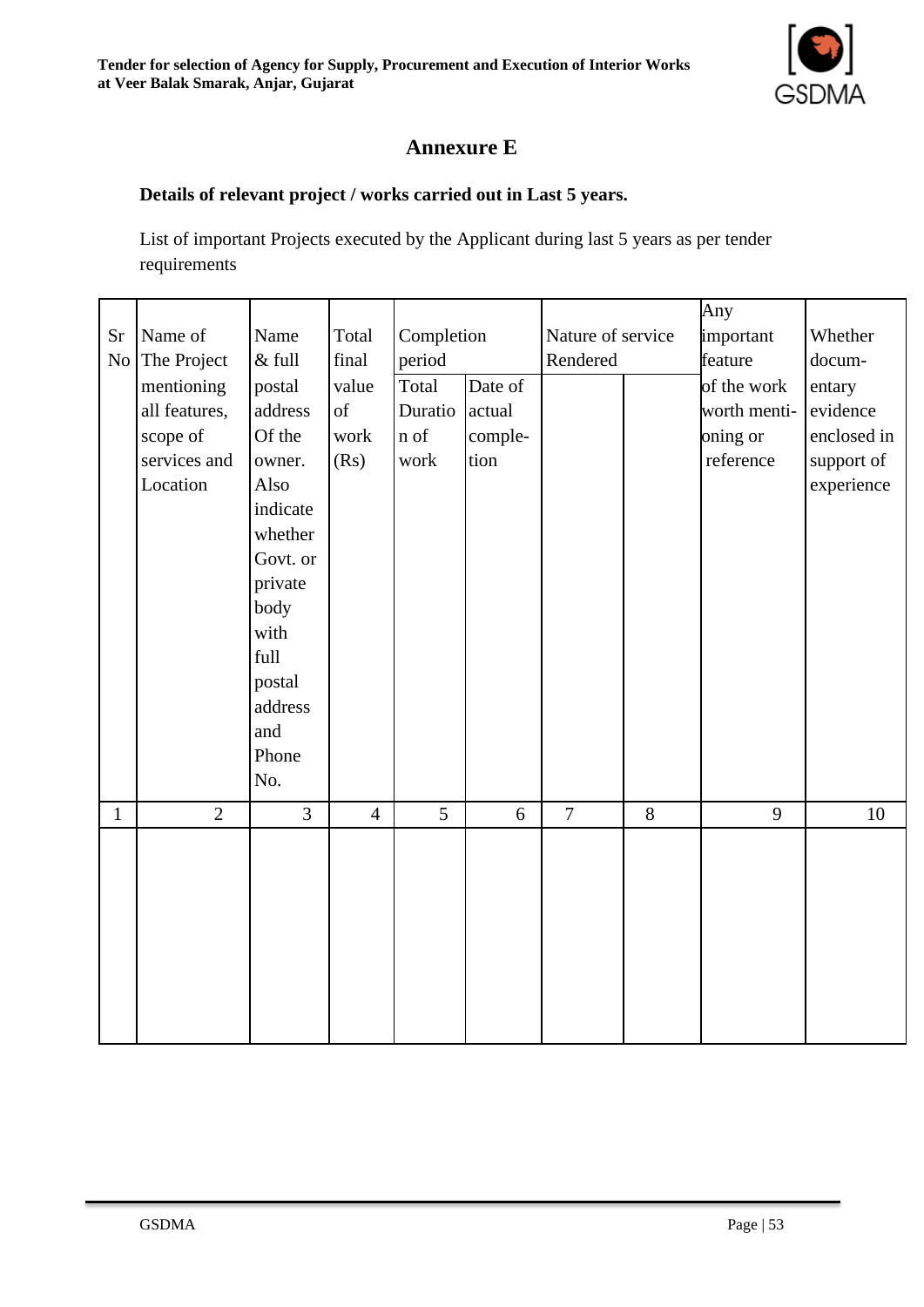

## **Annexure F**

## **The details for each of the following appendices should be given by each member of the consortium / JV (if any)**

| Sr.<br>No. | Name of the<br>Consortium<br><b>Member</b> | Role of the<br><b>Member</b> | <b>Turnover</b><br>(last 5 years) | <b>Equity</b><br><b>Stake in</b><br>project |
|------------|--------------------------------------------|------------------------------|-----------------------------------|---------------------------------------------|
|            |                                            |                              |                                   |                                             |
|            |                                            |                              |                                   |                                             |
|            |                                            |                              |                                   |                                             |
|            |                                            |                              |                                   |                                             |
|            |                                            |                              |                                   |                                             |
|            |                                            |                              |                                   |                                             |
|            |                                            |                              |                                   |                                             |

Signature of Bidder

Name of the Bidder

Date

Stamp of Company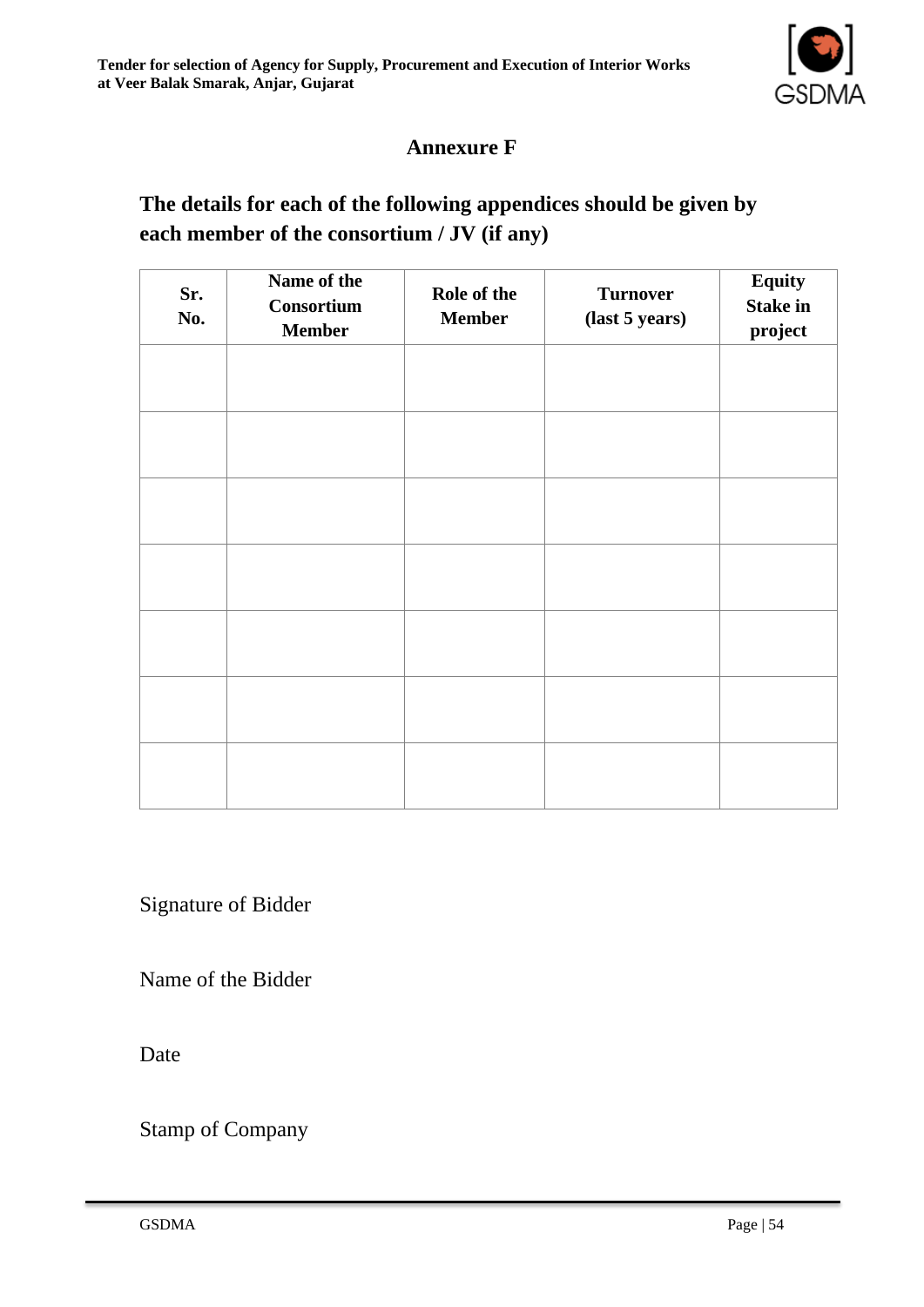

## **Annexure G**

#### **EXPERIENCE IN SUCH PROJECTS IN (Last five years, including ongoing projects)**

|                | Name of  |                    | Nature of the |                      |               |                     |                |
|----------------|----------|--------------------|---------------|----------------------|---------------|---------------------|----------------|
| Sr.            | Project/ | <b>Client with</b> | Project       | <b>Total Project</b> | Original time | <b>Extension of</b> | <b>Remarks</b> |
| No.            | Contract | address            |               | cost in Lakhs        | limit         | Time limit if       |                |
|                |          |                    |               |                      |               | any                 |                |
| $\mathbf{1}$   |          |                    |               |                      |               |                     |                |
| $\overline{2}$ |          |                    |               |                      |               |                     |                |
| $\overline{3}$ |          |                    |               |                      |               |                     |                |
| $\overline{4}$ |          |                    |               |                      |               |                     |                |
| 5              |          |                    |               |                      |               |                     |                |
| 6              |          |                    |               |                      |               |                     |                |
| $\overline{7}$ |          |                    |               |                      |               |                     |                |
| 8              |          |                    |               |                      |               |                     |                |
| 9              |          |                    |               |                      |               |                     |                |
| 10             |          |                    |               |                      |               |                     |                |

Signature of Bidder

Name of the Bidder

Date

Stamp of Company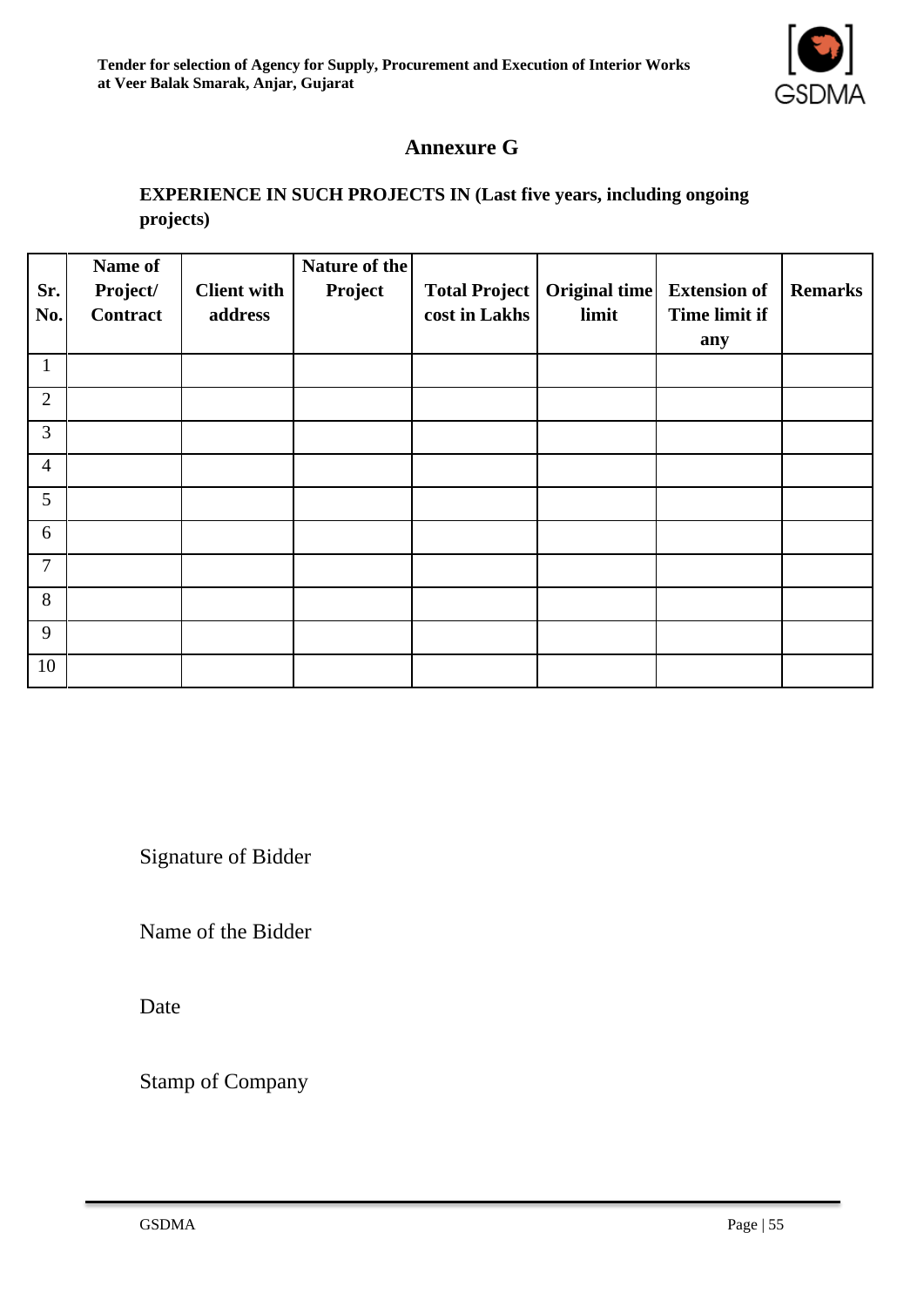

## **Annexure H**

#### **Key Technical personnel & Project Leader Competence**

| <b>Team</b>                                           | Name of person | Qualification | <b>Experience in Years</b><br>(In Required status) |
|-------------------------------------------------------|----------------|---------------|----------------------------------------------------|
| Project Manager                                       |                |               |                                                    |
| Creative Dir. For AV<br>content, Art works,<br>Panels |                |               |                                                    |
| Architect                                             |                |               |                                                    |
| <b>Graphic Designer</b>                               |                |               |                                                    |
| Researcher & Script<br>writer                         |                |               |                                                    |
| AV expert                                             |                |               |                                                    |
| Civil Engineer                                        |                |               |                                                    |
| Lighting engineer                                     |                |               |                                                    |
| Asst. Civil Engineer                                  |                |               |                                                    |

**Note**: Please give required details in curriculum vitae (Annexure I) for each team member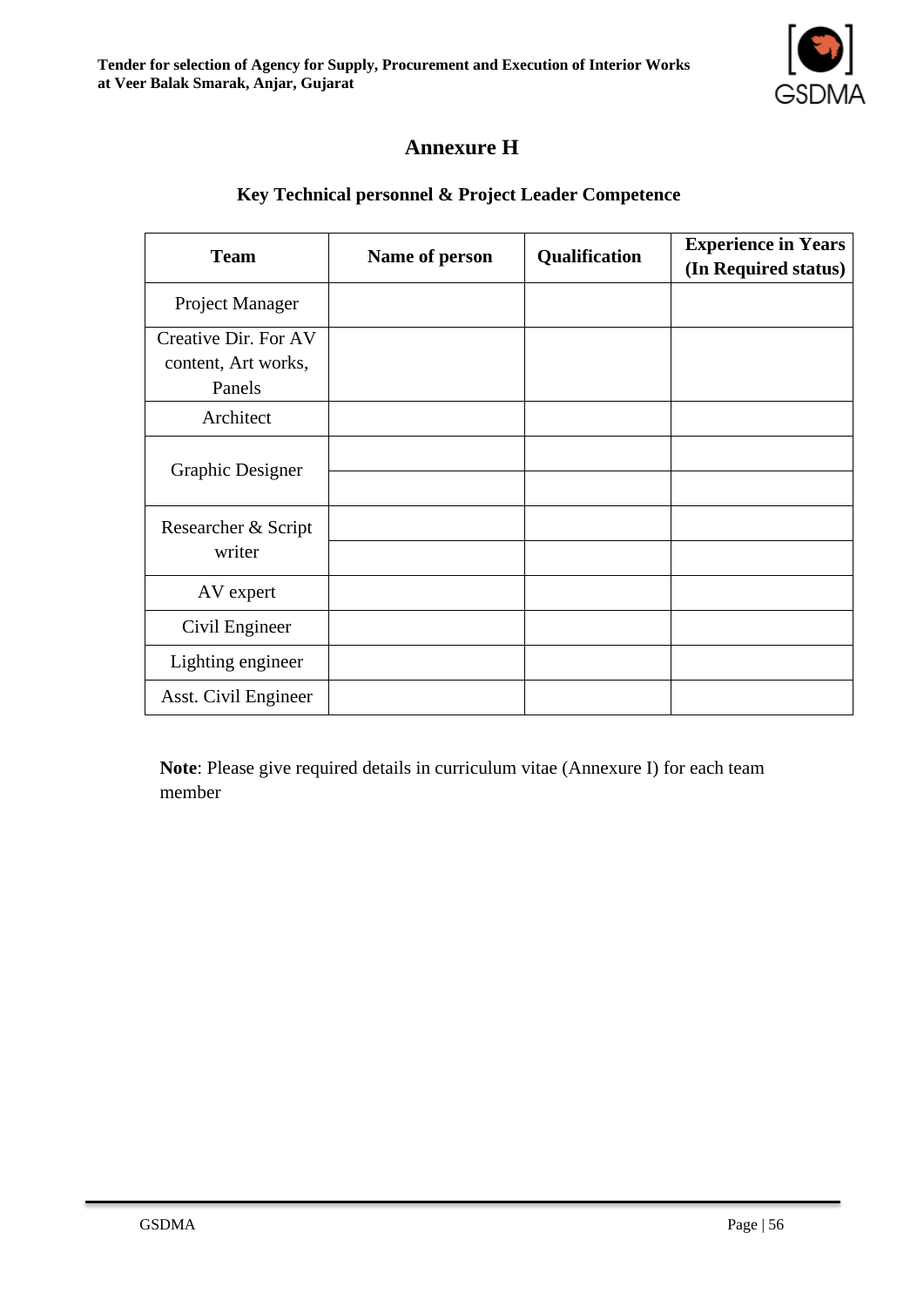**Tender for selection of Agency for Supply, Procurement and Execution of Interior Works at Veer Balak Smarak, Anjar, Gujarat**



## **Annexure I**

#### **Key Technical Personnel & Project Leader as per Annexure H**

#### **CURRICULUM VITAE**

| Sr. No  | <b>Details</b>                       |              |               |
|---------|--------------------------------------|--------------|---------------|
| 1.      | Name                                 |              |               |
| 2.      | Age                                  |              |               |
| 3.      | Qualifications                       |              |               |
| 4.      | Experience in Project Related field. |              |               |
| 5.      | Other experience                     |              |               |
| 6.      | Employment Record.                   |              |               |
| Sr. No. | <b>Period</b>                        | Organization | <b>Status</b> |
|         | From<br>To                           |              |               |
|         |                                      |              |               |
|         |                                      |              |               |
|         |                                      |              |               |
|         |                                      |              |               |
|         |                                      |              |               |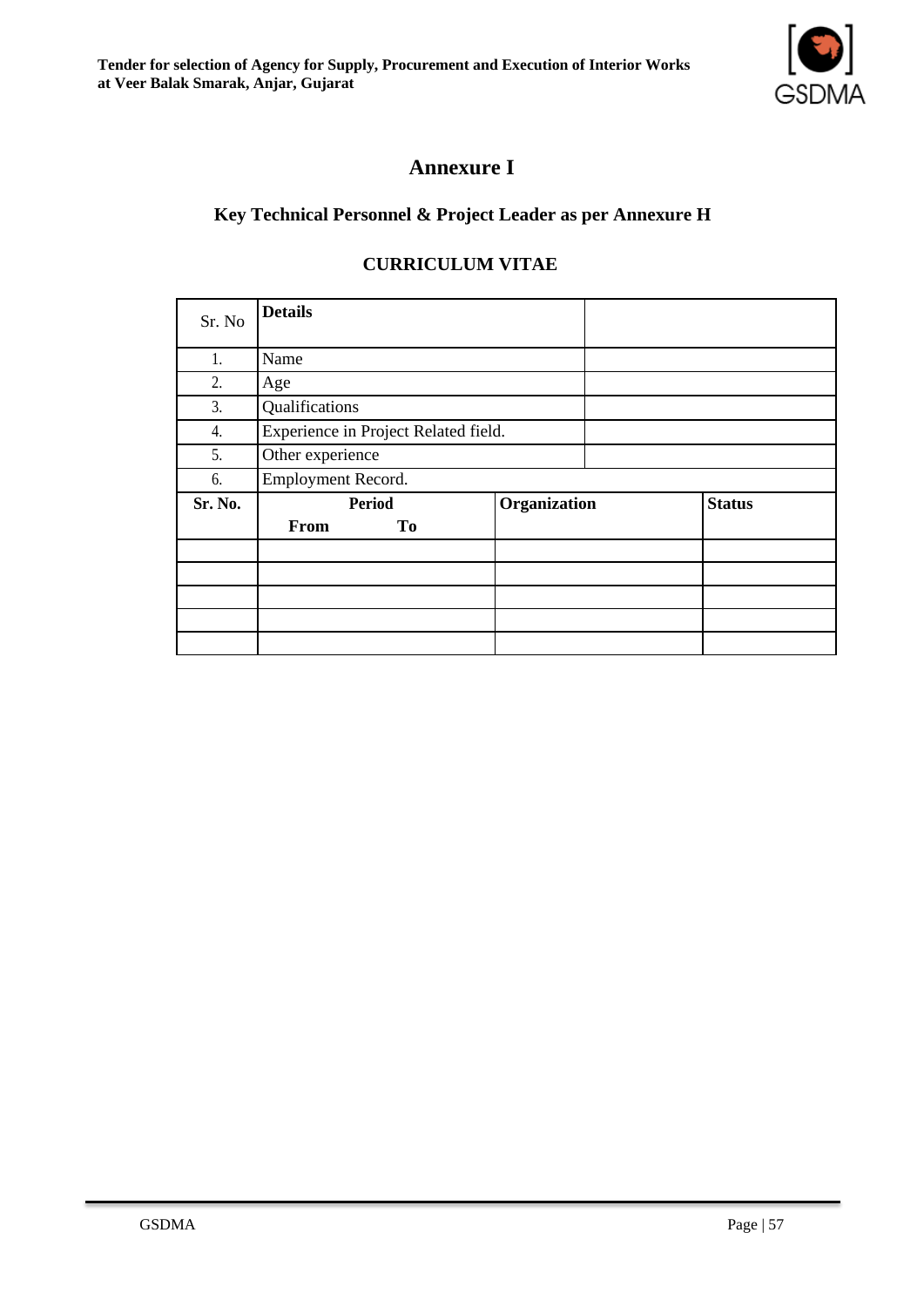

## **Annexure J - Application Form (1)**

## **General Information**

All individual firms and each partner of a consortium applying for qualification are requested to complete the information in this form. Nationality information to be provided for all owners or applicants who are partnerships or individually owned firms.

Where the Applicant proposes to use named subcontractors for critical components of the works, or for work contents in excess of 10 percent of the value of the whole works the following information should also be supplied for the specialist subcontractor(s).

| 1. | Name of Firm               |                                    |
|----|----------------------------|------------------------------------|
| 2. | Head office address        |                                    |
| 3. | Telephone                  | Contact                            |
| 4. | Fax                        | Telex                              |
|    | Place of                   |                                    |
| 5. | incorporation/registration | Year of incorporation/registration |
|    |                            | <b>Nationality of owners</b>       |
|    | <b>Name</b>                | <b>Nationality</b>                 |
| 1. |                            |                                    |
| 2. |                            |                                    |
|    |                            |                                    |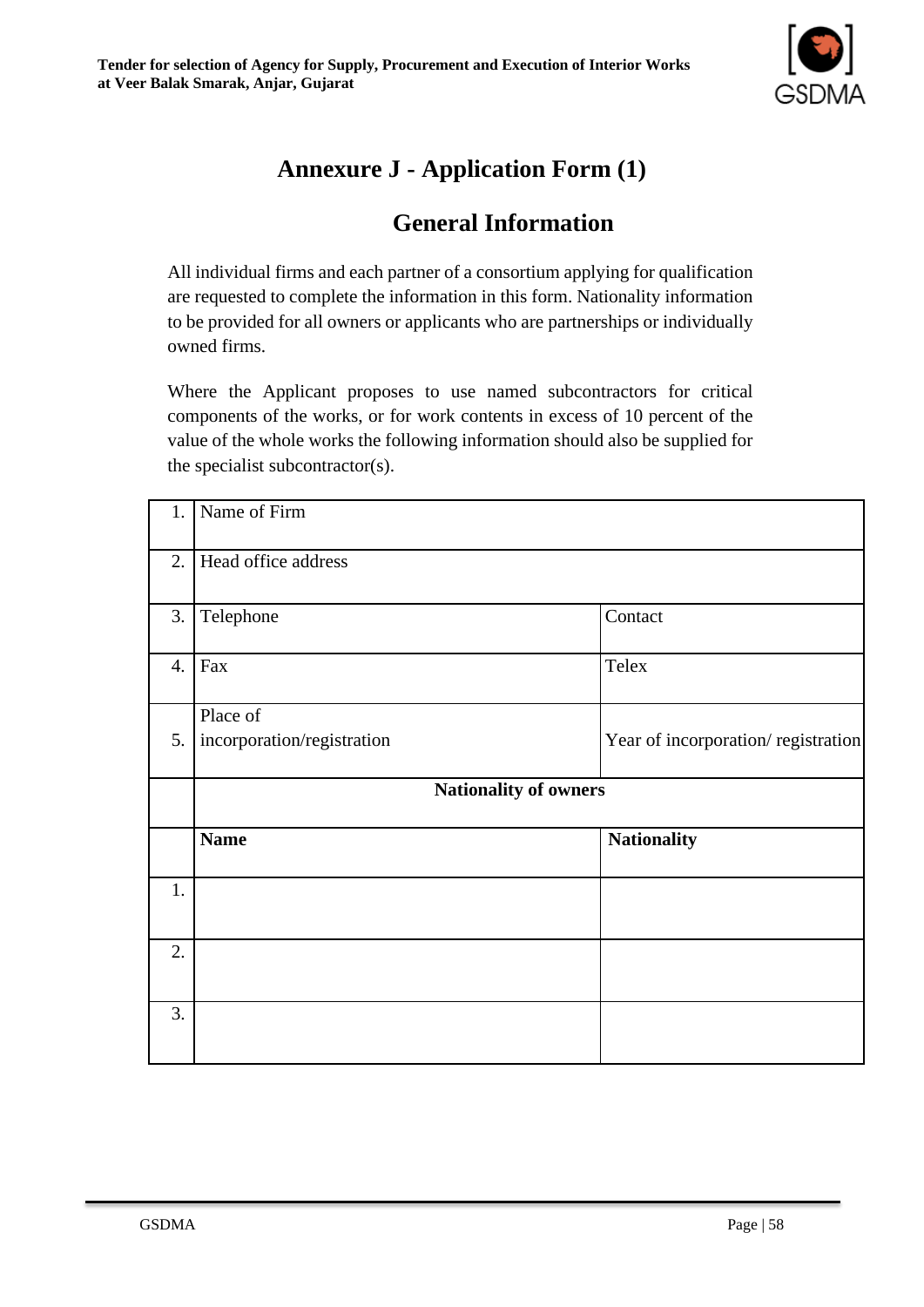

## **Annexure K**

#### **Name of Bidders officers / Persons to be contacted**

| Name. | <b>Address</b> | <b>Phone Nos.</b> | Fax. |
|-------|----------------|-------------------|------|
|       |                |                   |      |
|       |                |                   |      |
|       |                |                   |      |
|       |                |                   |      |
|       |                |                   |      |
|       |                |                   |      |
|       |                |                   |      |
|       |                |                   |      |
|       |                |                   |      |
|       |                |                   |      |
|       |                |                   |      |
|       |                |                   |      |
|       |                |                   |      |
|       |                |                   |      |
|       |                |                   |      |
|       |                |                   |      |
|       |                |                   |      |
|       |                |                   |      |
|       |                |                   |      |
|       |                |                   |      |
|       |                |                   |      |
|       |                |                   |      |
|       |                |                   |      |
|       |                |                   |      |
|       |                |                   |      |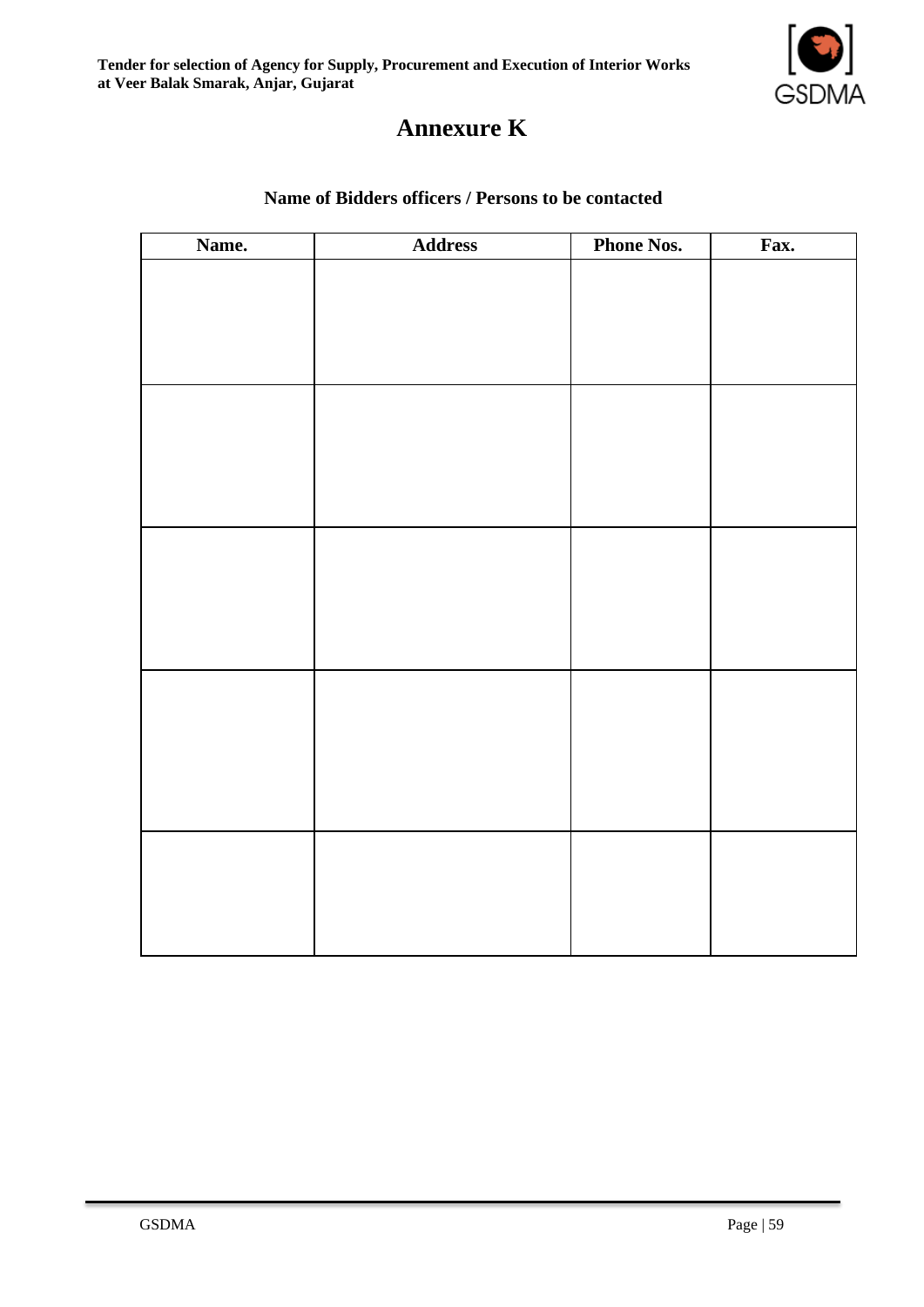

## **Annexure L Form - Format of Financial Proposal / Price Bid To be submitted Online ONLY**

**Table A: Detailed BOQ with Rates**

| DETAILED ESTIMATE-VEER BALAK SMARAK, ANJAR, GUJARAT |                                                                                        |                                                                                                                                                                                                                                                                                                                                                                                                                                                          |       |                         |                            |              |  |
|-----------------------------------------------------|----------------------------------------------------------------------------------------|----------------------------------------------------------------------------------------------------------------------------------------------------------------------------------------------------------------------------------------------------------------------------------------------------------------------------------------------------------------------------------------------------------------------------------------------------------|-------|-------------------------|----------------------------|--------------|--|
| <b>S. NO.</b>                                       | Ref. page<br>as per<br>presentat<br>ion<br>attached<br>with Bid<br><b>Documen</b><br>t | <b>DESCRIPTION OF ITEMS</b>                                                                                                                                                                                                                                                                                                                                                                                                                              | QTY.  | <b>UNI</b><br><b>TS</b> | <b>UNIT</b><br><b>RATE</b> | <b>TOTAL</b> |  |
| $\mathbf{1}$                                        |                                                                                        | <b>MUSEUM WORKS</b>                                                                                                                                                                                                                                                                                                                                                                                                                                      |       |                         |                            |              |  |
| 1.01                                                |                                                                                        | Providing and fixing SINGLE SIDED<br>full height paneling on wall (up to the<br>height of 3500mm). Framing shall<br>consist of WOOD 50 mm x 40 mm (Wall<br>Thickness 2<br>$^\text{\textregistered}$<br>$2'0''$ C/C.<br>mm)<br>horizontally and vertically on the wall.<br>This framing would be covered by<br>12mm thick. Ply with joint filled by<br>putty and single coat paint as per design<br>with desired shape cutting and curvature.             | 3410  | sqft                    |                            |              |  |
| 1.02                                                |                                                                                        | Providing and fixing double side full<br>height partition (upto the height<br>3500mm) made up of wood from<br>Greenply/Century Ply on 100x50mm<br>WOOD framing at 600mm c/c both ways<br>and 12mm thick B.W.R. grade plywood<br>of Greenply /Century ply or similar<br>makes with edge profiles, beadings and<br>with<br>for<br>electrical<br>cutouts<br>sockets/switches and conduits etc as per<br>design with desired shape cutting and<br>curvature. | 968.4 | sqft                    |                            |              |  |
| 1.03                                                |                                                                                        | Providing<br>applying<br>O <sub>il</sub><br>based<br>$\&$<br>distemper paint on walls, columns and<br>ceilings of Asian/ Nerolac Berger/<br>equivalent with wall putty wherever<br>necessary before paint. The rate shall<br>include scrapping, leveling& preparing<br>the surface.                                                                                                                                                                      | 5928  | sqft                    |                            |              |  |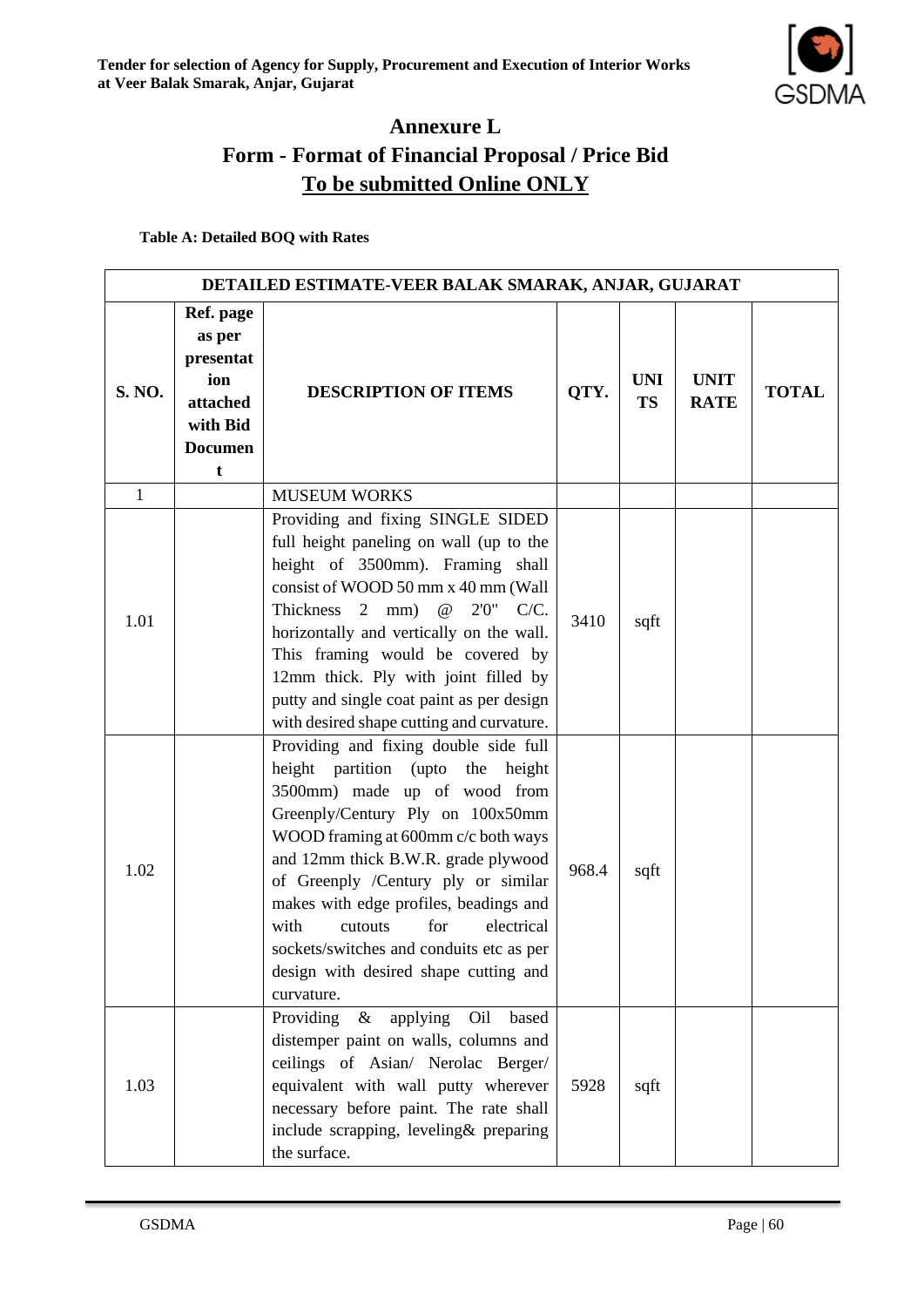

| DETAILED ESTIMATE-VEER BALAK SMARAK, ANJAR, GUJARAT |                                                                                        |                                                                                                                                                                                                                                                                                                                                                                                                                                                                                                                                                                                                    |                |                         |                            |              |  |
|-----------------------------------------------------|----------------------------------------------------------------------------------------|----------------------------------------------------------------------------------------------------------------------------------------------------------------------------------------------------------------------------------------------------------------------------------------------------------------------------------------------------------------------------------------------------------------------------------------------------------------------------------------------------------------------------------------------------------------------------------------------------|----------------|-------------------------|----------------------------|--------------|--|
| S. NO.                                              | Ref. page<br>as per<br>presentat<br>ion<br>attached<br>with Bid<br><b>Documen</b><br>t | <b>DESCRIPTION OF ITEMS</b>                                                                                                                                                                                                                                                                                                                                                                                                                                                                                                                                                                        | QTY.           | <b>UNI</b><br><b>TS</b> | <b>UNIT</b><br><b>RATE</b> | <b>TOTAL</b> |  |
| 1.04                                                |                                                                                        | Providing and fixing of vinyl flooring<br>with anti-skid, excellent sound<br>insulation, shock absorbent, ease of<br>maintenance with sub leveling<br>compound of grey color with thickness<br>of 2 - 3.25 mm.                                                                                                                                                                                                                                                                                                                                                                                     | 3077           | sqft                    |                            |              |  |
| 1.05                                                |                                                                                        | Providing and applying of self-leveling<br>compound for the foam based Vinyl<br>flooring as per company specifications.                                                                                                                                                                                                                                                                                                                                                                                                                                                                            | 3077           | sqft                    |                            |              |  |
| 1.06                                                |                                                                                        | Providing and fixing of Country cut teak<br>wood single leaf door shutter of size<br>2100mm x 750mm x 32mm with teak<br>wood style and rail of 32 mm thick with<br>desired shape cutting and curvature with<br>artworks/ names of kids printed.                                                                                                                                                                                                                                                                                                                                                    | $\overline{2}$ | nos                     |                            |              |  |
| 1.07                                                |                                                                                        | Providing and applying at all floors,<br>heights and locations primer base for<br>vinyl film work. The base has to be<br>smooth sand faced cement plaster with a<br>base coat of water proof primer as per<br>shade required after duly clearing off any<br>unwanted scratches and undulations by<br>sand papering or using a wire brush<br>before actual application begin complete<br>including cost of all material, labor,<br>machinery, T&P, curing, all leads, lifts<br>sampling,<br>testing<br>and<br>and<br>water<br>arrangements<br>complete<br>as<br>per<br>requirements, specification. | 3500           | sqft                    |                            |              |  |
| 1.08                                                |                                                                                        | Providing and fixing of Graphic Vinyl<br>film on the designed location.                                                                                                                                                                                                                                                                                                                                                                                                                                                                                                                            | 3500           | sqft                    |                            |              |  |
| 1.09                                                | 29                                                                                     | Providing and fixing of backlit panels of<br>wood from Green ply/Century Ply on<br>100x50mm WOOD framing at 600mm<br>c/c both ways and 12mm thick BWR<br>grade plywood of Green ply/Century ply<br>or similar makes with edge profiles,<br>beadings and with cutouts for electrical                                                                                                                                                                                                                                                                                                                | 517            | sqft                    |                            |              |  |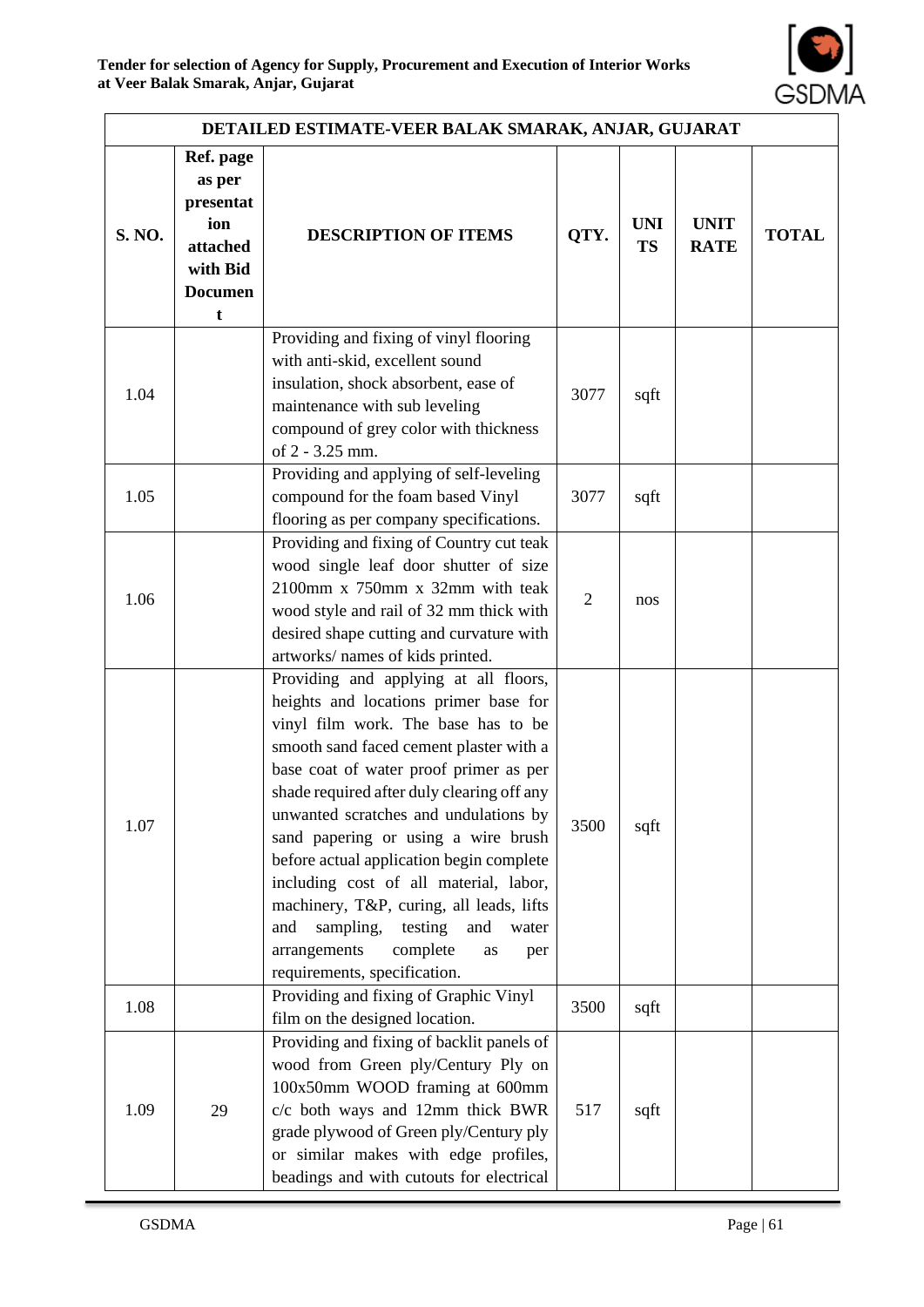

| DETAILED ESTIMATE-VEER BALAK SMARAK, ANJAR, GUJARAT |                                                                                        |                                                                                                                                                                                                                                                                                                                                                                                                                                                                                                                                                                                                                                    |              |                         |                            |              |  |
|-----------------------------------------------------|----------------------------------------------------------------------------------------|------------------------------------------------------------------------------------------------------------------------------------------------------------------------------------------------------------------------------------------------------------------------------------------------------------------------------------------------------------------------------------------------------------------------------------------------------------------------------------------------------------------------------------------------------------------------------------------------------------------------------------|--------------|-------------------------|----------------------------|--------------|--|
| S. NO.                                              | Ref. page<br>as per<br>presentat<br>ion<br>attached<br>with Bid<br><b>Documen</b><br>t | <b>DESCRIPTION OF ITEMS</b>                                                                                                                                                                                                                                                                                                                                                                                                                                                                                                                                                                                                        | QTY.         | <b>UNI</b><br><b>TS</b> | <b>UNIT</b><br><b>RATE</b> | <b>TOTAL</b> |  |
|                                                     |                                                                                        | sockets/switches and conduits etc with<br>printed glass on frontside and led strip<br>modules inside as per design with<br>desired shape cutting and curvature.                                                                                                                                                                                                                                                                                                                                                                                                                                                                    |              |                         |                            |              |  |
| 1.1                                                 |                                                                                        | Providing glass printing on 6mm glass<br>panels as per graphics/<br>artworks/<br>illustration/design                                                                                                                                                                                                                                                                                                                                                                                                                                                                                                                               | 50           | sqft                    |                            |              |  |
| 1.11                                                |                                                                                        | Providing and fixing of Single sided<br>Artwork signage of size 3' x 4' made up<br>of combination of MS / Glass and laser<br>cutting/CNC etched Alucobond/Ionized<br>Aluminum sheet/ Stainless steel sheet<br>fixed over M.S. structure through Gas<br>welding/ Chemical adhesive<br>and<br>installed with chemical Hilti fastener<br>over wall surface.                                                                                                                                                                                                                                                                           | 10           | nos                     |                            |              |  |
| 1.12                                                |                                                                                        | Installation<br>Testing<br>Supply<br>and<br>Commissioning of Documentary room<br>Installation with 43" TV of approved<br>make and quality with Vision glass<br>screen at front of size 4' x 4' with<br>artwork, Speaker of Apart/ equivalent of<br>approved quality and make with double<br>sided Partition of thickness 300mm<br>made out of wood from Greenply/<br>Century Ply on 100x50mm WOOD<br>framing at 600mm c/c both ways and<br>12mm thick BWR grade plywood of<br>Greenply/ Century ply or similar makes<br>with cutouts for electrical sockets/<br>switches<br>and<br>conduits, etc.<br>with<br>complete Integration. | 1            | job                     |                            |              |  |
| 1.13                                                | 19                                                                                     | Designing and developing the montage<br>film/documentary using existing images<br>of 4-5 minutes duration which includes<br>audio/video script and pre-production,                                                                                                                                                                                                                                                                                                                                                                                                                                                                 | $\mathbf{1}$ | job                     |                            |              |  |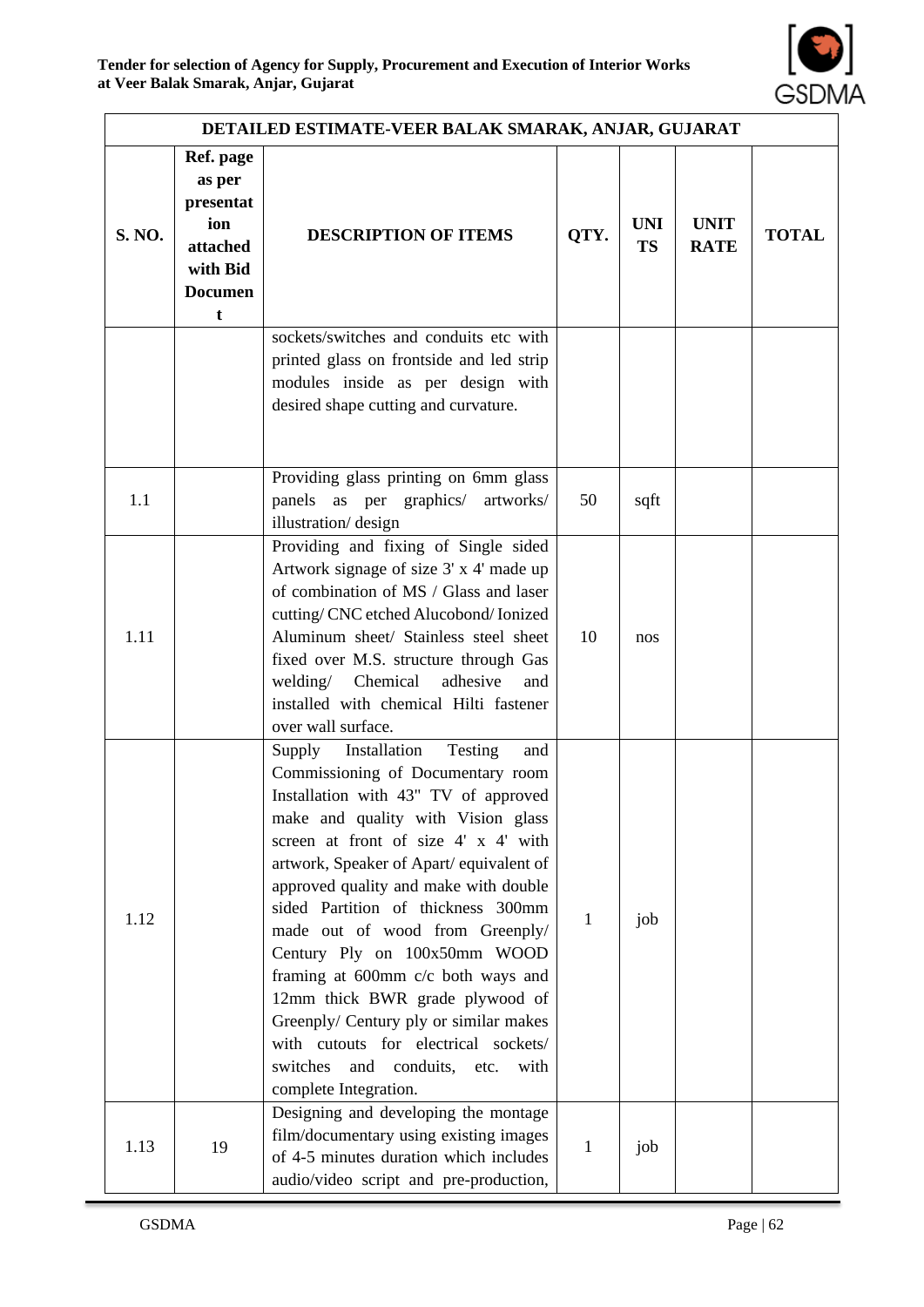

| DETAILED ESTIMATE-VEER BALAK SMARAK, ANJAR, GUJARAT |                                                                                        |                                                                                                                                                                                                                                                                                                                                                                                                               |              |                         |                            |              |
|-----------------------------------------------------|----------------------------------------------------------------------------------------|---------------------------------------------------------------------------------------------------------------------------------------------------------------------------------------------------------------------------------------------------------------------------------------------------------------------------------------------------------------------------------------------------------------|--------------|-------------------------|----------------------------|--------------|
| S. NO.                                              | Ref. page<br>as per<br>presentat<br>ion<br>attached<br>with Bid<br><b>Documen</b><br>t | <b>DESCRIPTION OF ITEMS</b>                                                                                                                                                                                                                                                                                                                                                                                   | QTY.         | <b>UNI</b><br><b>TS</b> | <b>UNIT</b><br><b>RATE</b> | <b>TOTAL</b> |
|                                                     |                                                                                        | music design, audio narration (regular<br>artist).                                                                                                                                                                                                                                                                                                                                                            |              |                         |                            |              |
| 1.14                                                | 21                                                                                     | Providing and fixing of Inclined and<br>Tapered panel installation with MS<br>frame structure made from 50mm x<br>25mm MS sections with 12mm thick Ply<br>on both sides, cladded with vinyl film<br>work of floor to ceiling height each of<br>minimum width 600 mm tapering to a<br>maximum width of 1200 mm over ply.                                                                                       | $\mathbf{1}$ | job                     |                            |              |
| 1.15                                                | 22                                                                                     | Providing<br>fixing<br>of<br>and<br>Debris<br>installation of size 6000mm x 1200mm<br>made out of construction debris placed<br>on a wooden base platform of height 150<br>mm with Artifact replica boxes of size<br>450mm x 600mm x 300mm made up of<br>FRP/wood with glass at front side and<br>LED lights inside showing daily life<br>objects like clock, diary, newspaper,<br>utensils, etc (8 objects). | 1            | job                     |                            |              |
| 1.16                                                | 23                                                                                     | Installation<br>Testing<br>Supply<br>and<br>Commissioning of Simulator Installation<br>of size 2m x 2m of Simulator assembly<br>of earthquakes, controller, railings,<br>single projection screen of size 3m x<br>1.5m, equipped with Server, software,<br>Audio system of apart/ equivalent with<br>complete integration.                                                                                    | 1            | job                     |                            |              |
| 1.17                                                | 23                                                                                     | Designing and developing montage film<br>of 3-4 minutes with existing video and<br>images duration depicting the scenario<br>of Earthquake for simulation experience<br>includes<br>audio/video<br>which<br>script,<br>postproduction<br>and<br>pre-production,<br>music design, audio narration (regular<br>artist).                                                                                         | 1            | job                     |                            |              |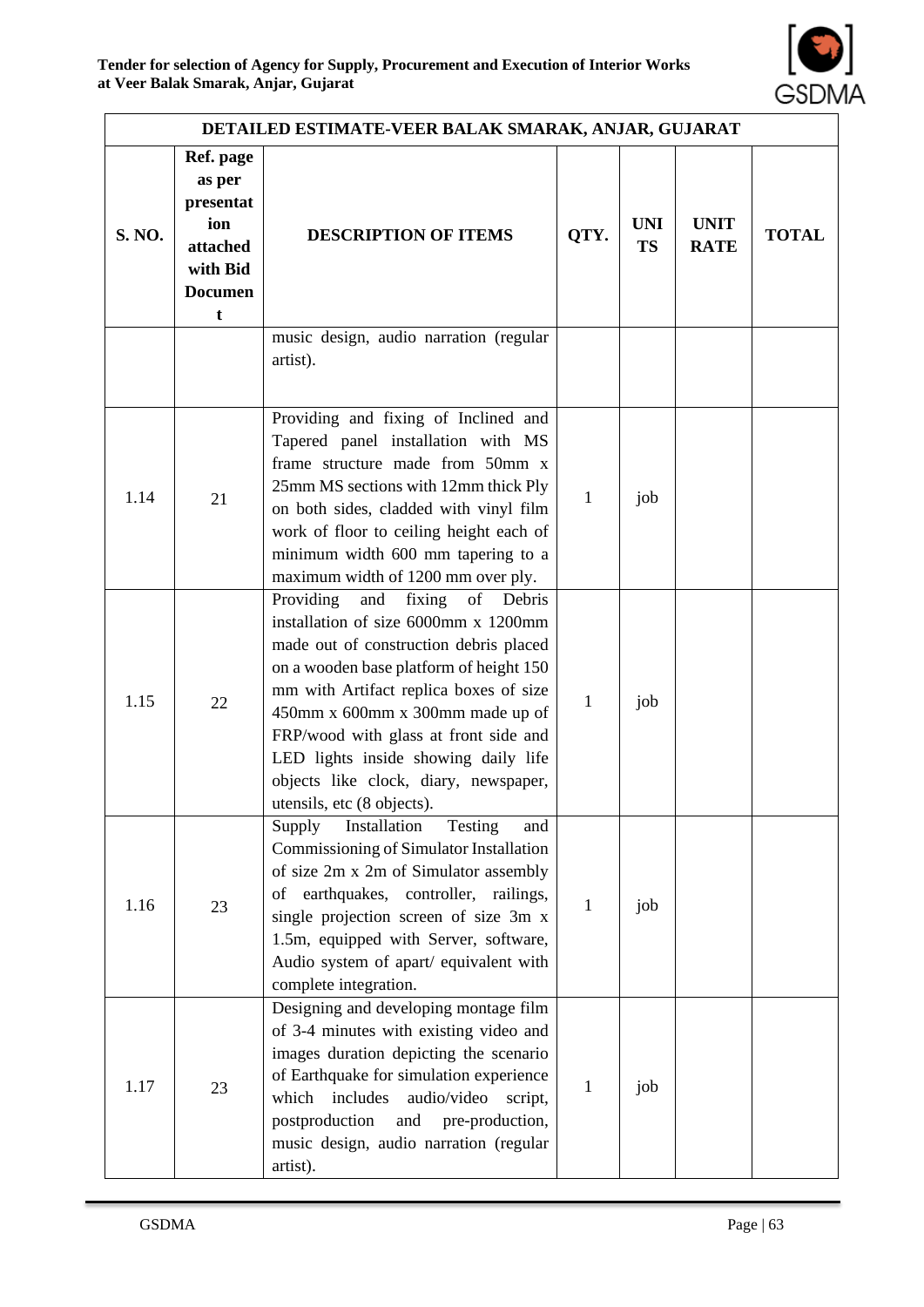

| DETAILED ESTIMATE-VEER BALAK SMARAK, ANJAR, GUJARAT |                                                                                                  |                                                                                                                                                                                                                                                                                                                              |                |                         |                            |              |  |
|-----------------------------------------------------|--------------------------------------------------------------------------------------------------|------------------------------------------------------------------------------------------------------------------------------------------------------------------------------------------------------------------------------------------------------------------------------------------------------------------------------|----------------|-------------------------|----------------------------|--------------|--|
| <b>S. NO.</b>                                       | Ref. page<br>as per<br>presentat<br>ion<br>attached<br>with Bid<br><b>Documen</b><br>$\mathbf t$ | <b>DESCRIPTION OF ITEMS</b>                                                                                                                                                                                                                                                                                                  | QTY.           | <b>UNI</b><br><b>TS</b> | <b>UNIT</b><br><b>RATE</b> | <b>TOTAL</b> |  |
| 1.18                                                | 27                                                                                               | Providing and fixing of Interactive<br>F.R.P. Models of 600mm diameter<br>explaining layers of Earth core mounted<br>on a raised platform of 300mm height<br>made out of MS structure frame<br>consisting of 40mm x 40mm MS<br>sections.                                                                                     | $\mathbf{1}$   | job                     |                            |              |  |
| 1.19                                                | 27                                                                                               | Providing and fixing of Interactive<br>model of 600mm diameter made in FRP<br>with sliding wooden map showing the<br>Tectonic plates and their movement to<br>depict the Earthquake mechanism<br>mounted on a raised platform of 300mm<br>height made out of MS structure frame<br>consisting of 40mm x 40mm MS<br>sections. | $\mathbf{1}$   | job                     |                            |              |  |
| 1.2                                                 | 28                                                                                               | Providing and fixing table of 600mm<br>diameter and 750mm height made up of<br>wood and 12mm thick equipped with a<br>32" LED TV of Sony/ Equivalent and<br>media player with complete integration                                                                                                                           | $\mathbf{1}$   | job                     |                            |              |  |
| 1.21                                                | 28                                                                                               | Designing and developing Montage style<br>film of 2-3 minutes duration which<br>includes<br>subtitle<br>explaining<br>the<br>continental drifts and seismic belts.                                                                                                                                                           | $\mathbf{1}$   | job                     |                            |              |  |
| 1.22                                                |                                                                                                  | Providing and fixing of Rectangular<br>table of size 1500mm x 750mm x<br>750mm, 4 in number made up of wood<br>with artwork.                                                                                                                                                                                                 | $\mathbf 1$    | job                     |                            |              |  |
| 1.23                                                | 32                                                                                               | Providing and fixing of Interactive<br>models of size 500mm x 450mm x<br>250mm made up of FRP/ MDF to<br>explain the different 3-4 types of<br>earthquakes and the science behind<br>Earthquakes                                                                                                                             | $\overline{4}$ | nos                     |                            |              |  |
|                                                     |                                                                                                  | <b>FURNITURE</b>                                                                                                                                                                                                                                                                                                             |                |                         |                            |              |  |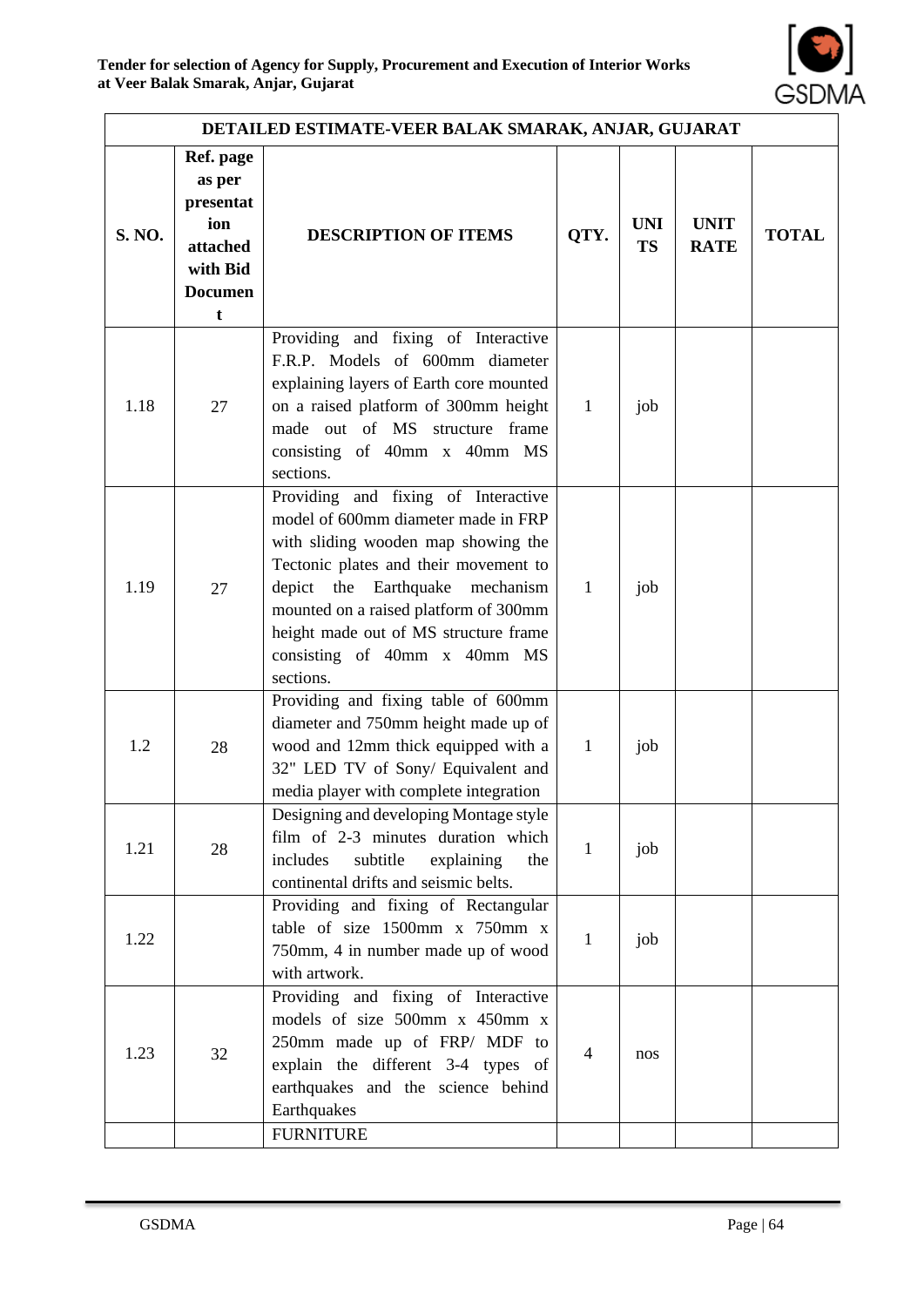

| DETAILED ESTIMATE-VEER BALAK SMARAK, ANJAR, GUJARAT |                                                                                        |                                                                                                                                                                                                                                                                                                                                                                                                                                                           |                |                         |                            |              |
|-----------------------------------------------------|----------------------------------------------------------------------------------------|-----------------------------------------------------------------------------------------------------------------------------------------------------------------------------------------------------------------------------------------------------------------------------------------------------------------------------------------------------------------------------------------------------------------------------------------------------------|----------------|-------------------------|----------------------------|--------------|
| S. NO.                                              | Ref. page<br>as per<br>presentat<br>ion<br>attached<br>with Bid<br><b>Documen</b><br>t | <b>DESCRIPTION OF ITEMS</b>                                                                                                                                                                                                                                                                                                                                                                                                                               | QTY.           | <b>UNI</b><br><b>TS</b> | <b>UNIT</b><br><b>RATE</b> | <b>TOTAL</b> |
| 1.24                                                |                                                                                        | Providing and fixing of Rectangular<br>reception table of size 2m x 0.6m x<br>1.05m made up of wood with artwork.                                                                                                                                                                                                                                                                                                                                         | $\mathbf{1}$   | nos                     |                            |              |
| 1.25                                                |                                                                                        | Providing of Office table of size<br>2100mm x 600mm x 750mm - of<br>approved make/ brand and quality as per<br>company specifications with artworks                                                                                                                                                                                                                                                                                                       | $\overline{2}$ | nos                     |                            |              |
| 1.26                                                |                                                                                        | Providing of Server room table of size<br>2600mm x 600mm x 750mm of<br>approved make/ brand and quality as per<br>company specifications                                                                                                                                                                                                                                                                                                                  | 1              | nos                     |                            |              |
| 1.27                                                |                                                                                        | Providing of Office<br>with<br>chair<br>upholstered seat 7 Nos with back with<br>injection shaping-foam & cotton on steel<br>frame<br>.Reference<br>model<br>$no.-GV$<br>606, FOG DC 7A, GC 919, GC 952, GV<br>606, ICE, MAGNA, MULTI, GS-302. GC<br>975, GC 976, GC 995, staq, slatz, 5D12X<br>higher<br>model<br>with<br>these<br><b>or</b><br>specifications. Make:(Geeken, feather<br>lite, godrej or equivalent)<br>as per<br>company specifications | $\tau$         | nos                     |                            |              |
| 1.28                                                |                                                                                        | Providing of Stools of size 500mm x<br>500mmx 450mm made in MS and wood<br>of approved brand make and quality as<br>specifications<br>company<br>with<br>per<br>artworks/ names of kids printed                                                                                                                                                                                                                                                           | 5              | nos                     |                            |              |
| 1.29                                                |                                                                                        | SITC of 10w/m, IP20 LED strip in AL<br>profile, 3k, put inside cove as per design                                                                                                                                                                                                                                                                                                                                                                         | 90             | rm                      |                            |              |
| 1.3                                                 |                                                                                        | SITC of 26 w LED Track spot, 3k                                                                                                                                                                                                                                                                                                                                                                                                                           | 50             | nos                     |                            |              |
| 1.31                                                |                                                                                        | SITC of surface Recessed and mounted<br>1 meter track                                                                                                                                                                                                                                                                                                                                                                                                     | 3              | nos                     |                            |              |
| 1.32                                                |                                                                                        | SITC of surface Recessed and mounted<br>2 meter track                                                                                                                                                                                                                                                                                                                                                                                                     | 11             | nos                     |                            |              |
| 1.33                                                |                                                                                        | SITC of 12-watt surface mounted lights                                                                                                                                                                                                                                                                                                                                                                                                                    | 13             | nos                     |                            |              |
| 1.34                                                |                                                                                        | SITC of tube light                                                                                                                                                                                                                                                                                                                                                                                                                                        | $\overline{2}$ | nos                     |                            |              |
| 1.35                                                |                                                                                        | SITC of Suspended tube light                                                                                                                                                                                                                                                                                                                                                                                                                              | $\mathbf{1}$   | nos                     |                            |              |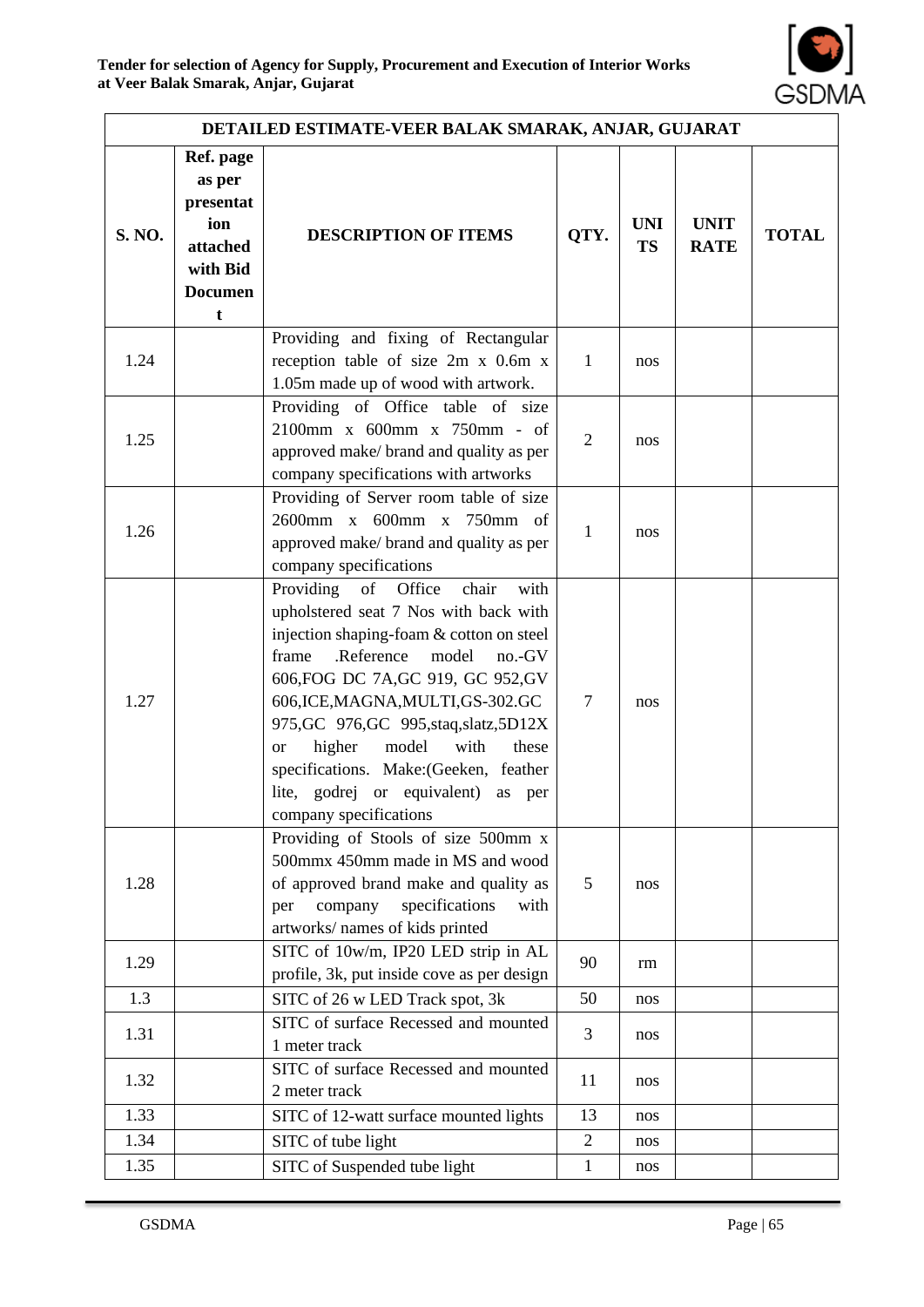

| DETAILED ESTIMATE-VEER BALAK SMARAK, ANJAR, GUJARAT |                                                                                        |                                                                                                                                                                                            |              |                         |                            |              |
|-----------------------------------------------------|----------------------------------------------------------------------------------------|--------------------------------------------------------------------------------------------------------------------------------------------------------------------------------------------|--------------|-------------------------|----------------------------|--------------|
| S. NO.                                              | Ref. page<br>as per<br>presentat<br>ion<br>attached<br>with Bid<br><b>Documen</b><br>t | <b>DESCRIPTION OF ITEMS</b>                                                                                                                                                                | QTY.         | <b>UNI</b><br><b>TS</b> | <b>UNIT</b><br><b>RATE</b> | <b>TOTAL</b> |
| 1.36                                                |                                                                                        | of lights with Wiring,<br>Installation<br>Conduiting,<br>Fixtures,<br>internal<br>and<br>electrical<br>external<br>connections,<br>with<br>scaffolding,<br>complete<br>etc.<br>integration | $\mathbf{1}$ | job                     |                            |              |
| 1.37                                                | 31                                                                                     | Providing and fixing of Map installation<br>made up of printed vinyl of size 1500mm<br>x 1500mm.                                                                                           | $\mathbf{1}$ | job                     |                            |              |
| 1.38                                                |                                                                                        | Providing research, content writing,<br>copywriting, proof reading for overall<br>content, procurement of images from<br>various photographers<br>and various<br>resources                 | $\mathbf{1}$ | job                     |                            |              |
| 1.39                                                |                                                                                        | of<br>artworks/<br>graphics/<br>Designing<br>illustrations for various graphical vinyl<br>and glass panels                                                                                 | $\mathbf{1}$ | job                     |                            |              |
| 1.4                                                 |                                                                                        | Providing artifact / content procurement<br>belongings<br>of<br>and<br>memoirs<br>of<br>earthquake remains                                                                                 | $\mathbf{1}$ | job                     |                            |              |
| 1.41                                                |                                                                                        | Providing the archival images, audio and<br>video from various resources editing,<br>narration (regular voice artist), sound<br>design in Hindi/ English/ Gujarati                         | $\mathbf{1}$ | job                     |                            |              |
|                                                     |                                                                                        |                                                                                                                                                                                            |              |                         |                            |              |
|                                                     |                                                                                        | <b>MUSEUM WORKS TOTAL</b>                                                                                                                                                                  |              |                         |                            |              |
| 2                                                   |                                                                                        | <b>AUDITORIUM BLOCK</b>                                                                                                                                                                    |              |                         |                            |              |
| 2.01                                                |                                                                                        | Providing and fixing of False floor of<br>size 7.5m x 3m made up of M.S. frame<br>structure of 40mm x 40mm MS sections<br>with 12 mm thick ply.                                            | 242          | sqft                    |                            |              |
| 2.02                                                | 41                                                                                     | Providing and fixing of Wooden Shelves<br>on the wall of size 1200mm x 1800mm x<br>300mm with 2-4 number of shelves.                                                                       | 232          | sqft                    |                            |              |
| 2.03                                                |                                                                                        | Providing & Laying approved shade of<br>stain resistant Carpet Tiles/flooring of 4-<br>thickness<br>5<br>with<br>waterproof<br>$\rm mm$                                                    | 242          | sqft                    |                            |              |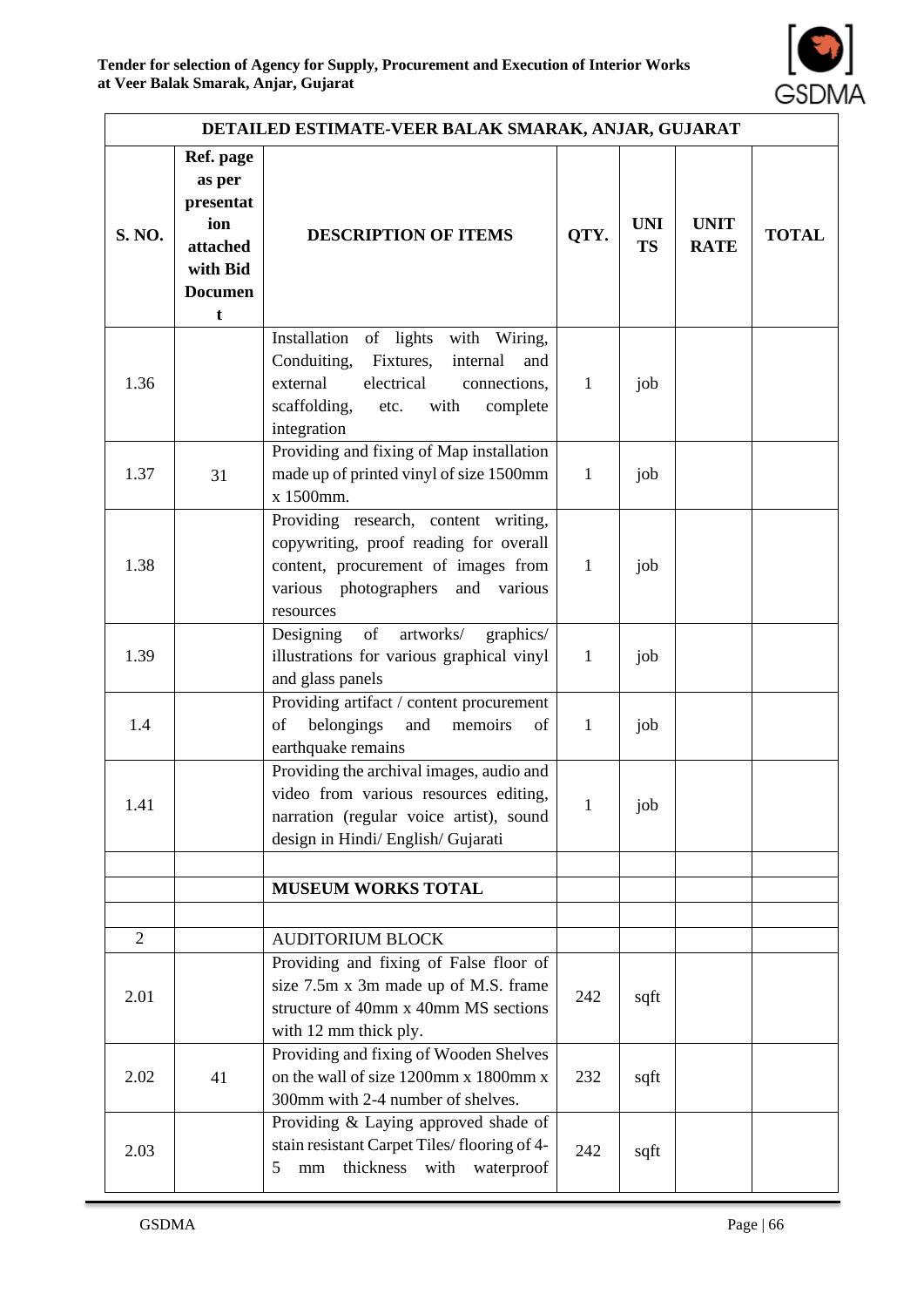

| DETAILED ESTIMATE-VEER BALAK SMARAK, ANJAR, GUJARAT |                                                                                        |                                                                                                                                                                                                                                                                                                                                                                                                                                                                                                                                                                  |              |                         |                            |              |
|-----------------------------------------------------|----------------------------------------------------------------------------------------|------------------------------------------------------------------------------------------------------------------------------------------------------------------------------------------------------------------------------------------------------------------------------------------------------------------------------------------------------------------------------------------------------------------------------------------------------------------------------------------------------------------------------------------------------------------|--------------|-------------------------|----------------------------|--------------|
| <b>S. NO.</b>                                       | Ref. page<br>as per<br>presentat<br>ion<br>attached<br>with Bid<br><b>Documen</b><br>t | <b>DESCRIPTION OF ITEMS</b>                                                                                                                                                                                                                                                                                                                                                                                                                                                                                                                                      | QTY.         | <b>UNI</b><br><b>TS</b> | <b>UNIT</b><br><b>RATE</b> | <b>TOTAL</b> |
|                                                     |                                                                                        | backing, installed as per company<br>specifications Make : (Gerflor/ CCIL/<br>Flotex/Forbo or equivalent)                                                                                                                                                                                                                                                                                                                                                                                                                                                        |              |                         |                            |              |
| 2.04                                                |                                                                                        | Supply of stools of approved brand and<br>make as per company specifications with<br>artworks/ names of kids printed                                                                                                                                                                                                                                                                                                                                                                                                                                             | 5            | nos                     |                            |              |
| 2.05                                                | 42                                                                                     | Providing of 300mmx 900mmx 150mm<br>coated foam blocks for the human size<br>play game of Jenga heap up of rows                                                                                                                                                                                                                                                                                                                                                                                                                                                  | 30           | nos                     |                            |              |
| 2.06                                                | 43                                                                                     | Providing and fixing of Pin press<br>Display game of size 2000mm x<br>1200mm x 450mm made in metal/FRP/<br>Wood having around 750 movable<br>circular head pins to create different<br>shapes/forms/figures                                                                                                                                                                                                                                                                                                                                                      | $\mathbf{1}$ | job                     |                            |              |
| 2.07                                                | 44                                                                                     | Providing and fixing of low height<br>customized table of size 8000mm x<br>600mm x 450mm made up of wood with<br>12mm thick Corian top with niches/<br>pockets for keeping crayons/ stationery                                                                                                                                                                                                                                                                                                                                                                   | 1            | nos                     |                            |              |
| 2.08                                                |                                                                                        | Supply and applying of Black board<br>paint on wall to be used for writing. The<br>base has to be smooth sand faced cement<br>plaster with a base coat of water proof<br>primer as per shade required after duly<br>clearing off any unwanted scratches and<br>undulations by sand papering or using a<br>wire brush before actual application<br>begin complete including cost of all<br>material, labor, machinery, T&P, curing,<br>all leads, lifts and sampling, testing and<br>water arrangements complete as per<br>drawings, requirements, specification. | 1076         | sqft                    |                            |              |
| 2.09                                                |                                                                                        | Providing and fixing of Tag board of size<br>8' x 10' made up of Chip board and felt<br>fabric pasted over the surface<br><sub>of</sub><br>approved brand and make as<br>per                                                                                                                                                                                                                                                                                                                                                                                     | 80           | sqft                    |                            |              |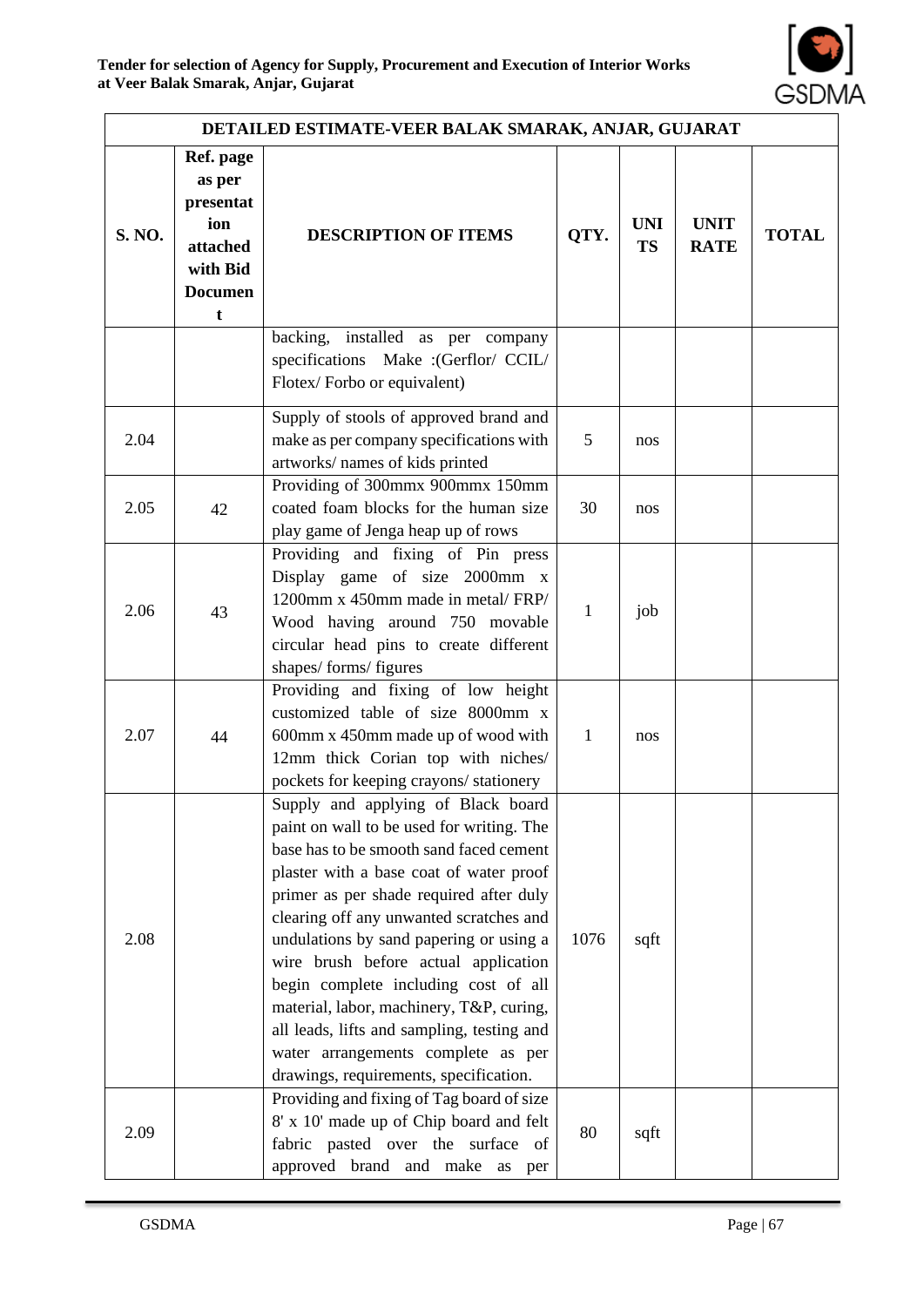

| DETAILED ESTIMATE-VEER BALAK SMARAK, ANJAR, GUJARAT |                                                                                        |                                                                                                                                                                                                                                                                                                      |              |                         |                            |              |  |
|-----------------------------------------------------|----------------------------------------------------------------------------------------|------------------------------------------------------------------------------------------------------------------------------------------------------------------------------------------------------------------------------------------------------------------------------------------------------|--------------|-------------------------|----------------------------|--------------|--|
| <b>S. NO.</b>                                       | Ref. page<br>as per<br>presentat<br>ion<br>attached<br>with Bid<br><b>Documen</b><br>t | <b>DESCRIPTION OF ITEMS</b>                                                                                                                                                                                                                                                                          | QTY.         | <b>UNI</b><br><b>TS</b> | <b>UNIT</b><br><b>RATE</b> | <b>TOTAL</b> |  |
|                                                     |                                                                                        | company specifications and design with<br>desired shape cutting and curvature.                                                                                                                                                                                                                       |              |                         |                            |              |  |
| 2.1                                                 |                                                                                        | SITC of 26w LED track spotlights, 3k                                                                                                                                                                                                                                                                 | 21           | nos                     |                            |              |  |
| 2.11                                                |                                                                                        | SITC of surface and recessed mounted<br>track of length 2 m                                                                                                                                                                                                                                          | 5            | nos                     |                            |              |  |
| 2.12                                                |                                                                                        | Installation of lights with Wiring,<br>Conduiting, Fixtures,<br>internal<br>and<br>external<br>electrical<br>connections,<br>scaffolding,<br>with<br>complete<br>etc<br>integration                                                                                                                  | 1            | job                     |                            |              |  |
|                                                     |                                                                                        |                                                                                                                                                                                                                                                                                                      |              |                         |                            |              |  |
|                                                     |                                                                                        | <b>AUDITORIUM BLOCK TOTAL</b>                                                                                                                                                                                                                                                                        |              |                         |                            |              |  |
| 3                                                   |                                                                                        | <b>OUTDOOR EXPERIENCE</b>                                                                                                                                                                                                                                                                            |              |                         |                            |              |  |
| 3.01                                                | 16                                                                                     | Providing and fixing of Silhouettes<br>Installation of size 1.8m x 0.9m made up<br>of 10mm thick Corten Steel sheet with<br>life size-kid's height-human shapes cut<br>through laser cutting/etching technique<br>and installed with grouting on floor and<br>fastened with chemical Hilti fastener. | 8            | nos                     |                            |              |  |
| 3.02                                                | 13                                                                                     | Providing and fixing of Anjar map<br>Installation on scale of 1:2000 of size<br>4.5m x 6.5m made in 5mm thick Corten<br>Steel/ MS sheet with illustrations and<br>artwork laser cut and CNC etched on the<br>surface, installed over P.C.C. bed.                                                     | 1            | job                     |                            |              |  |
| 3.03                                                | 12                                                                                     | Providing and fixing of Concrete etched/<br>printed Gujarat map in form of Concrete<br>tiles on floor with no relief/height of size<br>8000mm x 5000mm                                                                                                                                               | $\mathbf{1}$ | job                     |                            |              |  |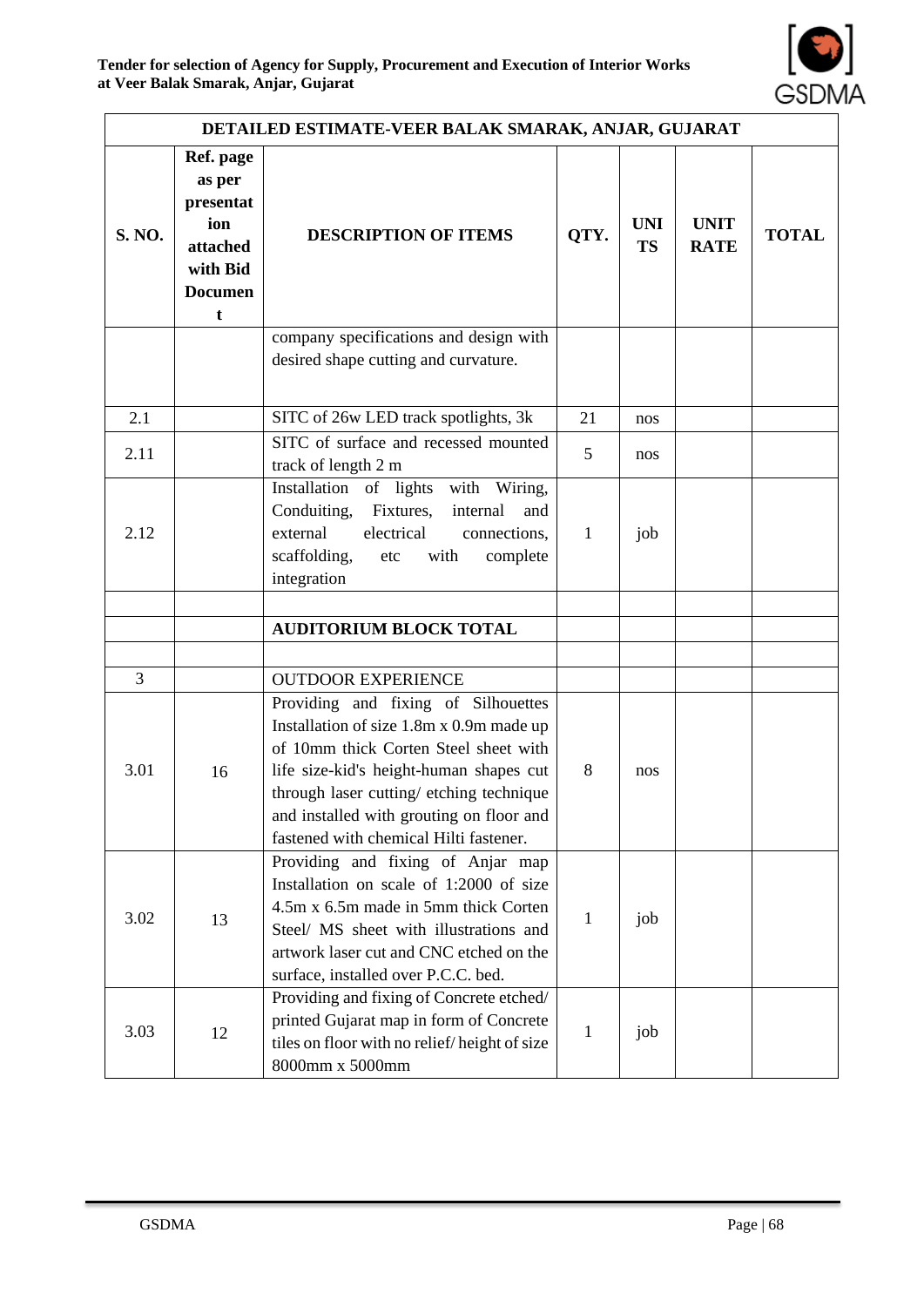

| DETAILED ESTIMATE-VEER BALAK SMARAK, ANJAR, GUJARAT |                                                                                        |                                                                                                                                                                                                                                                                                                                                                                                                                                                                 |                         |                         |                            |              |
|-----------------------------------------------------|----------------------------------------------------------------------------------------|-----------------------------------------------------------------------------------------------------------------------------------------------------------------------------------------------------------------------------------------------------------------------------------------------------------------------------------------------------------------------------------------------------------------------------------------------------------------|-------------------------|-------------------------|----------------------------|--------------|
| <b>S. NO.</b>                                       | Ref. page<br>as per<br>presentat<br>ion<br>attached<br>with Bid<br><b>Documen</b><br>t | <b>DESCRIPTION OF ITEMS</b>                                                                                                                                                                                                                                                                                                                                                                                                                                     | QTY.                    | <b>UNI</b><br><b>TS</b> | <b>UNIT</b><br><b>RATE</b> | <b>TOTAL</b> |
| 3.04                                                | 14                                                                                     | Providing and fixing of Single sided<br>Information signage of size 1200mm x<br>900mm made up of combination of<br>Corten Steel/MS and laser cutting/CNC<br>etched Alucobond/ Ionized Aluminum<br>sheet/ Stainless steel sheet fixed over<br>Corten steel/ MS structure through Gas<br>welding/ Chemical adhesive<br>and<br>installed with chemical Hilti fastener<br>over wall surface                                                                         | 3                       | nos                     |                            |              |
| 3.05                                                | 45                                                                                     | Providing of Cafeteria table of size<br>1800mm x 1200mm x 750mm - of<br>approved make/ brand and quality as per<br>company specifications with artworks/<br>names of kids printed.                                                                                                                                                                                                                                                                              | 16                      | nos                     |                            |              |
| 3.06                                                | 45                                                                                     | Supply of stools of approved brand and<br>make as per company specifications with<br>artworks/ names of kids printed for<br>Cafeteria                                                                                                                                                                                                                                                                                                                           | 64                      | nos                     |                            |              |
| 3.07                                                | 36                                                                                     | Providing<br>fixing<br>and<br>of<br>Convex<br>sculpture of 2m diameter made from SS/<br>MS and SS/MS/CS framed structure<br>inside giving shape of convex mirror<br>with high reflective finish installed on<br>MS structure frame done by specialist<br>installed with grouting on floor and<br>fastened with Chemical Hilti fastener                                                                                                                          | 1                       | job                     |                            |              |
| 3.08                                                | 37                                                                                     | Providing and fixing of Corten steel/MS<br>Panels of 2mm thick of size of 400mm x<br>400mm along the length of 60m with<br>laser cutting/ CNC etched Alucobond/<br>Ionized Aluminum sheet/ Stainless steel<br>sheet or photo frames with photos/<br>artworks/ graphics printed on high<br>quality vinyl considering outside use<br>fixed over Corten steel structure through<br>Gas welding/ Chemical adhesive fixed<br>with structural steel frame or with the | 774.7<br>$\overline{2}$ | sqft                    |                            |              |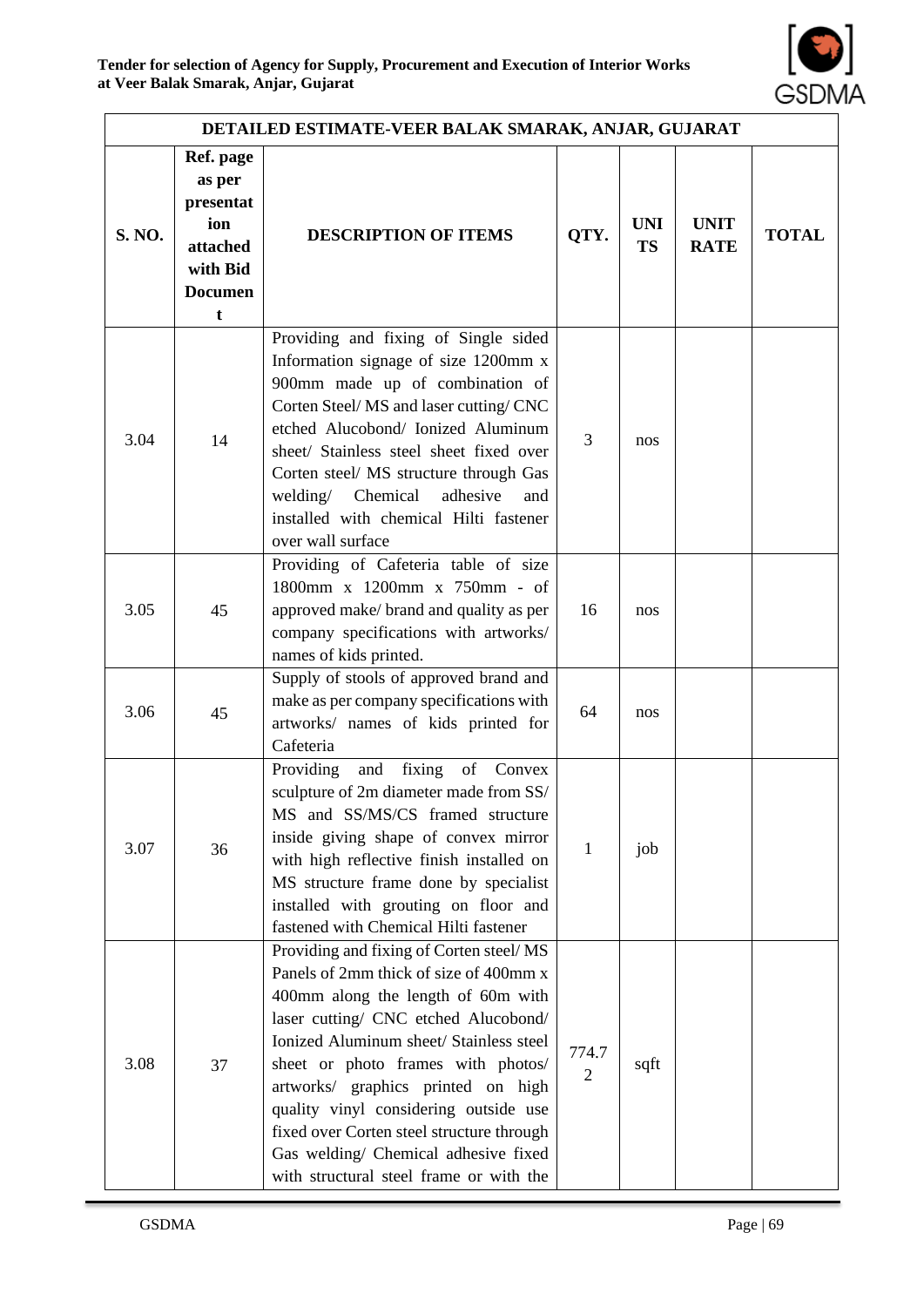

| DETAILED ESTIMATE-VEER BALAK SMARAK, ANJAR, GUJARAT                                                     |    |                                                                                                                                                                                        |              |                         |                            |              |
|---------------------------------------------------------------------------------------------------------|----|----------------------------------------------------------------------------------------------------------------------------------------------------------------------------------------|--------------|-------------------------|----------------------------|--------------|
| Ref. page<br>as per<br>presentat<br>ion<br><b>S. NO.</b><br>attached<br>with Bid<br><b>Documen</b><br>t |    | <b>DESCRIPTION OF ITEMS</b>                                                                                                                                                            | QTY.         | <b>UNI</b><br><b>TS</b> | <b>UNIT</b><br><b>RATE</b> | <b>TOTAL</b> |
|                                                                                                         |    | help of clamps and pins etc. sealing the<br>joint with approved sealant                                                                                                                |              |                         |                            |              |
| 3.09                                                                                                    | 15 | Providing and fixing of Corten Steel/MS<br>pavers of size 300mm x 600mm and<br>thickness 5mm with CNC cutting/laser<br>etching fixed on ground with required<br>PCC bed as per design  | 120          | nos                     |                            |              |
| 3.1                                                                                                     |    | SITC of 10w/m, IP65 LED strip in AL<br>profile, 3k, put inside cove as per design                                                                                                      | 200          | rm                      |                            |              |
| 3.11                                                                                                    |    | Installation of lights with Wiring,<br>Fixtures,<br>Conduiting,<br>internal<br>and<br>external<br>electrical<br>connections,<br>scaffolding,<br>with<br>etc<br>complete<br>integration | $\mathbf{1}$ | job                     |                            |              |
|                                                                                                         |    |                                                                                                                                                                                        |              |                         |                            |              |
|                                                                                                         |    | OUTDOOR EXPERIENCE TOTAL                                                                                                                                                               |              |                         |                            |              |
|                                                                                                         |    | <b>TOTAL</b>                                                                                                                                                                           |              |                         |                            |              |
|                                                                                                         |    | GST (18%) EXTRA                                                                                                                                                                        |              |                         |                            |              |
|                                                                                                         |    | <b>TOTAL AMOUNT</b>                                                                                                                                                                    |              |                         |                            |              |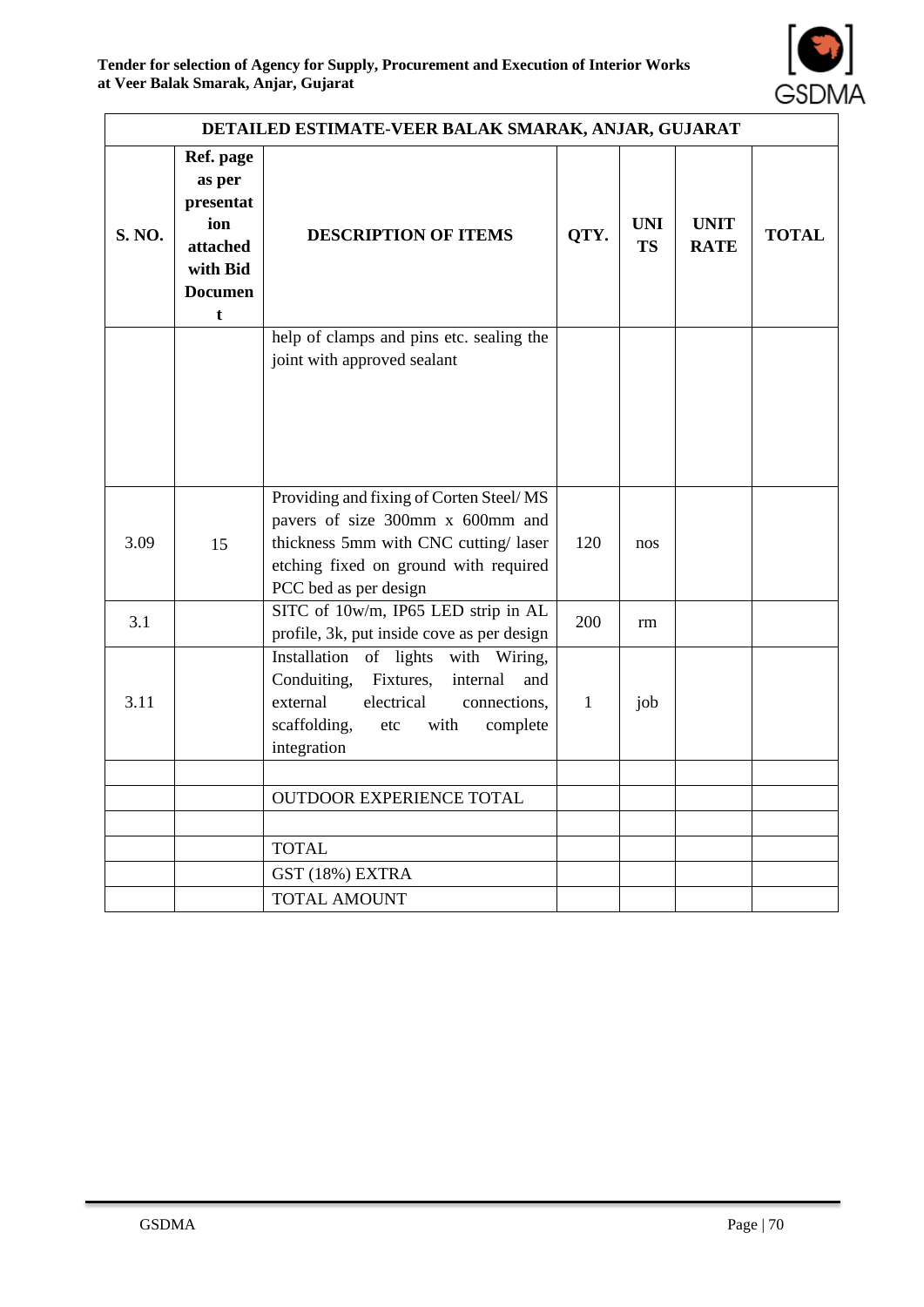| <b>Summary of Financial Proposal / Price Bid</b> |                                                                                                         |       |     |                              |                      |  |  |
|--------------------------------------------------|---------------------------------------------------------------------------------------------------------|-------|-----|------------------------------|----------------------|--|--|
| Sr.<br>No.                                       | <b>Description of Item in brief</b>                                                                     | Unit  | Qty | <b>Rate in</b><br><b>INR</b> | <b>Amount in INR</b> |  |  |
| $\mathbf{1}$                                     | <b>Project Execution Cost (Total of</b><br>Table A)                                                     |       |     |                              |                      |  |  |
| 1.1                                              | Supply, Procurement and Execution<br>of Interior Works at Veer Balak<br>Smarak at Anjar, Gujarat, India | Job   | 1   |                              |                      |  |  |
|                                                  | <b>Total Project Execution cost</b>                                                                     |       |     |                              |                      |  |  |
| $\overline{2}$                                   | <b>Operation &amp;Maintenance</b>                                                                       |       |     |                              |                      |  |  |
| 2.1                                              | O & M cost for 1st Year                                                                                 | Month | 12  |                              |                      |  |  |
| 2.2                                              | O & M cost for 2nd Year                                                                                 | Month | 12  |                              |                      |  |  |
| 2.3                                              | O & M cost for 3rd Year                                                                                 | Month | 12  |                              |                      |  |  |
| 2.4                                              | O & M cost for 4th Year                                                                                 | Month | 12  |                              |                      |  |  |
| 2.5                                              | O & M cost for 5th Year                                                                                 | Month | 12  |                              |                      |  |  |
|                                                  | <b>Total O&amp;M cost for Five Years</b>                                                                |       |     |                              |                      |  |  |
|                                                  | <b>Total of Part 1 (Project Execution)</b>                                                              |       |     |                              |                      |  |  |
|                                                  | Cost) and Part 2 (O&M Cost)                                                                             |       |     |                              |                      |  |  |

#### **Table B: Summary**

**Name & Signature of Authorized Signatory**

**Name of the Firm**

Note:

i. The financial bid should be in Indian Rupees.

ii. All bidders should indicate the total cost, "Inclusive of all taxes"

Date:

Place: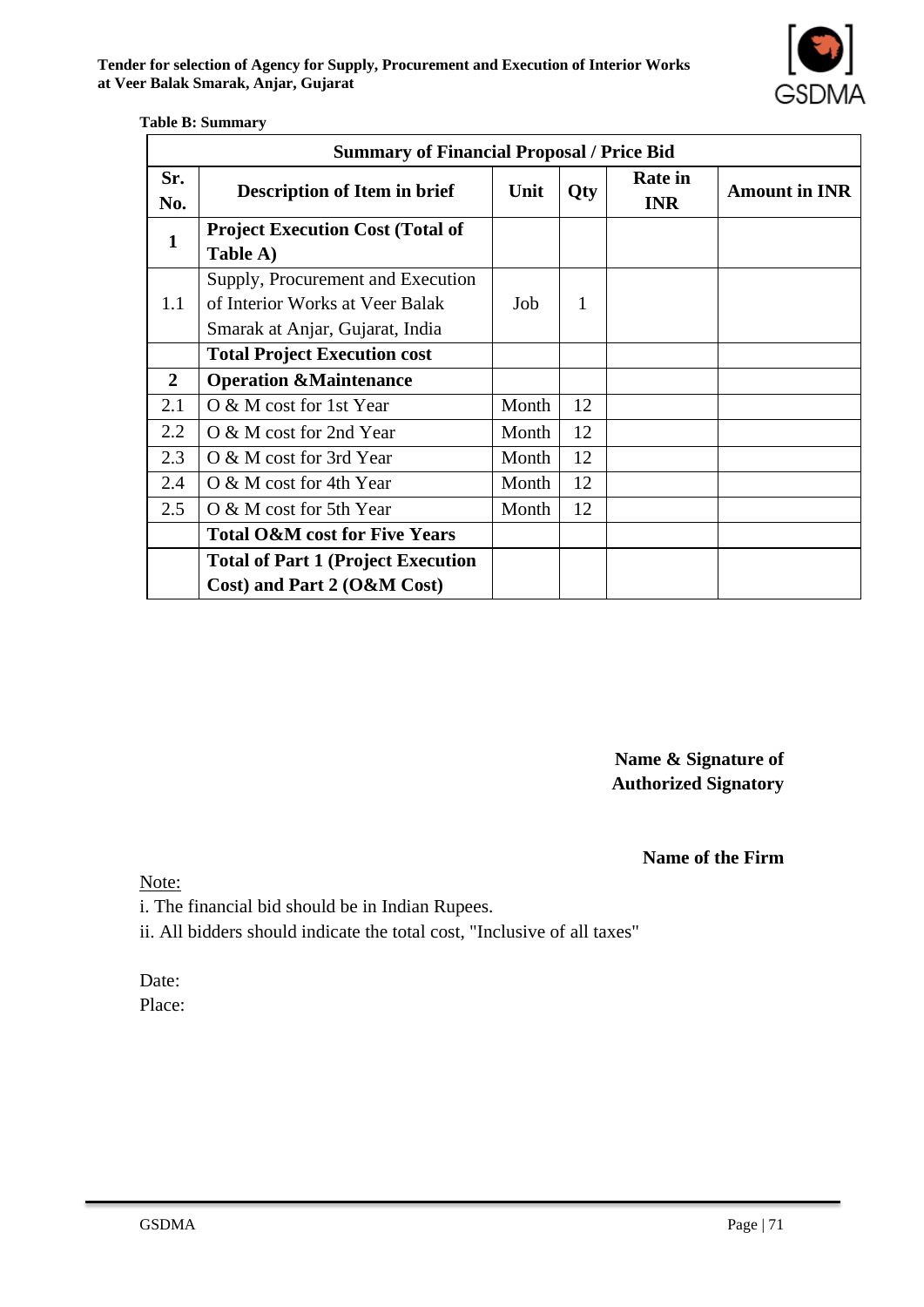**Tender for selection of Agency for Supply, Procurement and Execution of Interior Works at Veer Balak Smarak, Anjar, Gujarat**



## **Annexure M**

**List of Photographs for past Work Done / Under Execution**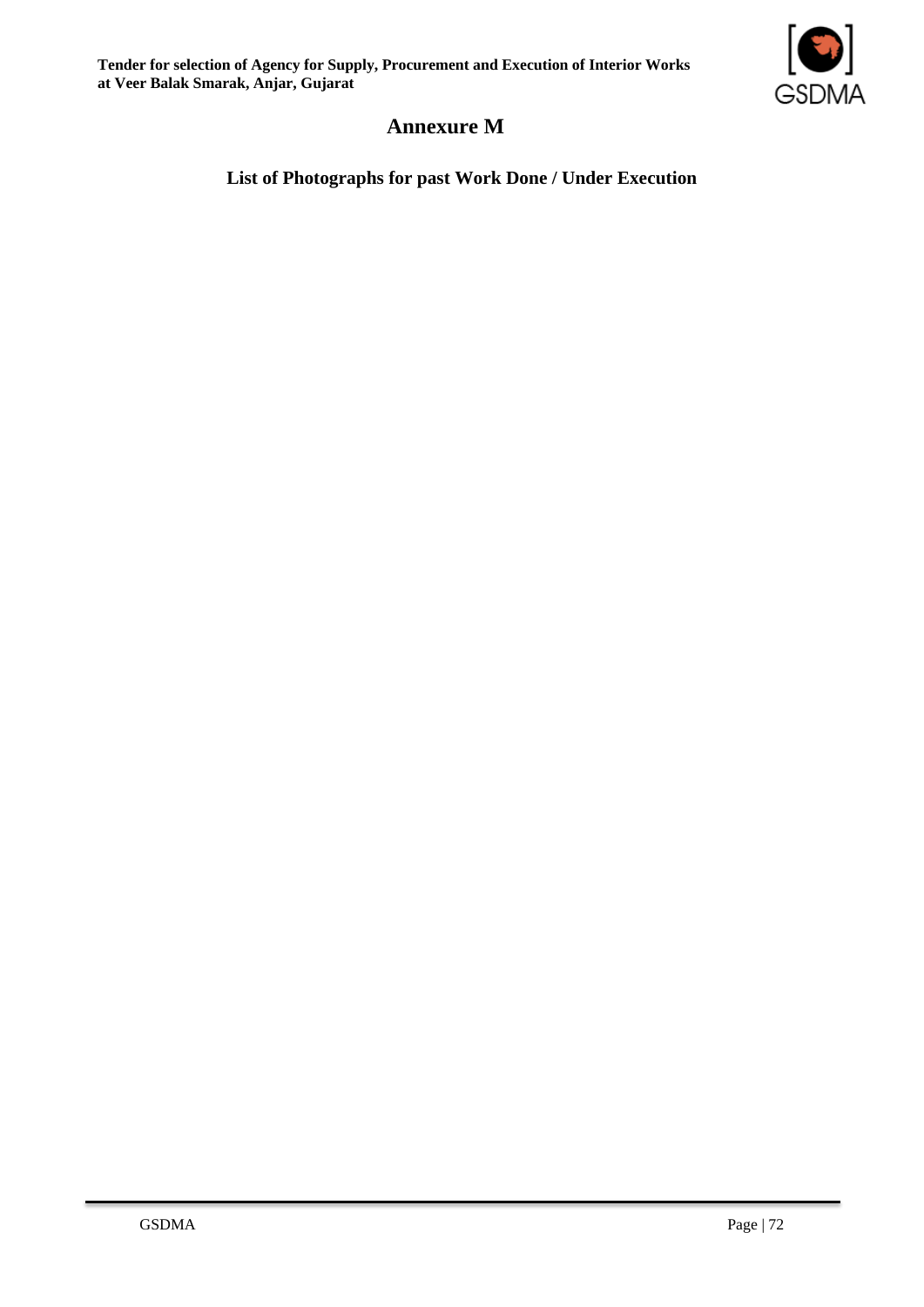

### **Annexure N - PROPOSAL SUBMISSION LETTER**

To:

[Location, Date]

Chief Executive Officer GUJARAT STATE DISASTER MANAGEMENT AUTHORITY (GSDMA) Block No. 11, 5th Floor, Udyog Bhavan, Sector 11, Gandhinagar – 382011

Dear Madam,

We / I, the undersigned, offer to Selection of Agency for Supply, Procurement and Execution of Interior Works at Veer Balak Smarak, Anjar, Gujarat as per the Guidelines, terms  $\&$  conditions mentioned in this Tender document. We / I are/am here by submitting our Proposal, which includes the Technical Proposal. The enclosed technical proposal includes the authority document in partners of the Authorized Signatory and Consent letters, in Original and Copy. (We are submitting our Proposal in association with: [Insert the list of partners Member with full name and address of each associated Consultant]

We confirm that we are qualified as per the Qualification Criteria specified in your document. We hereby declare that all the information and statements made in this Proposal are true and accept that any misinterpretation contained in it would lead to our disqualification.

If negotiations are held during the period of validity of the Proposal, i.e., 150 calendar days from the last date of proposal submission, we undertake to negotiate without any alteration in the staff proposed for the assignment. Our Proposal is binding upon us and subject to the modifications resulting from Contract negotiations.

We undertake, if our Proposal is accepted, to initiate the services related to the assignment not later than a week from the date of issue of letter of award.

Thanking You, Yours Sincerely, Authorized Signature [In full and initials]: Name and Title of Signatory:

Name of Firm: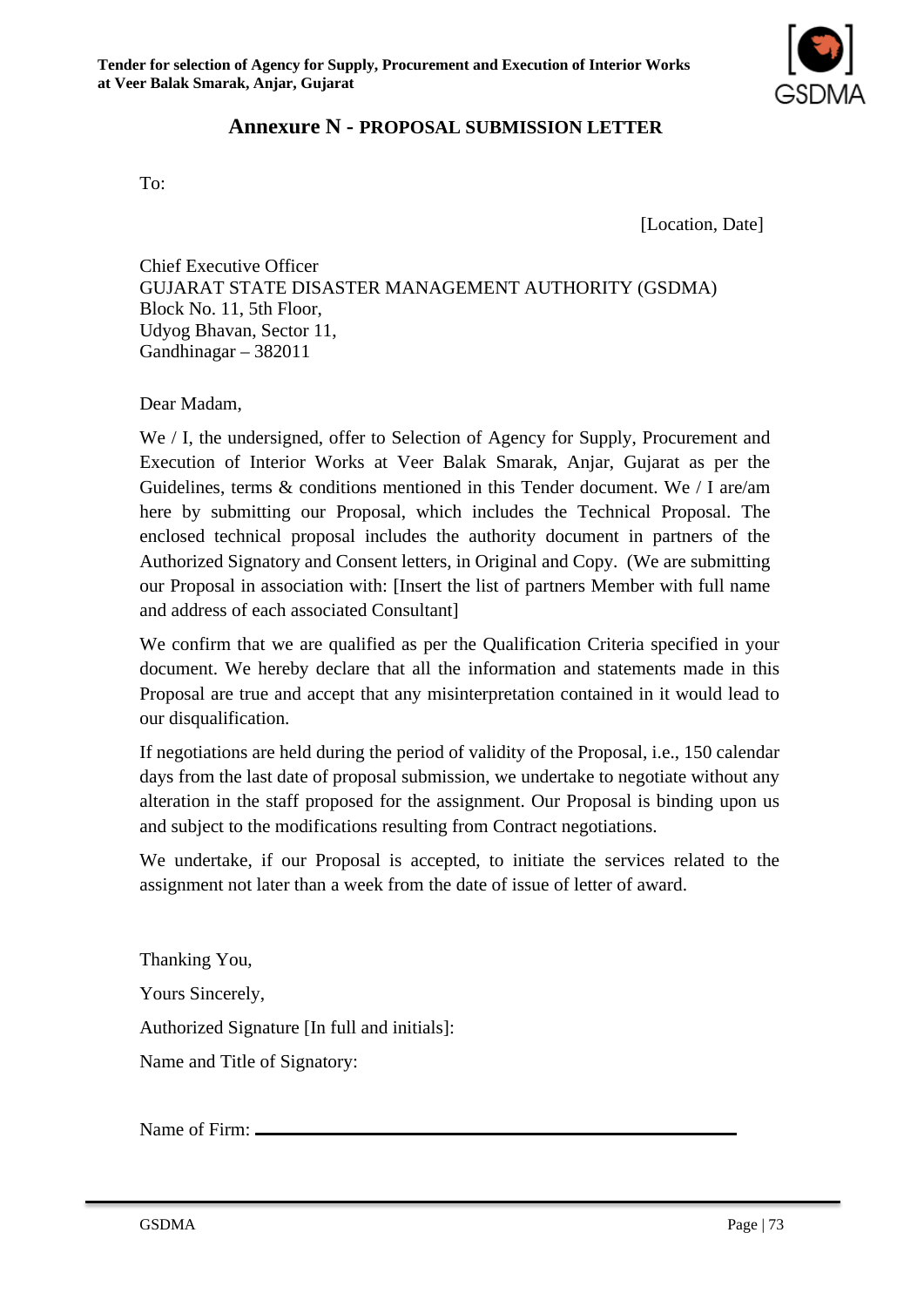

### **Annexure O - PROFORMA OF GENERAL POWER OF ATTORNEY**

#### *(To be signed and executed in non-judicial stamp paper of Rs. 10/=)*

GENERAL POWER OF ATTORNEY

Be it known all to whom it concerns that:

|  |             | S/O |
|--|-------------|-----|
|  |             |     |
|  |             | S/O |
|  |             |     |
|  |             | S/O |
|  | Residing at |     |

I/We all the Partners/Directors/Board members/ trustees/ Executive council members/ proprietors/ Leaders of M/S \_\_\_\_\_\_\_\_\_\_\_\_\_\_\_\_\_\_\_\_\_\_\_\_having its registered office at hereby appoint Sri  $\overline{\phantom{a}}$  S/O  $residing at$   $\qquad \qquad$ 

as my/our attorney to act my/our name and on behalf and sign and execute all Documents/ Agreements binding the firm for all contractual obligations (including reference of cases to arbitrators) arising out of contracts to be entered into by the company/ Corporation/ society/ trust/ firm with the GSDMA in connection with its tender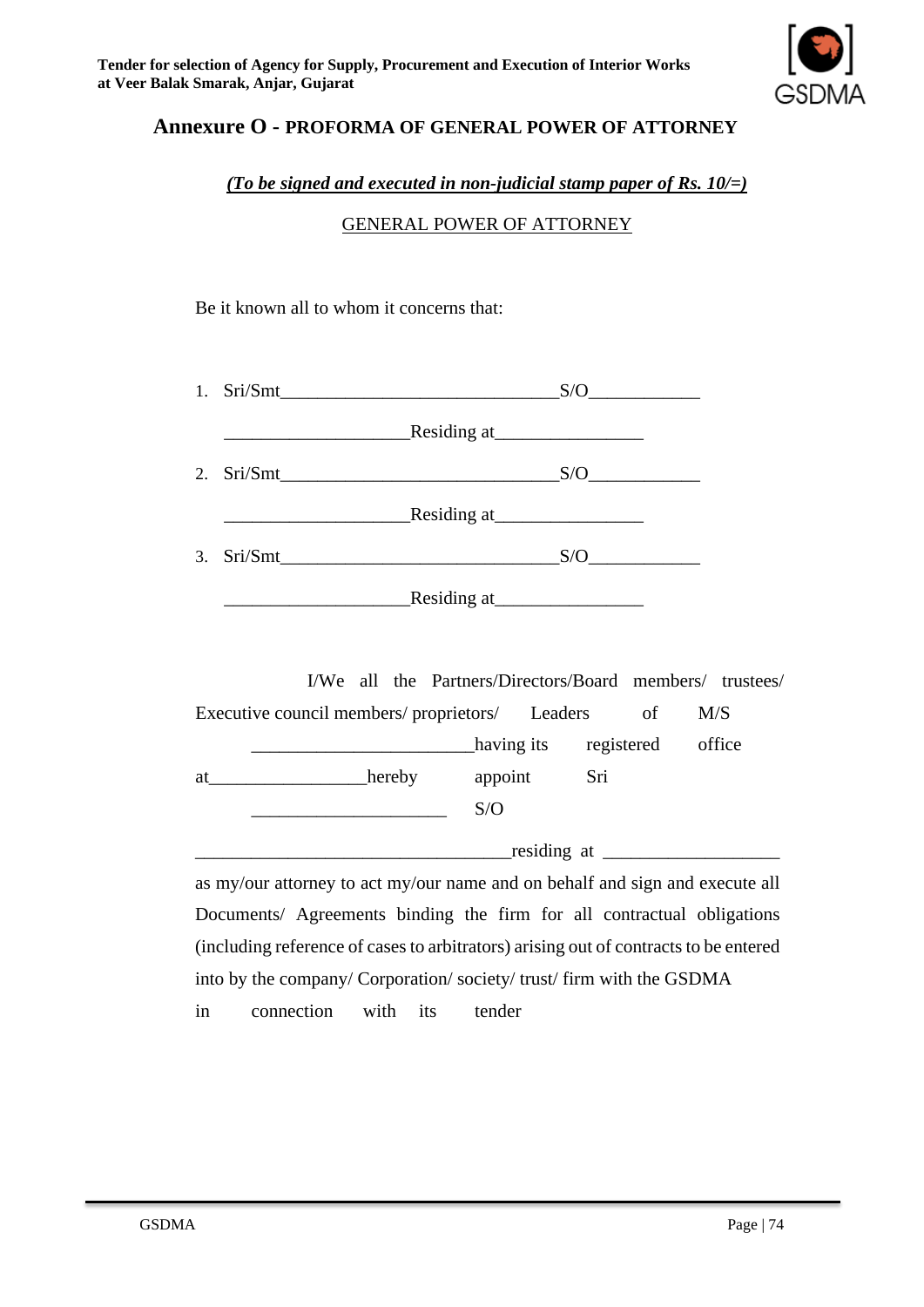

No. Dated For the selection of Agency for Supply, Procurement and Execution of Interior Works at Veer Balak Smarak, Anjar, Gujarat due for opening on \_\_\_\_\_\_\_\_\_\_\_\_\_\_\_\_\_\_

In short, he is fully authorized to do all, each and everything requisite for the above purpose concerning  $M/s$ 

and I/We hereby agree to confirm and ratify his all and every act of this or any documents executed by my/ our said Attorney within the scope of the authority hereby conferred on him including references of cases to arbitration and the same shall be binding on me/ us and my/ our company/ Corporation/ society/ trust/ firm as if the same were executed by me/ us individually or jointly.

Witness (with address) Signature of the Partners/Directors/Board members/ trustees/ Executive council members/ proprietors/ Leaders

1. 2. 3.

#### ATTESTED ACCEPTED

Signature: (Seal and Signature of Signatory of Tender offer of the company/ Corporation/ society/ trust/ firm)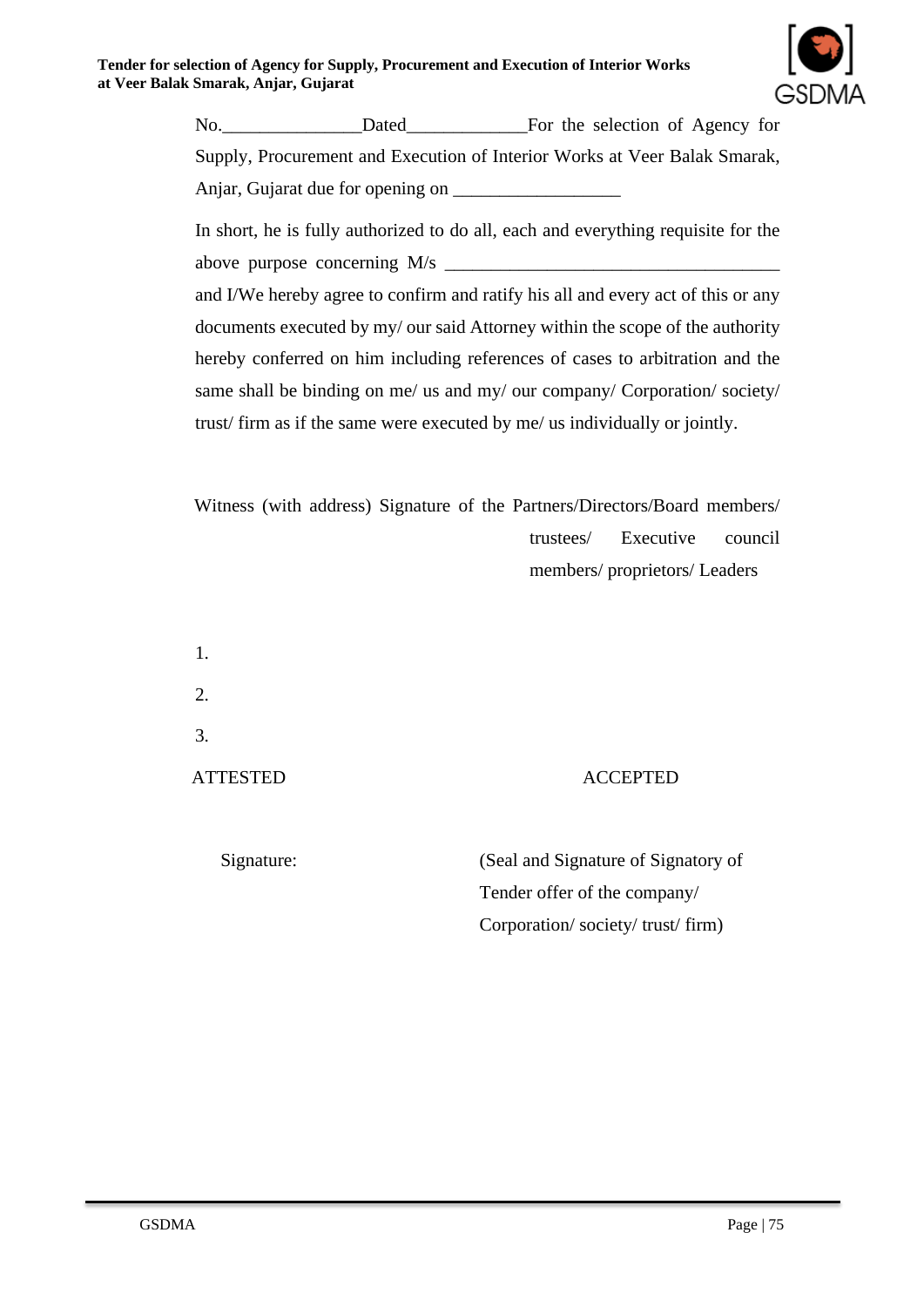

#### **Annexure P - FORMAT FOR PERFORMANCE GUARANTEE**

(On Non-Judicial Stamp Paper)

To be stamped according to Stamp Act and to

Be in the name of the executing Bank

To

The Chief Executive Officer GSDMA Udyog Bhavan, block no.  $11/12^{th}$ , 5th floor, Sector 11, Gandhinagar -382017

In consideration of the The Chief Executive Officer of GSDMA, GANDHINAGAR having its registered office at Gandhinagar (hereinafter called the "GSDMA" which expression shall unless repugnant to the subject or context include its administrators successors and assigns) having agreed under the terms and conditions of the Award Letter bearing No \_\_\_\_\_\_ dated \_\_\_\_\_\_ issued by the GSDMA, Block No. 16. 4th floor, Udyog Bhavan, Gandhinagar 382017, which has been unequivocally accepted by the Vendor (refer NOTE below) work of for Supply, Procurement and Execution of Interior Works at Veer Balak Smarak, Anjar, Gujarat Rs. \_\_\_\_ (Rupees \_\_\_\_ only) from a Nationalized Bank, in lieu of the security deposit, to be made by the Vendor or in lieu of the deduction to be made from the Vendor's bill, for the due fulfillment by the said Vendor of the terms and conditions contained in the same Contract. We \_\_\_\_\_\_\_\_ the \_\_\_\_\_\_\_\_\_\_ (hereinafter referred to be "the said Bank" and having our registered office at \_\_\_\_ do hereby undertake and agree to indemnify and keep indemnified to the GSDMA from time to time to the extent of Rs. (Rupees only) against any loss or damage, costs charges and expenses misused to or suffered by or that may be caused to or suffered by the GSDMA by reason of any breach or breaches by the Vendor and to unconditionally pay the amount claimed by the GSDMA on demand and without demand to the extent aforesaid. We, \_\_\_\_\_\_\_\_\_\_ Bank, further agree that the GSDMA shall be the sole judge of and as to whether the said Vendor has committed any breach or breaches of any of the terms and conditions of the said Contract and the extent of loss, damage, costs, charges and expenses caused to or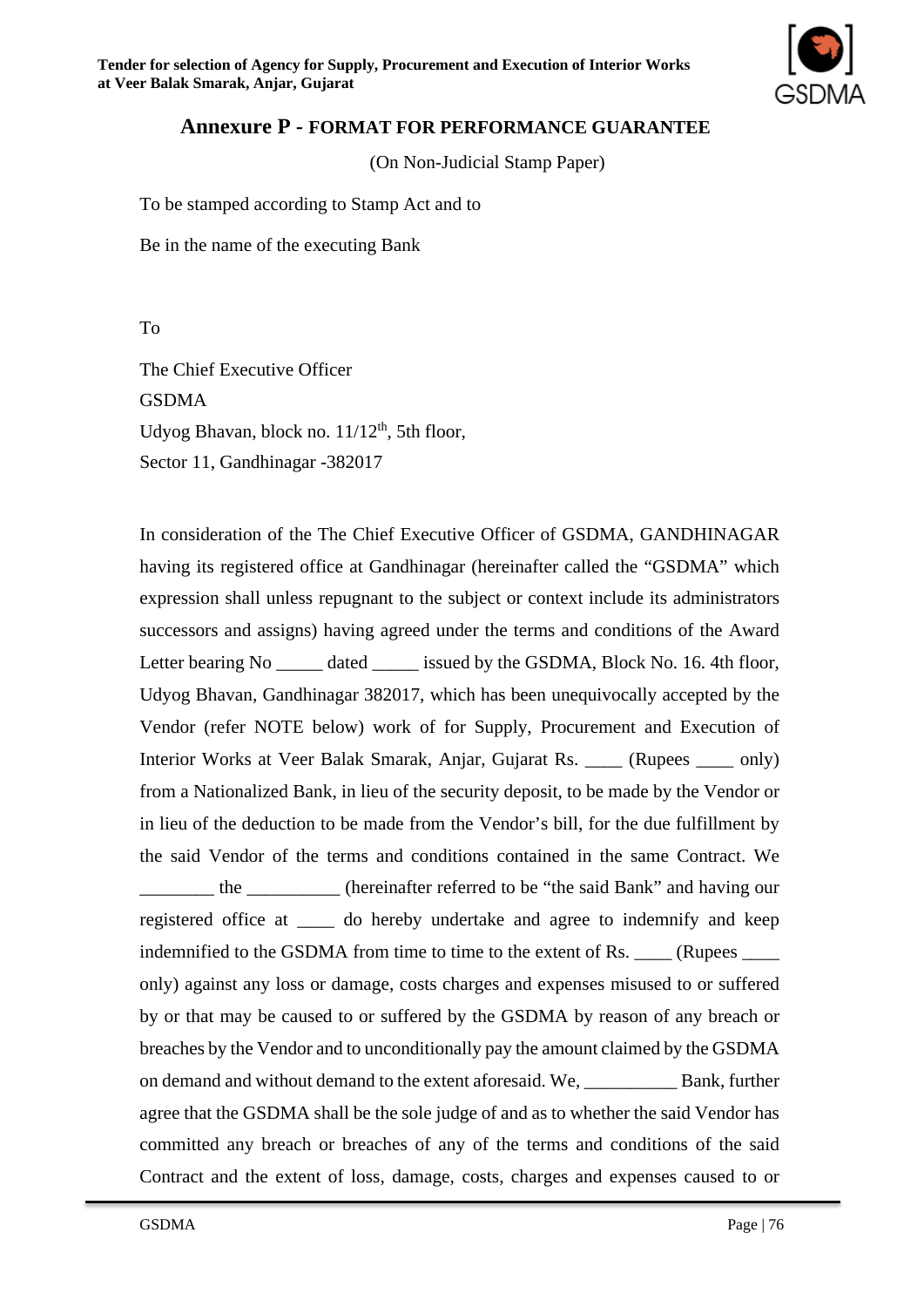

suffered by or that may be caused to or suffered by the GSDMA on account thereof and the decision of the GSDMA that the said Vendor has committed such breach or breaches and as to the amount or amounts of loss, damage, costs charges and expenses caused to or suffered by or that may be caused to or suffered by the GSDMA from time to time shall be final and binding on us.

- 1. We, the said Bank, further agree that the Guarantee herein contained shall remain in full force and effect during the period that would be taken for the performance of the said contract and till all the dues of the GSDMA under the said Contract or by virtue of any of the terms and conditions governing the said Contract have been fully paid and its claims satisfied or discharged and till the owner certifies that the terms and conditions of the said Contract have been fully and properly carried out by the Vendor and accordingly discharges this Guarantee subject, however, that the GSDMA shall have no claim under the Guarantee after 150 days from the date of expiry of the contract period.
- 2. The GSDMA shall have the fullest liberty without affecting in any way the liability of the Bank under this Guarantee or indemnity, from time to time to vary any of the terms and conditions of the said contract or to extend time of performance by the said

Vendor or to postpone for any time and from time to time any of the powers exercisable by it against the said Vendor and either to enforce or forbear from enforcing any of the terms and conditions governing the said contract or securities available to GSDMA and the said Bank shall not be released from its liability under these presents by any exercise by the GSDMA of the liberty with reference to the matters aforesaid or by reason of time being given to the said Vendor or any other forbearance, act or omission on the part of the GSDMA or any indulgence by the GSDMA to the said Vendor or any other matter or thing whatsoever which under the law relating to sureties would but for this provision have effect of so releasing the Bank from its such liability.

3. It shall not be necessary for the GSDMA to take legal action against the Vendor before proceeding against the Bank and the Guarantee herein contained shall be enforceable against the Bank, notwithstanding any security which the GSDMA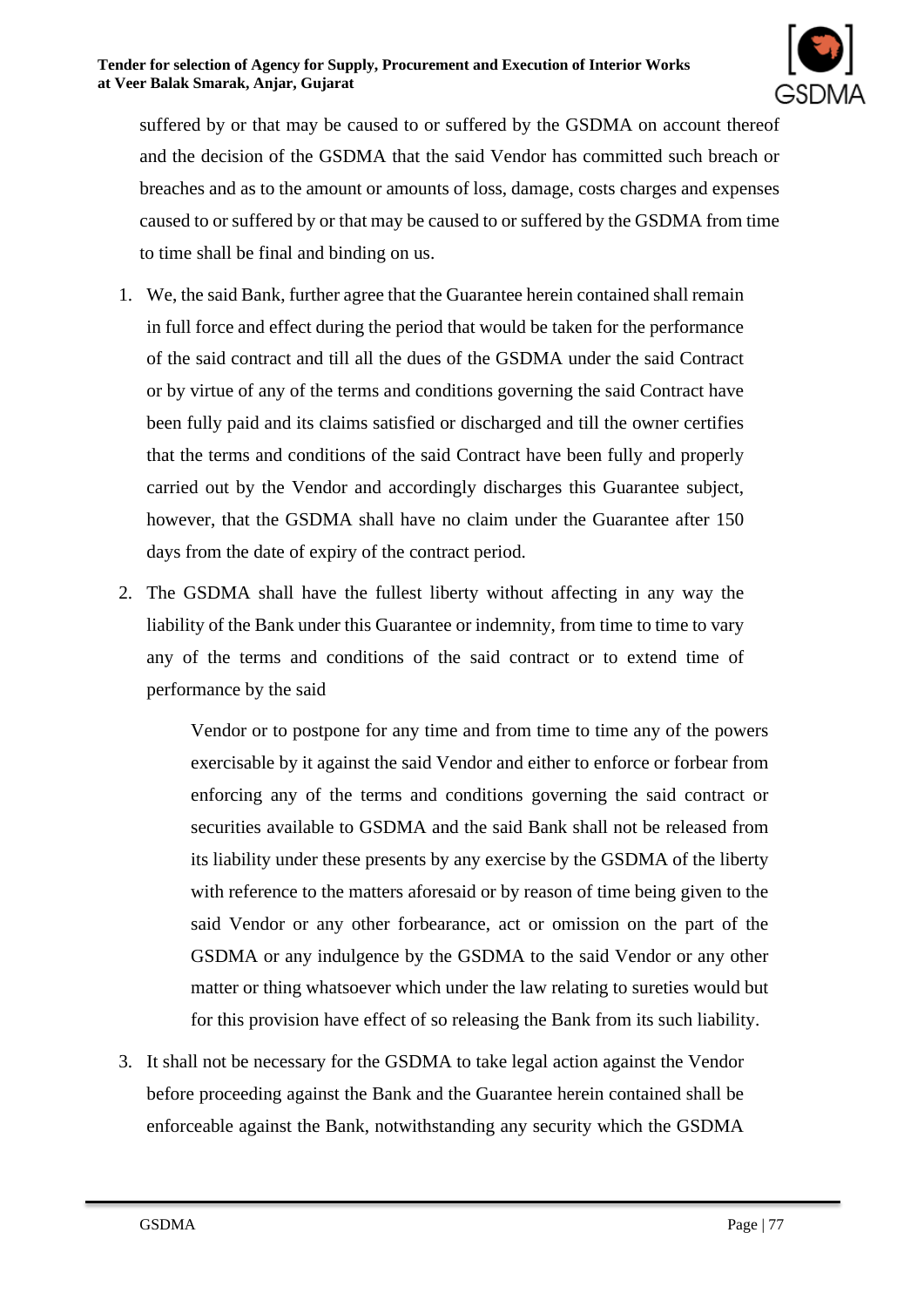

may have obtained or obtain from the Vendor shall at the time when proceedings are taken against the Bank hereunder be outstanding or unrealized.

4. We, the said Bank, lastly undertake not to revoke this Guarantee during its currency except with the previous consent of the GSDMA in writing and agree that any change in the Constitution of the said Vendor or the said Bank shall not discharge our liability hereunder. If any further extension of this Guarantee is required the same shall be extended to such required periods on receiving instructions from M/s. \_\_\_\_ on whose behalf this guarantee is issued.

In presence of

| <b>WITNESS</b> | For and on behalf of (the |  |
|----------------|---------------------------|--|
|                | bank)                     |  |
|                | Signature                 |  |
| 2.             | Name & Designation        |  |
|                |                           |  |
|                | Authorization No.         |  |
|                | Date and Place            |  |
|                | <b>Bank Seal</b>          |  |

The above guarantee is accepted by the GSDMA, Gandhinagar

**NOTES** 

#### FOR PROPRIETARY CONCERNS

Shri son of resident of carrying on business under the name and style of \_\_\_\_\_\_ at \_\_\_\_\_\_\_ (hereinafter called "The said Vendor" which expression shall unless the context requires otherwise include his heirs, executors, administrators and legal representatives).

#### FOR PARTNERSHIP CONCERNS

M/s. \_\_\_\_\_\_\_\_\_\_\_\_\_\_\_\_\_\_\_ a partnership firm with its office \_\_\_\_\_\_\_\_ (hereinafter called "the said Vendor" which expression shall unless the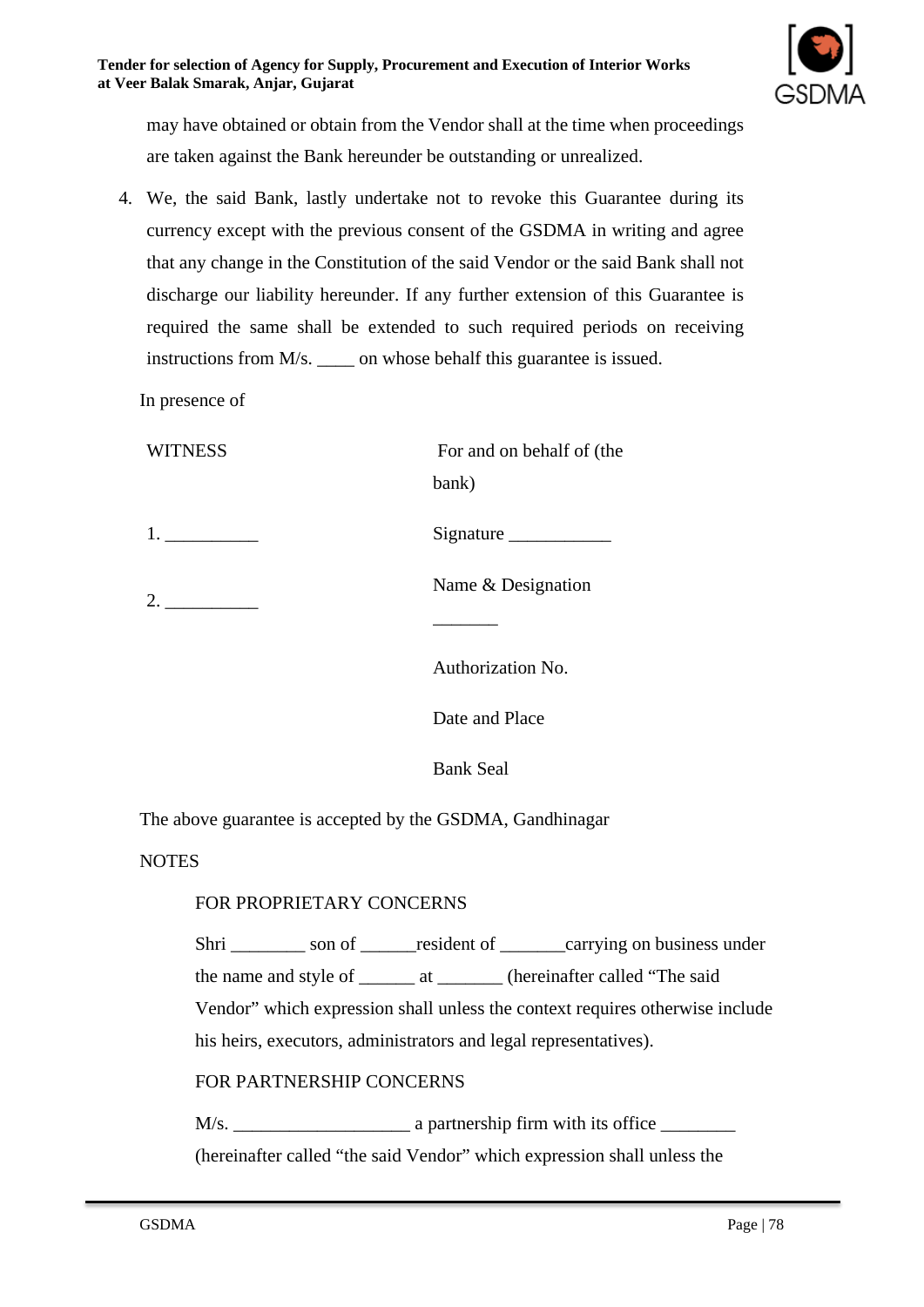

context requires otherwise include their heirs, executors, administrators and legal representatives); the name of their partners being

- 1) Shri $S/\sigma$
- 2) Shri $S/\sigma$

### FOR COMPANIES

M/s. \_\_\_\_\_\_\_\_\_\_\_\_\_\_ a company registered under the Companies Act 1956 and having its registered office in the State of \_\_\_\_\_\_\_\_ (hereinafter called "the said Vendor" which expression shall unless the context requires otherwise include its administrators, successors and assigns).

#### FOR TRUST

M/s. \_\_\_\_\_\_\_\_\_\_\_\_\_\_\_\_\_\_\_\_ a company registered under the Bombay Public Trust Act 1850 and having its registered office in the State of \_\_\_\_\_\_\_\_ (hereinafter called "the said Vendor" which expression shall unless the context requires otherwise include its administrators, successors and assigns).

#### FOR SOCIETIES

M/s. \_\_\_\_\_\_\_\_\_\_\_\_\_\_\_ a company registered under the Societies Registration Act, 1860 and having its registered office in the State of (hereinafter called "the said Vendor" which expression shall unless the context requires otherwise include its administrators, successors and assigns).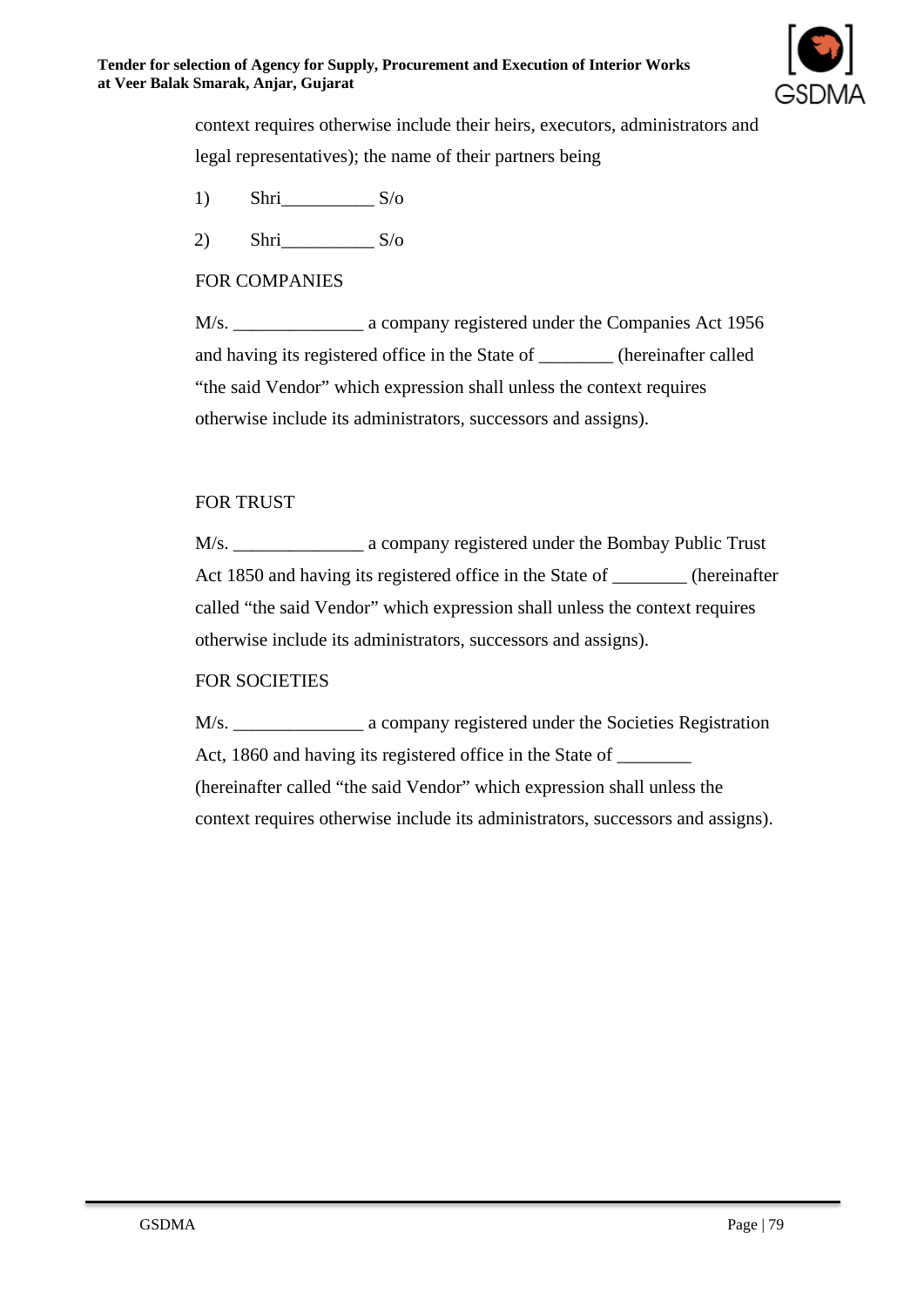

# **Annexure Q - HISTORY OF LITIGATION**

Application should provide information on any history of litigation or arbitration resulting from contracts in last five year or currently under execution.

| Year | Award for/ or<br>against bidder | <b>Name of Client</b> | Litigation &<br><b>Dispute</b><br><b>Matter</b> | <b>Disputed</b><br><b>Amount in Rs.</b> |
|------|---------------------------------|-----------------------|-------------------------------------------------|-----------------------------------------|
|      |                                 |                       |                                                 |                                         |
|      |                                 |                       |                                                 |                                         |
|      |                                 |                       |                                                 |                                         |

#### **NOTE**

If the information to be furnished in this schedule will not be given and come to the subsequently will result in disqualification of the bidder.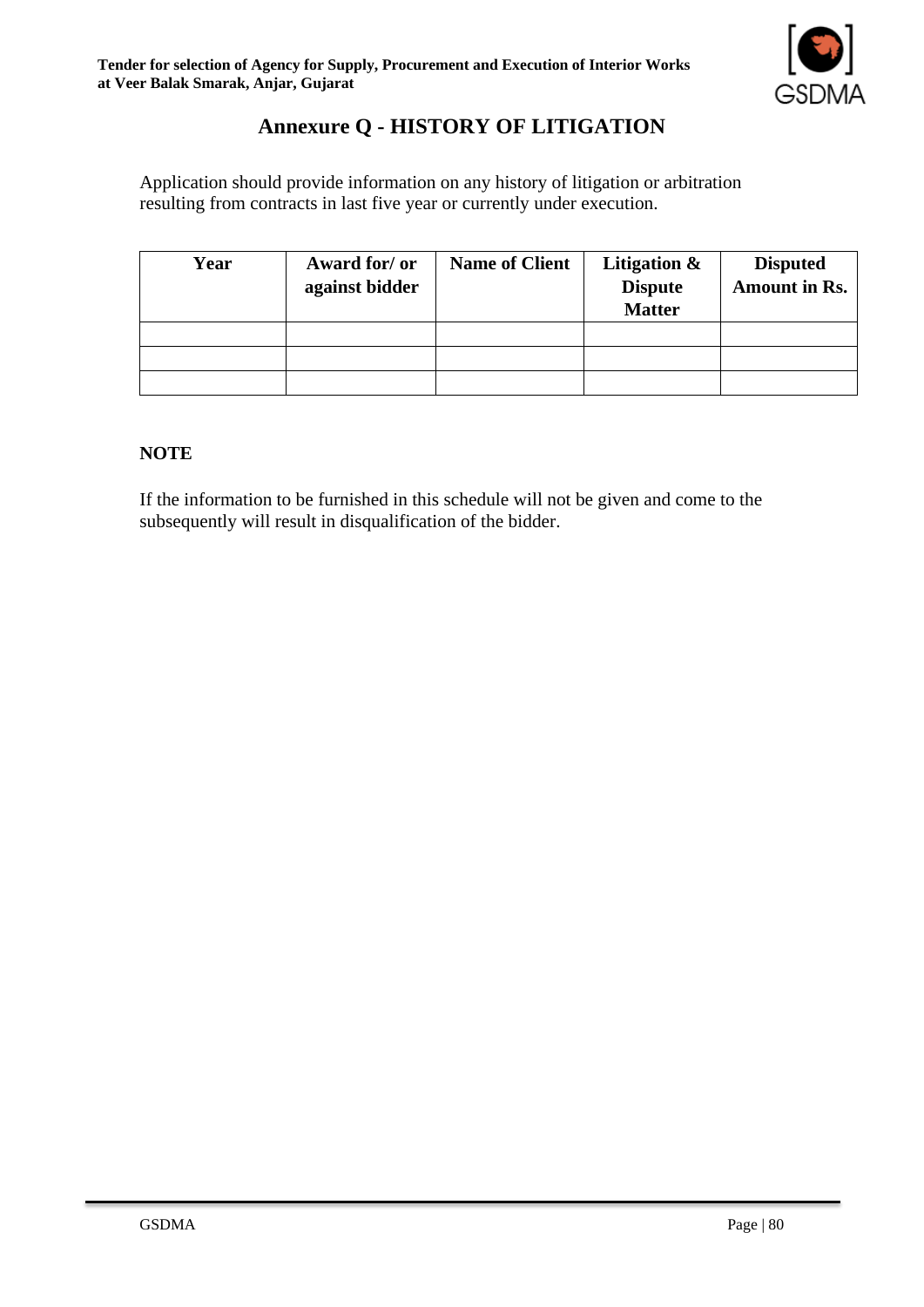

# **Annexure R SELF DECLARATION OF NOT BLACKLISTED (On Company's Letter Head)**

To, Date: Chief Executive Officer GUJARAT STATE DISASTER MANAGEMENT AUTHORITY (GSDMA) Block No. 11, 5th Floor, Udyog Bhavan, Sector 11, Gandhinagar – 382011

Dear Sir,

| This is to declare that our company                                  | is not |  |  |  |
|----------------------------------------------------------------------|--------|--|--|--|
| blacklisted by any Central/State Government Department/Public Sector |        |  |  |  |
| Undertaking.                                                         |        |  |  |  |

#### **Name of Bidder:**

**Signature of the Bidder with seal**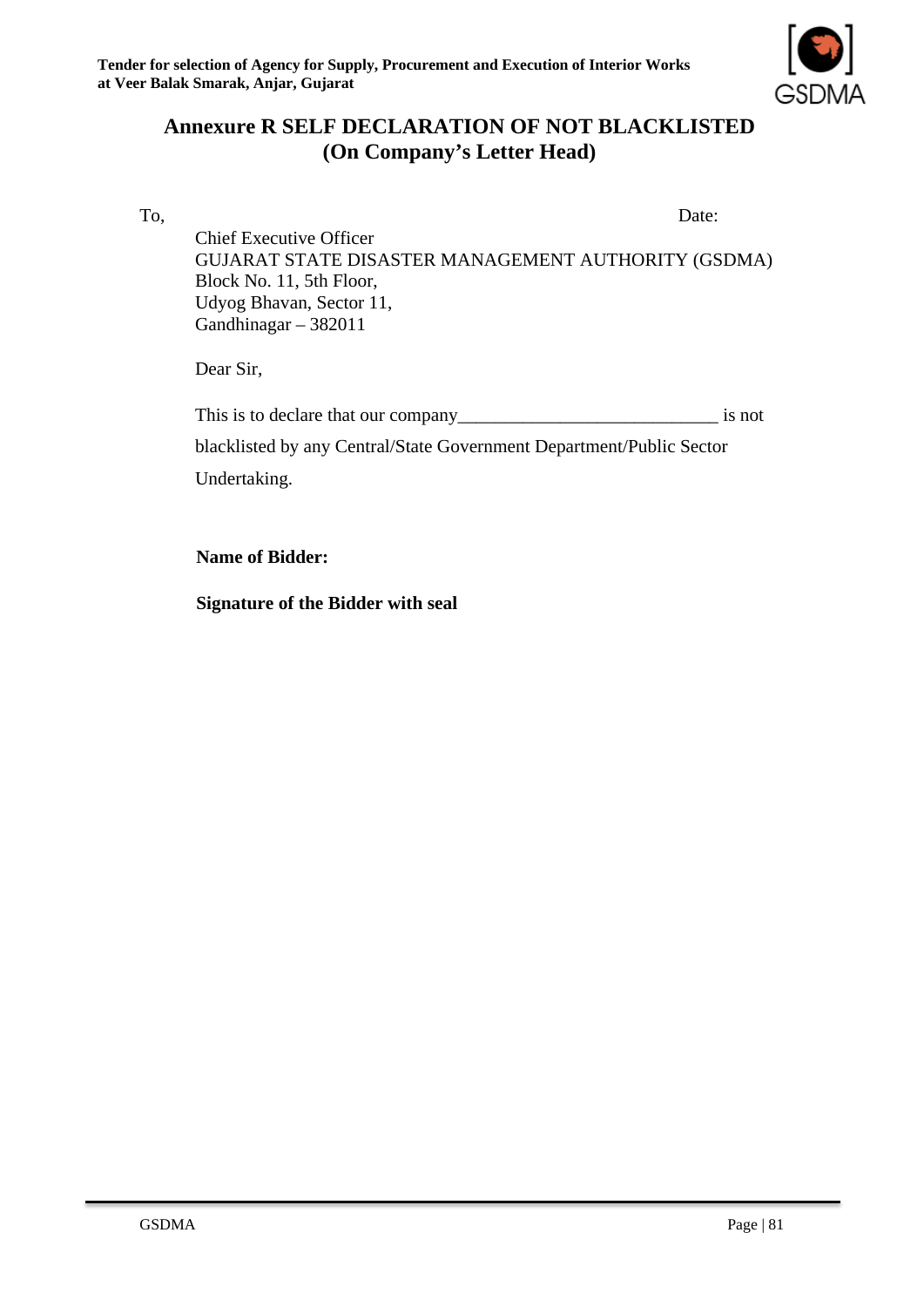

## **Annexure S INDEMNITY UNDERTAKING**

I on behalf of M/s …………………………………………………… hereby agree and undertake that I have understood all the safety rules and procedures and all staff Technical & Non-Technical working on behalf of M/s

………………………………………………………… will abide by all safety rules and procedures. I declare that I M/s ………………………………………. will be responsible for any safety violations/ accident etc. GSDMA will not be responsible in case of any accident / incident and will not compensate financially or otherwise. I ensure GSDMA that enlisted Manpower deployment will be done at Venue from Mobilization to Completion of tent facility at ………………….

I hereby declare that I am sole responsible on behalf of M/s..………………………………………….. for giving such declaration.

----------------------- ---------------------

Name of Indemnifier Signature of Indemnifier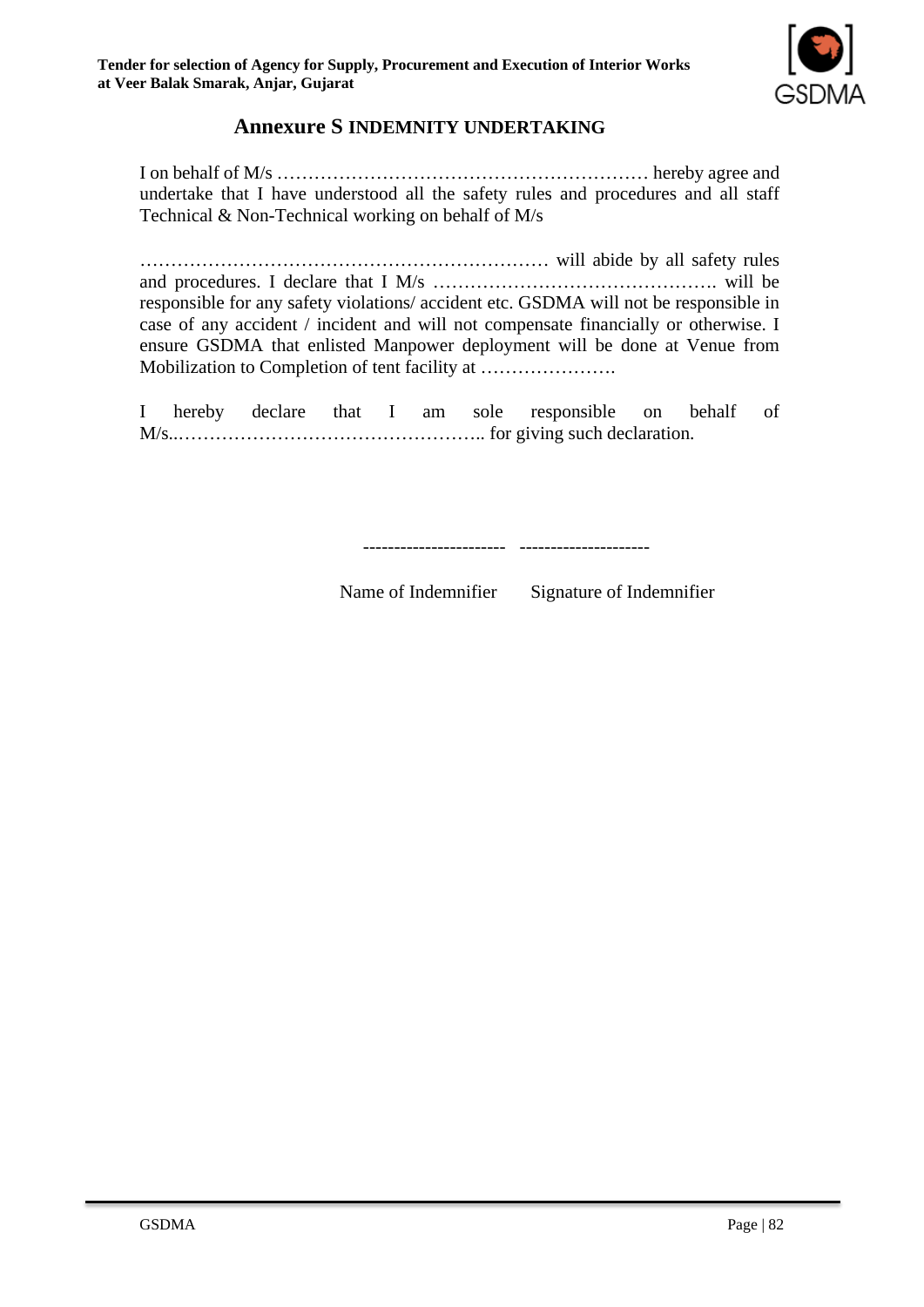

# **Annexure T – Other Documents**

# **REFERENCE DRG /IMAGES /PRESENTATION FOR BOQ**

## **MAKE AND MATERIAL**

# **BOQ FOR SPECIFICATION**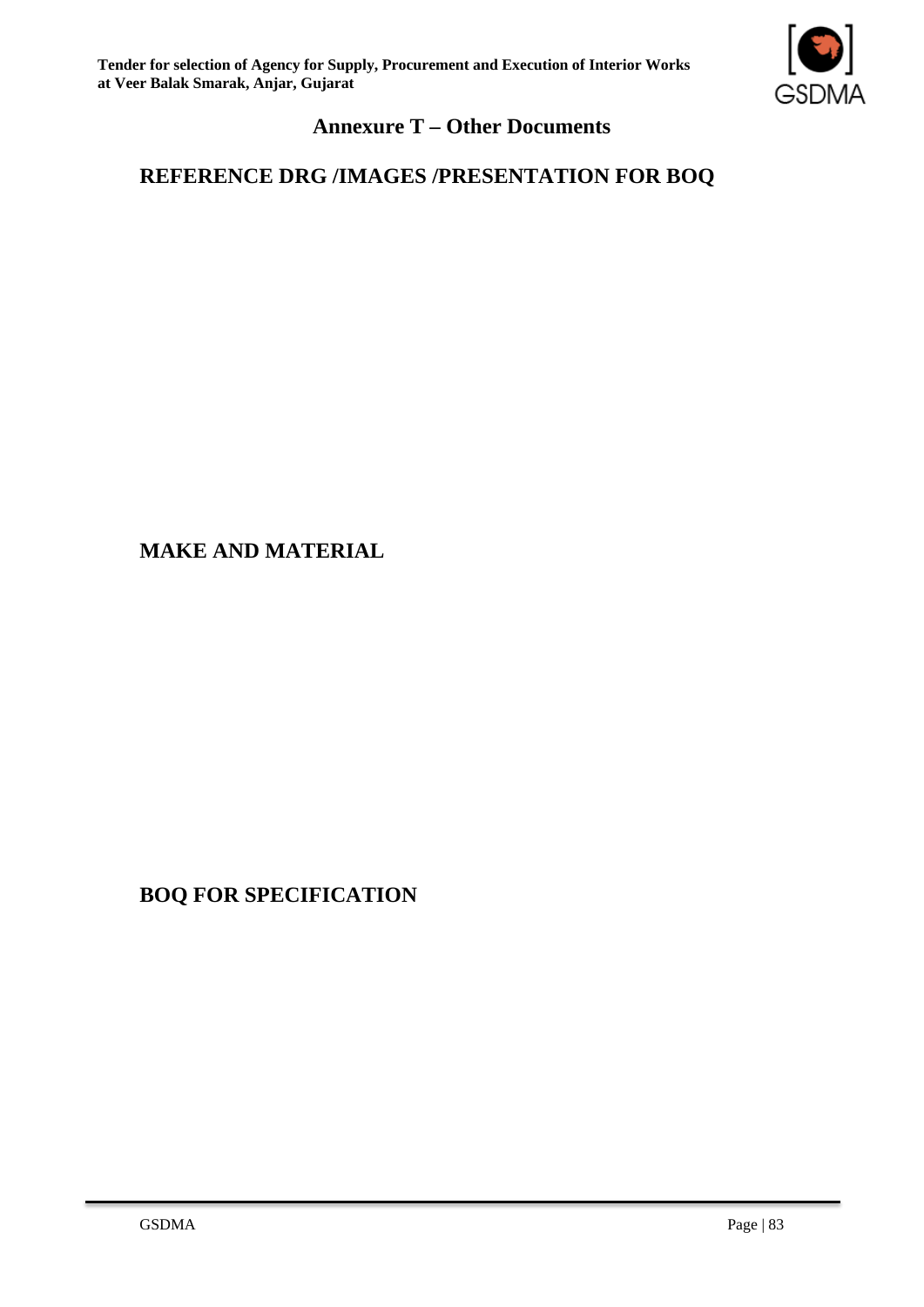

# **Annexure U**

### **Draft Contract agreement**

This agreement is made at GANDHINAGAR the -----------------day of ----------------in the Christian year Two thousand -------- between ---------------------------------------------------- ------(herein after referred to as "THE CONTRACTOR" which expression shall unless excluded by or repugnant to the contract include its successors or permitted assigns) of the one part and the Gujarat State Disaster Management Authority having their Head Office at Udhyog Bhawan, Gandhinagar (hereinafter called "The GSDMA" which expression shall unless excluded by or repugnant to the context include its successors or assigns) of the other part.

WHEREAS the aforesaid GSDMA has accepted the tender of the aforesaid contractors for --------------------------------------------------------------------------------------------------- as per GSDMA's Order No.---------------------------------------------hereinafter called "the Works" and more particularly described enumerated or referred to in the specification, terms and conditions prescribed in the Order letter, covering letter and other letters and schedule of price which for the purpose of identification have been signed by Shri ----------------------- ----- on behalf of the Contractors and by --------------------------on behalf of the GSDMA a list whereof is made out in the Schedule hereunder written and all of which said documents are deemed to form part of this contract and included in the expression " the Works" wherever herein used, upon the terms and subject to the conditions hereinafter mentioned. AND WHEREAS THE GSDMA has accepted the tender of the contractors for the construction of the said works for the sum of Rs.-----------------------------(Rupees:------------------------------------------------------------) upon the terms and subject to the conditions herein mentioned.

### NOW THIS AGREEMENT WITNESSES AND IT IS HEREBY AGREED AND DECLARED THAT: –

(a) The contractors shall do and perform all works and things in this contract mentioned and described or which are implied therein or there from respectively or are reasonably necessary for the completion of the works as mentioned and at the times, in the manner and subject to the terms, conditions and stipulations contained in this contract, and in consideration of the due provision, executions, construction and completion of the works agreed to by the contractors as aforesaid, the GSDMA doth hereby covenant with the contractor to pay all the sums of money as and when they become due and payable to the contractors under the provisions of the contract. Such payments to be made at such times and in such manner as is provided by the contract.

(b) The conditions and covenants stipulated herein before in this contract are subject to and without prejudice to the rights of the GSDMA to enforce penalty for delays and / or any other rights whatsoever including the right to reject and cancel on default or breach by the contractors of the conditions and the covenants as stipulated in the general conditions,